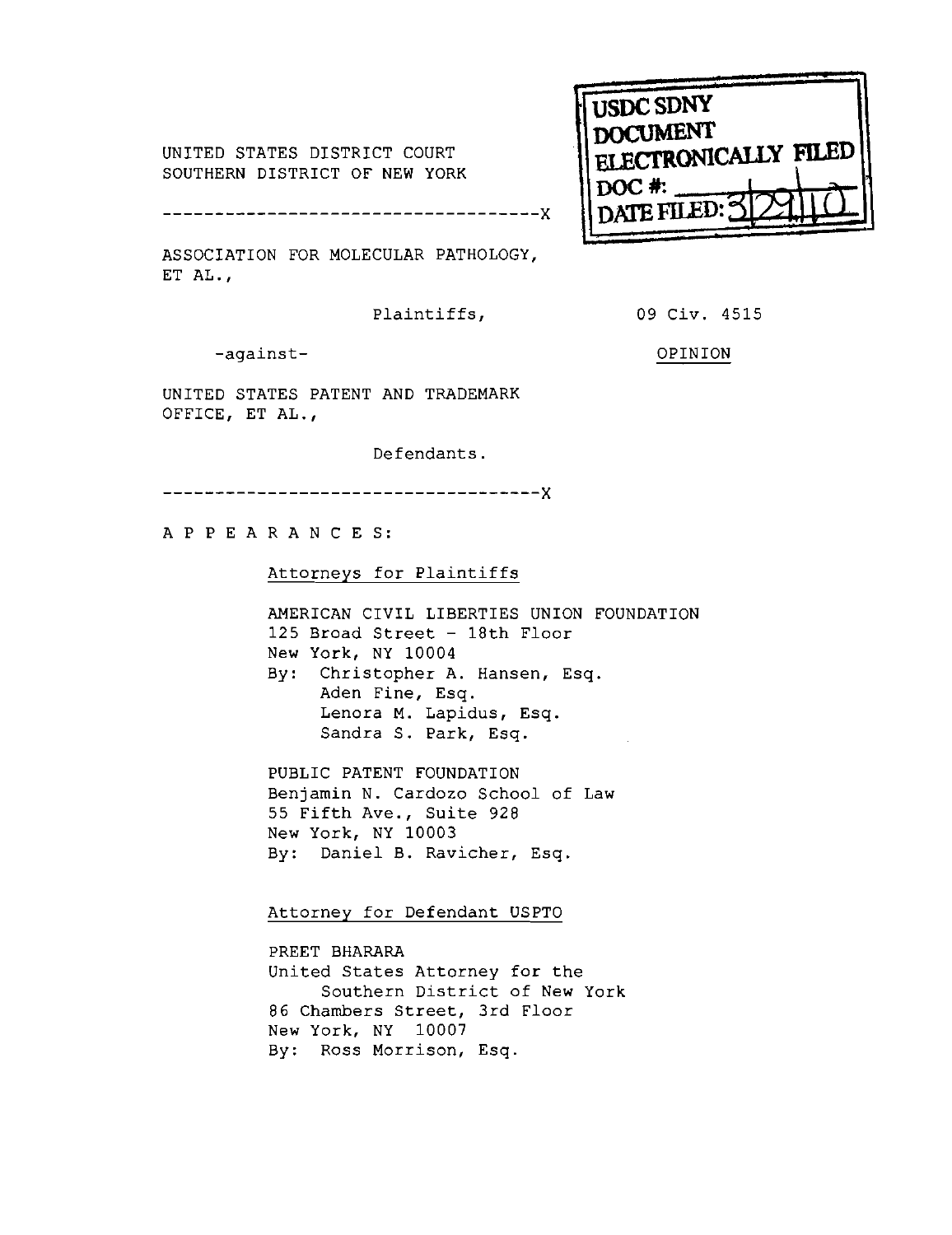Attorneys for Defendants Myriad Genetics and Directors of the University of Utah Research Foundation

 $\bullet$  .

JONES DAY 22 East 41st Street New York, NY 10017-6702 By: Brian M. Poissant, Esq. Barry R. Satine, Esq. Laura A. Coruzzi, Esq.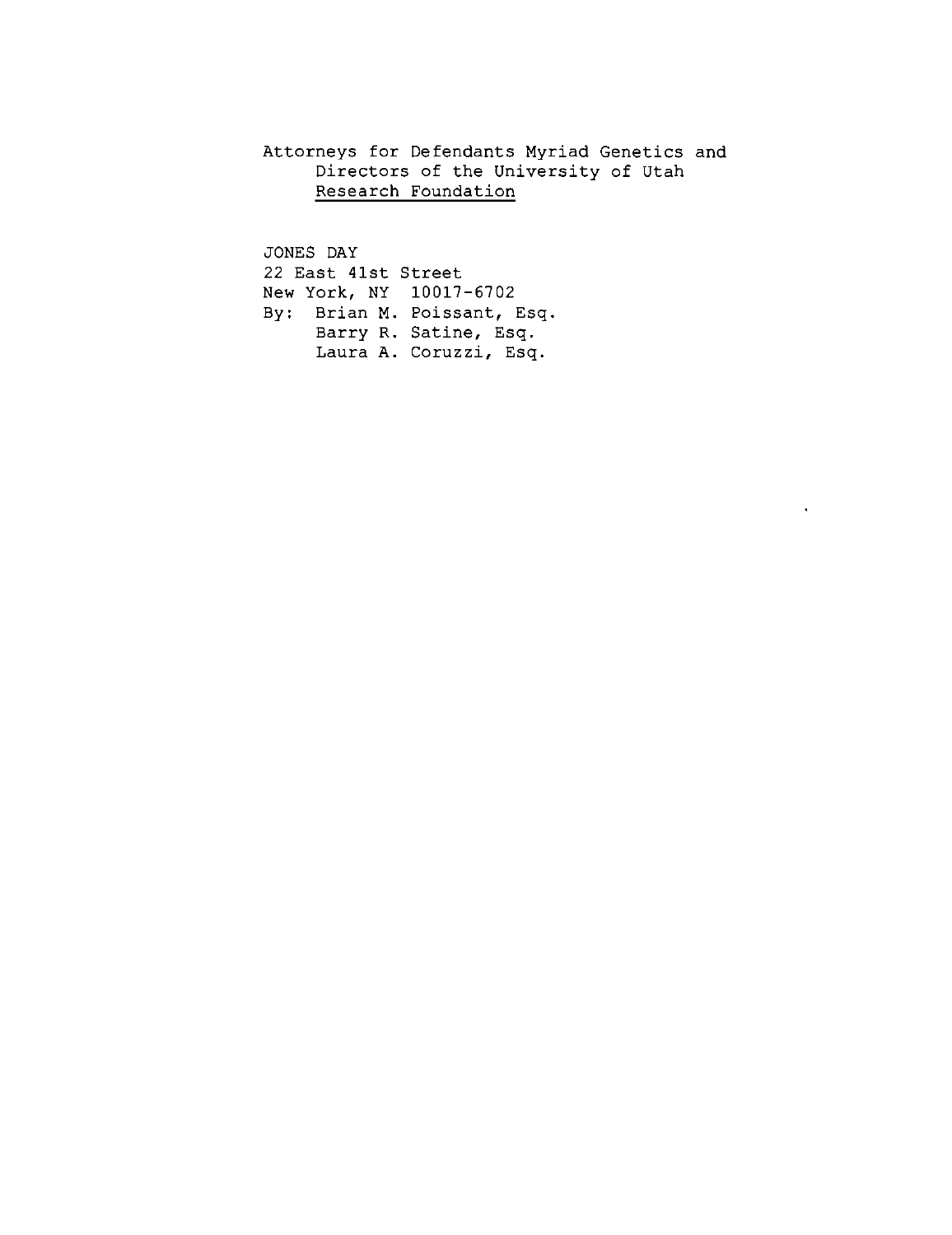# TABLE OF CONTENTS

 $\bar{z}$ 

| A. The Development of Genetics as a Field of Knowledge . 24                             |
|-----------------------------------------------------------------------------------------|
| B. Molecular Biology and Gene Sequencing  27                                            |
|                                                                                         |
| 2. Extracted and purified DNA34                                                         |
|                                                                                         |
|                                                                                         |
|                                                                                         |
| C. The Development of the Patents-in-Suit  47                                           |
| D. Application of the Patents-in-Suit  53                                               |
| 1. Myriad's BRCA1/2 testing 55                                                          |
| 2. Funding for Myriad's BRCA1/2 tests 56                                                |
| 3. Myriad's enforcement of the patents-in-suit 59                                       |
|                                                                                         |
| 1. The impact of Myriad's patents on BRCA1/2 testing 63                                 |
| 2. The impact of gene patents on the advancement of<br>science and medical treatment 68 |
|                                                                                         |
|                                                                                         |
| B. Construction of the Claims  85                                                       |
| . 85<br>1. Legal standard                                                               |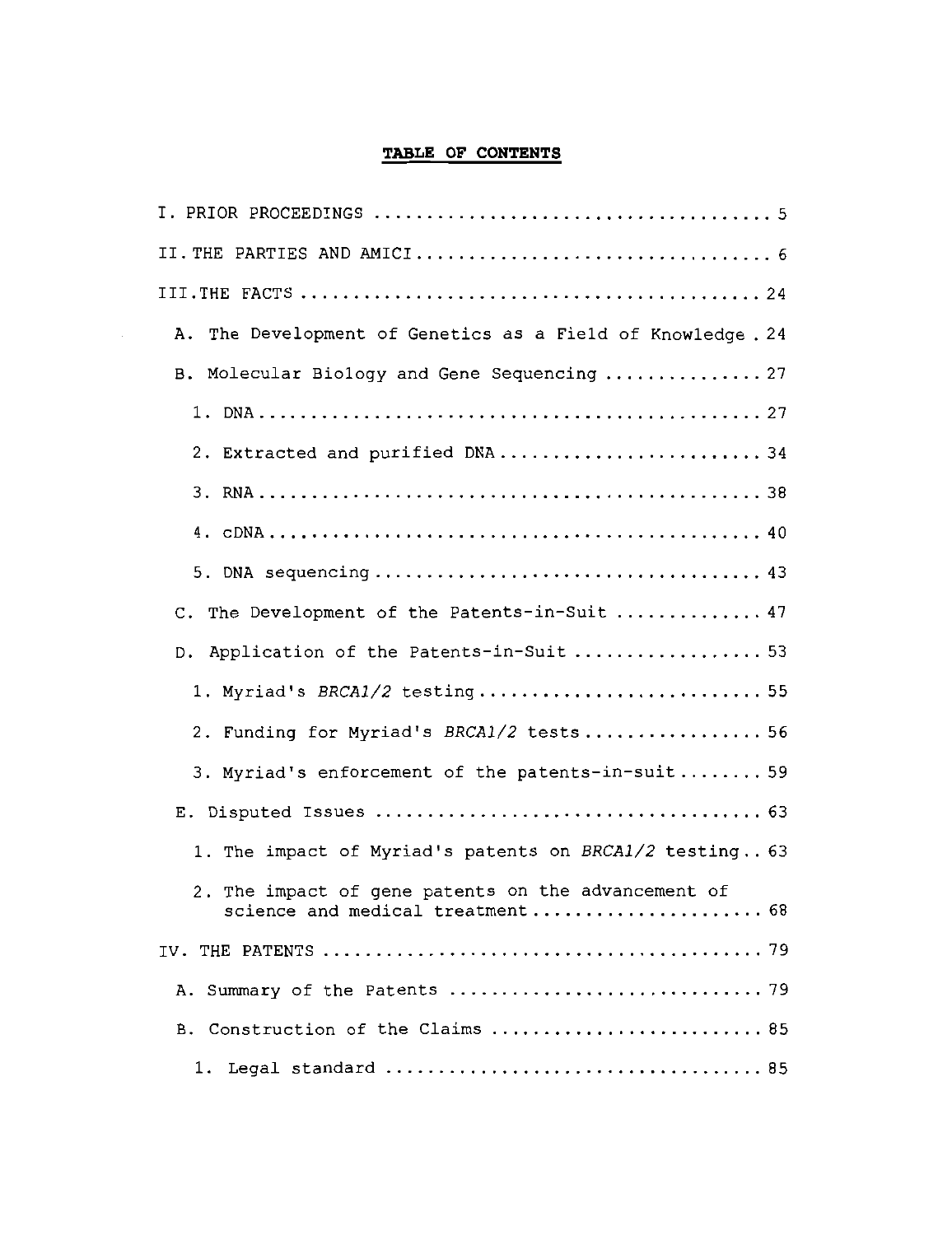| 2. Resolution of the disputed claim terms 90                                                |
|---------------------------------------------------------------------------------------------|
| a. "DNA" and "isolated DNA"  90                                                             |
| b. "BRCA1" and "BRCA2"  93                                                                  |
|                                                                                             |
| A. The Summary Judgment Standard  94                                                        |
| B. 35 U.S.C. § 101 and Its Scope  96                                                        |
| C. The Composition Claims Are Invalid Under                                                 |
| 1. Consideration of the merits of Plaintiffs'<br>challenge is appropriate 103               |
| 2. Patentable subject matter must be "markedly<br>different" from a product of nature 107   |
| 3. The claimed isolated DNA is not "markedly<br>different" from native DNA 121              |
| D. The Method Claims are Invalid Under                                                      |
| 1. The claims for "analyzing" and "comparing" DNA<br>sequences are invalid under \$ 101 137 |
| 2. The claim for "comparing" the growth rate of<br>cells is invalid under § 101 147         |
| E. The Constitutional Claims Against the USPTO Are                                          |
|                                                                                             |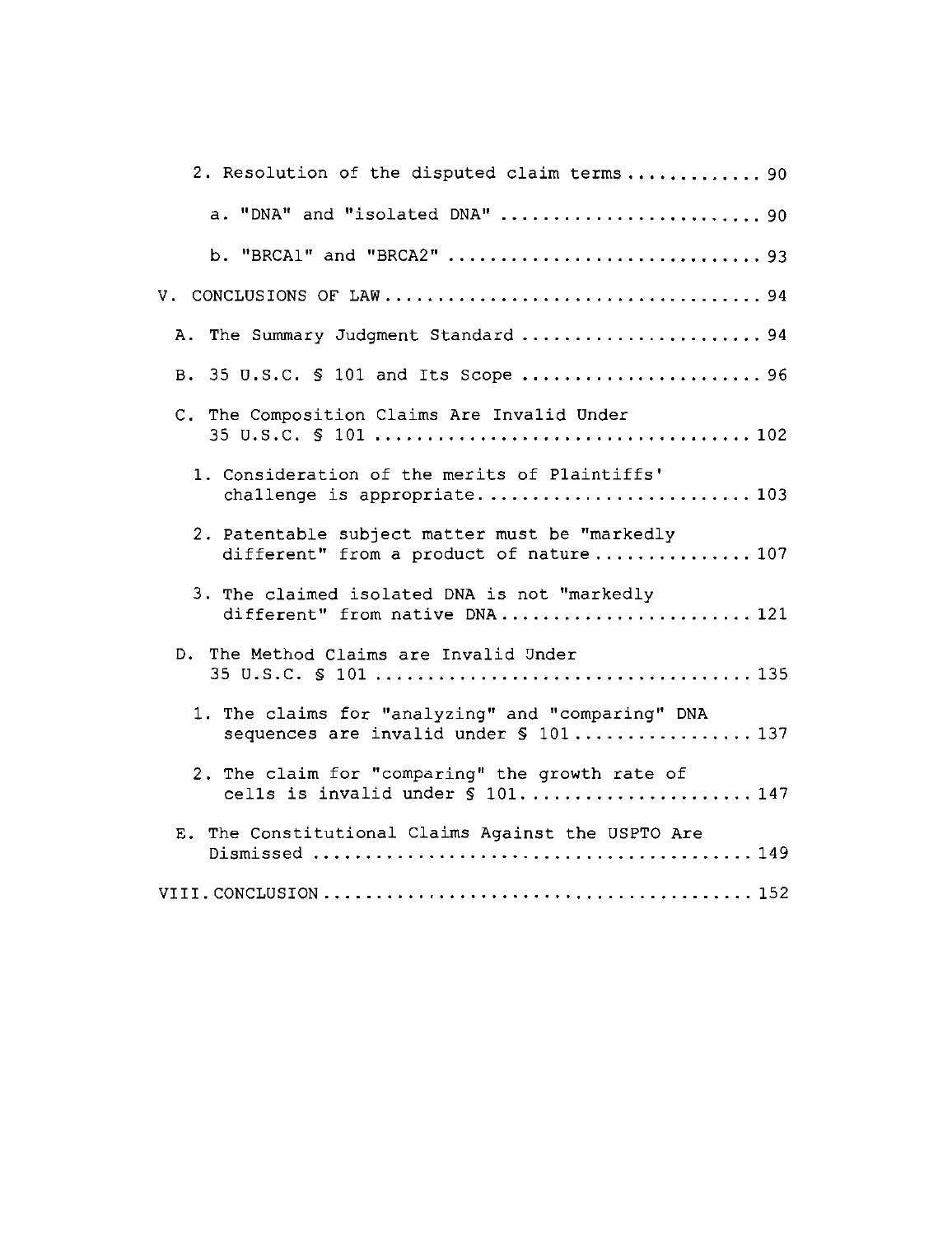Sweet, D.J.

Plaintiffs Association for Molecular Pathology, et al. (collectively "Plaintiffs") have moved for summary judgment pursuant to Rule 56, Fed. R. Civ. P., to declare invalid fifteen claims (the "claims-in-suit") contained in seven patents (the "patents-in-suit") relating to the human BRCAl and BRCA2 genes (Breast Cancer Susceptibility Genes 1 and 2) (collectively, "BRCA1/2") under each of (1) the Patent Act, 35 U.S.C. § 101 (1952), (2) Article I, Section 8, Clause 8 of the United States Constitution, and (3) the First and Fourteenth Amendments of the Constitution because the patent claims cover products of nature, laws of nature and/or natural phenomena, and abstract ideas or basic human knowledge or thought. The defendant United States Patent and Trademark Office ("USPTO") issued the patents-in-suit which are held by defendants Myriad Genetics and the University of Utah Research Foundation ("UURF") (collectively "Myriad" or the "Myriad Defendants"). Myriad has cross-moved under Rule 56, Fed. R. Civ. P., for summary judgment dismissing Plaintiffs' complaint, and the USPTO has cross-moved under Rule 12(c), Fed. R. Civ. P., for judgment on the pleadings. Based upon the findings and conclusions set forth below, the motion of Plaintiffs to

 $\mathbf{1}$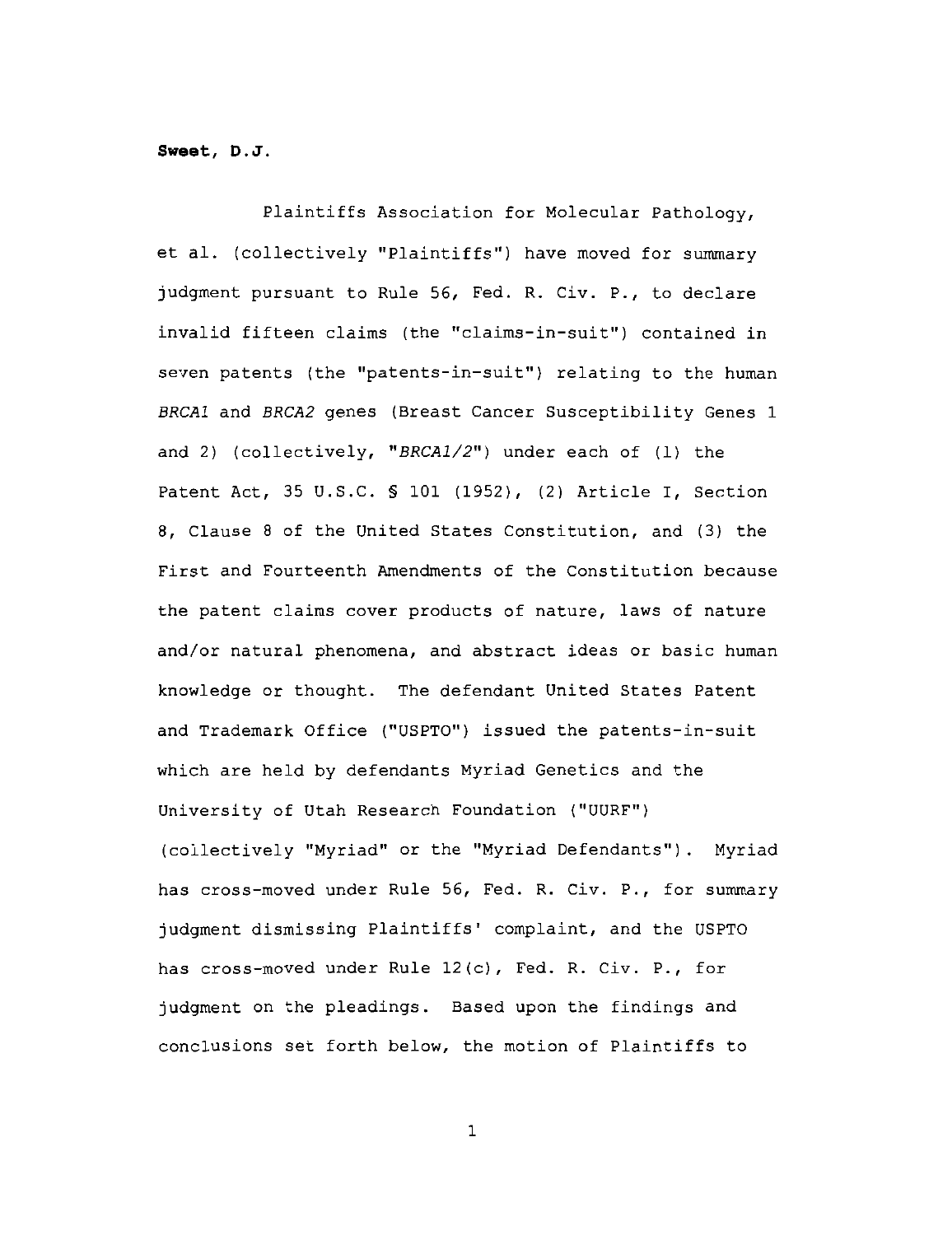declare the claims-in-suit invalid is granted, the crossmotion of Myriad is denied, and the motion of the USPTO is granted.

As discussed infra in greater detail, the challenged patent claims are directed to (1) isolated DNA containing all or portions of the BRCA1 and BRCA2 gene sequence and (2) methods for "comparing" or "analyzing" BRCA1 and BRCA2 gene sequences to identify the presence of mutations correlating with a predisposition to breast or ovarian cancer. Plaintiffs' challenge to the validity of these claims, and the arguments presented by the parties and amici, have presented a unique and challenging question:

## Are isolated human genes and the comparison of their sequences patentable?

Two complicated areas of science and law are involved: molecular biology and patent law. The task is to seek the governing principles in each and to determine the essential elements of the claimed biological compositions and processes and their relationship to the laws of nature. The resolution of the issues presented to this Court deeply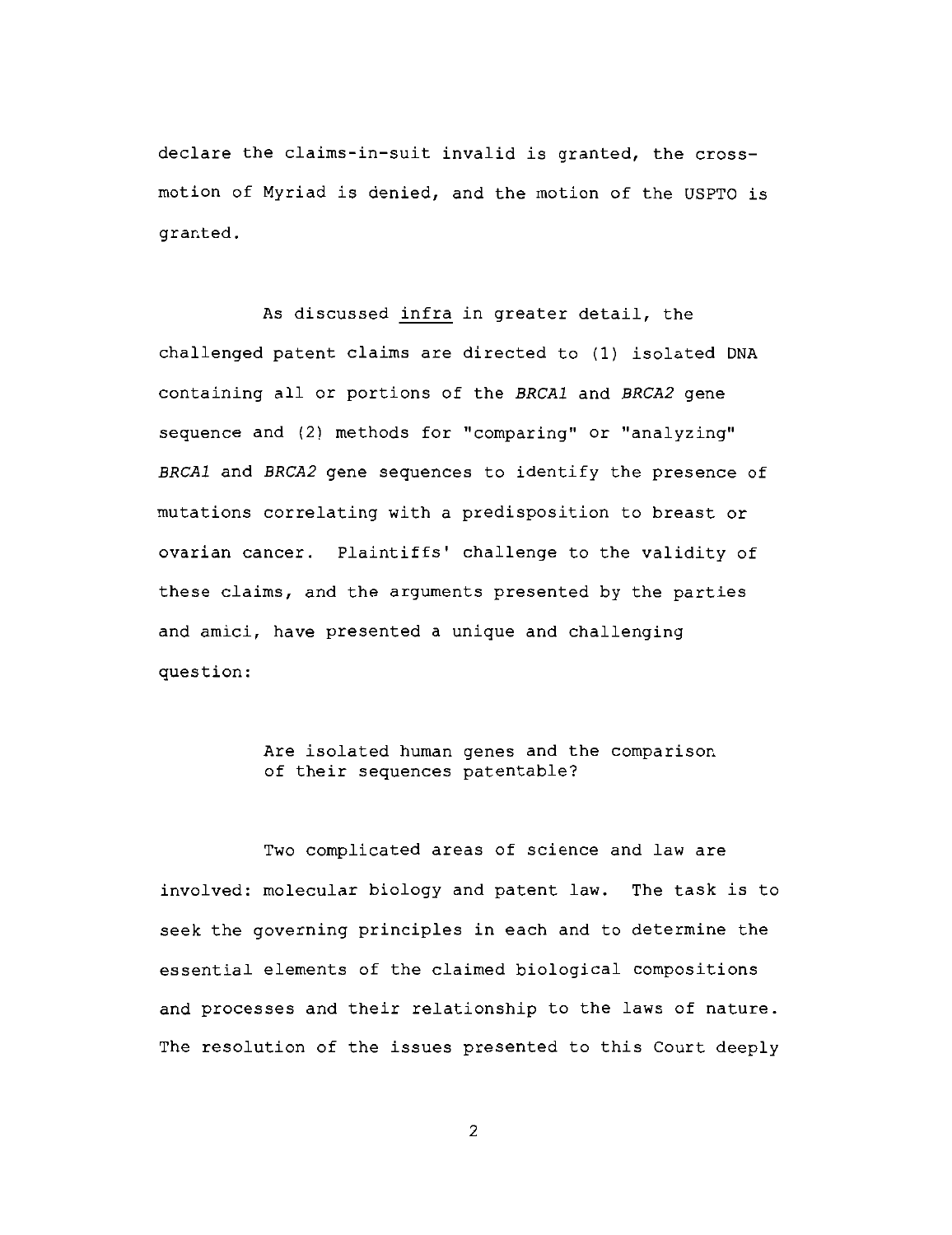concerns breast cancer patients, medical professionals, researchers, caregivers, advocacy groups, existing gene patent holders and their investors, and those seeking to advance public health.

The claims-in-suit directed to "isolated DNA" containing human BRCA1/2 gene sequences reflect the USPTO's practice of granting patents on DNA sequences so long as those sequences are claimed in the form of "isolated DNA." This practice is premised on the view that DNA should be treated no differently from any other chemical compound, and that its purification from the body, using well-known techniques, renders it patentable by transforming it into something distinctly different in character. Many, however, including scientists in the fields of molecular biology and genomics, have considered this practice a "lawyer's trick"<sup>1</sup> that circumvents the prohibitions on the direct patenting of the DNA in our bodies but which, in practice, reaches the same result. The resolution of these motions is based upon long recognized principles of molecular biology and genetics: DNA represents the physical embodiment of biological information, distinct in its

<sup>&</sup>lt;sup>1</sup> See, e.g., John M. Conley & Roberte Markowski, Back to the Future: Rethinking the Product of Nature Doctrine as a Barrier to Biotechnology Patents, 85 J. Pat. & Trademark Off. Soc'y 301, 305 (2003).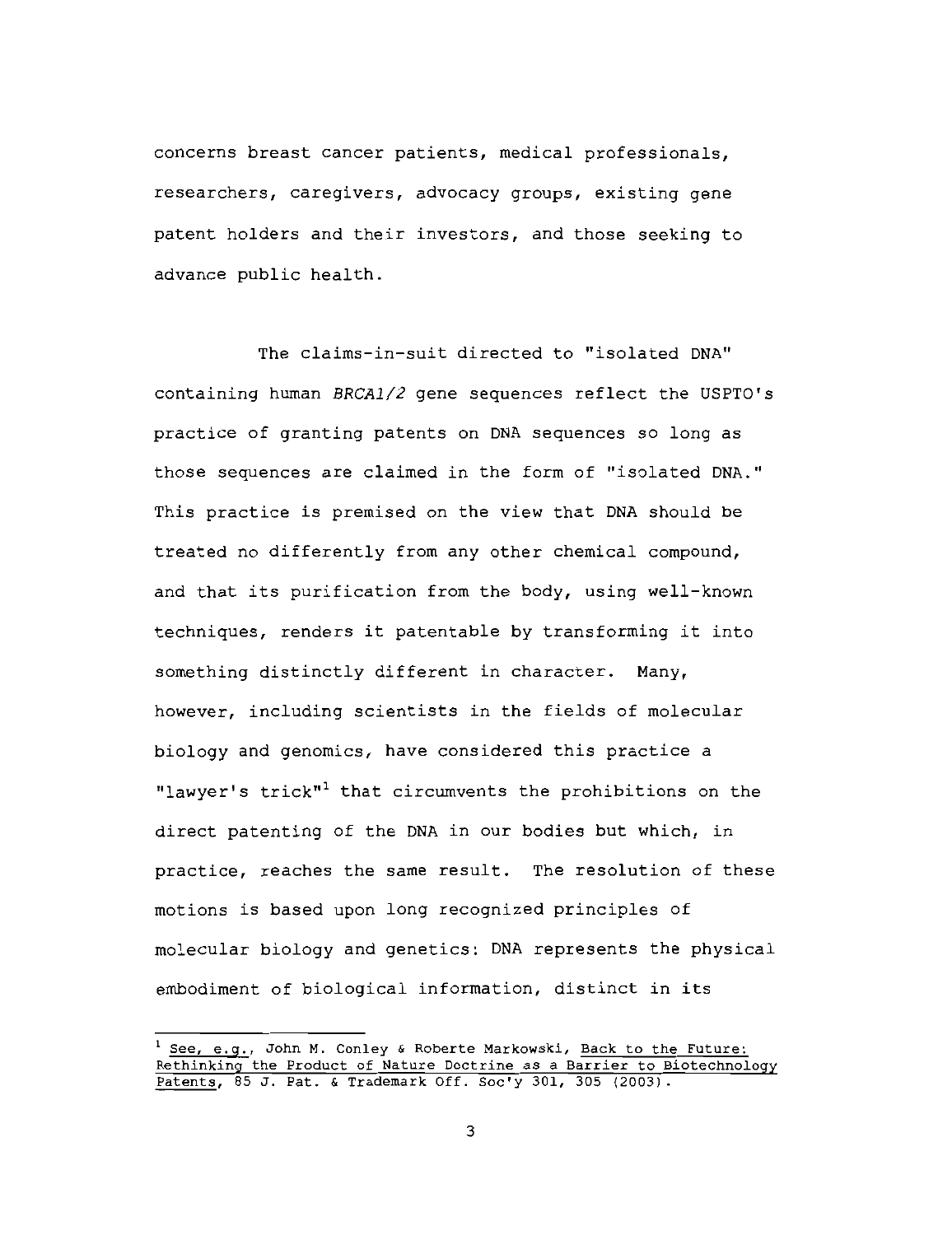essential characteristics from any other chemical found in nature. It is concluded that DNA's existence in an "isolated" form alters neither this fundamental quality of DNA as it exists in the body nor the information it encodes. Therefore, the patents at issue directed to "isolated DNA" containing sequences found in nature are unsustainable as a matter of law and are deemed unpatentable subject matter under 35 U.S.C. § 101.

Similarly, because the claimed comparisons of DNA sequences are abstract mental processes, they also constitute unpatentable subject matter under \$ 101.

The facts relating to molecular biology are fundamental to the patents at issue and to the conclusions reached. Consequently, in the findings which follow, the discussion of molecular biology precedes the facts concerning the development, application, and description of the patents. Following those facts are the conclusions which compel the partial grant of summary judgment to the Plaintiffs, the denial of Myriad's cross-motion, and the grant of the USPTO's motion for judgment on the pleadings.

 $\overline{\mathbf{4}}$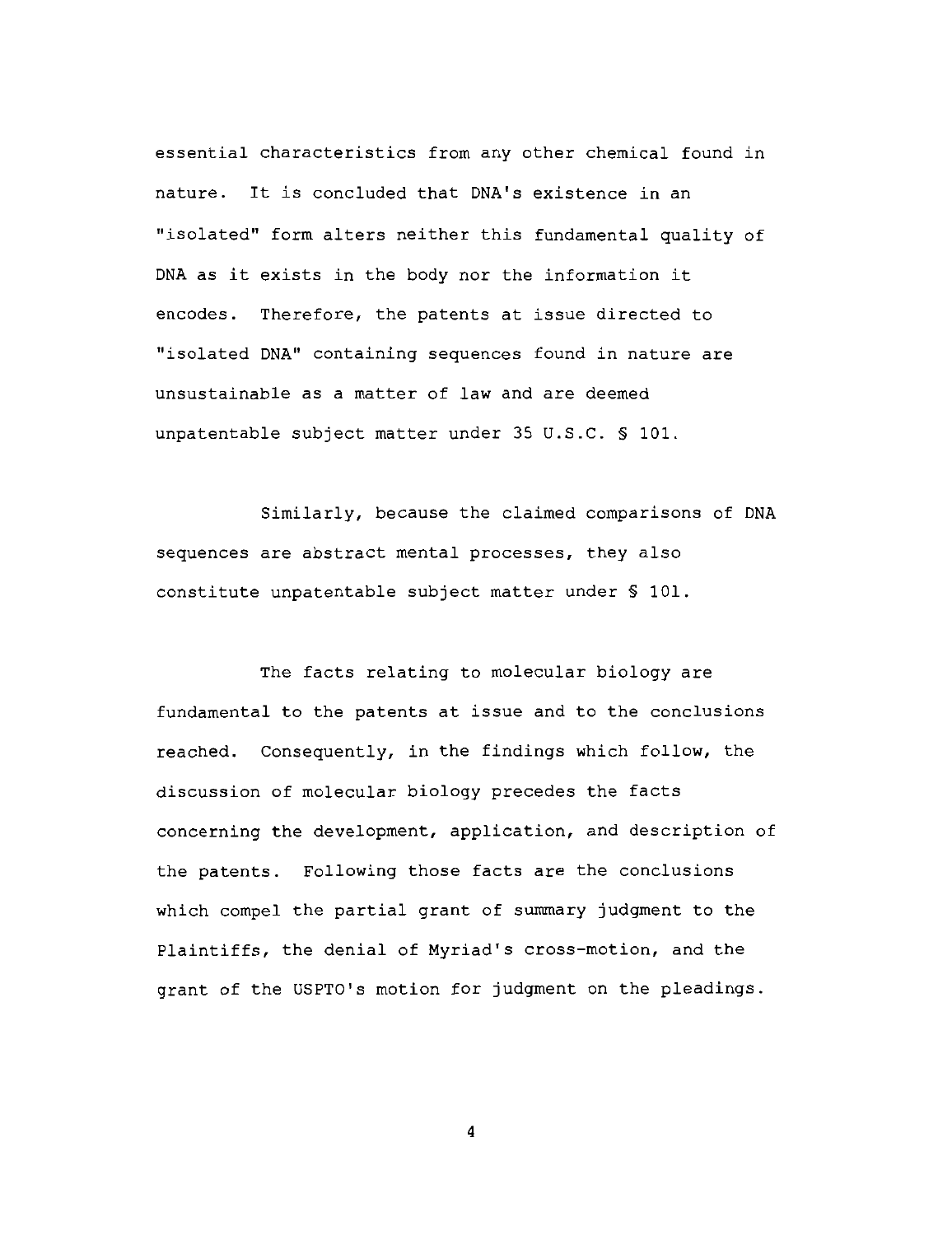#### I. PRIOR PROCEEDINGS

The complaint in this action was filed on May 12, 2009, alleging violations of 35 U.S.C. § 101; Article I, Section 8, Clause 8 of the United States Constitution; and the First and Fourteenth Amendments to the Constitution.

Defendants moved to dismiss the complaint which motion was denied by the opinion of November 1, 2009. See Assoc. for Molecular Pathology v. U.S. Patent and Trademark Office, 669 F. Supp. 2d 365 (S.D.N.Y. 2009). Plaintiffs were found to have the necessary standing to assert their declaratory judgment claims against the Myriad Defendants and the USPTO, and specific personal jurisdiction was found to exist over the Directors of the UURF by virtue of acts performed in their official capacity that were directed to the state of New York. It was also determined that this Court possessed the necessary subject matter jurisdiction to hear Plaintiffs' constitutional claims against the USPTO and that the complaint satisfied the pleading requirements set forth in Ashcroft v. Iqbal, 129 S. Ct. 1937 (2009).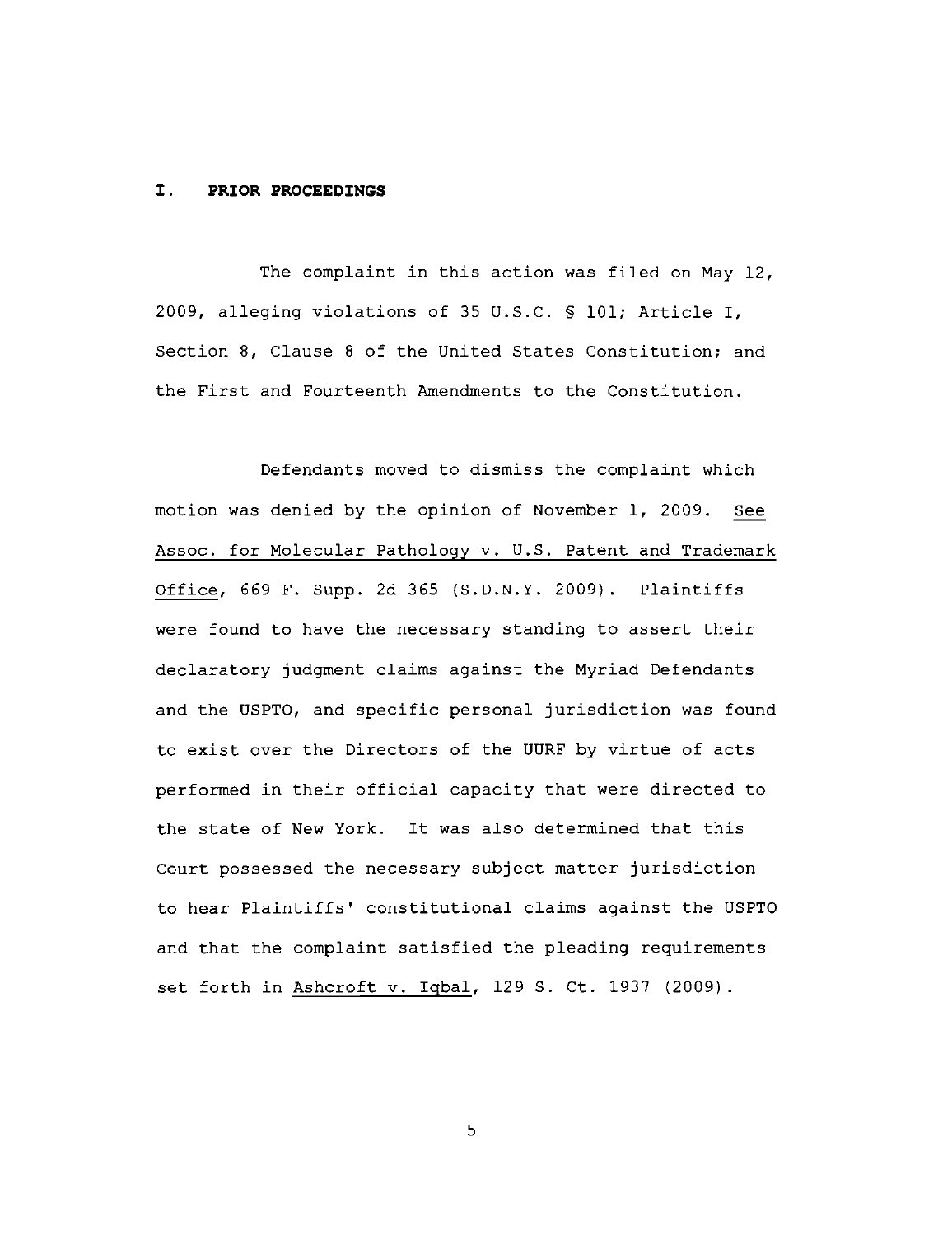Plaintiffs' motion for summary judgment and the cross-motions for summary judgment and judgment on the pleadings were heard and marked fully submitted on February 4, 2010.

#### II. THE PARTIES AND AMICI

Plaintiff Association for Molecular Pathology ("AMP") is a not-for-profit scientific society dedicated to the advancement, practice, and science of clinical molecular laboratory medicine and translational research based on the applications of genomics and proteomics. AMP members participate in basic and translational research aimed at broadening the understanding of gene/protein structure and function, disease processes, and molecular diagnostics, and provide clinical medical services for patients, including diagnosis of breast cancer. Sobel Decl.  $\P\P$  2, 4-5.<sup>2</sup>

Plaintiff the American College of Medical Genetics ("ACMG") is a private, non-profit voluntary organization of clinical and laboratory geneticists. The

<sup>&</sup>lt;sup>2</sup> For purposes of this opinion, references to the parties' declarations will be in the format [Declarant name] Decl. I [paragraph number].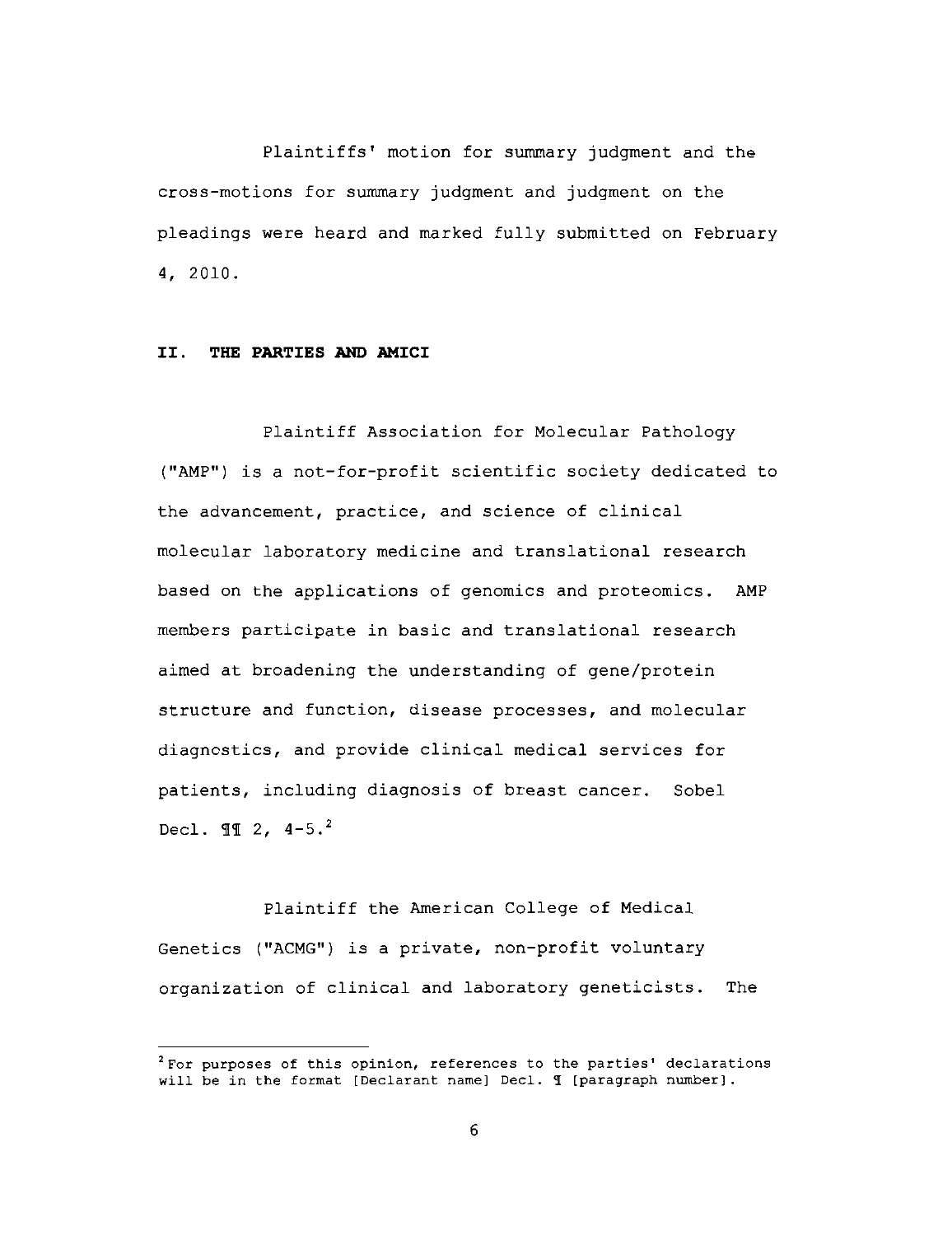Fellows of the ACMG are doctoral level medical geneticists and other physicians involved in the practice of medical genetics. With more than 1300 members, the ACMG's mission is to improve health through the practice of medical genetics. In order to fulfill this mission, the ACMG strives to define and promote excellence in medical genetics practice and the integration of translational research into practice; promote and provide medical genetics education; increase access to medical genetics services and integrate genetics into patient care; and advocate for and represent providers of medical genetics services and their patients. Watson Decl. II 2, 4-5.

Founded in 1922, plaintiff the American Society for Clinical Pathology ("ASCP") is the largest and oldest organization representing the medical specialty of pathology and laboratory medicine. ASCP is a not-forprofit entity organized for scientific and educational purposes and dedicated to patient safety, public health, and the practice of pathology and laboratory medicine and has 130,000 members working as pathologists and laboratory professionals. ASCP members design and interpret the tests that detect disease, predict outcome, and determine the appropriate therapy for the patient. The ASCP is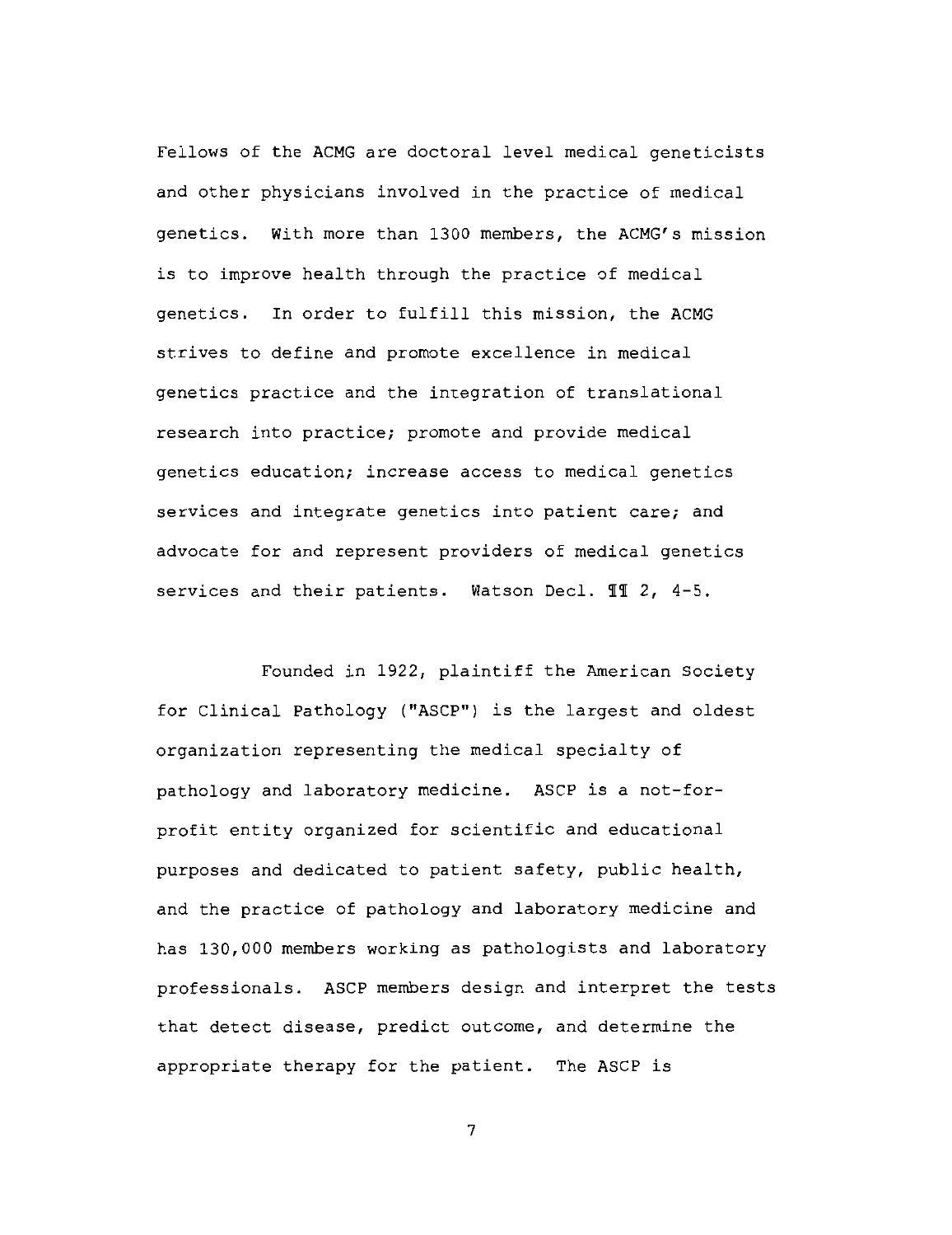recognized for its excellence in continuing professional education, certification of laboratory professionals, and advocacy. Ball Decl. 11 2, 5.

Plaintiff the College of American Pathologists ("CAP") is a national medical society representing more than 17,000 pathologists who practice anatomic pathology and laboratory medicine in laboratories worldwide. The College's Commission on Laboratory Accreditation is responsible for accrediting more than 6,000 laboratories domestically and abroad, and approximately 23,000 laboratories are enrolled in CAP's proficiency testing programs. It is the world's largest association composed exclusively of board-certified pathologists and pathologists in training worldwide and is widely considered the leader in laboratory quality assurance. CAP is an advocate for high quality and cost-effective medical care. Scott Decl. II 2, 4-5.

Plaintiff Haig Kazazian, M.D. ("Dr. Kazazian"), is the Seymour Gray Professor of Molecular Medicine in Genetics in the Department of Genetics at the University of Pennsylvania School of Medicine. He is a human genetics researcher and the previous chair of the Department. Dr.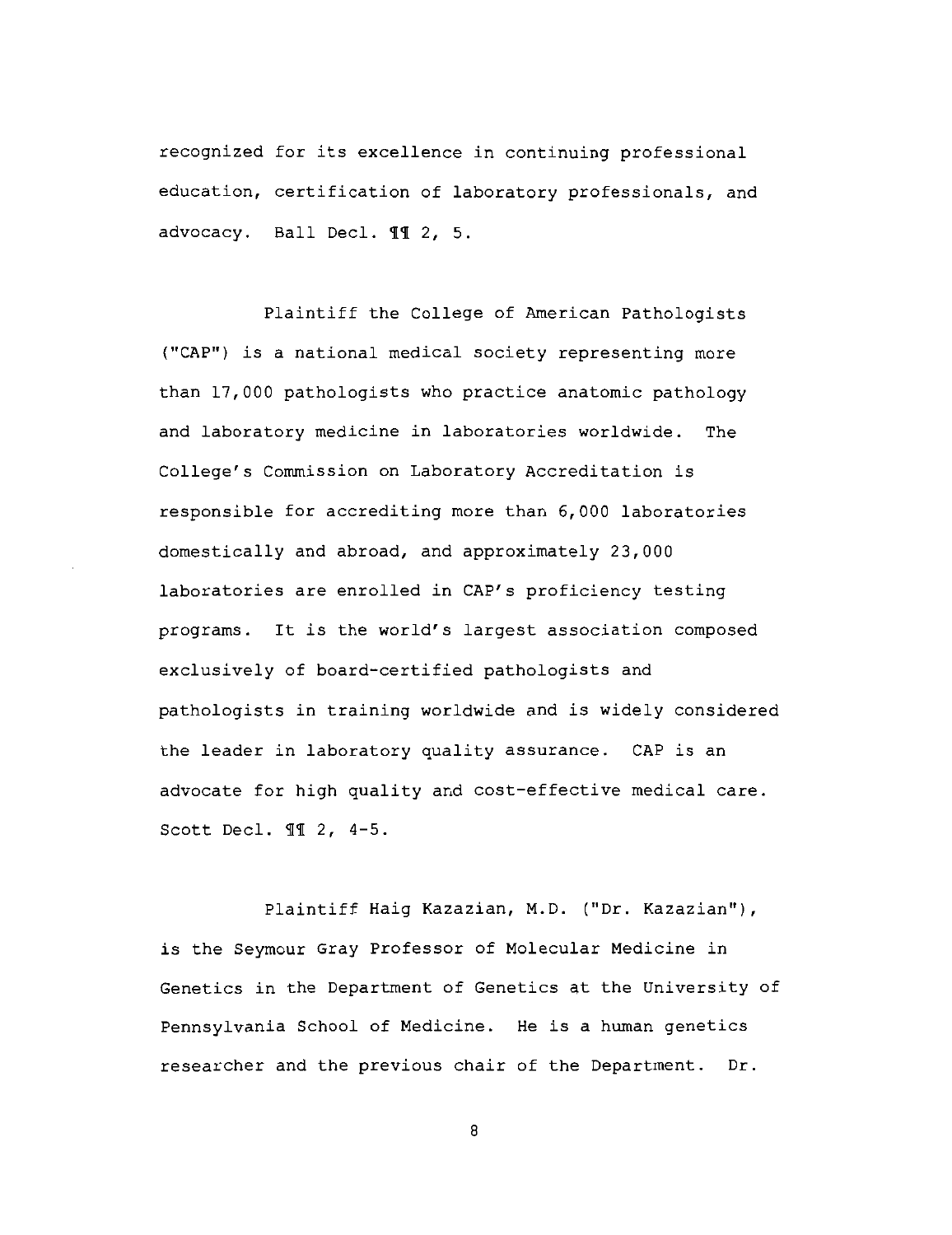Kazazian and plaintiff Arupa Ganguly, Ph.D. ("Dr. Ganguly"), designed tests to screen the BRCA1 and BRCA2 genes in their lab and provided screening to approximately 500 women per year starting in 1996. Drs. Kazazian and Ganguly ceased their BRCA1/2 testing in response to ceaseand-desist letters from Myriad relating to the patents-insuit. Kazazian Decl. II 1-5.

Plaintiff Dr. Ganguly is an Associate Professor in the Department of Genetics at the Hospital of the University of Pennsylvania. Dr. Ganguly's work previously included BRCA1/2 screening for both research and clinical purposes. She ceased BRCA1/2 screening following her receipt of cease-and-desist letters from Myriad accusing her lab of violating the patents-in-suit. Ganguly Decl. II  $1, 3-5.$ 

Plaintiff Wendy Chung, M.D., Ph.D. ("Dr. Chung"), is an Associate Professor of Pediatrics and the Herbert Irving Professor of Pediatrics and Medicine in the Division of Molecular Genetics at Columbia University. Dr. Chung is a human geneticist whose current research includes research on the BRCA1 and BRCA2 genes. Because of the patents-insuit, Dr. Chung currently cannot tell research subjects in

 $\mathbf{9}$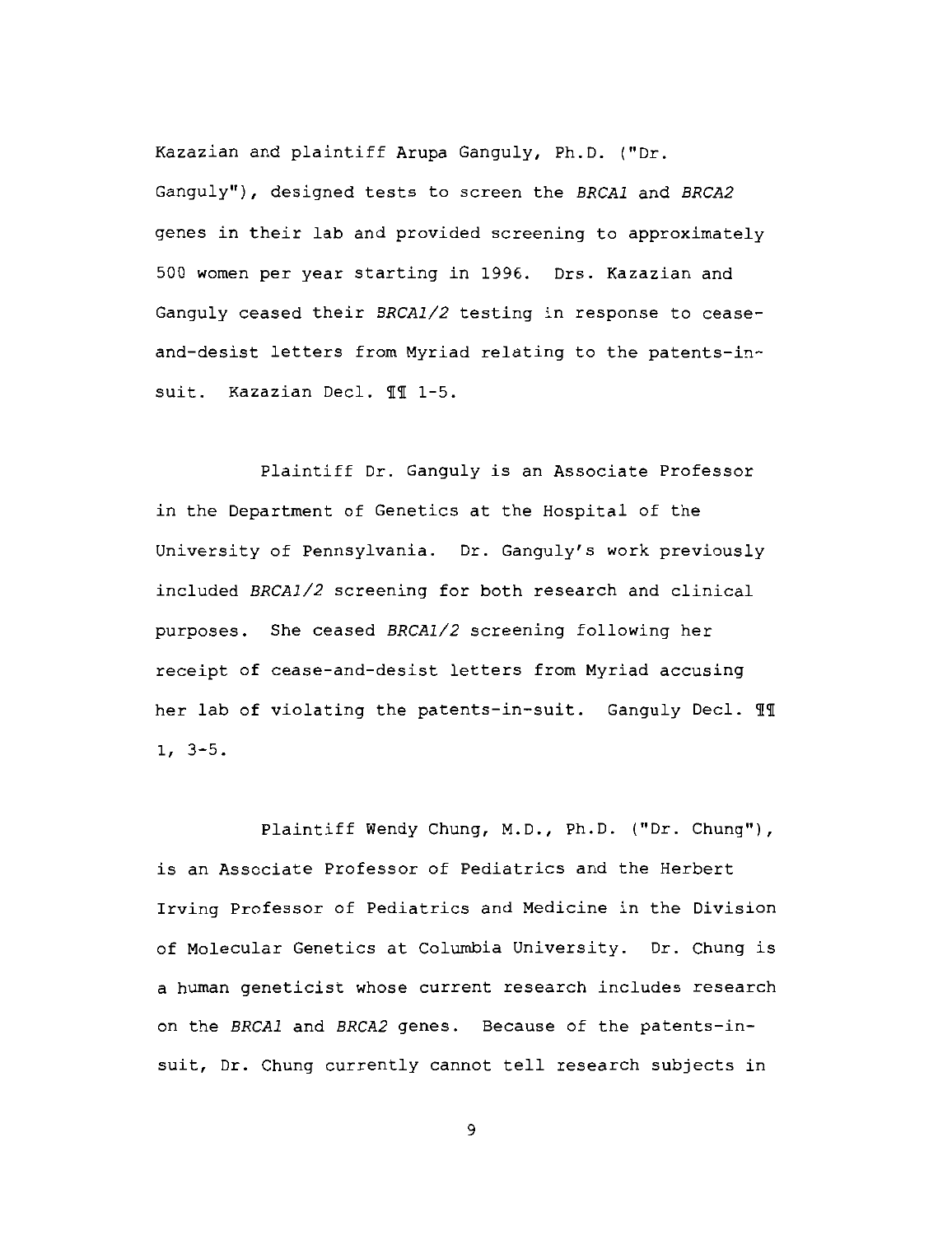her studies the results of their BRCA1/2 tests and cannot offer clinical BRCA1/2 testing services. Chung Decl. 11 1- $9, 11-13, 16.$ 

Plaintiff Harry Ostrer, M.D. ("Dr. Ostrer"), is a Professor of Pediatrics, Pathology and Medicine and Director of the Human Genetics Program in the Department of Pediatrics at New York University School of Medicine. Dr. Ostrer's work has focused on understanding the genetic basis of development and disease, including disorders of sexual differentiation and genetic susceptibility to breast and prostate cancer and malignant melanoma. Dr. Ostrer is actively engaged in identifying genes that convey risk of breast cancer and that may mitigate the effects of mutations in the BRCA1 and BRCA2 genes. Dr. Ostrer is also the Director of the Molecular Genetics Laboratory of NYU Medical Center, one of the largest academic genetic testing laboratories in the United States. Because of the patentsin-suit, Dr. Ostrer currently cannot tell research subjects in his studies the results of their BRCA1/2 tests and cannot offer clinical BRCA1/2 testing services. Ostrer Decl. 11 1-4.

Plaintiff David Ledbetter, Ph.D. ("Dr.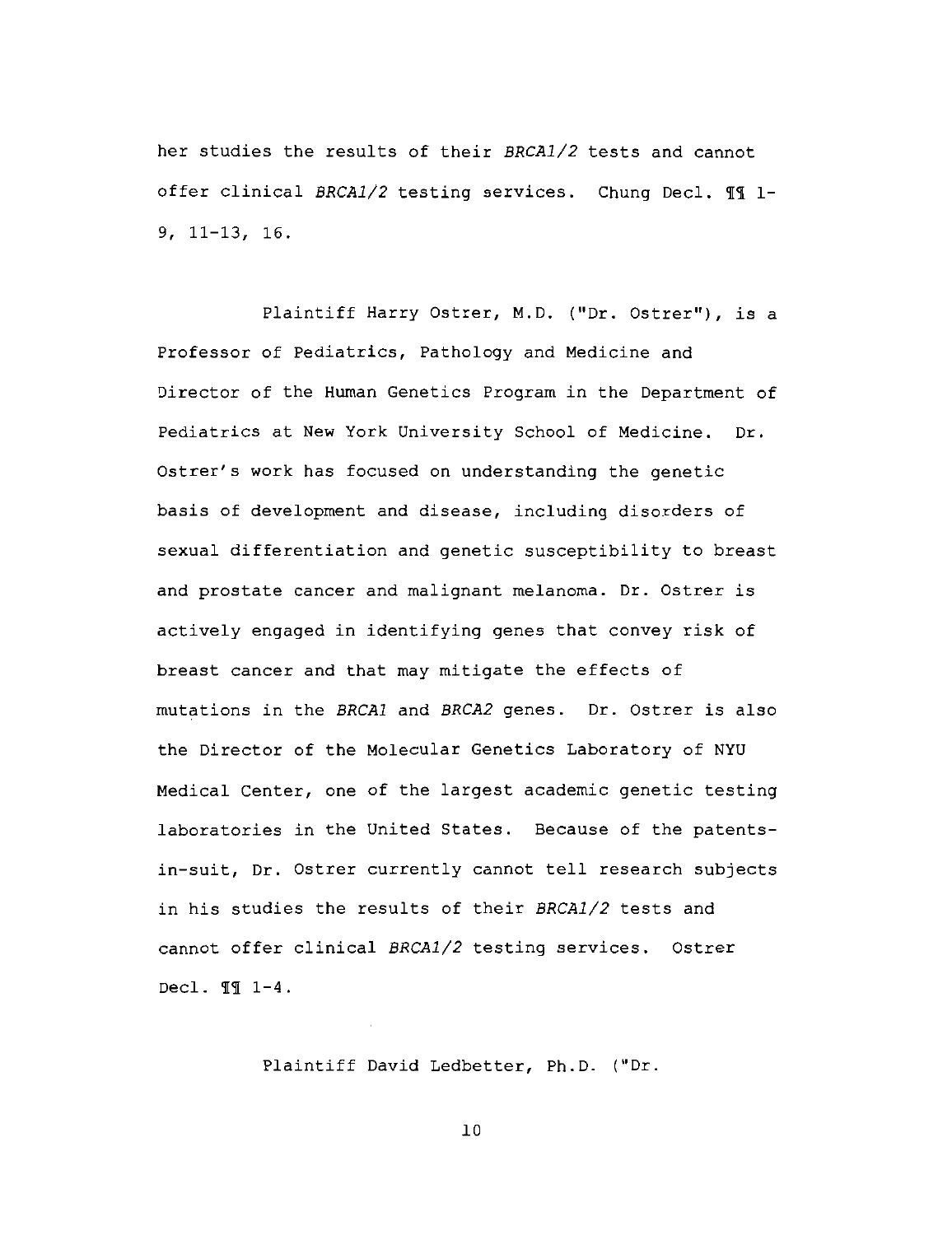Ledbetter"), is a Professor of Human Genetics and Director of the Division of Medical Genetics at the Emory University School of Medicine. Research in his laboratory focuses on the molecular characterization of human developmental disorders. Dr. Ledbetter directs the Emory Genetics Laboratory which provides testing services for individuals with or at risk for genetic diseases. Because of the patents-in-suit, Dr. Ledbetter cannot offer comprehensive BRCA1/2 genetic testing to patients. Ledbetter Decl. II 1- $8, 16.$ 

Plaintiff Stephen T. Warren, Ph.D. ("Dr. Warren"), is the William Patterson Timmie Professor of Human Genetics, Chairman of the Department of Human Genetics, and Professor of Biochemistry and Professor of Pediatrics at Emory University. He is a past President of the American Society of Human Genetics. Dr. Warren supervises genetic research at Emory and is responsible for the laboratories at the Emory Genetics Laboratory. These laboratories would offer BRCA1/2 genetic testing but for the patents-in-suit. Ledbetter Decl. II 1, 16.

Plaintiff Ellen Matloff, M.S. ("Ms. Matloff"), is Director of the Yale Cancer Genetic Counseling Program.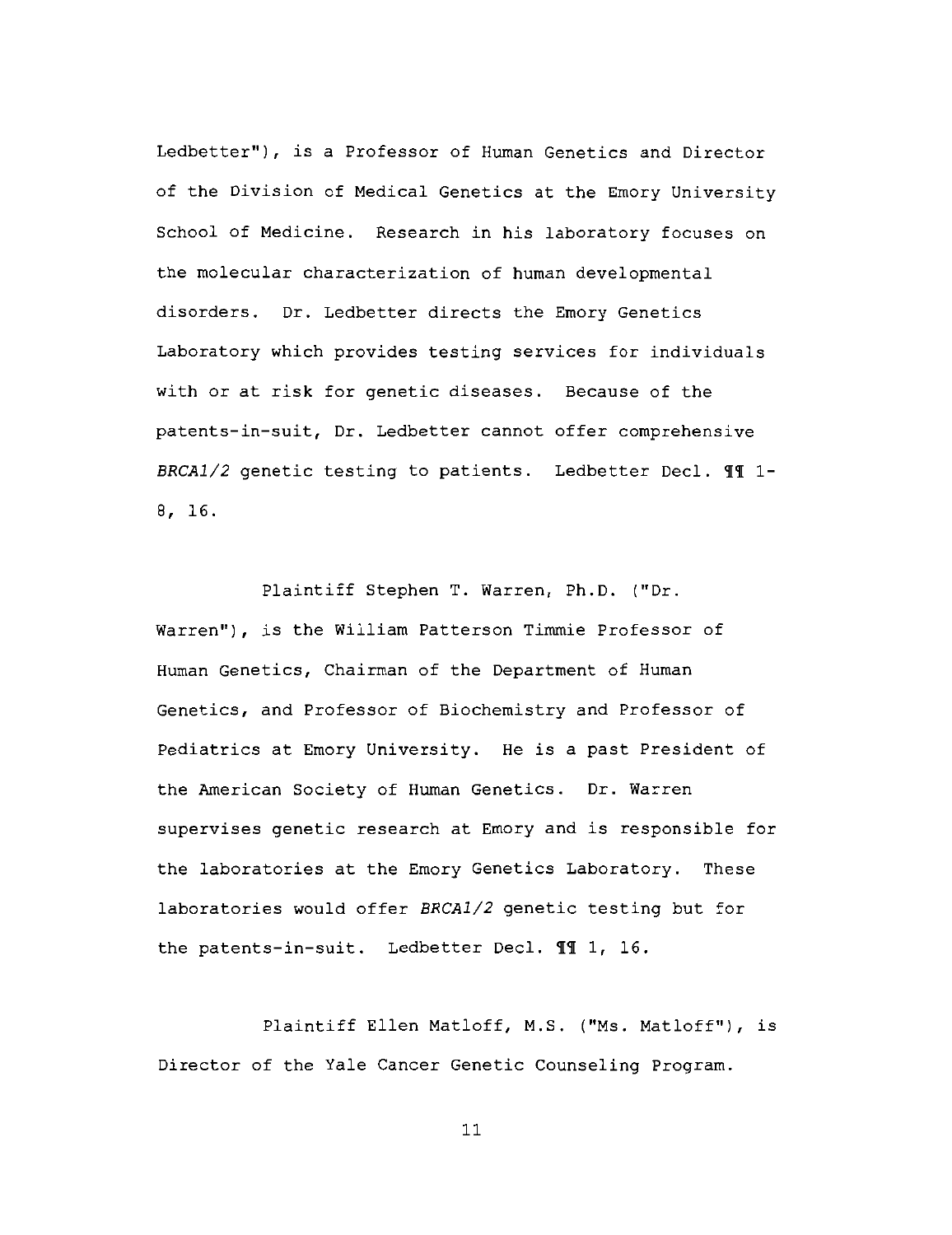Ms. Matloff advises women on the desirability of obtaining an analysis of their genes to determine if the women have the genetic mutations that correlate with an increased risk of breast and/or ovarian cancer. If she determines that such an analysis is warranted and the individual woman concurs, Ms. Matloff arranges for the analysis and then advises the woman of the significance of the results. Ms. Matloff would like to have the option to send patient samples to laboratories other than Myriad Genetics for BRCA1/2 sequencing. Matloff Decl. 11 1-4, 11.

Plaintiff Elsa W. Reich, M.S. ("Ms. Reich"), is a Professor in the Department of Pediatrics at New York University. She is a genetic counselor. She helps women decide whether to be tested for mutations in the BRCA1 and BRCA2 genes. If they need testing, she sends samples to Myriad and explains the results for the women. Ms. Reich would like to have the option to send patient samples to laboratories other than Myriad for BRCA1/2 sequencing. Reich Decl. II 1-3, 8.

Plaintiff Breast Cancer Action ("BCA") is a national organization of approximately 30,000 members based in San Francisco, California. BCA is dedicated to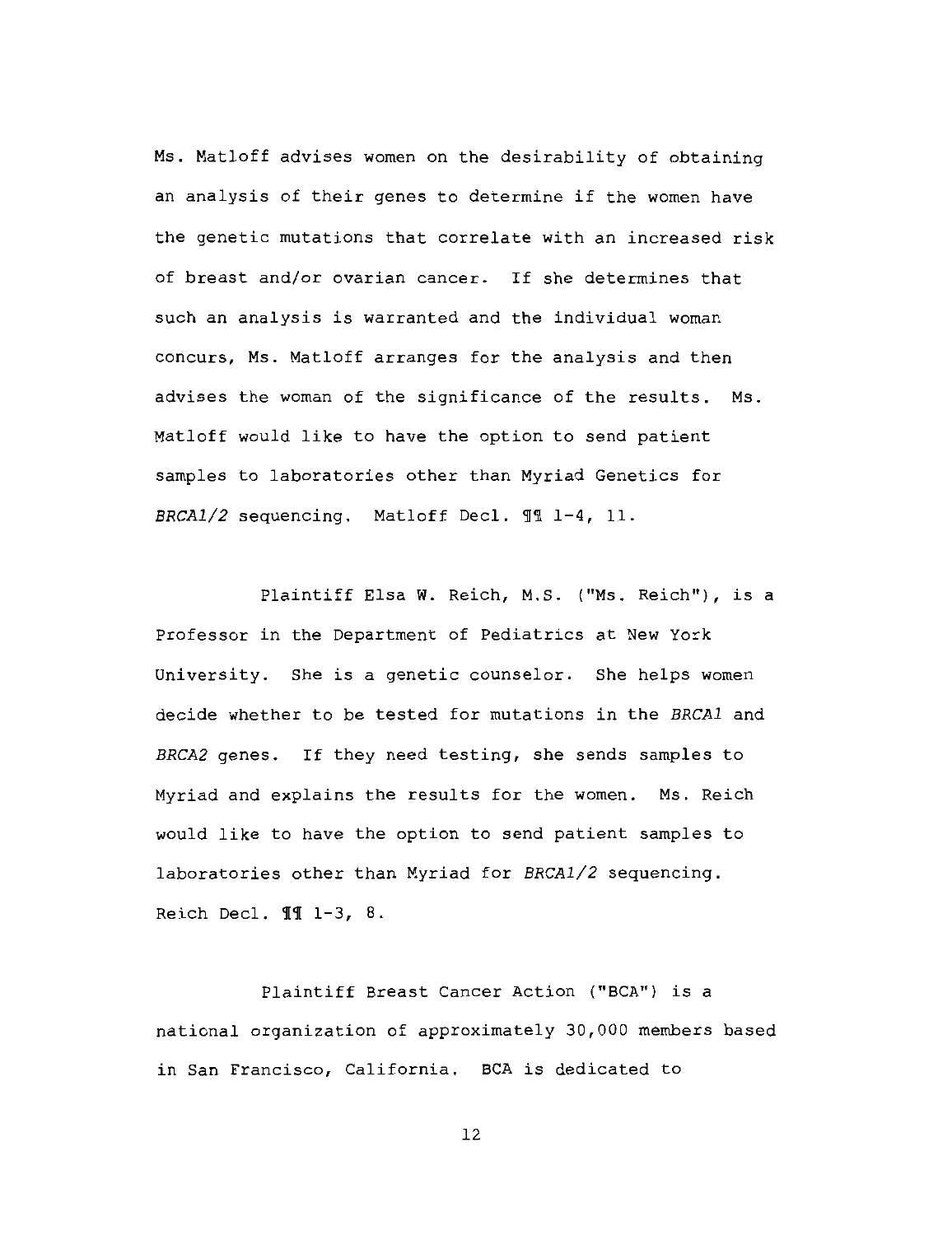representing the voices of people affected by breast cancer in order to inspire and compel the changes necessary to end the breast cancer epidemic. Its members include breast cancer survivors, family members of people diagnosed with breast cancer and other people affected by or concerned about breast cancer. BCA advocates for policy changes directed at achieving prevention, finding better treatments, and reducing the incidence of breast cancer, provides information about breast cancer to anyone who needs it via newsletters, web sites, e-mail and a toll-free number, and organizes people to get involved in advocacy to advance its policy goals. Brenner Decl. II 1-3.

Plaintiff Boston Women's Health Book Collective, doing business as Our Bodies Ourselves ("OBOS"), is a nonprofit, public interest women's health education, advocacy, and consulting organization. OBOS provides information about health, sexuality and reproduction from a feminist and consumer perspective. OBOS advocates for women's health and provides information to members of the public about genetic analysis. Norsigian Decl. II 1-4.

Plaintiff Lisbeth Ceriani ("Ms. Ceriani") is a 43-year-old single mother who was diagnosed with cancer in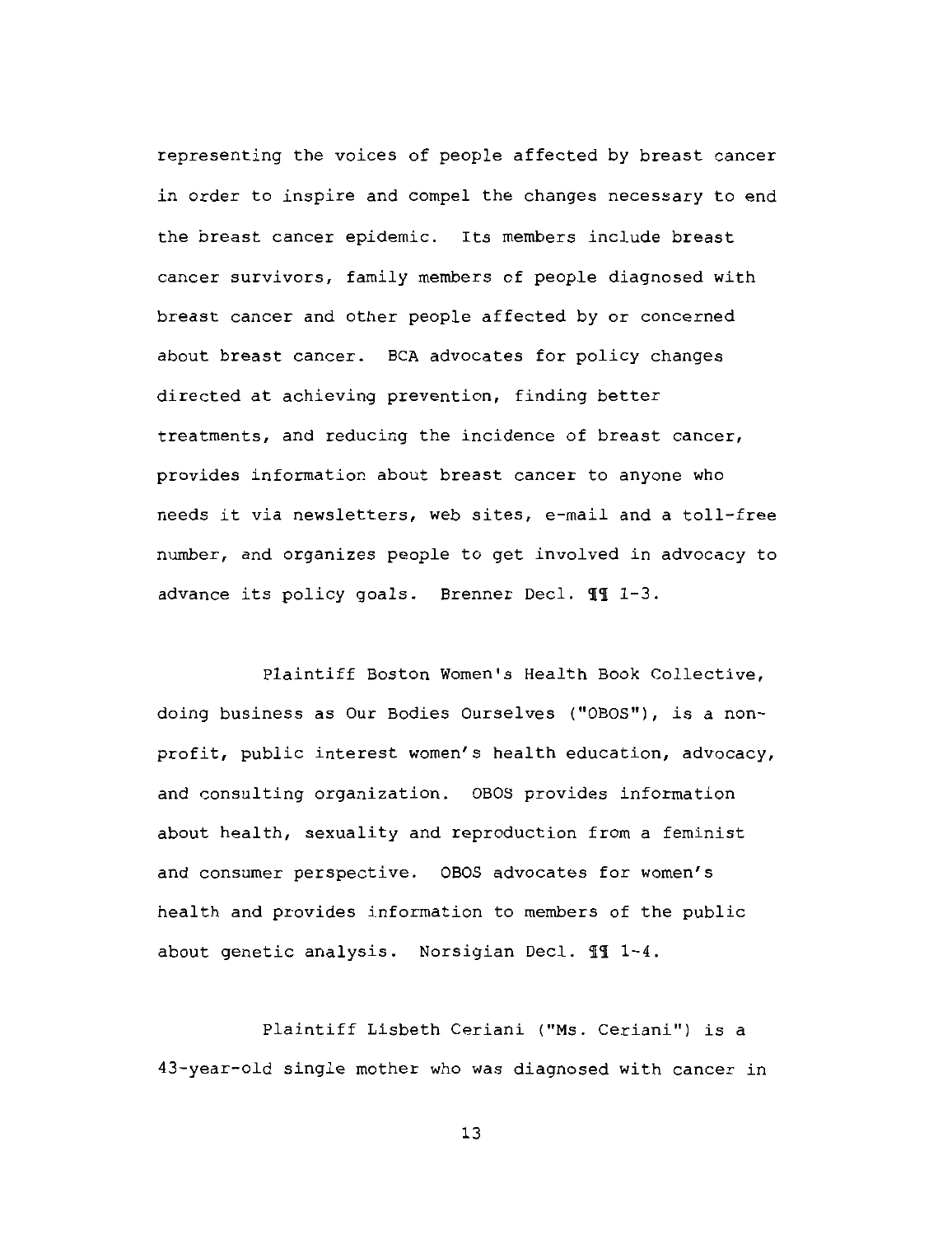both breasts in May 2008. Ms. Ceriani is insured through MassHealth, a Medicaid insurance program for low-income people. Her oncologist and genetic counselor recommended that she obtain BRCA1 and BRCA2 genetic testing because she may need to consider further surgery in order to reduce her risk of ovarian cancer. However, Myriad will not accept the MassHealth coverage, and Ms. Ceriani is unable to pay the full cost out-of-pocket. Ceriani Decl. 11 1-6.

Plaintiff Runi Limary ("Ms. Limary") is a 32year-old Asian-American woman who was diagnosed with aggressive breast cancer in 2005. Ms. Limary obtained BRCA1/2 testing through Myriad and received the following result: "genetic variant of uncertain significance." Because of Myriad's patents, she is unable to pursue alternative testing options. Limary Decl. II 1-5.

Plaintiff Genae Girard ("Ms. Girard") is a 39year-old woman who was diagnosed with breast cancer in 2006. Shortly after her diagnosis, she obtained BRCA1/2 genetic testing from Myriad and tested positive for a deleterious mutation on the BRCA2 gene. She sought a second opinion of that test result but learned that Myriad is the only laboratory in the country that can provide full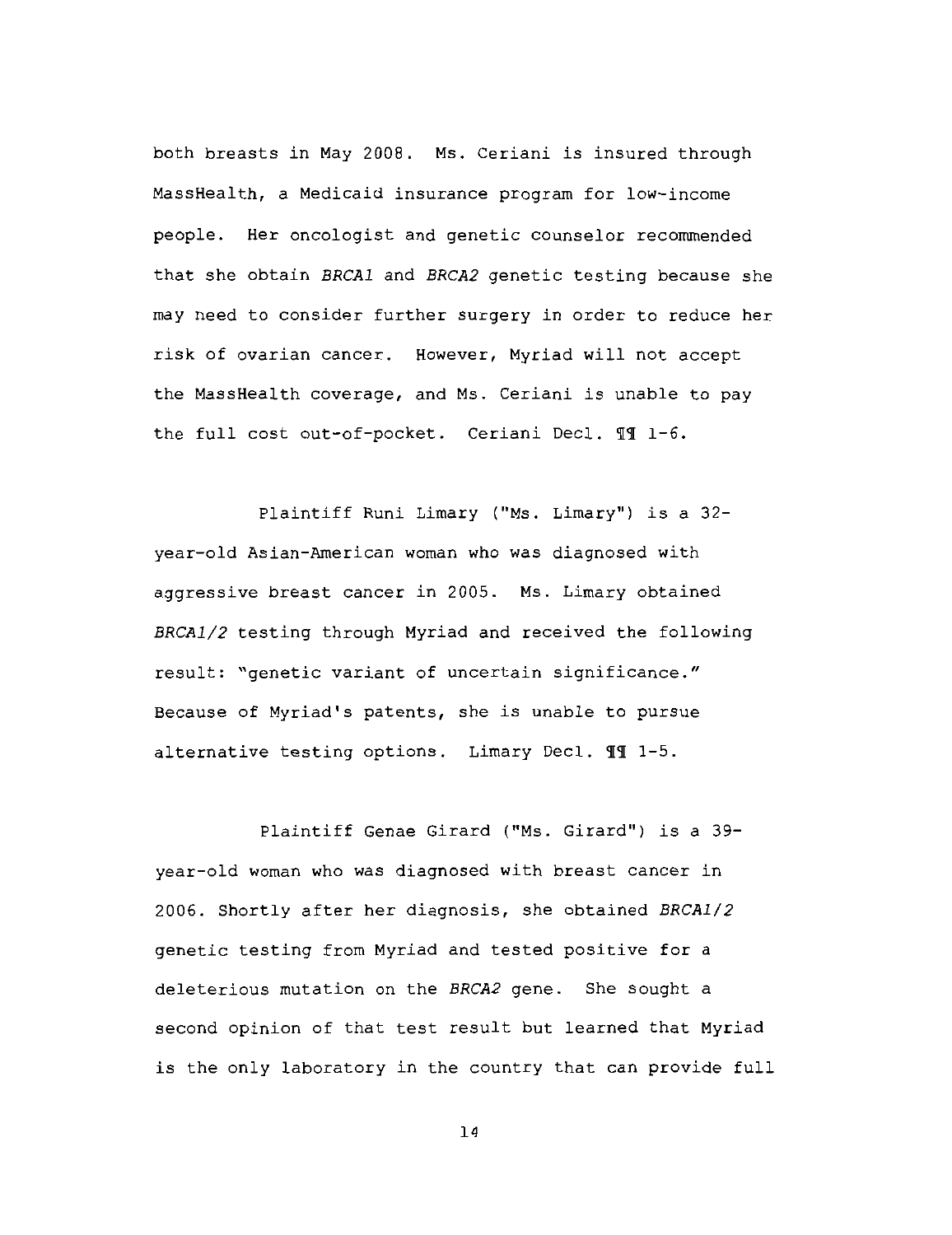BRCA1/2 sequencing. Girard Decl. II 1-6.

Plaintiff Patrice Fortune ("Ms. Fortune") is a 48-year-old woman who was diagnosed with breast cancer in February 2009. Ms. Fortune is insured through Medi-Cal. Her oncologist and genetic counselor recommended that she obtain BRCA1/2 genetic testing, including the supplemental testing that is offered by Myriad separate from its standard test, but told her that Myriad would not accept her insurance. Ms. Fortune is unable to pay the full cost out-of-pocket. Fortune Decl. 11 1-5.

Plaintiff Vicky Thomason ("Ms. Thomason") is a 52-year-old woman who was diagnosed with ovarian cancer in 2006. She obtained BRCA1/2 genetic testing from Myriad in 2007 and was found to be negative for mutations covered by that test. Her genetic counselor advised her about additional BRCA1/2 genetic testing offered by Myriad that looks for other large genetic rearrangements that are not included in Myriad's standard full sequencing test, but informed her that her insurance would not cover the full cost of that test. Ms. Thomason is unable to afford the extra cost. Thomason Decl. II 1-8.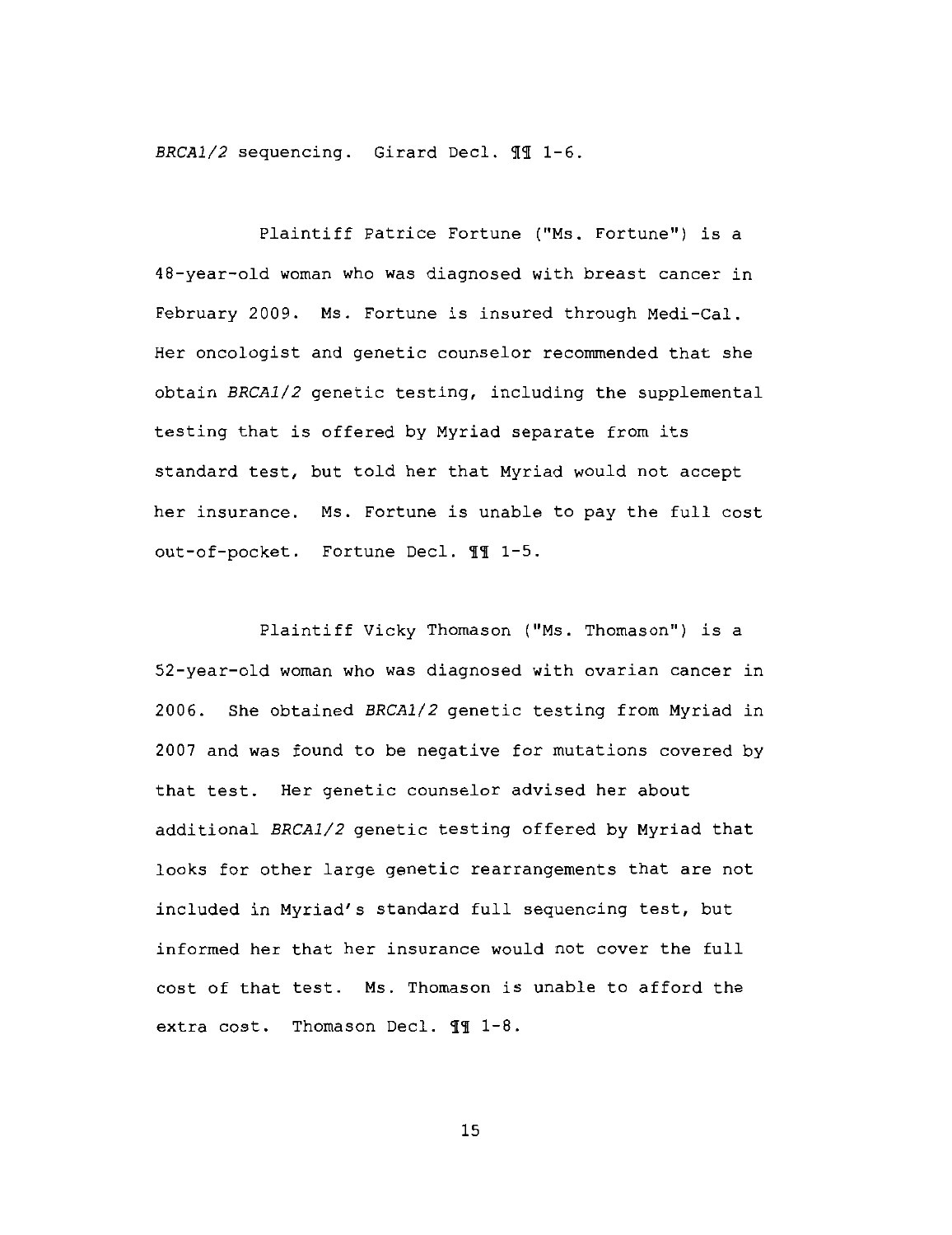Plaintiff Kathleen Raker ("Ms. Raker") is a 41year-old woman whose mother and maternal grandmother died from breast cancer. She obtained BRCA1/2 genetic testing from Myriad in 2007 and was found to be negative for mutations covered by that test. Her genetic counselor advised her about additional BRCA1/2 genetic testing offered by Myriad that looks for other large DNA rearrangements that are not included in Myriad's standard full sequencing test, but informed her that it was unclear whether her insurance would cover the full cost of that test. Ms. Raker is unable to afford the extra cost. Raker Decl.  $\P\P$   $1-9$ .

Defendant USPTO is an agency of the Commerce Department of the United States with its principal office in Alexandria, Virginia. USPTO Answer 1 27.

Defendant Myriad is a for-profit corporation incorporated in Delaware with its principal place of business in Salt Lake City, Utah. Myriad is the former coowner of several of the patents-in-suit and the current exclusive licensee of the patents-in-suit. Myriad is the sole provider of full sequencing of BRCA1 and BRCA2 genes in the United States on a commercial basis. Myriad Answer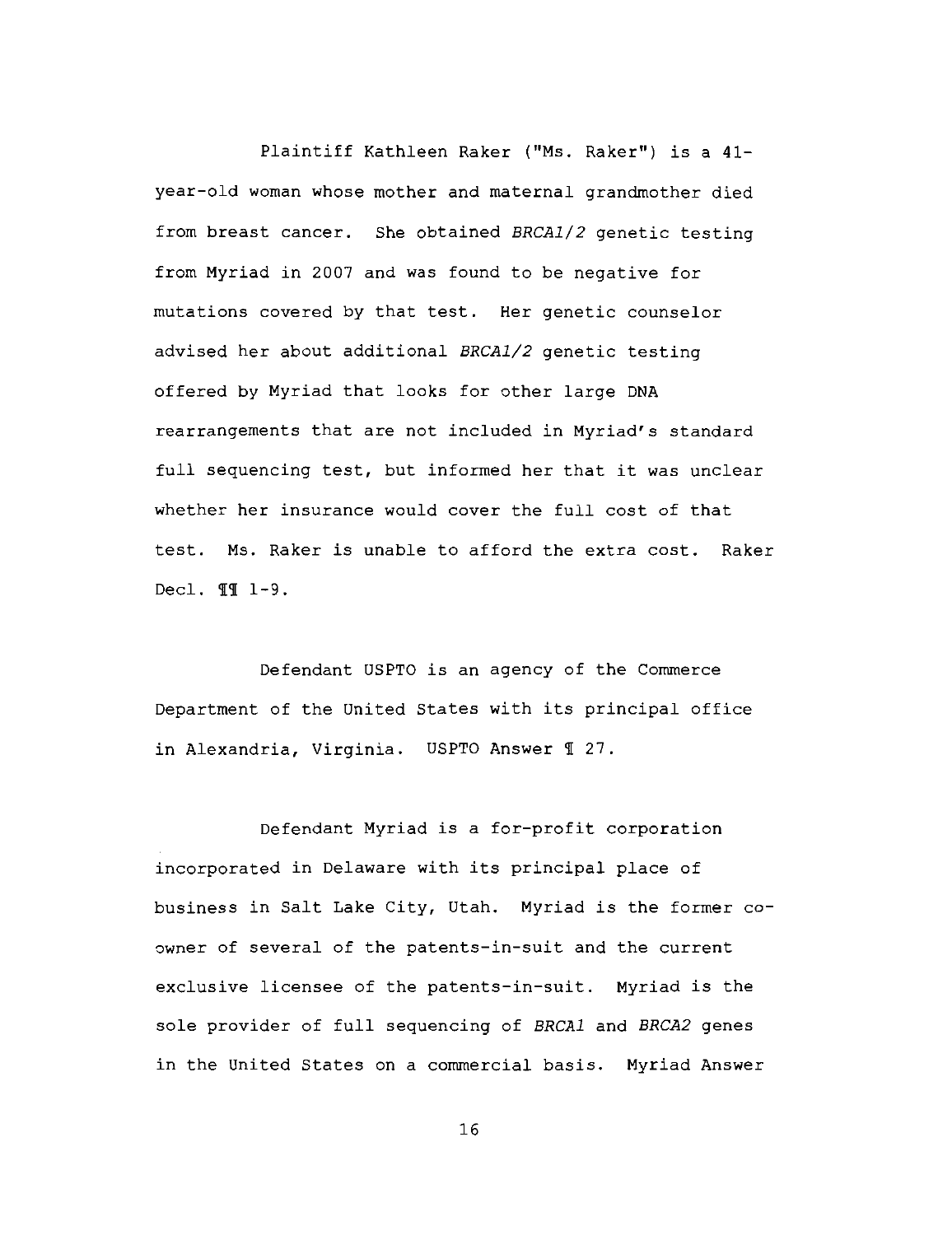**T** 28.

The University of Utah Research Foundation, whose directors are named as defendants in their official capacity, is an owner or part-owner of each of the patentsin-suit. Myriad Answer 1 29.

Amici curiae American Medical Association, American Society of Human Genetics, American College of Obstetricians and Gynecologists, American College of Embryology, and The Medical Society of the State of New York are non-profit organizations representing physicians and medical students throughout the United States, including New York; professionals in the field of human genetics, including researchers, clinicians, academicians, ethicists, genetic counselors and nurses whose work involve genetic testing; women's health care professionals; and embryologists. These amici contend that the patents-insuit are directed to unpatentable natural phenomena in violation of Article I, Section 8, Clause 8 of the Constitution, and 35 U.S.C. § 101, are unnecessary to promote innovation in genetic research, and violate medical and scientific ethics.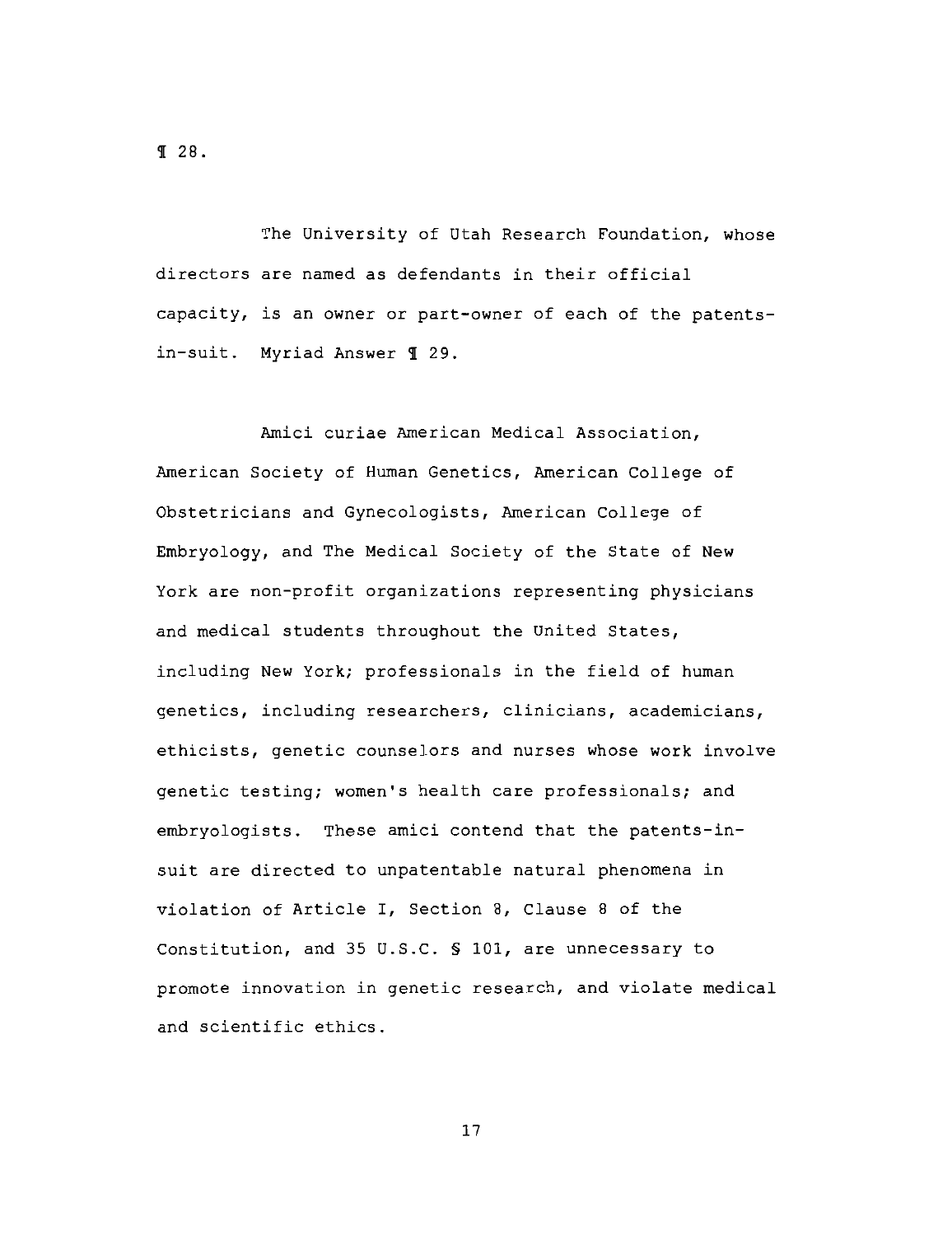Amici curiae March of Dimes Foundation, Canavan Foundation, Claire Altman Heine Foundation, Breast Cancer Coalition, Massachusetts Breast Cancer Coalition, National Organization for Rare Disorders, and National Tay-Sachs & Allied Diseases Association are non-profit organizations dedicated to advancing the treatment of a variety of genetic diseases, including breast cancer, Tay-Sachs, Spinal Muscular Dystrophy, Canavan disease, and other rare genetic disorders. These amici contend that Myriad's patents represent patents on natural phenomena and laws of nature, thereby restricting future research and scientific progress.

Amici curiae National Women's Health Network, Asian Communities for Reproductive Justice, Center for Genetics and Society, Generations Ahead, and Pro-Choice Alliance for Responsible Research are non-profit organizations seeking to improve the health of women; promote reproductive justice; encourage responsible use and governance of genetic, reproductive and biomedical technologies; promote policies on genetic technologies that protect human rights; promote accountability, safety, and social justice in biomedical research from a women's rights perspective. These amici contend that isolated DNA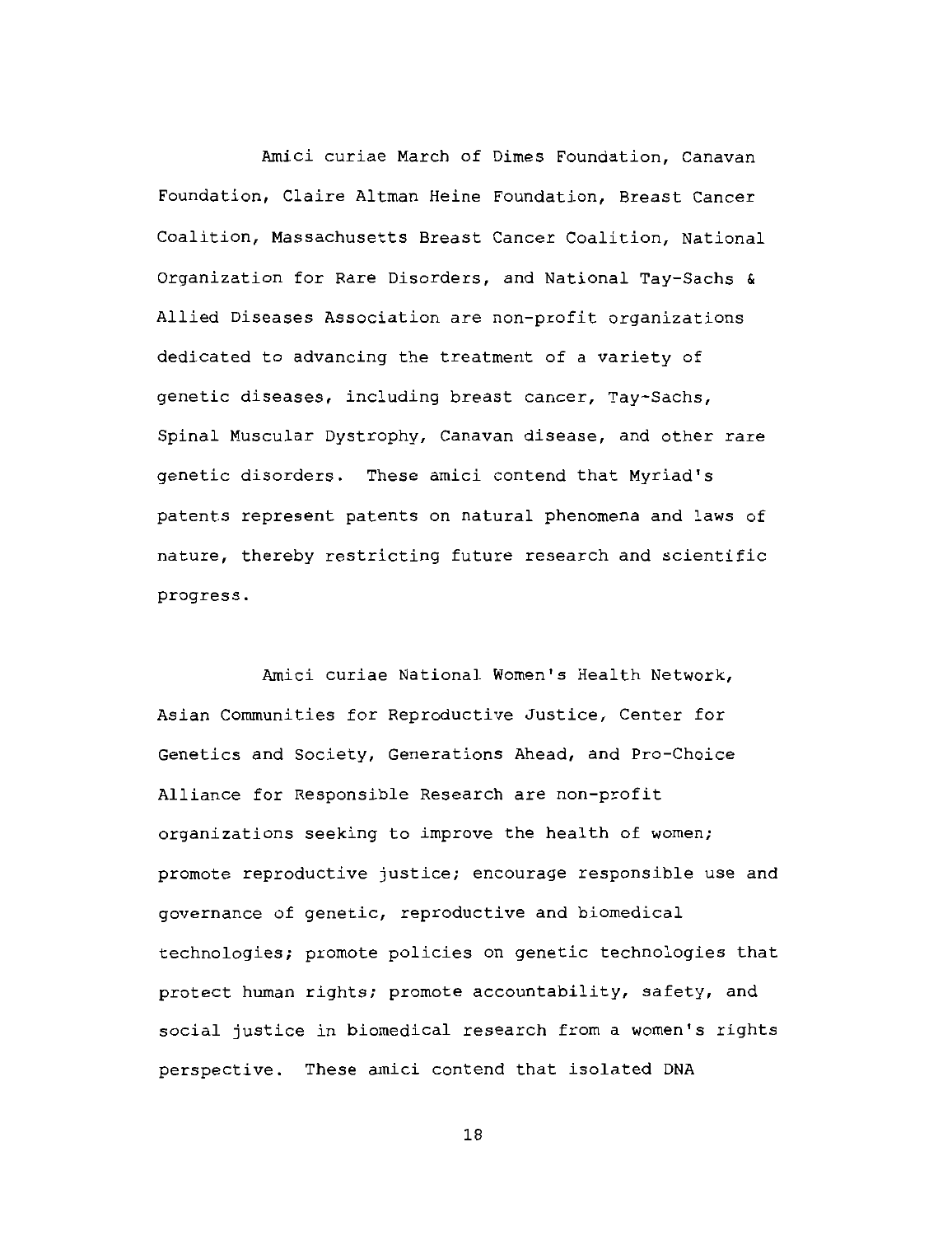constitutes an unpatentable product of nature whose patenting harms women by stifling innovation and interfering with patient access to medical testing and treatment. These amici also contend that human genes and the information contained therein constitute part of the common heritage of humanity, and patenting human gene sequences is contrary to both international law and treatises as well as the public trust doctrine.

Amici curiae The International Center for Technology Assessment, Indigenous People Council on Biocolonialism, Greenpeace, Inc., and Council for Responsible Genetics are non-profit organizations dedicated to assisting the public and policy makers in understanding how technology affects society, protecting the cultural heritage and genetic materials of indigenous peoples; addressing global environmental problems; and protecting the public interest and fostering public debate about the social, ethical, and environmental implications of genetic technologies. These amici contend that the patents-in-suit claim unpatentable products of nature and that gene patents have significant negative consequences, including privatization of genetic heritage in violation of fundamental precepts of common heritage, public domain, and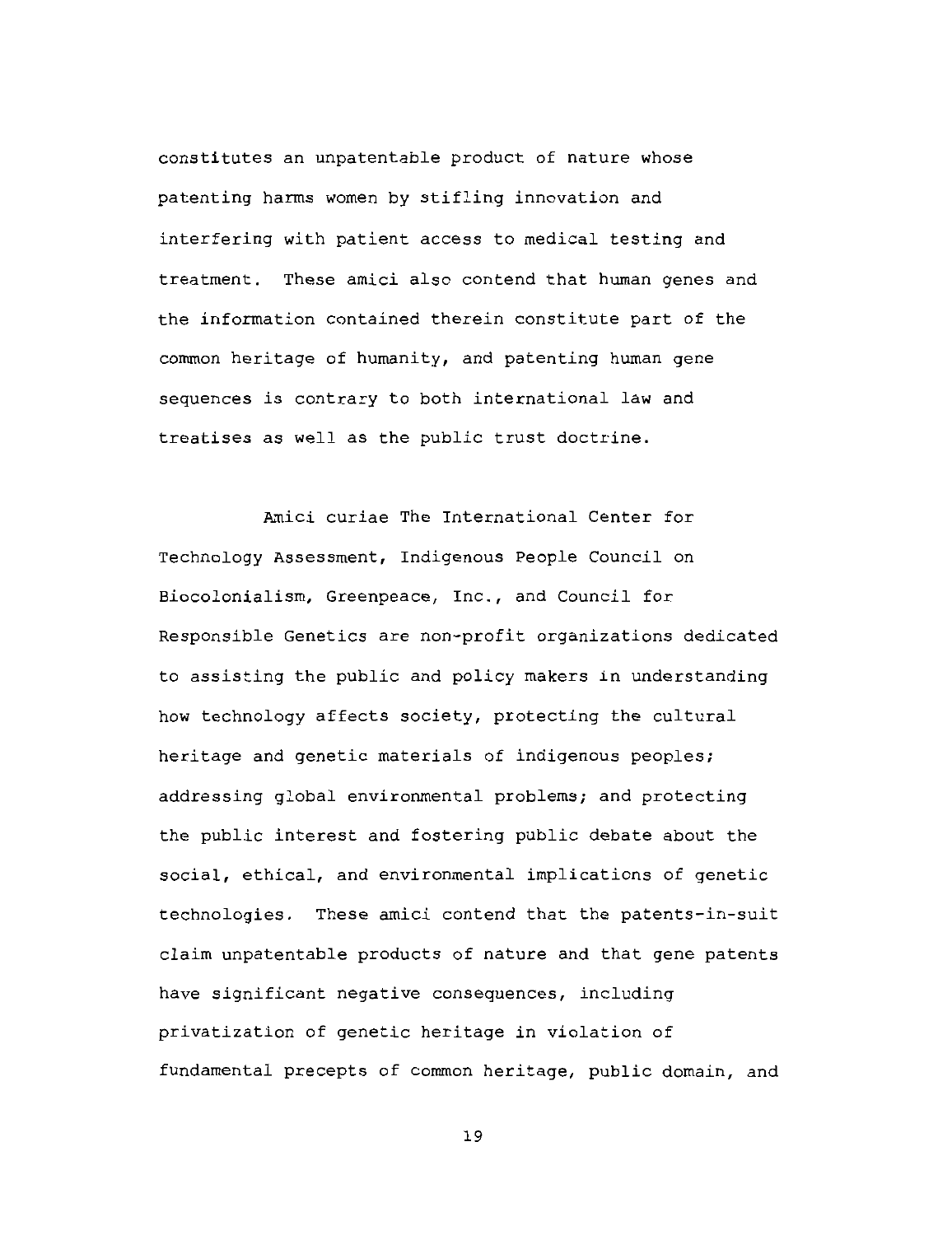the public trust doctrine; creation of private rights of unknown scope and significance; facilitate the exploitation of indigenous peoples; and violation of patients' rights to informed consent.

Amicus curiae Biotechnology Industry Organization ("BIO") is the country's largest biotechnology trade association, representing over 1200 companies, academic institutions, and biotechnology centers in all 50 states. BIO members are involved in the research and development of biotechnological healthcare, agricultural, environmental, and industrial products. BIO member companies range from start-up businesses and university spin-offs to large Fortune 500 corporations. BIO contends that patents directed to isolated DNA fall within the categories of patent-eligible subject matter because they differ "in kind" from naturally-occurring DNA. The BIO also contends that patents such as the ones in dispute here provide incentives for investment in biotechnology that promotes the advancement of science.

Amicus curiae Boston Patent Law Association ("BPLA") is a non-profit association of attorneys and other intellectual property professionals. BPLA's members serve

 $20<sub>o</sub>$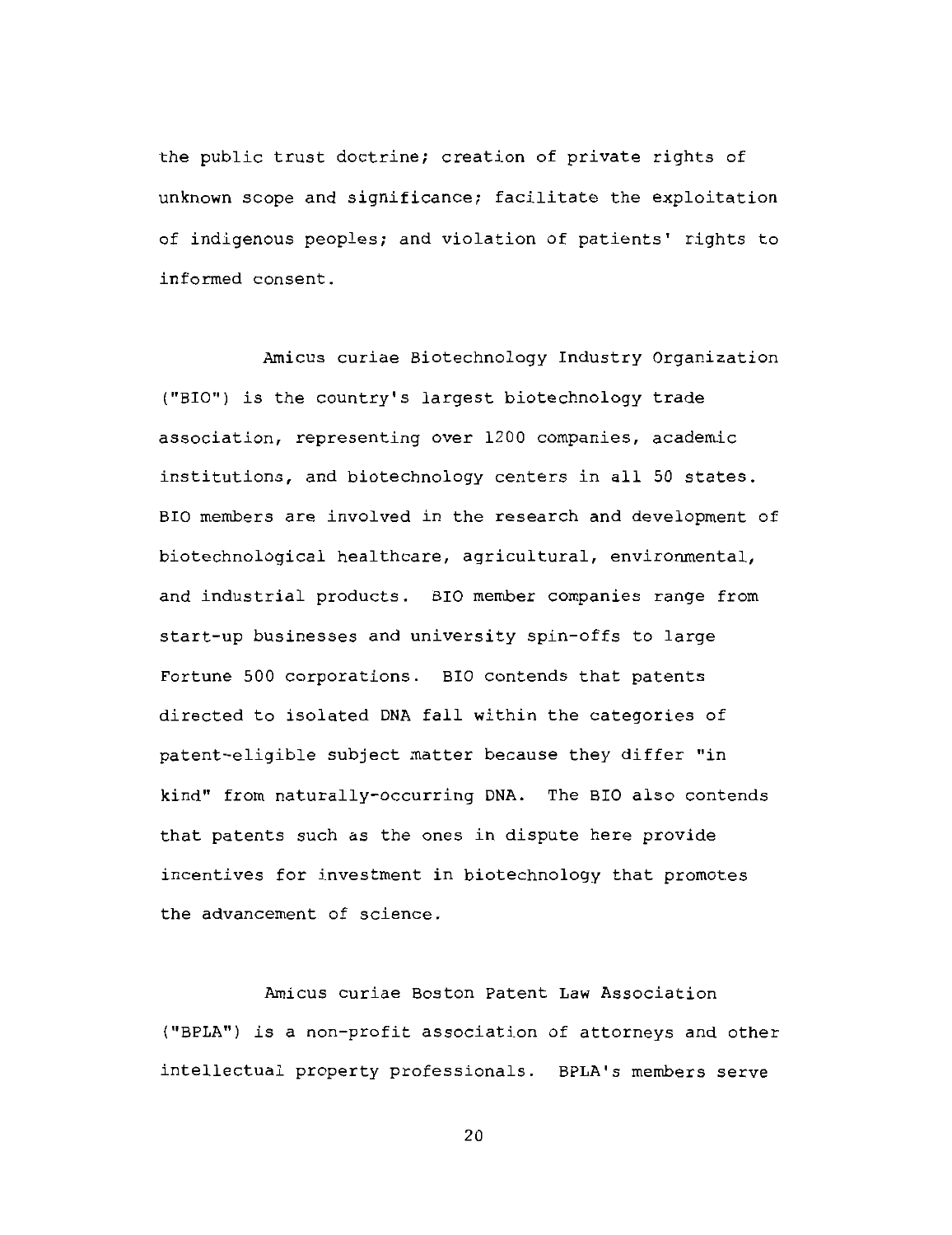a broad range of clients who rely on the patent system, including independent investors, corporations, investors, and non-profit and academic institutions, such as universities and research hospitals. BPLA contends that patents, including patents on gene-related inventions, promote innovation by protecting investments in the innovation process. It further contends that the patentsin-suit satisfy the requirements of 35 U.S.C. § 101 as well as the Constitution.

Amicus curiae Rosetta Genomics, Inc. is a wholly owned subsidiary of amicus curiae Rosetta Genomics, Ltd., a molecular diagnostics company that provides diagnostic tests for cancer and which owns several patents claiming isolated nucleic acid sequences. Amicus curiae George Mason University ("George Mason") is a public university located in Virginia. Research conducted at George Mason has been incorporated into patent applications covering cancer diagnostics. These amici contend that the question of patentability of human gene sequences is appropriately left to Congress; that the patents-in-suit promote, rather than hinder innovation; and that the challenged patents are lawful under 35 U.S.C. § 101 and the Constitution.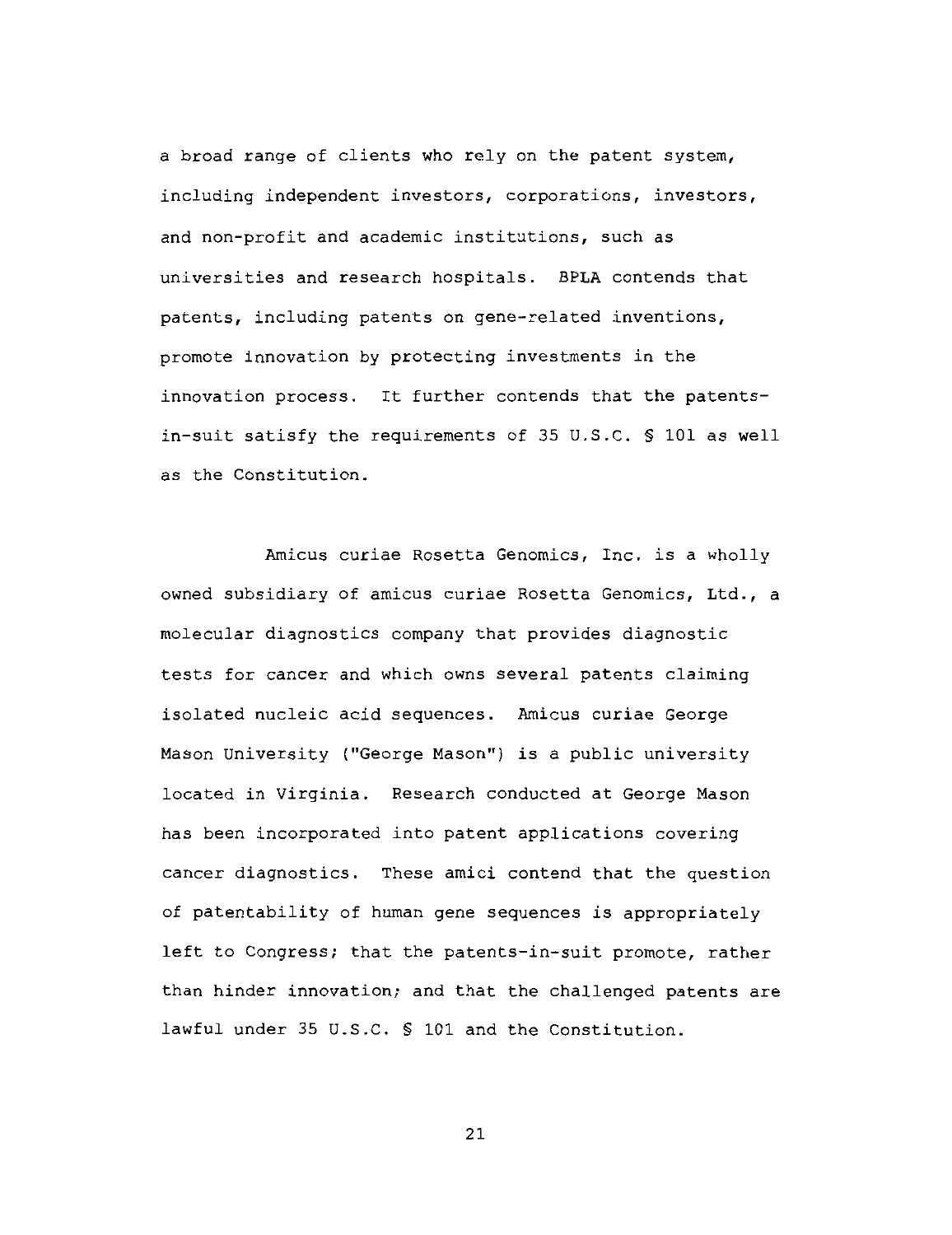Amicus curiae BayBio is an independent, nonprofit 501(c)(6) trade association serving the life sciences industry in Northern California, and represents more than 330 companies involved in the research and development of treatments, cures, and diagnostics. Amicus curiae Celera Corporation is a manufacturer of diagnostic products that include gene-based products used in genetic testing. Amicus curiae The Coalition for 21st Century Medicine represents some of the world's most innovative diagnostic technology companies, clinical laboratories, researchers, physicians, venture capitalists, and patient advocacy groups that share a common mission to develop advanced diagnostics that improve the quality of healthcare for patients. Amicus curiae Genomic Health, Inc., is a life sciences company committed to improving the quality of cancer treatment decisions through genomics-based clinical laboratory services and currently offers the Oncotype DX breast cancer assay, which predicts the likelihood of the recurrence of specific types of breast cancer and whether a patient will benefit from certain treatment strategies. Amicus curiae Qiagen, N.V. is a leading provider of innovative sample and assay technologies and products which are considered standard for use in molecular diagnostics, applied testing, and academic and pharmaceutical research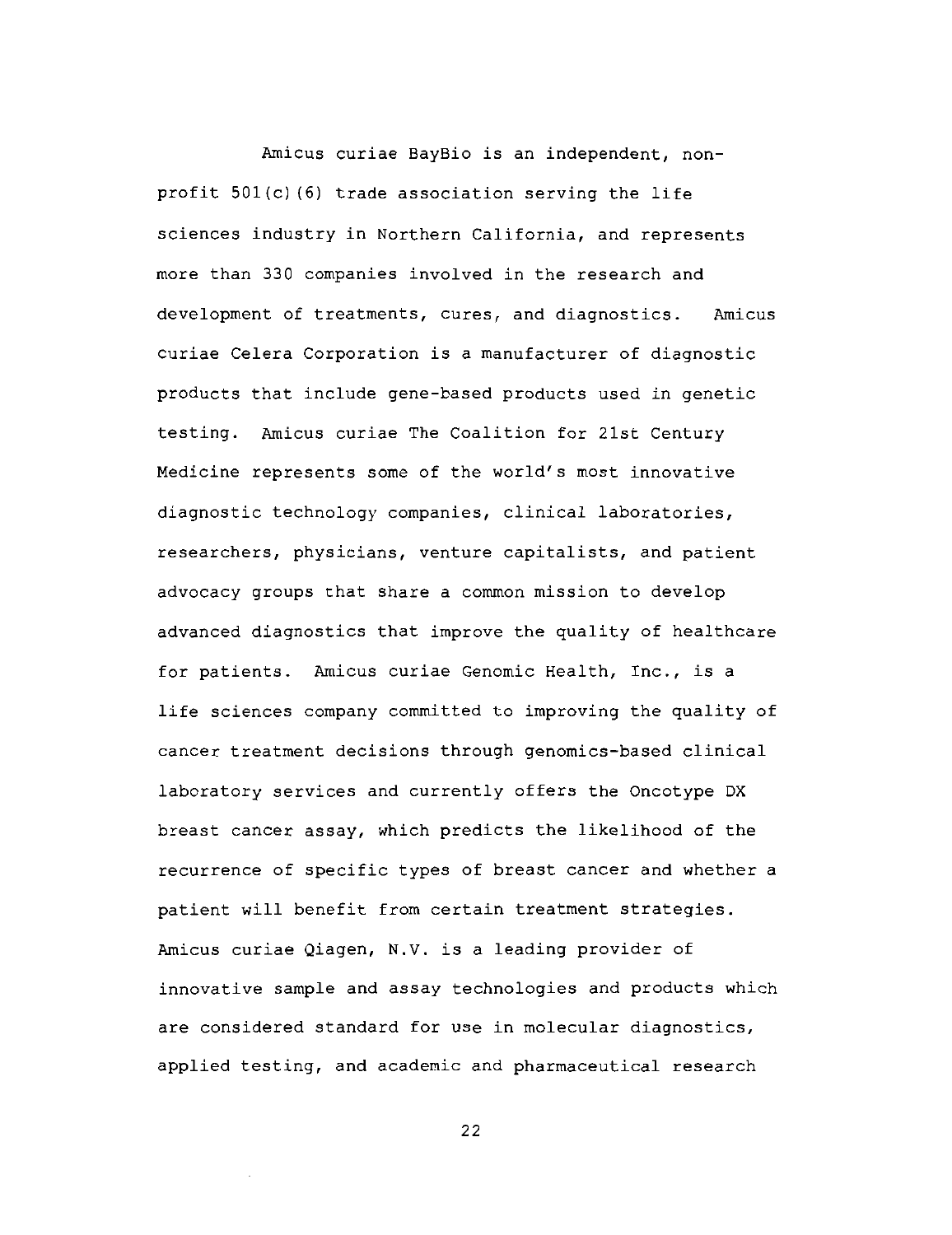and development. Amicus curiae Target Discovery, Inc. discovers, validates, and utilizes protein isoforms to improve clinical diagnosis and management of disease. Amicus curiae XDx, Inc., is a molecular diagnostics company focused on the discovery, development and commercialization of non-invasive gene expression testing in the areas of transplant medicine and autoimmunity through the use of modern genomics and bioinformatics technology. These amici contend that patent exclusivity is required for the development of personalized medicine and that the challenged patents satisfy the requirements of 35 U.S.C. § 101 and the Constitution. In addition, the amici contend that the harm alleged by Plaintiffs can be redressed through traditional judicial remedies and do not require a finding that isolated DNA constitutes unpatentable subject matter.

Amicus curiae Kenneth Chahine, Ph.D. ("Professor Chahine"), is a Visiting Professor of Law at S.J. Quinney College of Law at the University of Utah. Professor Chahine contends that the scope of the claims-in-suit are sufficiently limited to avoid claiming products of nature and that the claims directed to isolated DNA and diagnostic process satisfy the requirements of patentable subject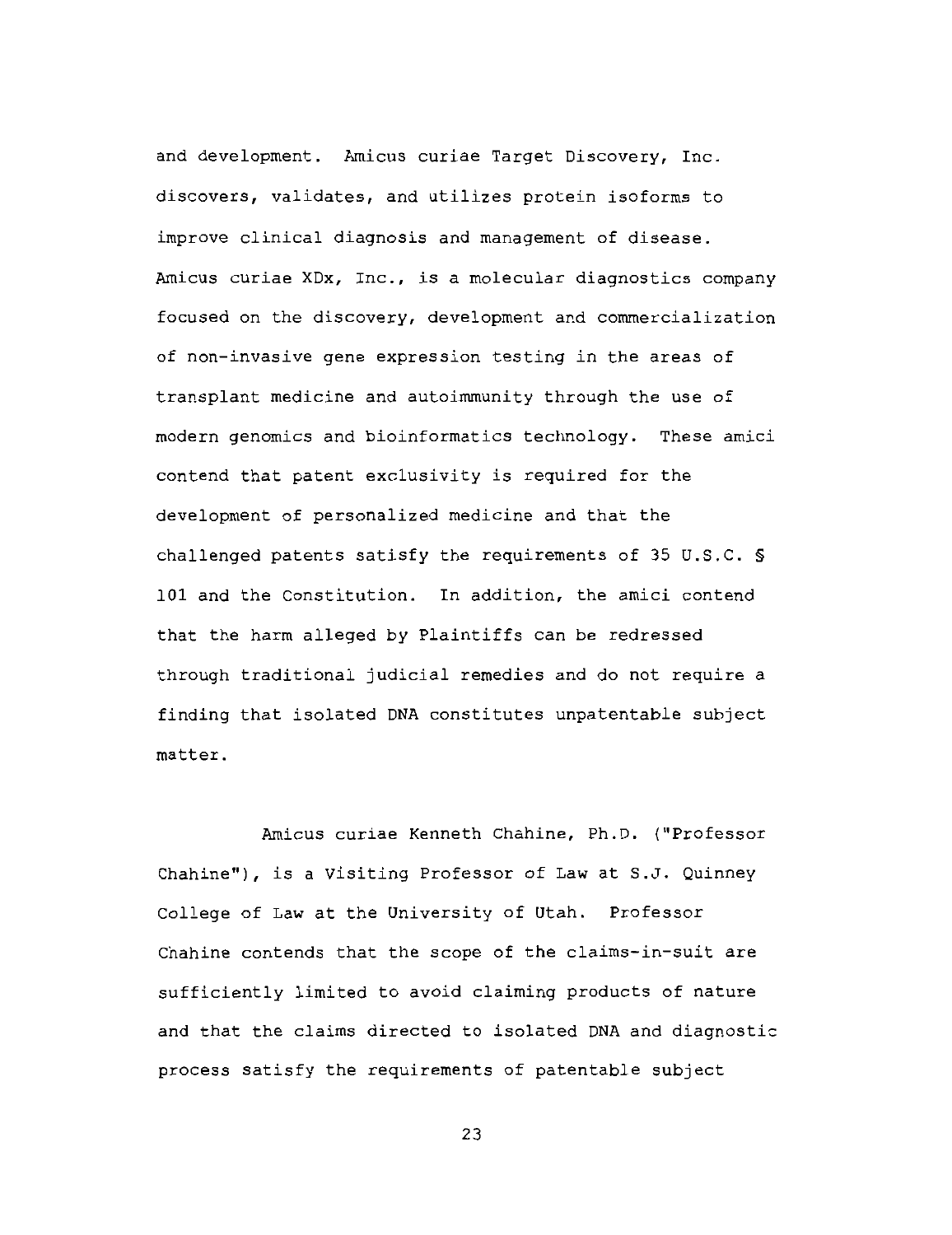matter under 35 U.S.C. § 101.

Amicus curiae Kevin E. Noonan, Ph.D. ("Dr. Noonan"), is a patent attorney with McDonnell Boehnen Hulbert & Berghoff LLP. Dr. Noonan contends that isolated human DNA constitutes patentable subject matter and that a ban on patenting isolated human DNA would negatively affect the development of human therapeutics, the development of personalized medicine, and the scientific research in qeneral.

### III. THE FACTS

The facts as set forth in this section are taken from the parties' respective statements and counterstatements pursuant to Local Civil Rule 56.1 and the affidavits submitted by the parties and amici and are not in dispute except where noted.

### The Development of Genetics as a Field of A. Knowledge

The field of genetics - the science of heredity and variation in living organisms - and the concept of units of heredity that could be transmitted from one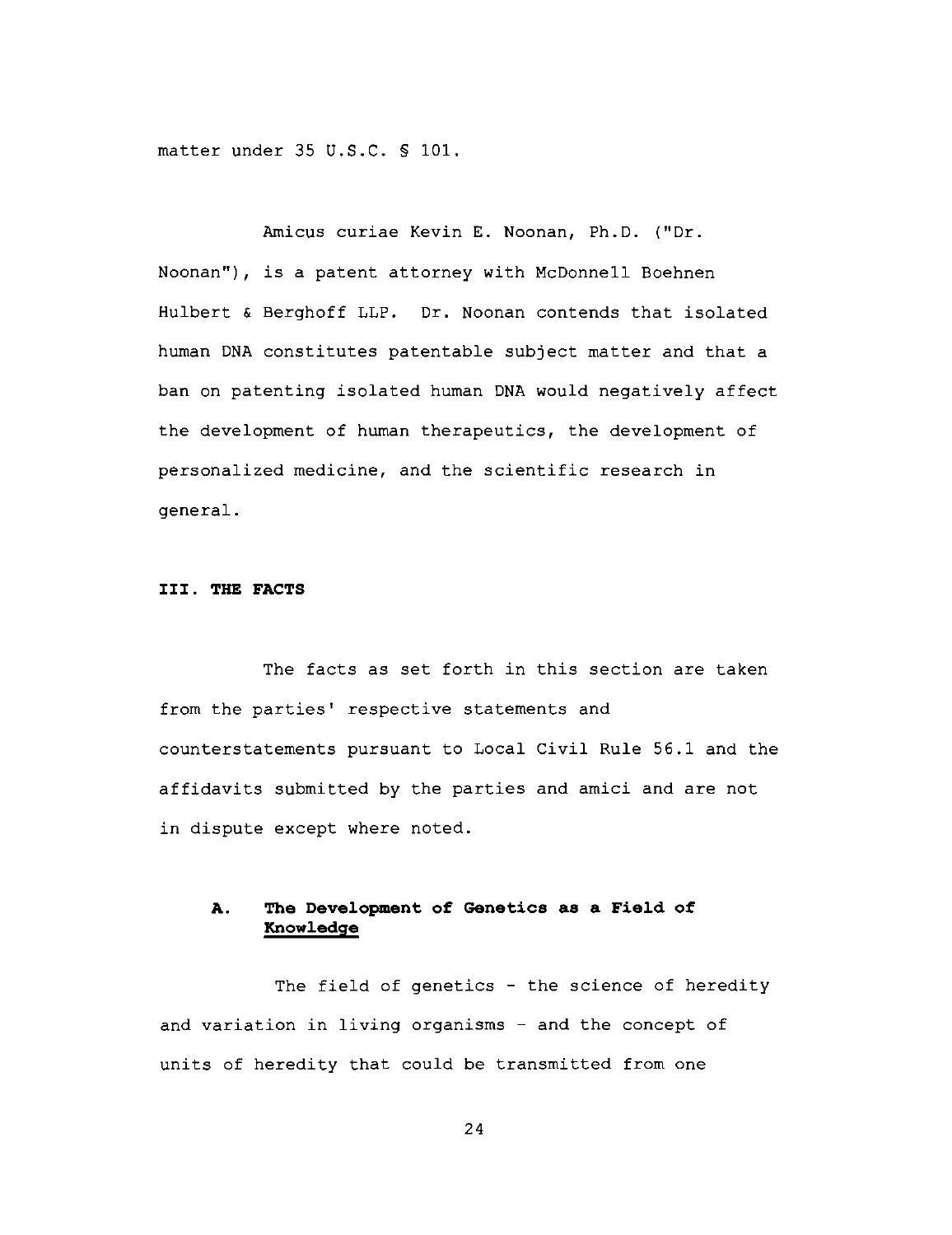generation to another originated in the 19th century from experiments with pea plants conducted by Gregor Mendel. Mendel showed that certain traits are passed on from parent to offspring as discrete entities and do not appear blended in the offspring. He hypothesized that it was the plant's genotype, or assortment of hereditary factors, that determined the plant's phenotype, or appearance. Mason Decl. ¶ 8. In 1909, this unit of inheritance was termed a "gene." Yet the gene remained an abstract concept until 1915, when it was shown that genes corresponded to physical spans of chromosomal material. Mason Decl. 19.

In 1944, scientists determined that the chemical compound known as deoxyribonucleic acid, or DNA,<sup>3</sup> served as the carrier for genetic information by demonstrating that DNA extracted from one strain of bacteria and transferred to another strain could transfer certain characteristics found in the first strain. Oswald Theodore Avery, et al., Studies on the Chemical Nature of the Substance Inducing Transformation of Pneumococcal Types: Induction of Transformation by a Desoxyribonucleic Acid Fraction Isolated from Pneumococcus Type III, 79 J. Exp. Med. 137-

<sup>&</sup>lt;sup>3</sup> Scientists had learned to extract DNA from the body by removing it from the rest of the cellular material since as early as 1869. Ralf Dahm, Discovering DNA: Friedrich Miescher and the Early Years of Nucleic Acid Research, 122 Human Genetics 565-581, 567-68 (2008).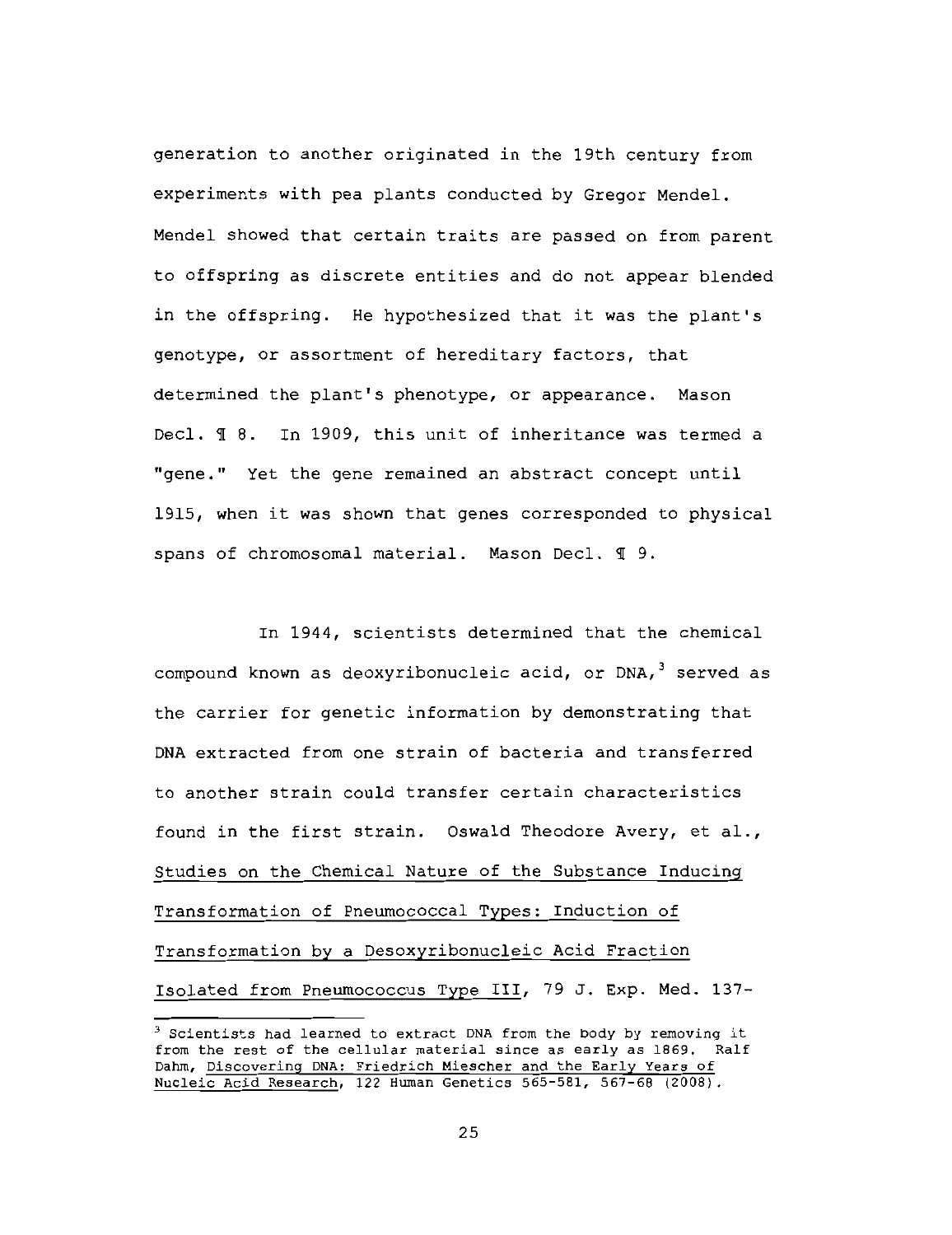158 (1944).

On April 25, 1953, James Watson and Francis Crick published their determination of the famous double-helix structure of DNA in the journal Nature. James D. Watson & Francis H.C. Crick, A Structure for Deoxyribose Nucleic Acid, 171 Nature 737-38 (1953). Dr. Crick subsequently contributed to the decryption of the genetic code and proposed "the central dogma" of molecular biology: (1) information is encoded in a segment of DNA, i.e., a gene; (2) transmitted through a molecule called RNA; and then (3) utilized to direct the creation of a protein, the building block of the body. Mason Decl. 110.

Our understanding of the DNA contained within our cells has since grown at an exponential rate and has included the landmark completion of the first full-length sequence of a human genome, containing 25,000 genes, as a result of the work performed by the Human Genome Project from 1990 to 2003. Sulston Decl. II 11, 22. Access to the information encoded in our DNA has presented expansive new possibilities for future biomedical research and the development of novel diagnostic and therapeutic approaches. How this genomic information is best harnessed for the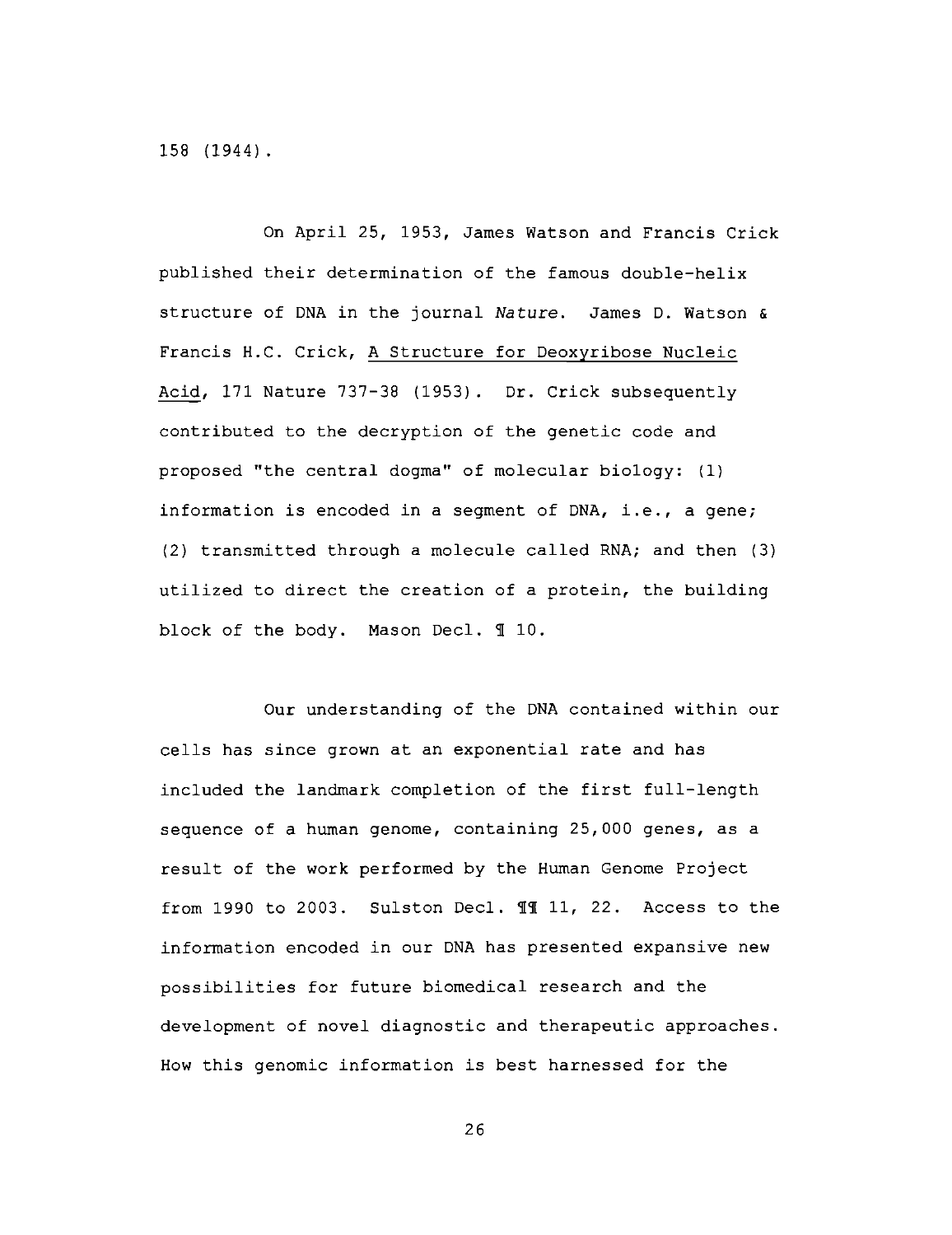greater good presents difficult questions touching upon innovation policy, social policy, medical ethics, economic policy, and the ownership of what some view as our common heritage.

### Molecular Biology and Gene Sequencing **B.**

An understanding of the basics of molecular biology is required to resolve the issues presented and to provide the requisite insight into the fundamentals of the genome, that is, the nature which is at the heard of the dispute between the parties. What follows represents the standard undisputed knowledge of those in the field of molecular biology as set forth in the parties' 56.1 Statements and expert declarations. Citations are also made to two established texts in the field: Bruce Alberts, et al., Molecular Biology of the Cell (4th ed. 2002) ("The Cell") and James Watson, et al., Molecular Biology of the Gene (6th ed. 2008) ("The Gene").

### **DNA** ı.

DNA is a chemical molecule composed of repeating chemical units known as "nucleotides" or "bases." DNA is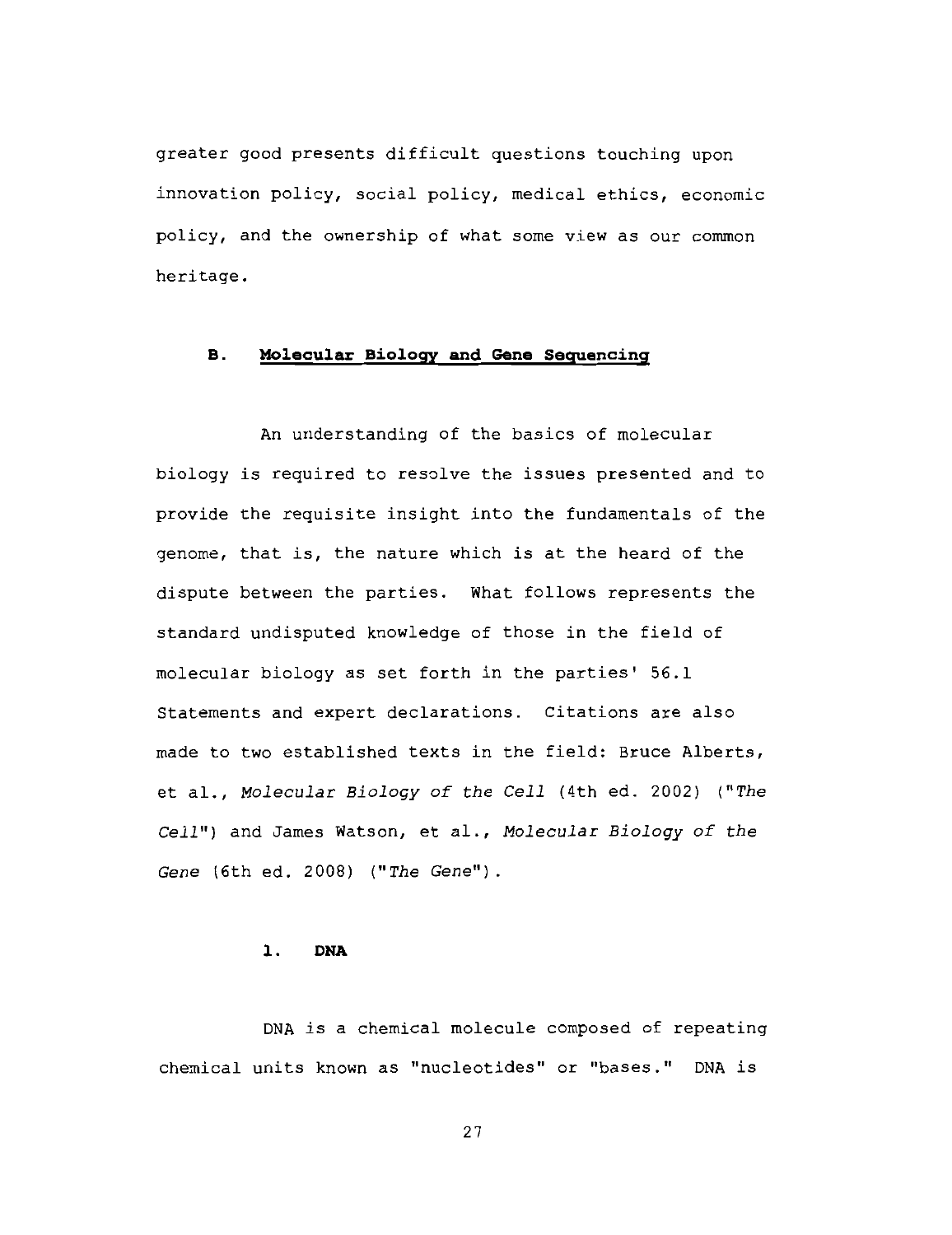composed of four standard nucleotides: adenine, thymine, cytosine, and quanine. As shorthand, scientists denote nucleotides by the first letter of the names of their bases: "A" for adenine; "G" for quanine; "T" for thymine; and "C" for cytosine. These nucleotide units are composed of several chemical elements, namely carbon, hydrogen, oxygen, nitrogen, and phosphorus, and are linked together by chemical bonds to form a strand, or polymer, of the DNA molecule. Kay Decl. 11 14, 125; Linck Decl. 1 70. Although it can exist as a single strand of nucleotides, DNA typically exists as a "double helix"<sup>4</sup> consisting of two intertwined strands of DNA that are chemically bound to each other. This structure is possible because of a property of DNA known as "base pair complementarity" or "base pairing," in which adenine on one strand of DNA always binds to thymine on the other strand of DNA, and quanine on one strand always bind to cytosine on the other strand. Kay Decl. 1 129. For example, if a portion of one strand of DNA has the nucleotide sequence ACTCGT, the corresponding section of DNA on the complementary strand will have the nucleotide sequence TGAGCA.

<sup>&</sup>lt;sup>4</sup> It was the description of this famous "double-helix" structure that earned Watson and Crick the Nobel Prize.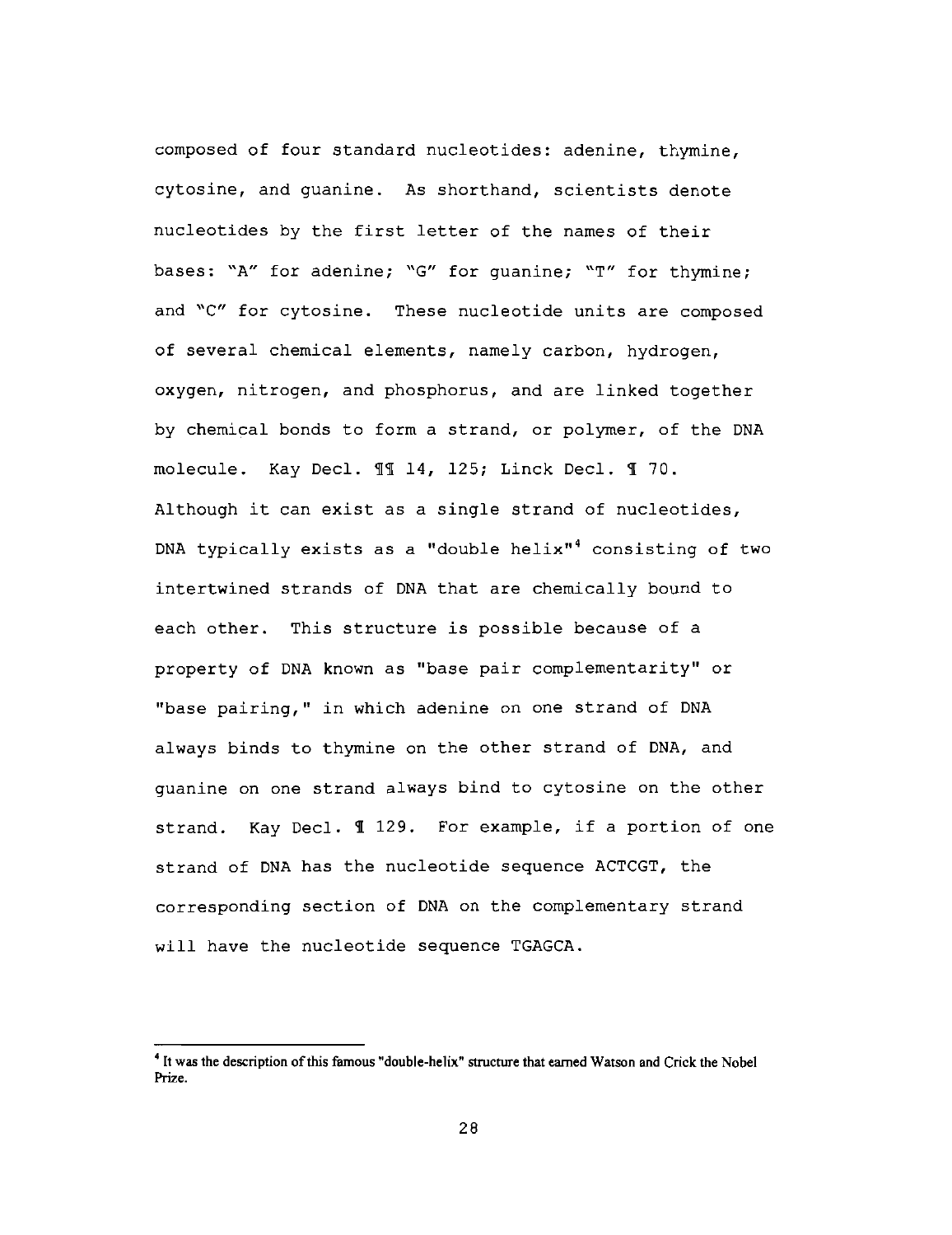Genes are basic units of heredity found in all living organisms and are responsible for the inheritance of a discrete trait. Sulston Decl. I 11. In molecular terms, a gene is composed of several, typically contiguous, segments of DNA. Kay Decl. 1 142. Each gene is typically thousands of nucleotides long and usually "encodes" one or more proteins, meaning it contains the information used by the body to produce those proteins. Some of the segments of DNA within a gene, known as "exons" or "coding sequences," contain sequences necessary for the creation of a protein, while other segments of DNA, known as "introns," are not necessary for the creation of a protein.<sup>5</sup> See Mason Decl. 11; Kay Decl. 1151; Schlessinger Decl. 114. **DNA** encodes proteins by way of three nucleotide combinations, termed "codons," that correspond to one of twenty amino acids that constitute the building blocks of proteins. Sulston Decl. II 14-15. For example, the codon adeninethymine-quanine (ATG) encodes the amino acid methionine. Kay Decl. II 158. However, because there are only twenty different amino acids but 64 possible codons that can be derived from combinations of the four DNA nucleotides, most amino acids are encoded by more than one DNA codon. The

<sup>&</sup>lt;sup>5</sup> Introns can contain regulatory sequences that affect the body's rate of production of the protein encoded by a gene. Kay Decl. 1 151.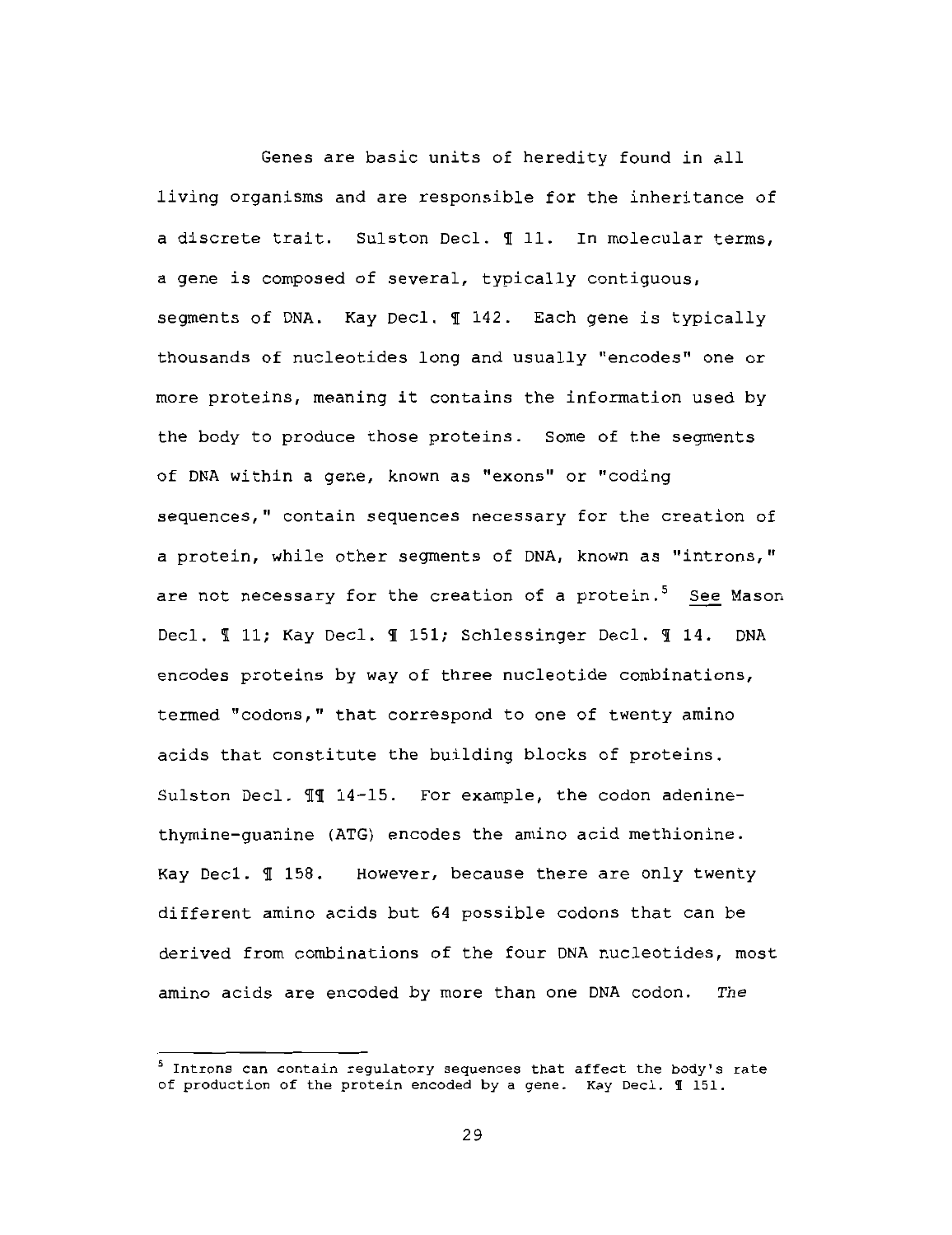Gene at 37 & Table 2-3.

Together, the approximately 25,000 genes in the human body make up the human genome.<sup>6</sup> The genome, and the genes within it, are contained within almost every cell in the human body and define physical traits such as skin tone, eye color, and sex, in addition to influencing the development of conditions such as obesity, diabetes, Alzheimer's disease, and bipolar disorder. Mason Decl. 11 4-5; Sulston Decl. II 10-11.

The linear order of DNA nucleotides that make up a polynucleotide, such as a gene, is referred to as the "nucleotide sequence," "DNA sequence," or "gene sequence."<sup>7</sup> Kay Decl. 1 126; Schlessinger Decl. 1 19; Linck Decl. 1 45; Sulston Decl. 1 16; Mason Decl. 1 13; Chung Decl. 1 10. Gene sequences constitute biological information insofar as they describe the structural and chemical properties of a particular DNA molecule and serve as the cellular "blueprint" for the production of proteins. Sulston Decl. I 16; Kay Decl. I 126; Schlessinger Decl. I 19; Linck Decl.

 $6$  Genome is defined as "[t]he totality of genetic information belonging to a cell or an organism; in particular, the DNA that carries this information." The Cell at G:15.

 $^7$  By analogy, if a gene is the equivalent of a word, then the nucleotide sequence is the equivalent of the word's spelling.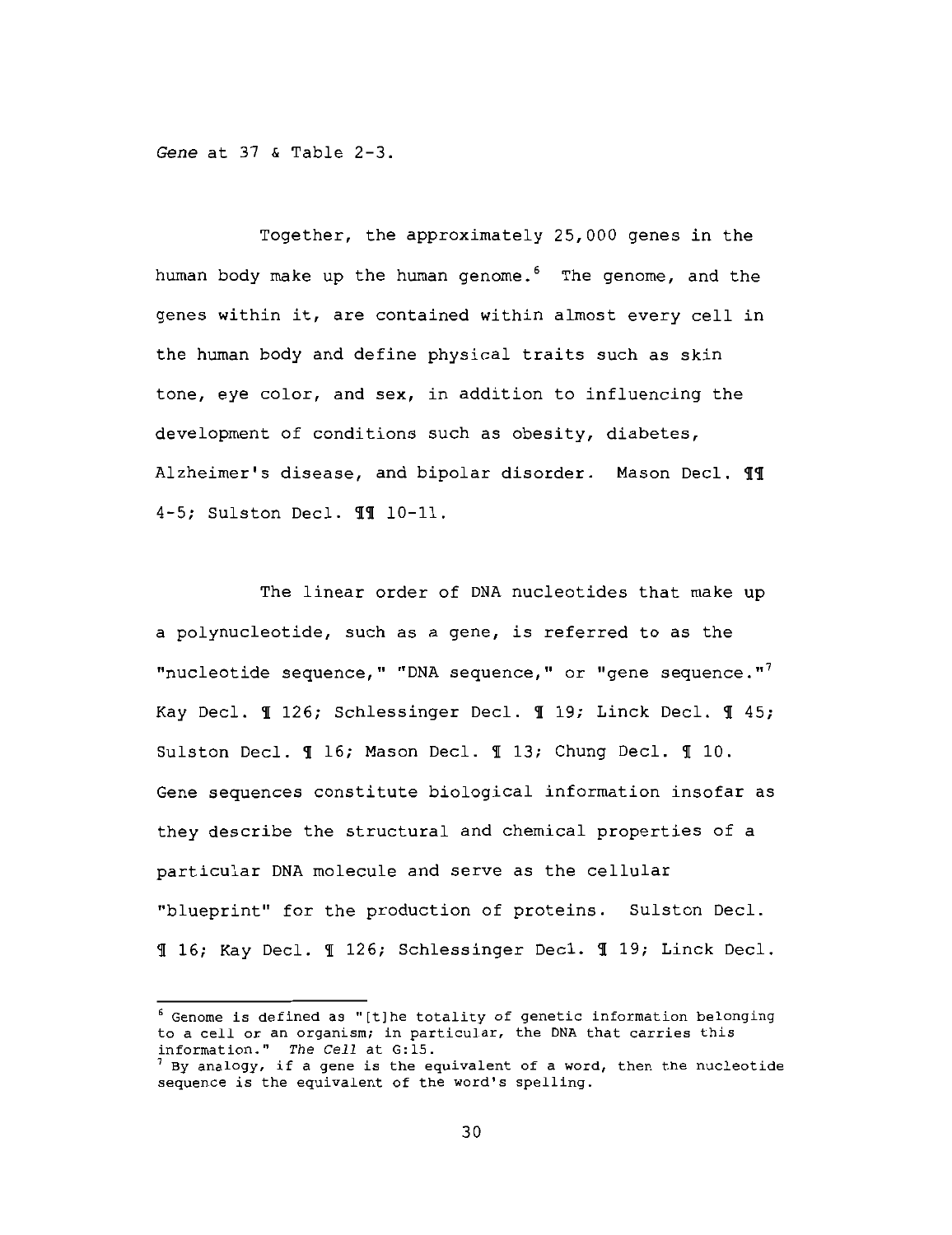II 45, 46. Genes and the information represented by human gene sequences are products of nature universally present in each individual, and the information content of a human gene sequence is fixed. While many inventive steps may be necessary to allow scientists to extract and read a gene sequence, it is undisputed that the ordering of the nucleotides is determined by nature. Sulston Decl. 110, 17; Ostrer Decl. ¶ 14; Chung Decl. ¶ 25; Ledbetter Decl. ¶ 27; Leonard Decl. ¶ 15.

Scientists often use the term "wild-type" to refer to the "normal" human gene sequence, i.e. the sequence of a gene without any variations,  $\delta$  against which individuals' gene sequences are compared. Mason Decl. 1 17; Grody Decl. I 46. Variations in the human genome are very common: aside from identical twins, the genomes of any two individuals are estimated to have one to five nucleotide differences for every 1000 nucleotides. Mason Decl. ¶ 14; Sulston Decl. ¶ 12.

Variations in the human genome, also known as

<sup>&</sup>lt;sup>8</sup> At the same time there is an increasing recognition that the notion of a single "normal" gene sequence may not be entirely accurate in light of the high frequency of variations in a gene's sequence between individuals. Mason Decl. 117. For purposes of this opinion, however, genes are treated as having a single "normal" DNA sequence.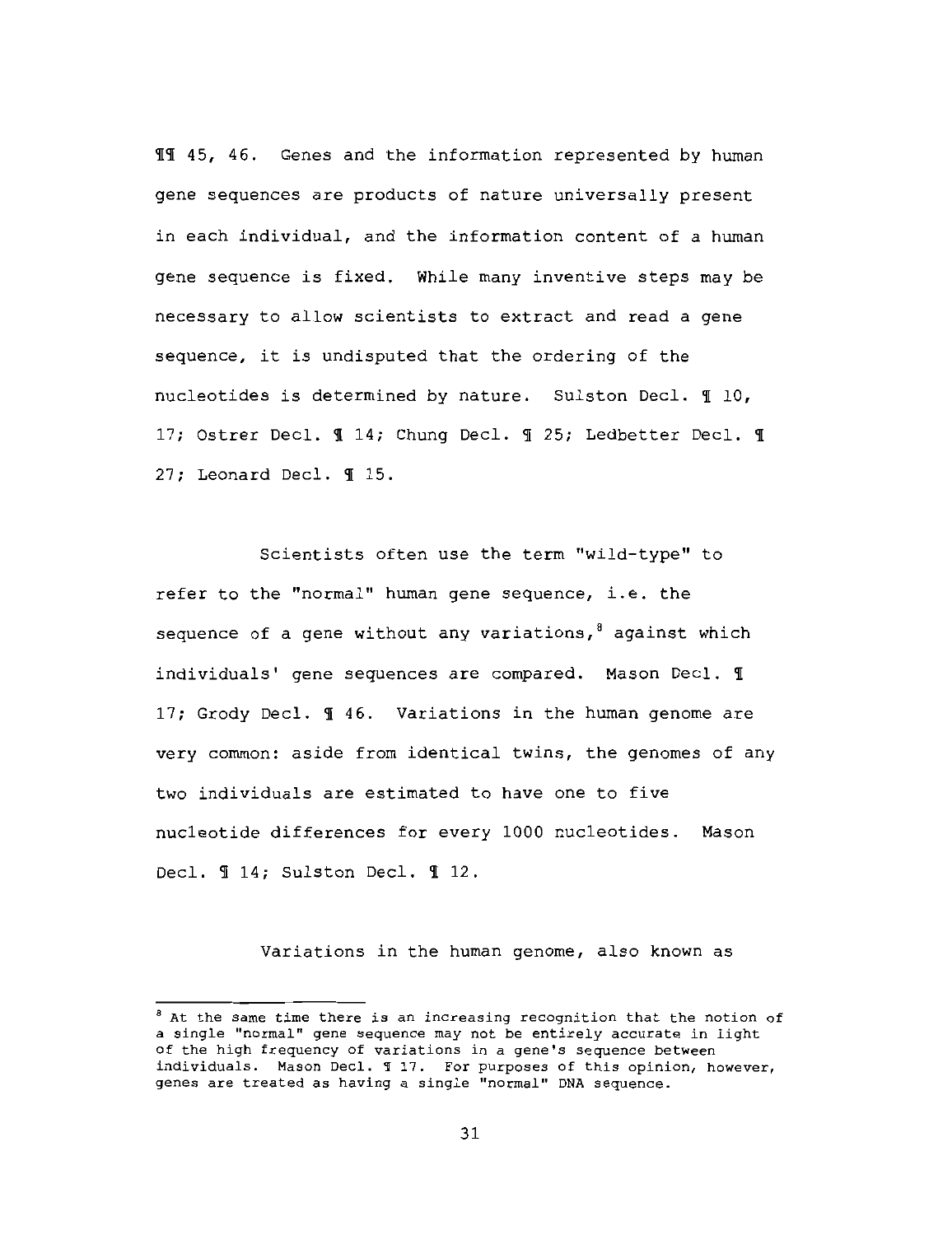"mutations," can occur at different scales. Small scale variations can be manifested as slight sequence differences between the same genes in different individuals. Thus, for example, if the wild-type sequence of a portion of a gene is represented by GACTCG, a variation of that sequence might omit the first C (resulting in GATCG) or contain an extra C at that point (resulting in GACCTCG) or reverse the order of two of the letters (e.g., GCATCG). Mason Decl. I 16. Alternatively, there can be large scale variations, such as the addition or deletion of substantial chromosomal regions. Thus, a particular gene may omit several hundred letters at one point or may add several hundred letters where they do not normally exist in the wild-type gene sequence. Even larger variations, known as structural variants, also can occur, involving the deletion or duplication of up to millions of nucleotides. Extra copies or missing copies of the genome that are larger than 1000 nucleotides are called "copy number variants" ("CNVs"). Mason Decl. 1 15, 18.

Some of these mutations have little or no effect on the body's processes, while other mutations, including those that appear to correlate with an increased risk of particular diseases, do interfere with the body's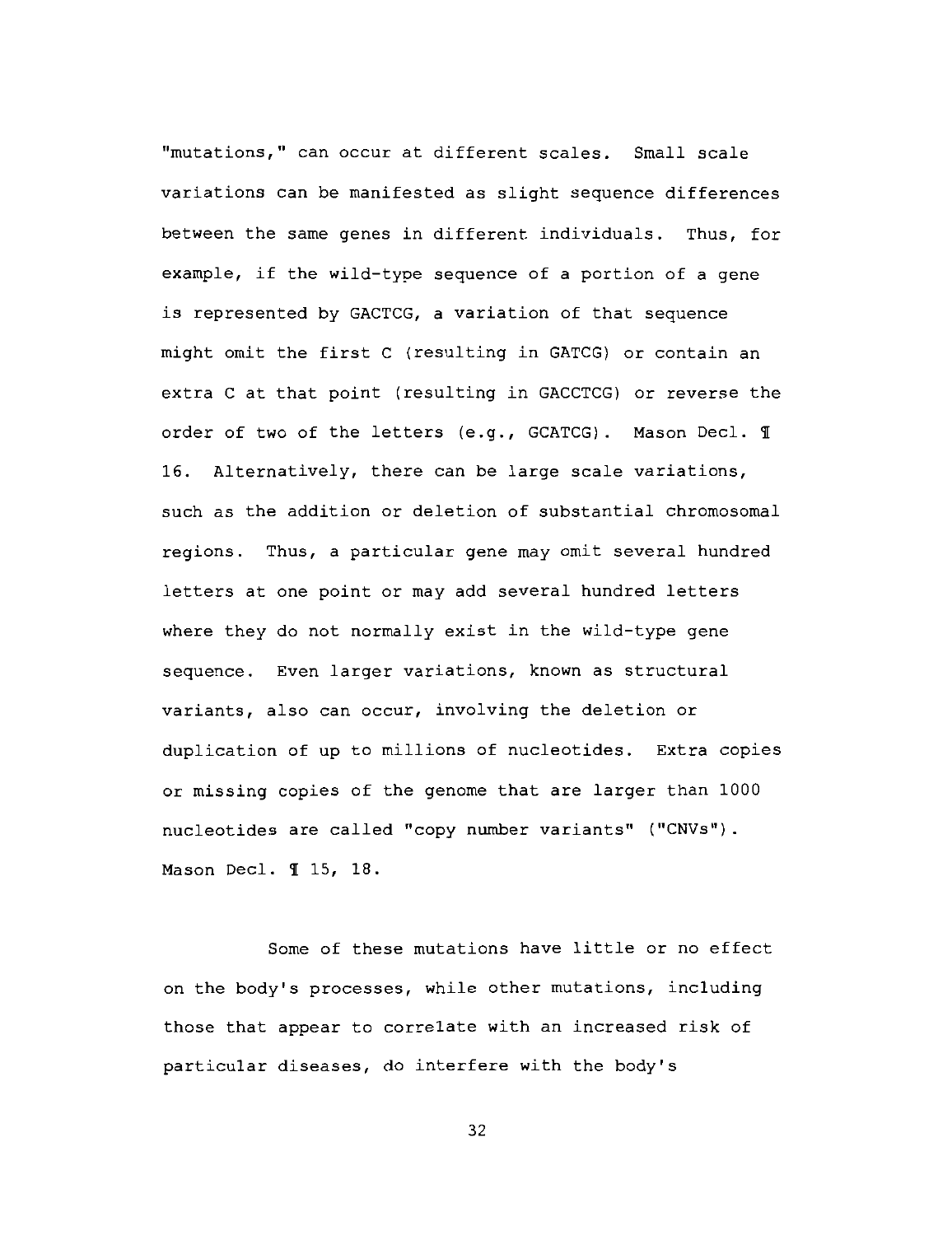processes.<sup>9</sup> There are also variants of uncertain significance ("VUS"): variants whose effect on the body's processes, if any, is currently unknown. Mason Decl. 119; Sulston Decl. 1 18; Kay Decl. 1 76.

DNA as it is found in the human body - "native DNA" or "genomic DNA" - is packaged, along with proteins, into complex structures known as chromosomes, which contain the vast majority of the genes located in the cells of the human body. Kay Decl. 1 131; Schlessinger Decl. 1 12. This mixture of DNA and proteins that makes up chromosomes is also referred to as chromatin. See The Gene at 135. Genes are organized on forty-six chromosomes (twenty-three of which are inherited from the mother, and twenty-three of which are inherited from the father) which together constitute the vast majority of the human genome.<sup>10</sup> Mason Decl.  $\P$  5. The proteins within the chromosomes are bound<sup>11</sup>

<sup>&</sup>lt;sup>9</sup> The correlation between a particular mutation and disease susceptibility is not self-evident from the mutation itself; rather, extensive statistical analysis is required to identify which alterations in the nucleotide sequence correlate with a particular medical condition, a process which may take many years. Kay Decl. 9 190.

<sup>&</sup>lt;sup>10</sup> A very small fraction of human genes are located in a cellular organelle known as the mitochondria. Kay Decl. I 144; Schlessinger Decl. 1 23. Neither party appears to believe that a discussion of mitochondrial DNA bears much relevance to the legal issues presented. <sup>11</sup> The ionic chemical bonds that exists between proteins and DNA molecules differ from the covalent chemical bonds which hold DNA itself together. See The Cell at 198 (describing DNA in the cell as "associated with proteins that fold and pack the fine DNA thread into a more compact structure."); id. at 208 Fig. 4-24 (demonstrating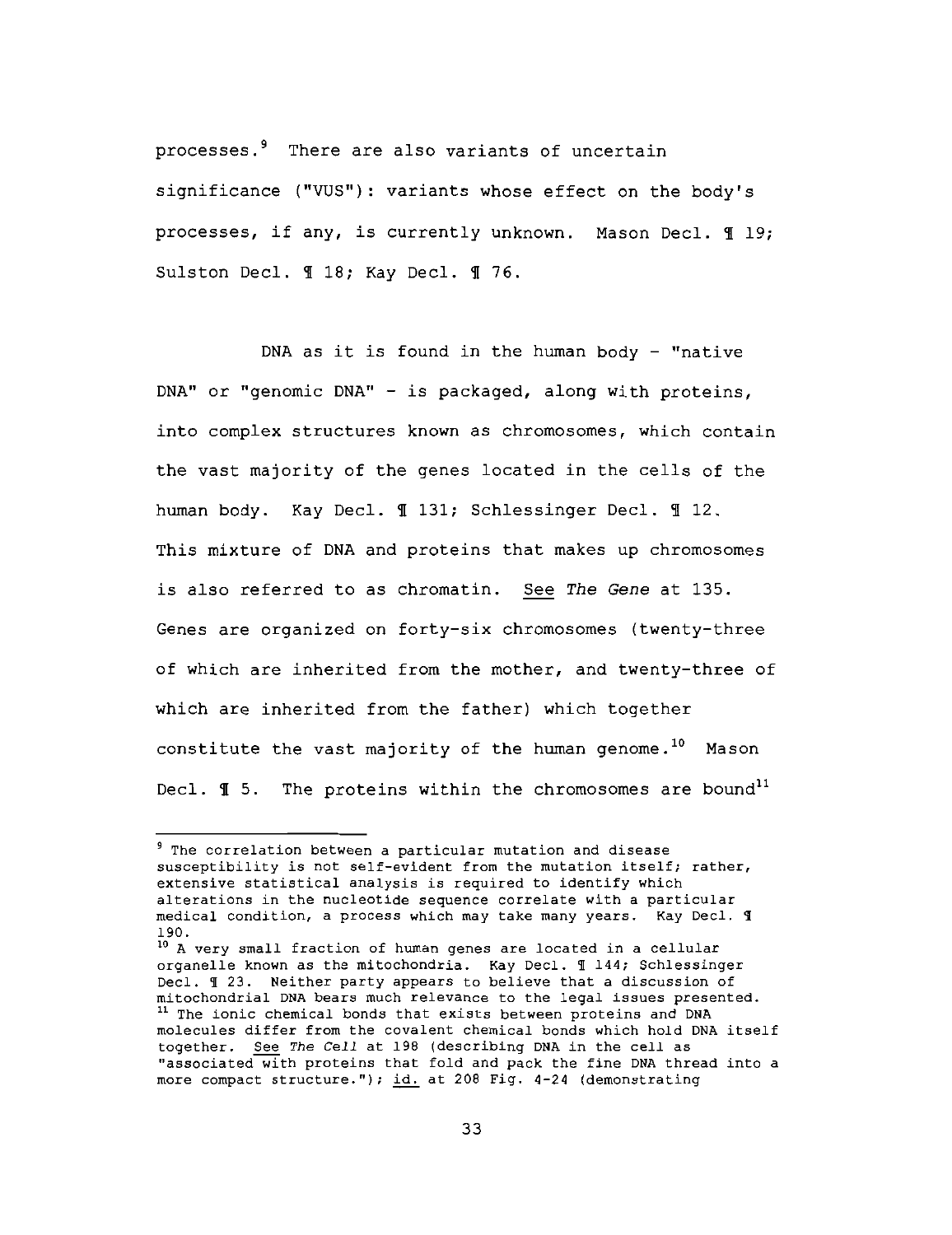to the DNA molecules and modulate the structure and function of the DNA molecules to which they are associated. Kay Decl. 1 131; Schlessinger Decl. 1 12; The Cell at 198. 208, Fig. 4-24. This interaction between chromosomal proteins and native DNA is one method by which the body establishes which genes are inactive, which genes are active, and the level of activity. Kay Decl. 1132. Some DNA in the body also undergoes chemical modifications, such as methylation,<sup>12</sup> which can affect the level of activity of a gene, but does not affect the nucleotide sequence of the gene. Kay Decl. 1 132; Mason Supp. Decl. 1 22.

# 2. Extracted and purified DNA

Native DNA may be extracted from its cellular environment, including the associated chromosomal proteins, using any number of well-established laboratory techniques. Grody Decl. 113; Leonard Decl. 133. A particular segment of DNA, such as a gene, contained in the extracted DNA may then be excised from the genomic DNA in which it is embedded to obtain the purified DNA of interest. Kay Decl.

dissociation of histone proteins from DNA by high salt solution, indicating lack of covalent bond between DNA and histones). <sup>12</sup> Methylation refers to the addition of a small chemical group composed of one carbon atom and three hydrogen atoms (CH<sub>3</sub>), known as a "methyl group," to the nucleotides of a segment of DNA. See The Cell at 430.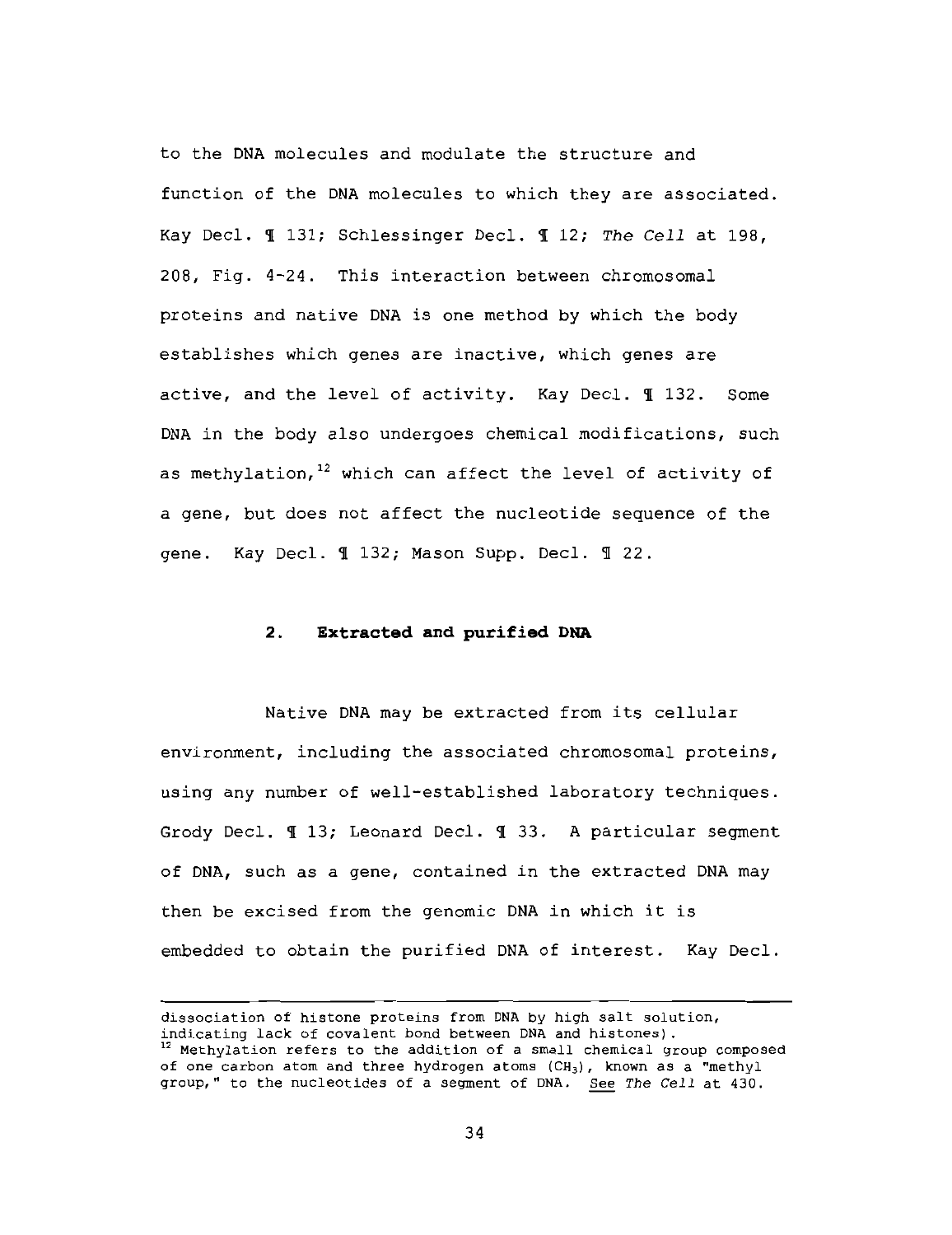II 133, 137. DNA molecules may also be chemically synthesized in the laboratory. Kay Decl. 11 17, 133, 137.

Although the parties use the term "isolated DNA" to describe DNA that is separated from proteins and other DNA sequences, the term "isolated DNA" possesses a specific legal definition reflecting its use in the patents-in-suit. To avoid any confusion for purposes of this fact recitation, the term "extracted DNA" will be used to refer to DNA that has been removed from the cell and separated from other non-DNA materials in the cell (e.g., proteins); "purified DNA" will be used to refer to extracted DNA which has been further processed to separate the particular segment of DNA of interest from the other DNA in the genome; and "synthesized DNA" will be used to refer to DNA which has been synthesized in the laboratory.

As noted above, native DNA, unlike purified or synthesized DNA, is not typically found floating freely in cells of the body, but is packaged into chromosomes. Kay Decl. 11 131, 148. However, when DNA is copied, or replicated, in preparation for cell division, short segments of DNA are dissociated from the chromosomal proteins, although they are still contained within the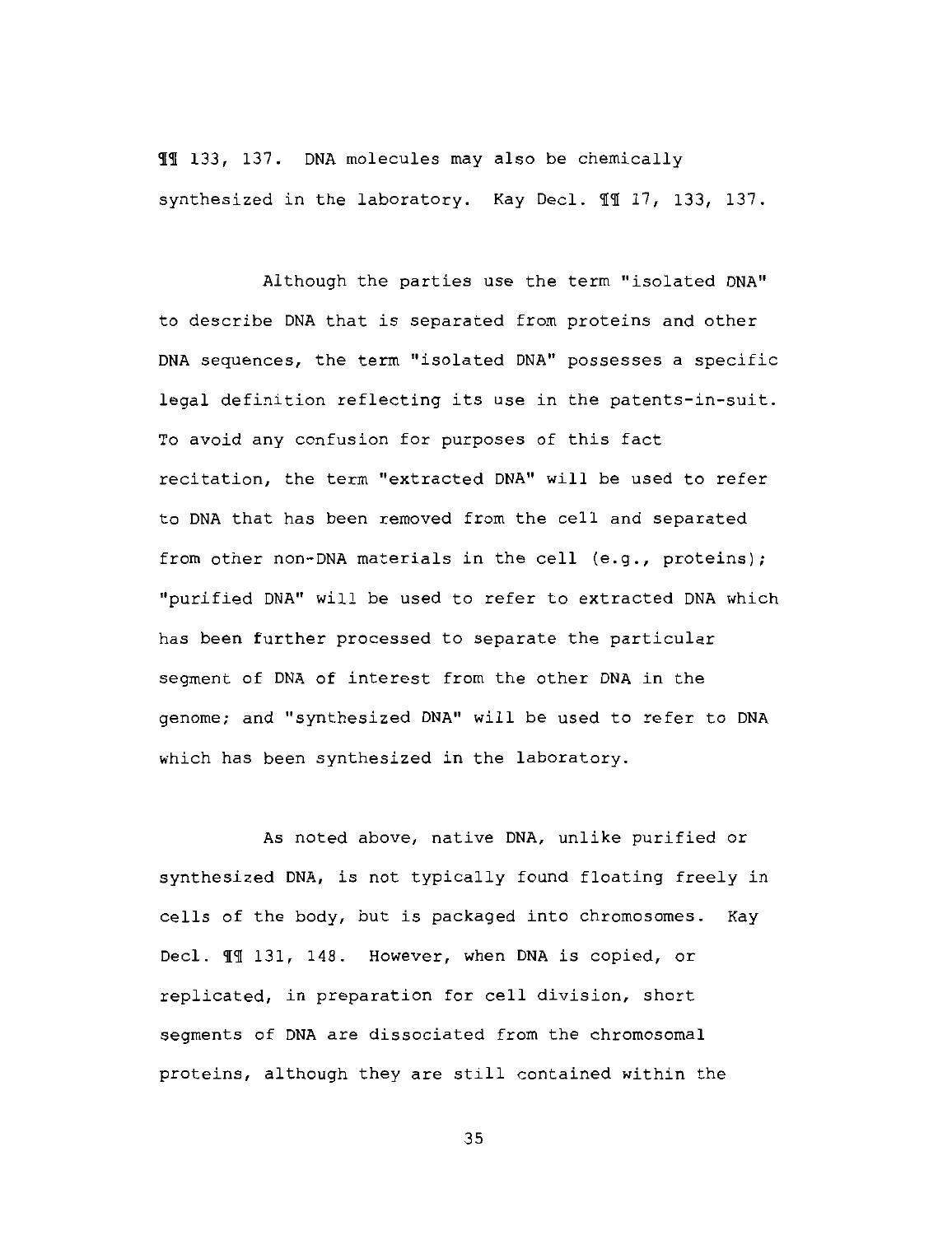cell. Similarly, when a particular portion of DNA is transcribed into RNA, seqments of DNA exist dissociated from the proteins normally bound to it. Mason Supp. Decl.  $\P$  23.

Purified or synthesized DNA may be used as tools for biotechnological applications for which native DNA cannot be used. Kay Decl. 11 134, 138; Schlessinger Decl. 1 27. For example, unlike native DNA, purified or synthesized DNA may be used as a "probe, "<sup>13</sup> which is a diagnostic tool that a molecular biologist uses to target and bind to a particular seqment of DNA, thus allowing the target DNA sequence to be detectable using standard laboratory machinery. Kay Decl. 1 135; Schlessinger Decl. I 29. Purified or synthesized DNA can also be used as a "primer"<sup>14</sup> to sequence a target DNA, a process used by molecular biologists to determine the order of nucleotides in a DNA molecule, or to perform polymerase chain reaction ("PCR") amplification, a process which utilizes target-DNA specific primers to duplicate the quantity of target DNA exponentially. Critchfield Decl. 1 40; Kay Decl. 1 184.

<sup>13</sup> A probe is a DNA fragment that is usually between 100-1000 nucleotides long. Kay Decl. 1 135.

<sup>&</sup>lt;sup>14</sup> A primer is a DNA fragment, usually between 15 and 30 nucleotides long, that binds specifically to a target DNA sequence. Kay Decl. I 183.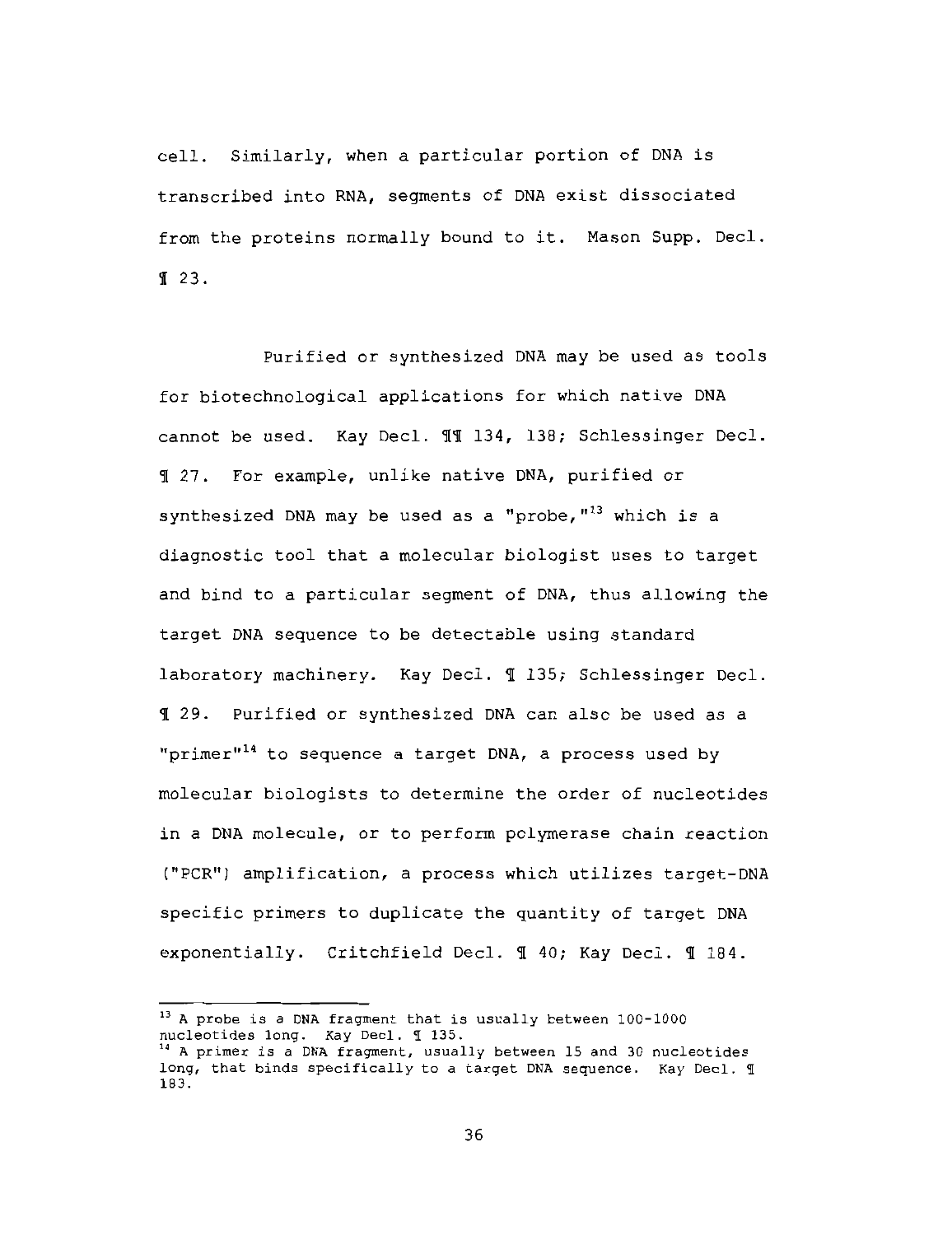During this process, the DNA molecule being used as a probe or a primer binds, or "hybridizes," to a specific nucleotide sequence of a DNA target molecule, such as the BRCA1 or BRCA2 gene. This sequence-specific binding of two strands of DNA results from the same base-pairing phenomenon which allows two complementary strands of DNA to form the double helix structure. As a result, a strand of isolated DNA being used as a primer with the sequence ATGTCG, for example, will bind specifically to the portion of the target DNA molecule containing the nucleotide sequence TACAGC. The hybridization of a primer or probe to a DNA target, such as BRCA1 or BRCA2, results in the formation of a "hybridization product" that either acts as a substrate for the enzymes used in the sequencing or amplification reaction or permits the detection of the target DNA. See Kay Decl. II 138, 183; Schlessinger Decl. I 30; The Gene at 105-06; 113-15.

The utility of purified BRCA1/2 DNA molecules as biotechnological tools therefore relies on their ability to selectively bind to native or isolated BRCA1/2 DNA molecules, which ability is a function of the isolated DNA's nucleotide sequence. Kay Decl. 1 138.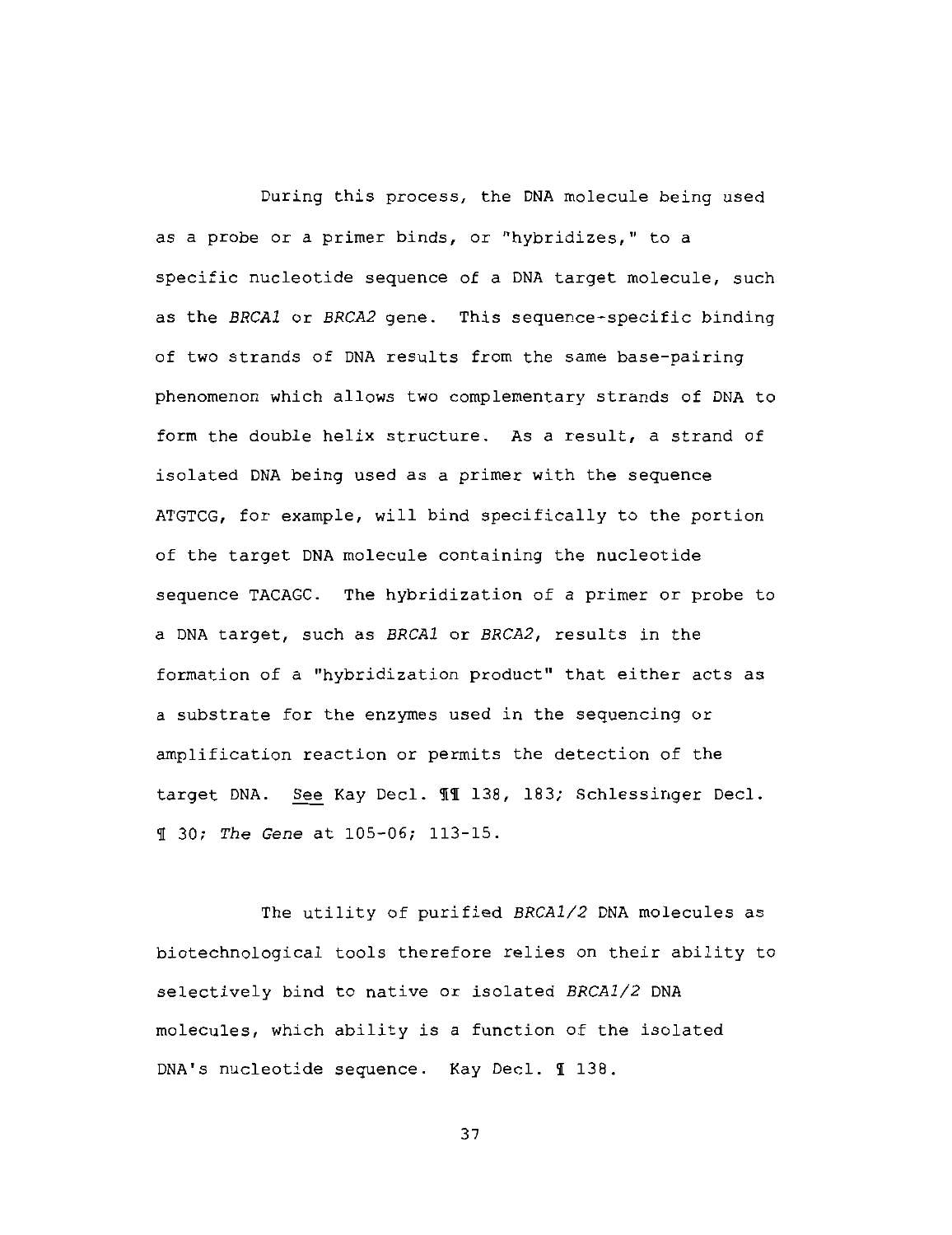#### $3.$ **RNA**

Ribonucleic acid ("RNA") is another nucleic acid found in cells. Like DNA, an RNA molecule is composed of a combination of four different nucleotides, three of which are the same bases incorporated into DNA: adenine, cytosine, and guanine. Unlike DNA, however, RNA utilizes uracil as the fourth nucleotide base, rather than thymine. In addition, the sugar-phosphate backbone in RNA is chemically different from the sugar-phosphate backbone of DNA. Kay Decl. 1 170.

The creation of proteins, which do the work of the body, comprises two steps: transcription and translation. Transcription is the process by which a temporary copy of a particular DNA sequence, in the form of an RNA molecule, is generated. Mason Decl. II 11-12; Kay Decl. 11 149, 150. During transcription, a discrete segment of DNA unwinds itself inside the cell and the bases of the DNA molecule act as "clamps" that hold the bases of the newly forming RNA molecule in place while the chemical bonds of its sugar-phosphate backbone are formed. Kay Decl. 1 150. Each nucleotide in the DNA strand corresponds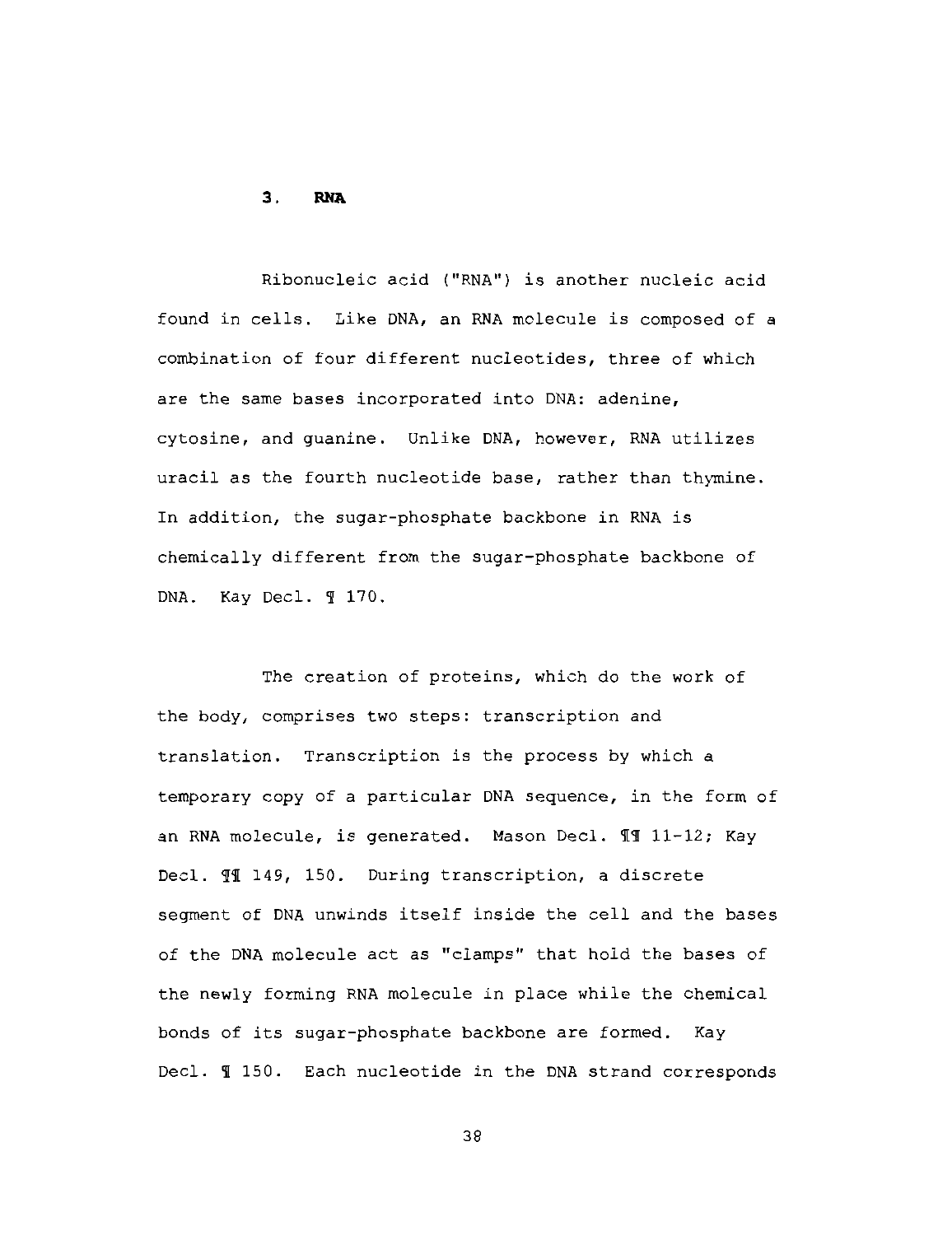to a nucleotide to be incorporated into the newly forming RNA molecule: adenine on the DNA molecule binds to and thereby acts as a clamp for RNA nucleotide uracil, thymine for adenine, quanine for cytosine, and cytosine for quanine. Kay Decl. 1 150. This newly generated RNA is termed "pre-messenger RNA" or "pre-mRNA" and, like the DNA from which it was generated, contains both introns and exons. In a process known as "splicing," the introns are physically cut out of the pre-mRNA by the cell and the remaining RNA segments containing the exons are rejoined, or "ligated," together in consecutive order to form the final "messenger RNA," or "mRNA." Mason Decl. 11; Kay Decl. 1 151; Schlessinger Decl. 1 14. Pre-mRNAs can also undergo a process known as "alternative splicing," in which different combinations of exons from the same pre-mRNA molecule are ligated together to yield different final mRNA products.<sup>15</sup> Kay Decl. 1 152; Schlessinger Decl. 1 14.

During translation, an mRNA molecule serves as a template for the assembly of a protein. Kay Decl. 1 157.

<sup>&</sup>lt;sup>15</sup> For example, a pre-mRNA molecule containing exons ("E") numbered 1-6, with introns ("I") between each exon whose structure is represented as follows: El+Il+E2+I2+E3+I3+E4+I4+E5+I5+E6. After splicing, the introns would be removed to form an mRNA composed only of exons: E1+E2+E3+E4+E5+E6. On the other hand, the same pre-mRNA molecule might undergo alternative splicing to form final mRNAs with a variety of different exon compositions: for example, E1+E2+E5; E1+E3+E6; and  $E1+E4+E6$ .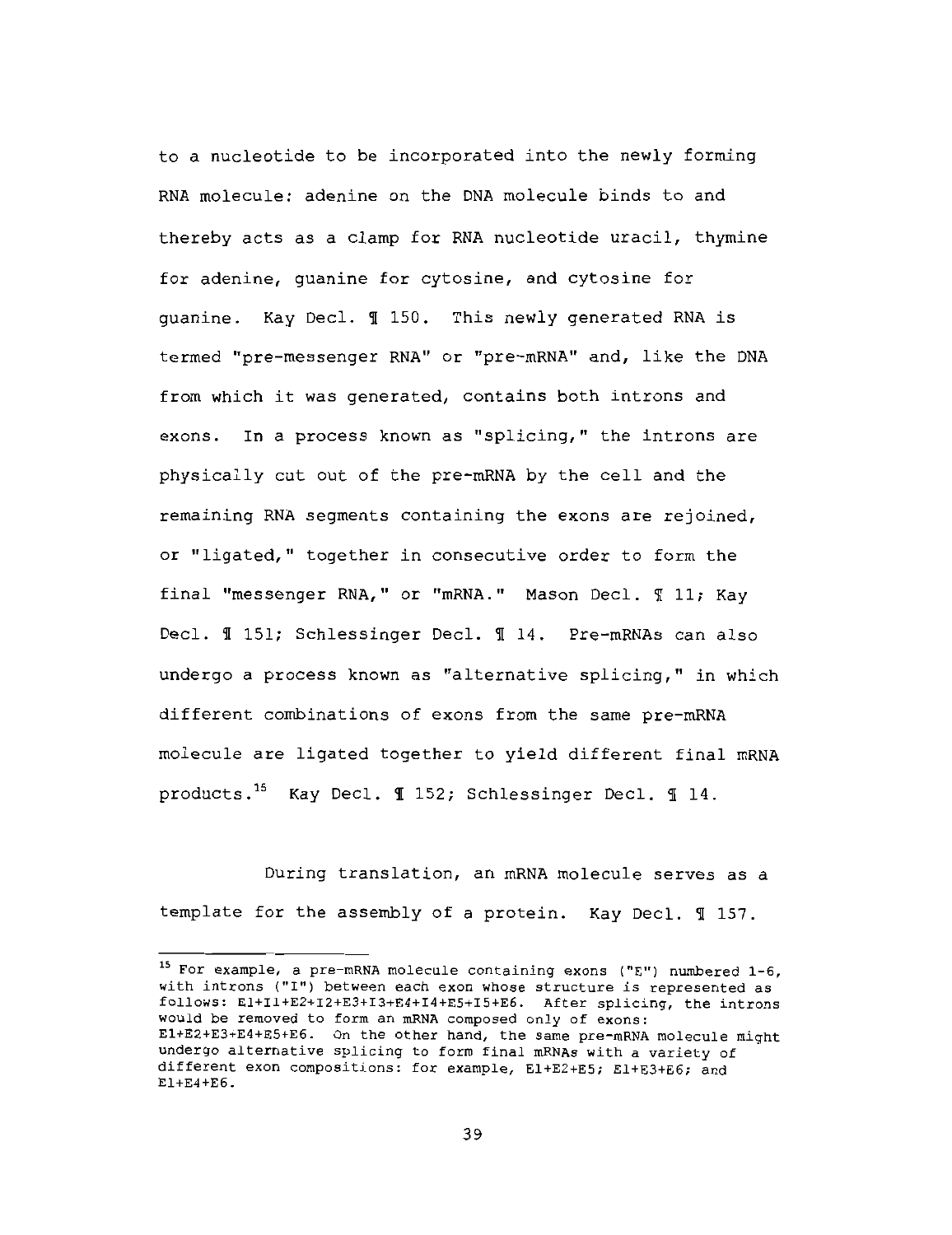In a process that parallels the transcription of DNA, the mRNA bases, along with other proteins in the cell, serve as clamps to hold the corresponding amino acids in place while the chemical bonds between the individual amino acids are formed. Kay Decl. 1 157. The three-nucleotide codons originally found in DNA and copied into mRNA determine which amino acids are incorporated into the protein and the order in which they are incorporated. Kay Decl. 1 157.

#### 4. **CDNA**

Complementary DNA, or "cDNA," is a type of DNA molecule generated from mRNA during a process known as "reverse transcription" which is catalyzed by a protein known as "reverse transcriptase." cDNA derives its name from the fact that it is "complementary" to the mRNA from which it is produced - that is, each base in the cDNA can bind to the corresponding base in the mRNA from which it is generated. Kay Decl. 1 161. Because it is derived from mRNA, a cDNA molecule represents an exact copy of one of the protein coding sequences encoded by the original genomic DNA. Leonard Decl. 1 75. In this respect, cDNA contains the identical protein coding informational content as the DNA in the body, even though differences exist in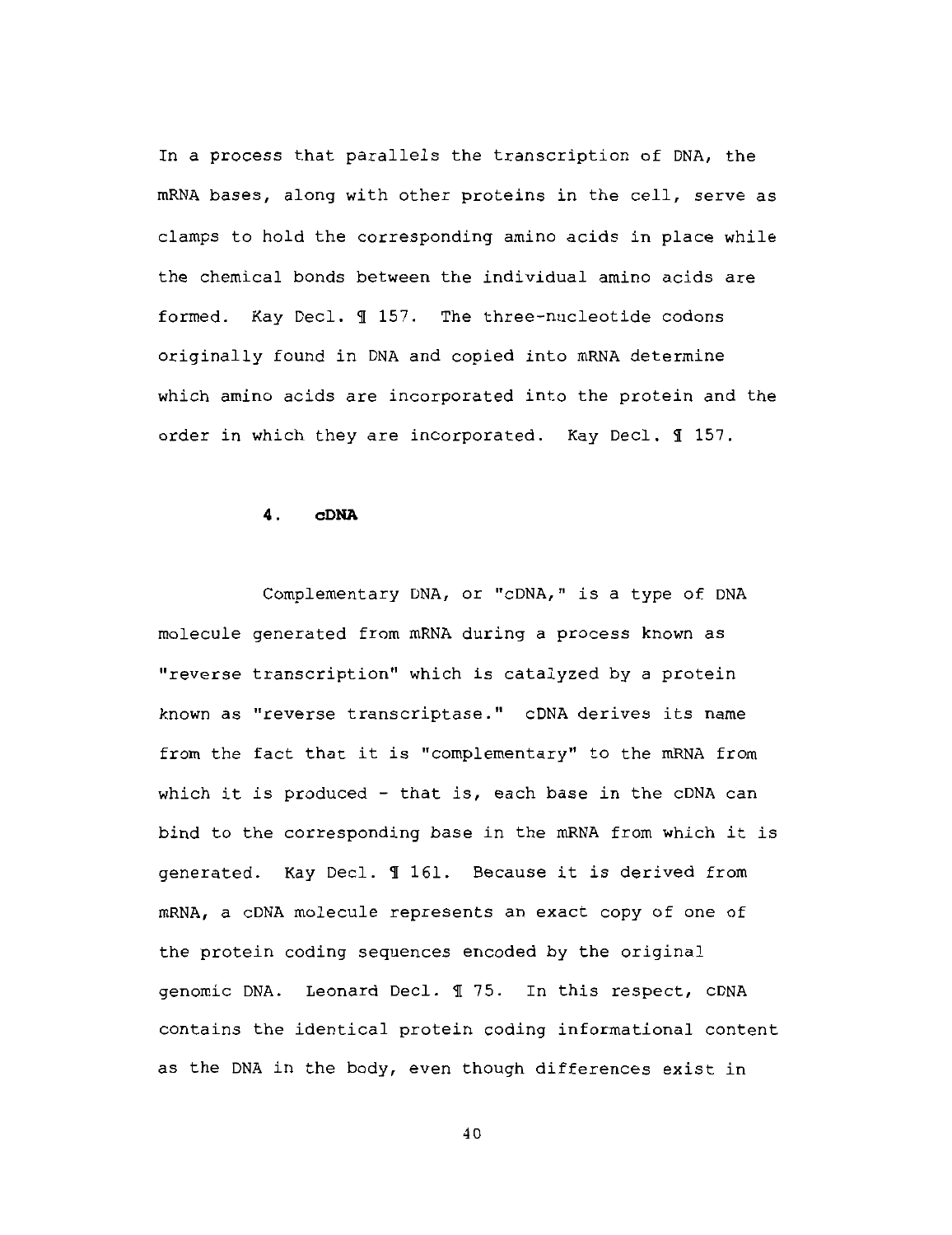its physical form. Mason Decl. 1 32.

During reverse transcription, each base of the mRNA serves as a clamp for its complementary nucleotide to be incorporated into the new cDNA molecule while the chemical bonds between the nucleotides of the cDNA strand are formed. Much like transcription, uracil on the mRNA binds to and thereby acts as a clamp for the nucleotide adenine, adenine for thymine, guanine for cytosine, and cytosine for guanine. Kay Decl. 1 165. The synthesis of cDNA from very long mRNA molecules, such as BRCA1 and BRCA2, often does not result in a cDNA strand that is as long as the mRNA chain. Kay Decl. 1 166.

cDNA is typically generated by scientists in a laboratory. Kay Decl. 1 164, Linck Decl. 1 48. However, naturally occurring cDNAs, known as "pseudogenes," exist in the human genome and are structurally, functionally, and chemically identical to cDNAs made in the laboratory. Mason Supp. Decl. 11 18-21; Nussbaum Decl. 11 41-42.

CDNA possesses certain structural and functional differences from native DNA. In contrast to most forms of native DNA, cDNA does not contain non-coding intronic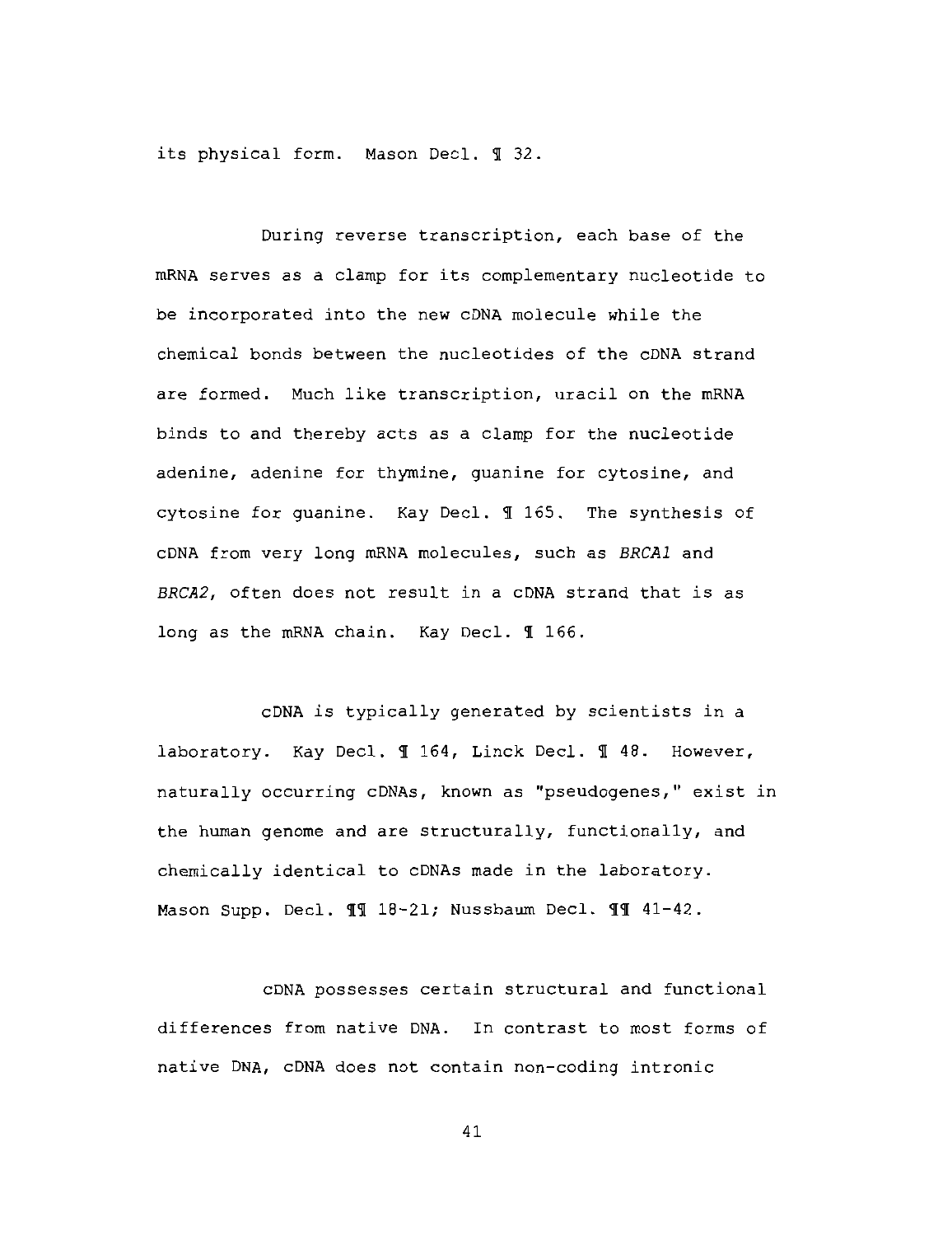sequences because it is derived from mRNA in which the introns have been removed. As a result, the production of proteins from CDNA does not require RNA splicing, in contrast to the production of proteins from native DNA as described above. Some cDNAs cannot be used to produce proteins without the addition of certain regulatory sequences, although other cDNAs possess some of the necessary requlatory sequences. cDNAs also usually contain nucleotides corresponding to the so-called "poly A tail" sequence found in mRNA, which native DNA does not possess. In addition, as mentioned above, native DNA is often (although not always) chemically modified in the body, e.g., by methylation, while cDNA generated in the laboratory is not so modified. Kay Decl. 11 168, 169; Mason Supp. Decl. II 18-22; Nussbaum Decl. II 41-42. cDNA also differs from mRNA in that it is a more stable compound and requires both transcription and translation to produce protein, rather than simply translation, as is the case with mRNA. Kay Decl. 1 171.

Much like purified DNA, cDNA can be used as a tool for biotechnological and diagnostic applications for which native DNA cannot be used. Kay Decl. 1 162. In addition, a scientist seeking to learn more about a protein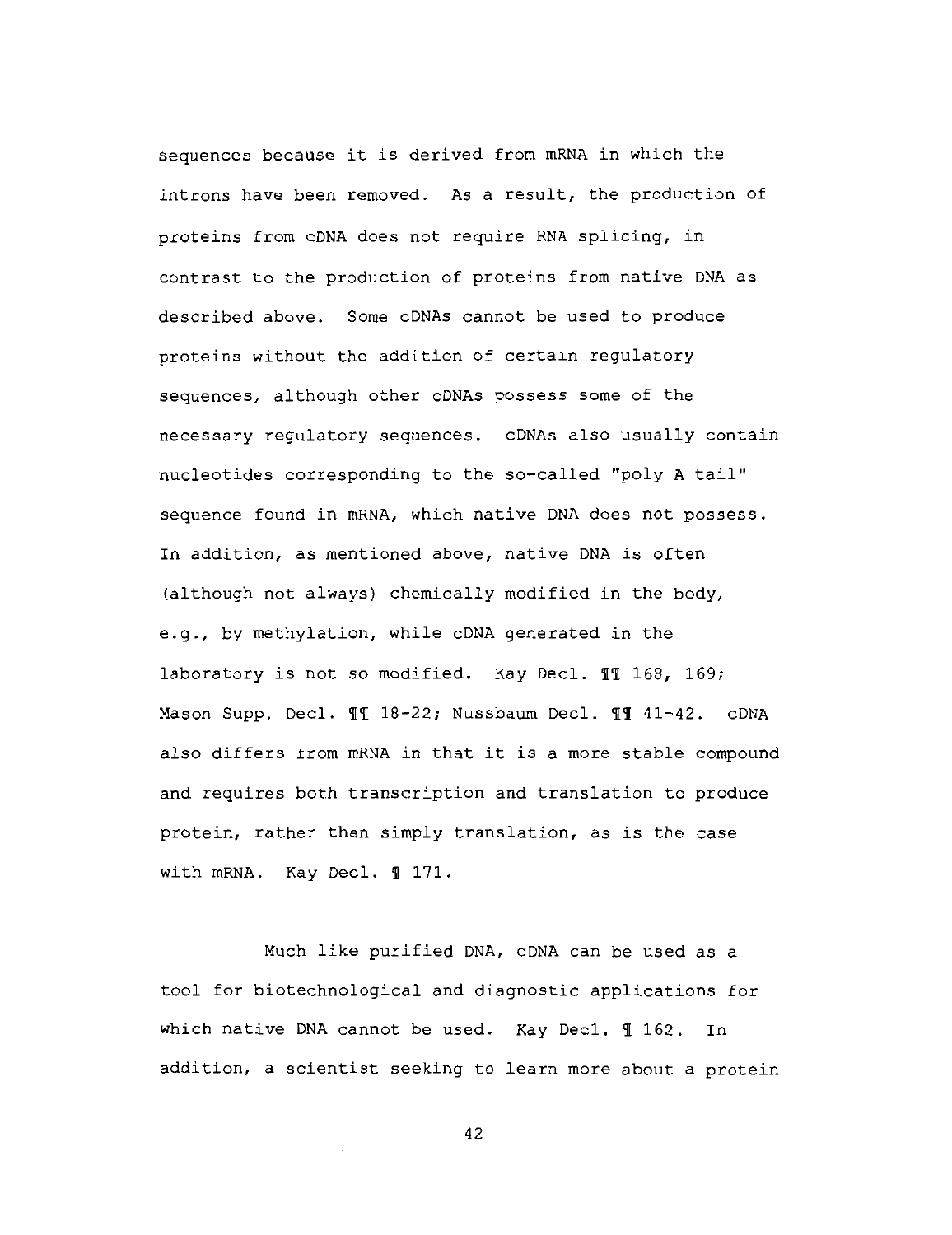of interest may transfer a cDNA encoding the protein into a recipient cell that does not normally express that protein. If the CDNA is operatively linked to particular "promoter" sequences that initiate transcription from the cDNA, the recipient cell will then express the protein of interest. Kay Dec1. 1 163.

#### 5. DNA sequencing

DNA sequencing is the process by which one "reads," or determines the ordering of the nucleotides within a DNA molecule. Sulston Decl. 1 20; Kay Decl. 1 138. In the context of a gene or a portion of the genome, sequencing is designed to illuminate the information that nature has dictated in that person's genome, and the sequencing process, by design, does not alter the information content of the native DNA sequence. Sulston Decl. 1 27; Mason Decl. 1 32. In that respect, sequencing is analogous to examining something through a microscope insofar as it makes visible something that exists in nature but is too small to be seen otherwise. Mason Decl. 1 23. Gene sequencing is used in diagnostic testing, such as Myriad's tests, to determine whether a gene contains mutations that have been associated with a particular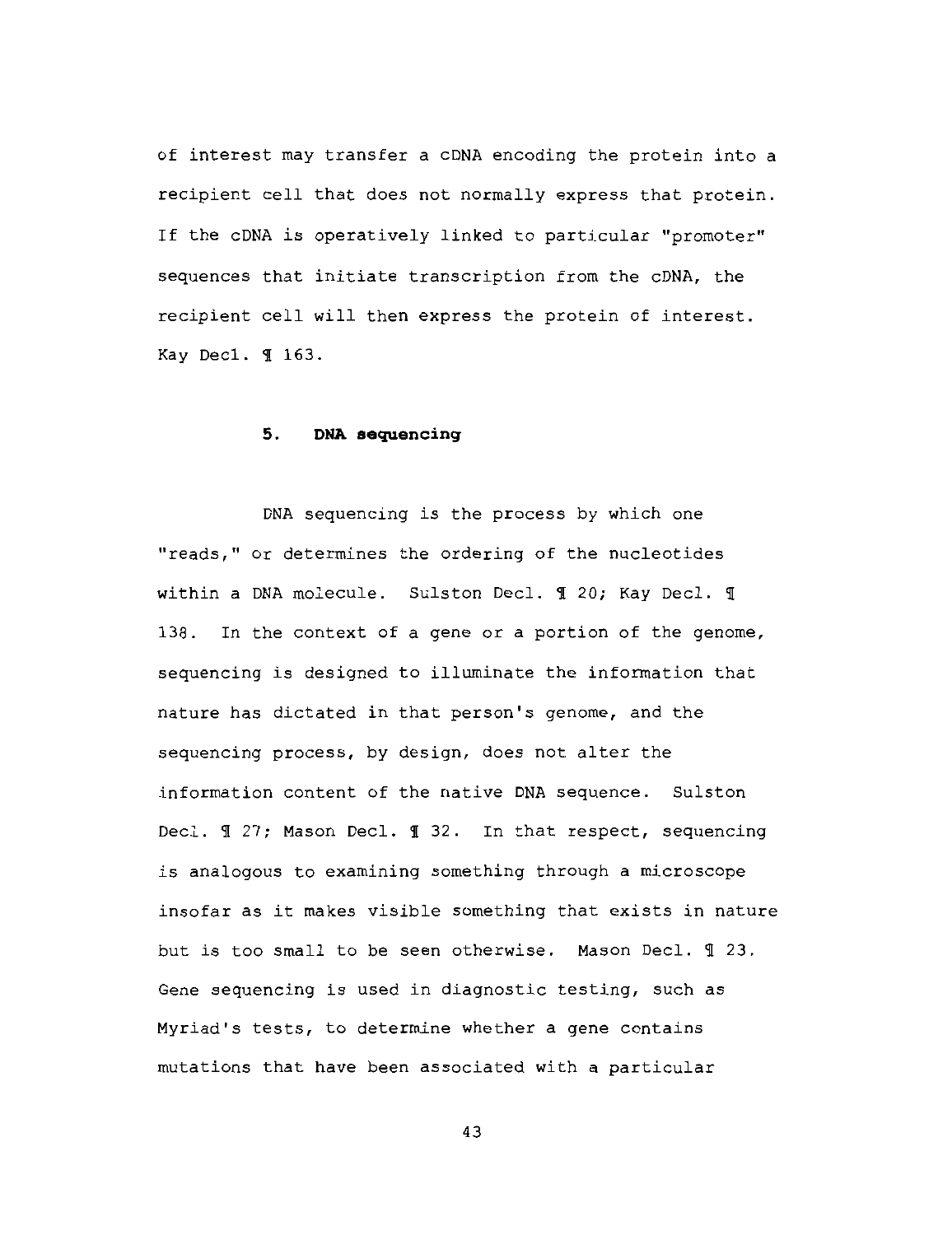condition. Sulston Decl. 1 24; Chung Decl. 1 10; Swisher Decl. II 23-26; Mason Decl. I 21. These mutations, along with any association with a propensity to develop a particular disease, are caused by nature. Chung Decl. 1 10; Mason Decl. 1 20; Sulston Decl. 11 19, 27; Ledbetter Decl. 1 26. Therefore, the significance of any person's gene sequence, including its relationship to any disease, is dictated by nature. Mason Decl. 1 32.

Sequencing is often used to identify single nucleotide substitutions or the insertion or deletion of a small number of nucleotides in a gene. Swisher Decl. II 23; Kay Decl. 1 180. However, even full sequencing of an entire gene can miss large genomic rearrangements in which whole sections of the gene have been deleted or moved to a different part of the genome. Other tests have been developed that better detect these large rearrangements. Swisher Decl. 1 24; Ledbetter Decl. 11 16-17.

Sequencing native DNA first requires that cells of a tissue sample<sup>16</sup> be broken open to permit extraction of the DNA contained within the cells. Sulston Decl. 1 25.

<sup>&</sup>lt;sup>16</sup> Various types of patient samples can be used, e.g., blood, tumor tissue, or non-tumor tissue. Kay Decl. 1 186.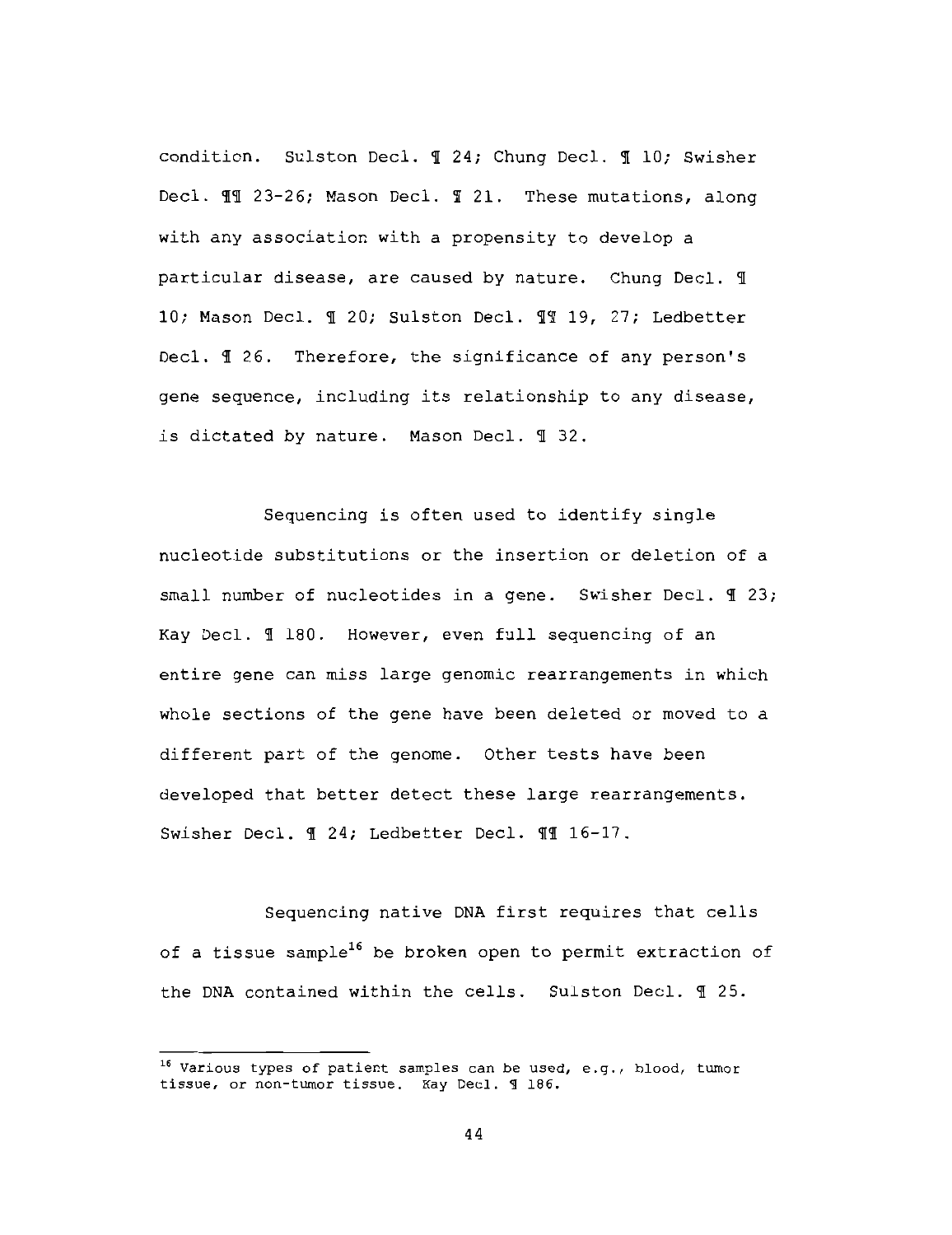The extracted DNA of the entire genome contains over three billion nucleotides, of which the gene of interest comprises a very small portion. Kay Decl. 1 178. BRCA1/2 sequencing by Myriad follows the typical process for sequencing extracted genomic DNA, which begins with obtaining a sufficient quantity of the BRCA1/2 genomic DNA to permit its sequencing. Critchfield Decl. 1 40.

Under the current state of the art, the only practical way to obtain a sufficient amount of BRCA1/2 genomic DNA for mutation detection purposes is to PCR amplify the genomic DNA in segments. Critchfield Decl. 1 40. In order to design the necessary primers to PCR amplify the correct region of the genome, at least a portion of the sequence of the target DNA molecule must be known. Kay Decl. 1 184. Typically, each exon of the BRCA1/2 genes, including a small adjacent portion of the flanking introns, is separately amplified by PCR into one or more amplified DNA fragments, also called "amplicons." The BRCA1 and BRCA2 genes have a total of 48 coding exons containing over 15,700 nucleotide base pairs. More than 50 amplicons are typically produced as part of Myriad's BRCA1/2 testing. Critchfield Decl. 1 40.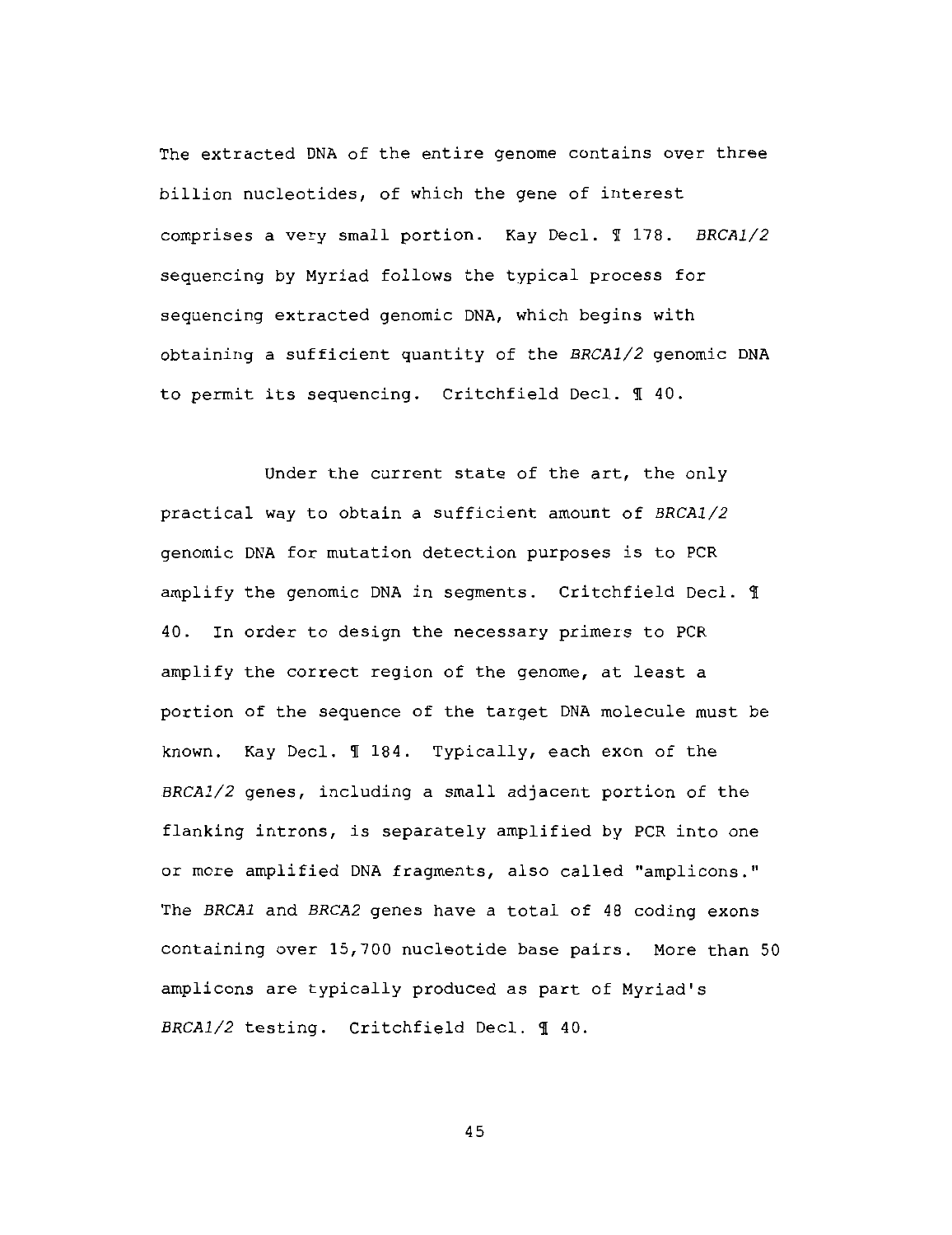Following PCR amplification of the target DNA, a sequencing reaction is performed to determine the nucleotide sequence of the amplicon. Kay Decl. 1 183. As with PCR, at least some of the target sequence must be known in order to design a primer specific to the target DNA to be sequenced. Kay Decl. II 177, 179, 183. For this reason, primers that bind only to specific DNA sequences in the BRCA1 and BRCA2 genes permit the analysis of a patient's native DNA sequence to determine if the nucleotide composition is the same or different from the nucleotide composition of the normal BRCA1 and BRCA2 gene. Kay Decl. 1 187. Gene sequencing also sometimes utilizes cDNA as the DNA template. Leonard Decl. 175.

The techniques required for gene sequencing are well-known and understood by scientists skilled in molecular biology, and scientists and clinicians sequence and analyze genes literally every day. Chung Decl. 11 10-11; Mason Decl. ¶ 22; Hegde Decl. ¶ 6-7. However, because sequencing requires knowledge of the sequence of a portion of the target sequence, some ingenuity and effort is required for the initial sequencing of a target DNA. See Kay Decl. 1 183; Klein Decl. 1 32-34.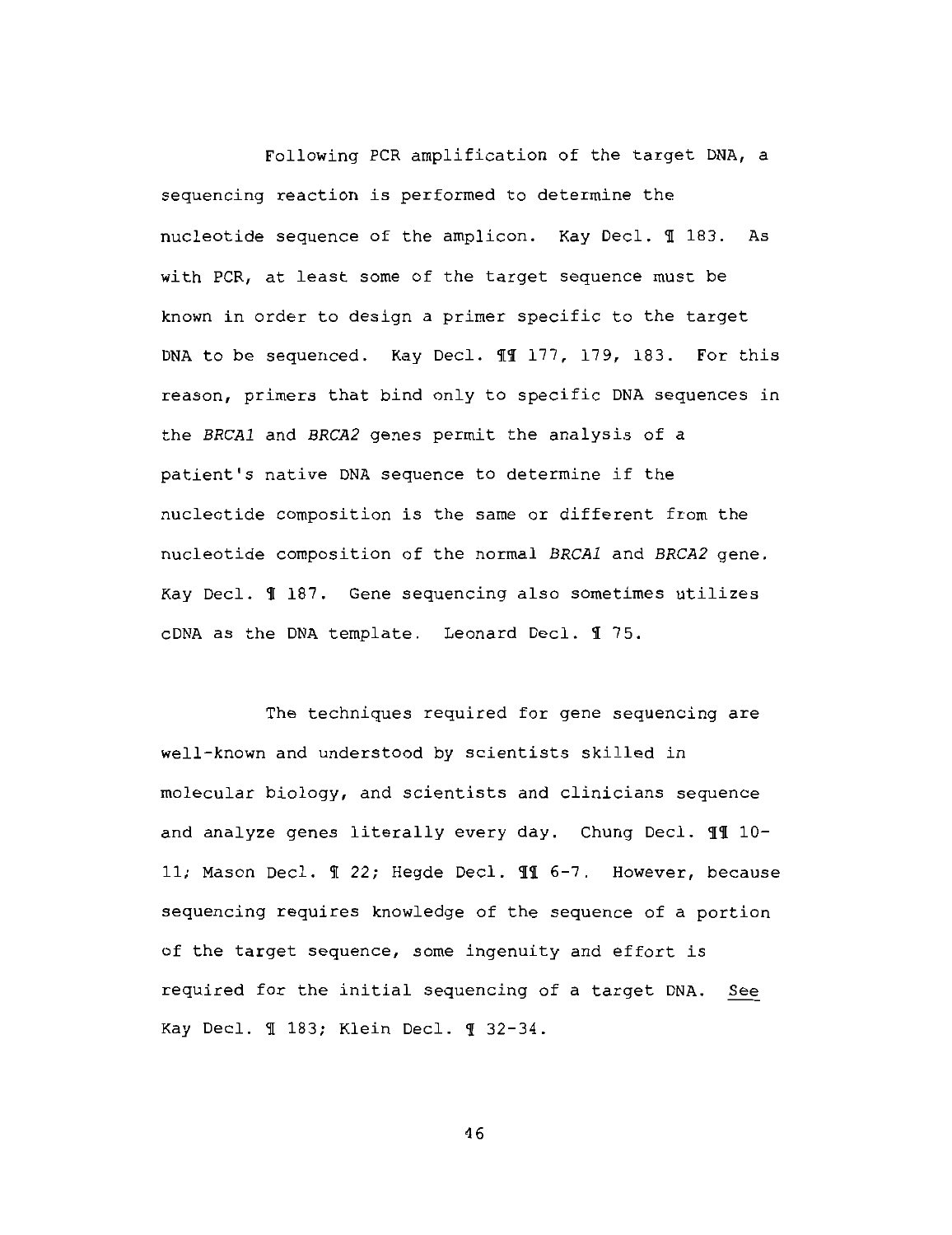#### $\mathbf{c}$ . The Development of the Patents-in-Suit

Breast cancer is the most frequently diagnosed cancer worldwide and is the leading cause of cancer death for women in Britain and the second leading cause of cancer death for women in the United States. Parthasarathy Decl. 1 8.<sup>17</sup> Ovarian cancer is the eighth most common cancer in women and causes more deaths in the Western world than any other gynecologic cancer. Swisher Decl. 110.

Throughout the 1980s, organizations dedicated to breast cancer awareness began efforts to increase public and governmental awareness of the breast cancer epidemic. In 1991, the U.S. Department of Defense created a research program devoted to breast cancer research. Over the years this funding has grown from less than \$90 million during the fiscal year 1990 to more than \$2.1 billion during the fiscal year 2008. Parthasarathy Decl. 110.

Throughout the 1980s, scientists from the United States, England, France, Germany, Japan, and other

<sup>&</sup>lt;sup>17</sup> Dr. Parthasarathy has researched the development of genetic testing for breast and ovarian cancer in the United States and Britain and has interviewed over 100 individuals involved in the process, including research scientists, officials at research institutions, health care professionals, patent office officials, bioethicists, and journalists. Parthasarathy Decl. 1 6.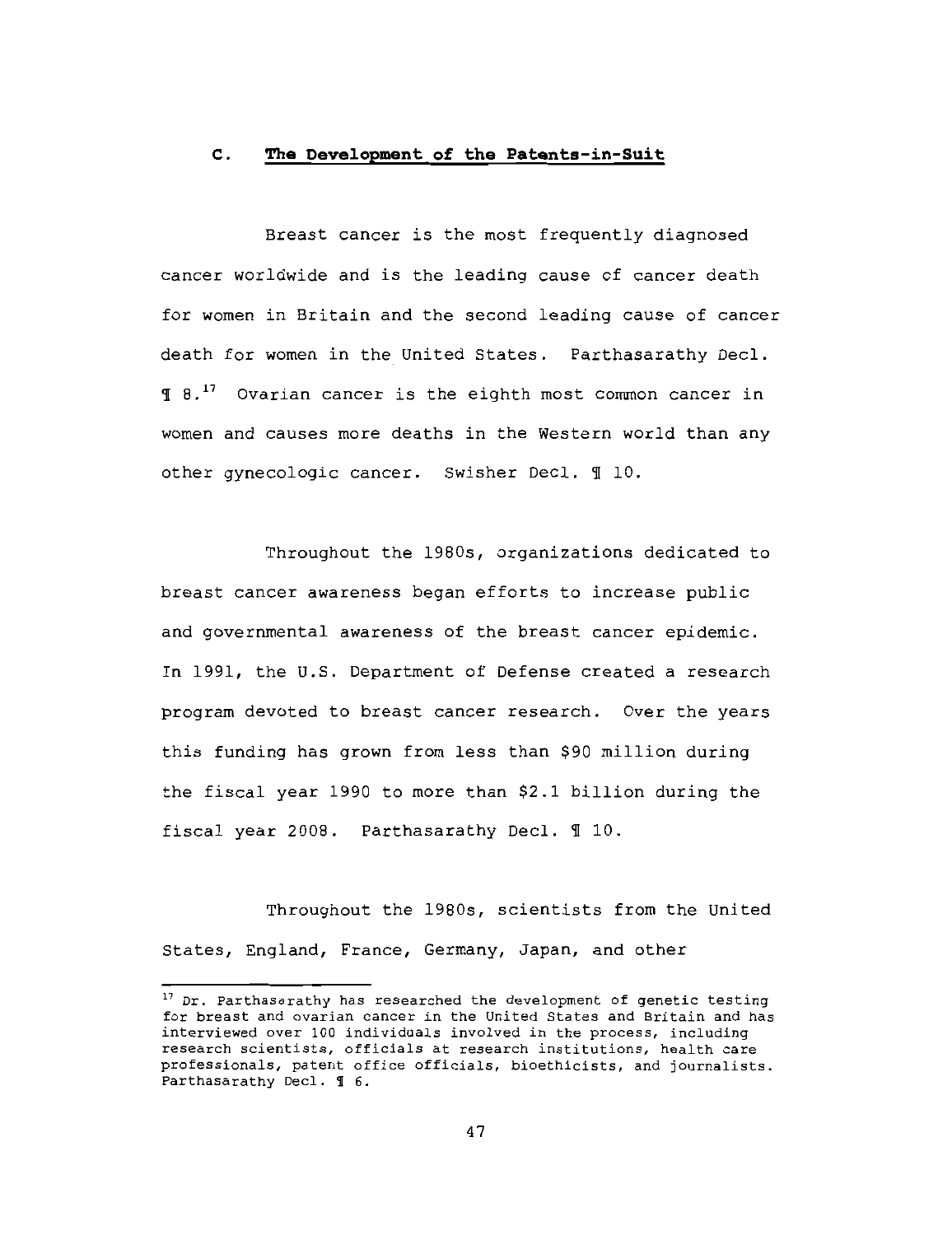countries sought to be the first to identify DNA nucleotide sequences associated with breast cancer. Parthasarathy Decl. I 11. In 1989, various European and American research laboratories participated in the International Breast Cancer Linkage Consortium (the "Consortium"), and in 1990, a group of researchers led by Mary-Claire King ("Dr. King") at the University of California, Berkeley, published a landmark paper demonstrating for the first time that a gene linked to breast cancer, whose sequence was unknown but which was later designated Breast Cancer Susceptibility Gene 1 (BRCA1), was located on a region of chromosome 17. See Jeff M. Hall, et al., Linkage of Early-Onset Familial Breast Cancer to Chromosome 17q21, 250 Science 1684-89 (1990); Parthasarathy Decl. 11. Soon afterwards, research intensified as teams around the world, including groups led by Dr. King, Dr. Mark Skolnick ("Dr. Skolnick") (co-founder of Myriad), and Dr. Michael Stratton ("Dr. Stratton") (Institute for Cancer Research, London ("ICR")), focused in on this region of the genome in an attempt to be the first to determine the DNA sequence of BRCA1. Parthasarathy Decl. 1 11.

Dr. Skolnick, a 1968 economics graduate of the University of California, Berkeley, had become interested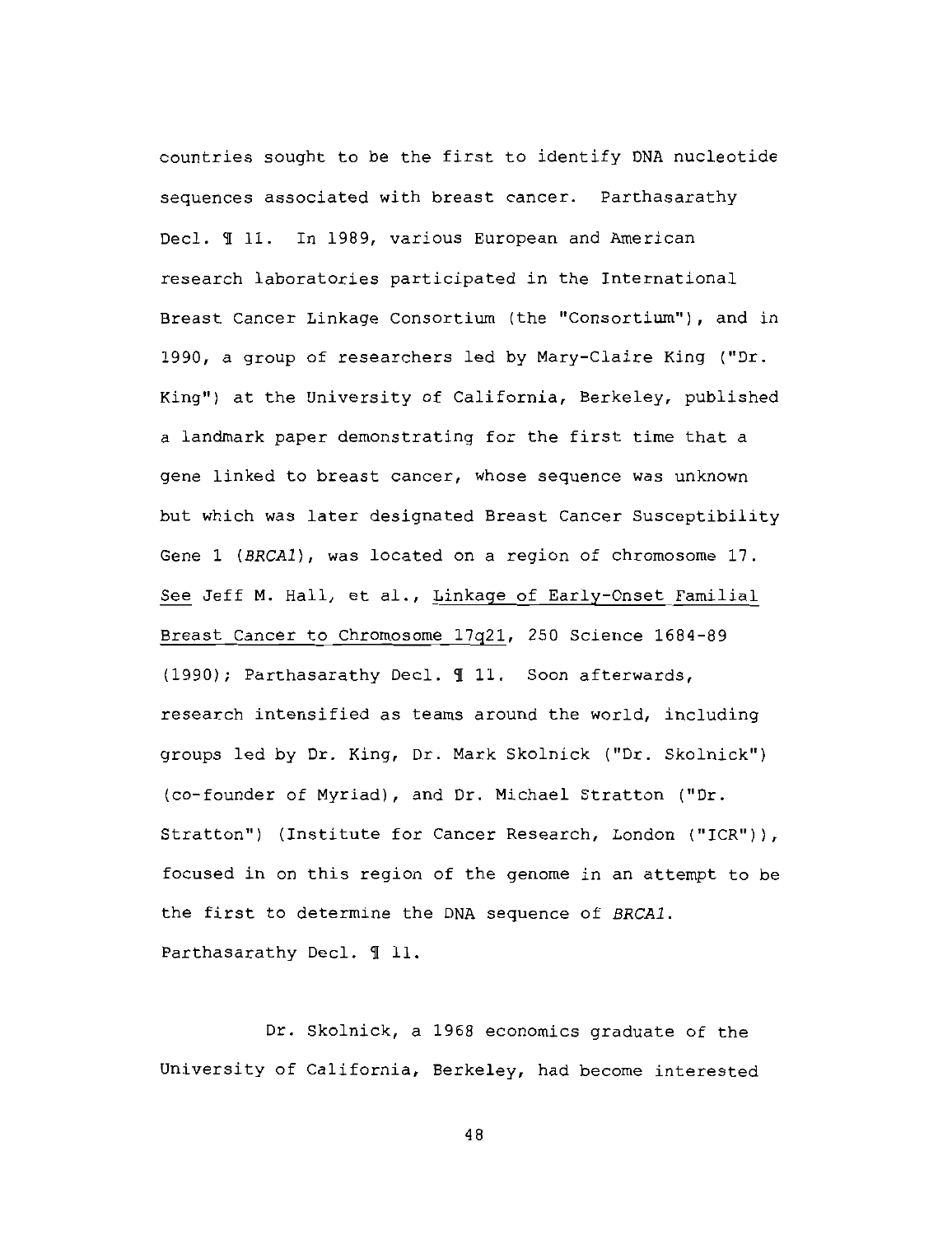in the application of demography to the study of genetics while doing research for his Ph.D. in genetics, which he received from Stanford University in 1975. While reconstructing genealogies in Italy, he met three Mormons who were microfilming parish records and from whom he learned of the resources of the Utah Genealogical Society in Salt Lake City. Thereafter, in 1973, after an inquiry from the organizers of a cancer center at the University of Utah, Dr. Skolnick suggested linking the Utah Mormon Genealogy with the Utah Cancer Registry. To further this effort, a familial cancer screening clinic was established and a program for mapping genes was developed. Skolnick Decl. 11 7, 11, 12.

Following publication of the King group's study relating to BRCA1 in the fall of 1990, Dr. Skolnick and his collaborators concluded that additional resources would be required to compete with the team of Dr. Francis Collins, which had received a substantial grant from the National Institutes of Health ("NIH"), Skolnick Decl. II 13, 14, and in 1991 Myriad was founded by Dr. Skolnick and a local venture capital group interested in genetics. Myriad received \$5 million in funding in 1992, \$8 million in 1993, and \$9 million in 1994. Skolnick Decl. ¶ 16.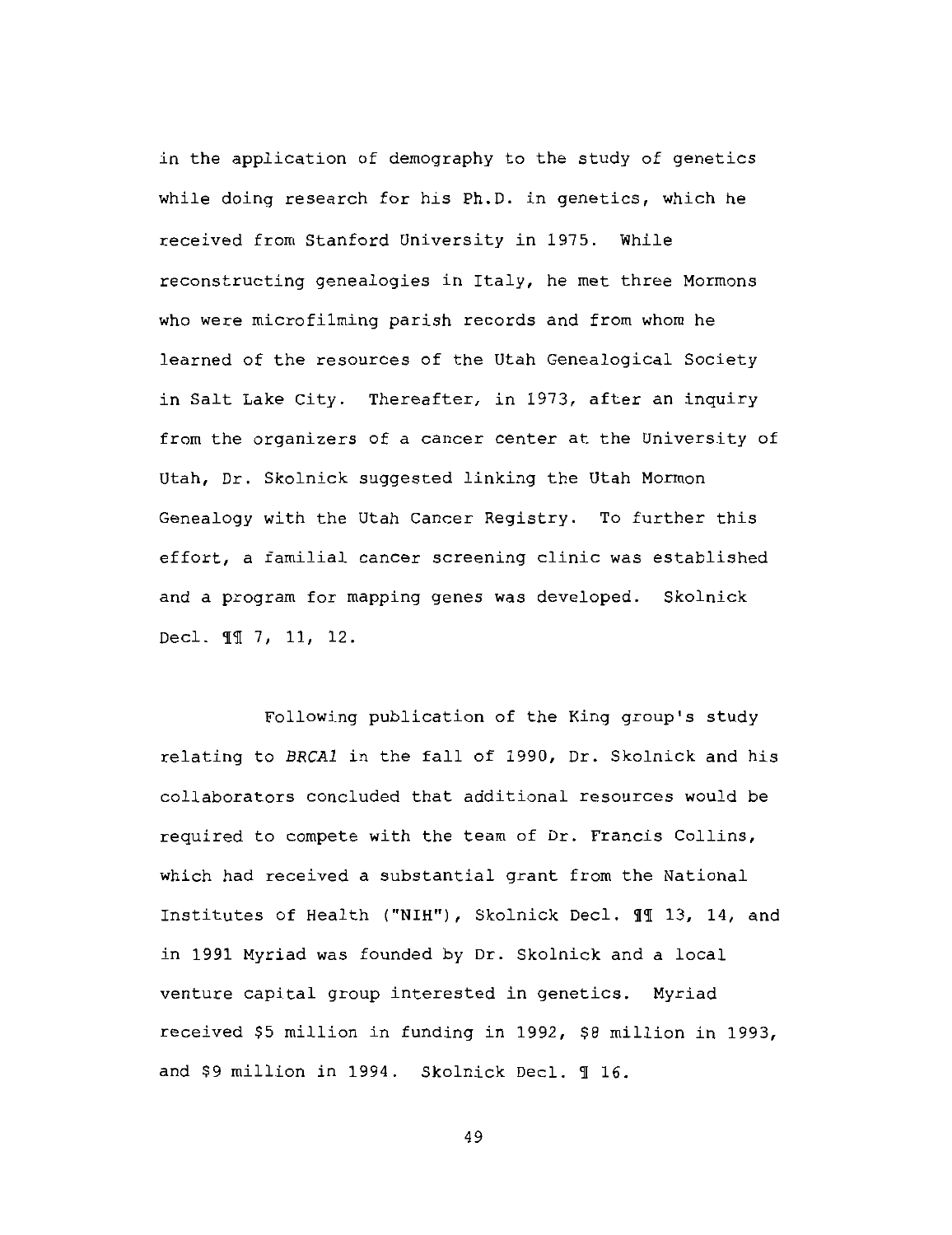Locating the BRCA1 gene relied on the use of linkage analysis, in which correlations between the occurrence of cancer and the inheritance of certain DNA markers among family members were used to identify, or "map," the physical location of, the BRCA1 gene within the human genome. See '282 patent, col. 7:39-52. Once the physical location had been narrowed down to a sufficiently small region of the genome, Myriad was able to directly analyze the sequence of the DNA in this region and identify the nucleotides comprising the BRCA1 gene. See '282 patent, col. 7:53-8:7. Successful linkage analysis requires large and genetically informative families, or kindreds, and detailed family information, such as detailed genealogical records, are an important component to this analysis. Shattuck Decl. 11 10, 13; '282 patent, col.  $8:16 - 29.$ 

In September 1994, the group at Myriad, along with researchers from the National Institute for Environmental Health Sciences ("NIEHS") (a subdivision of the NIH), the University of Utah, McGill University, and Eli Lilly and Company announced that they had sequenced the BRCAl gene. See Yoshio Miki, et al., A Strong Candidate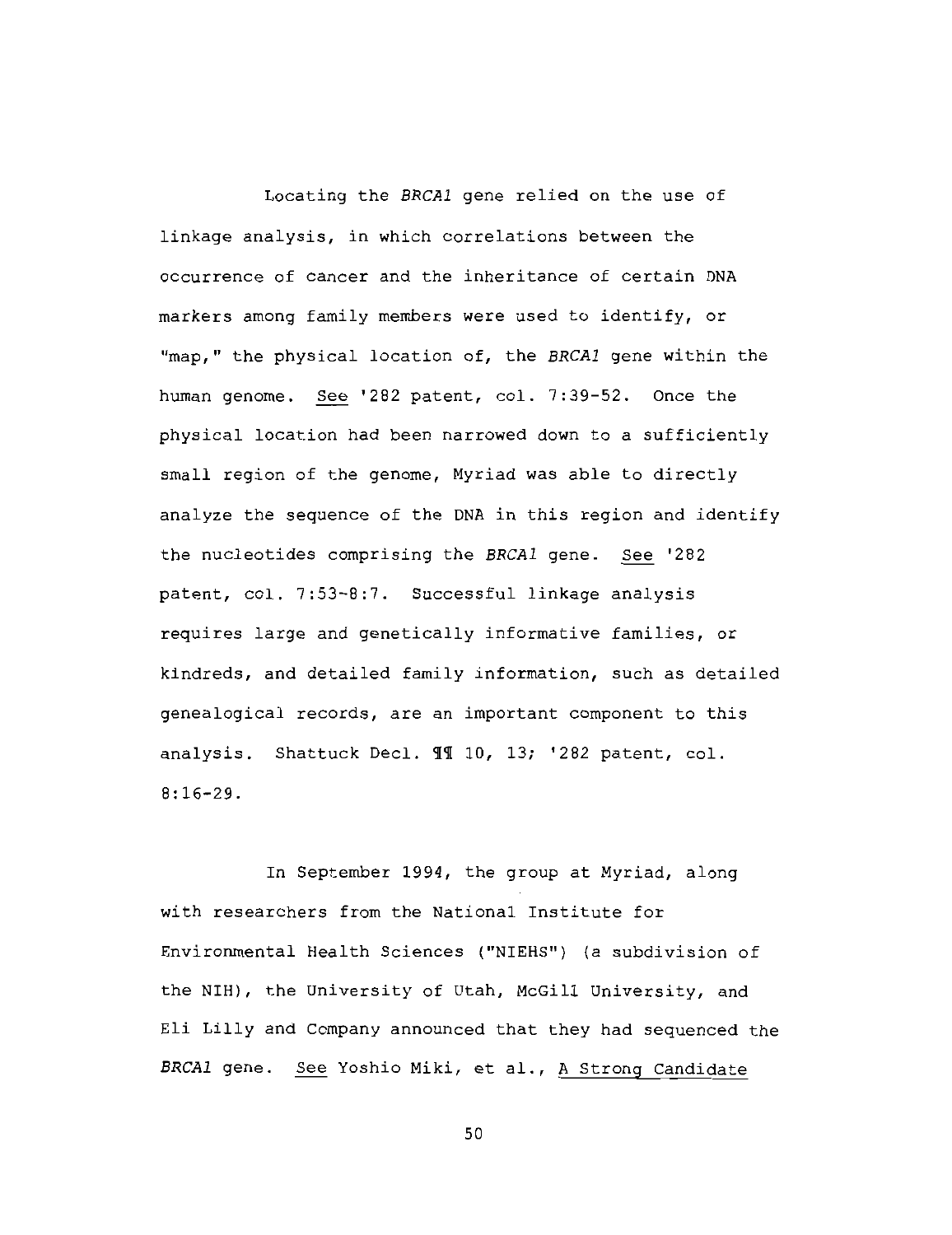for the Breast and Ovarian Cancer Susceptibility Gene

BRCA1, 266 Science 66-71 (1994). In addition to funding the six NIEHS researchers who participated in the identification of BRCA1, the NIH had also provided approximately \$2 million in funding to the University of Utah.<sup>18</sup> See id. at 71 n.52; Parthasarathy Decl. 1 18. According to one analysis, the NIH contributed one-third of the funding for the identification of BRCA1. Parthasarathy Decl. 1 18.

A dispute subsequently arose between Myriad and the NIH over the NIEHS scientists' exclusion as coinventors on the BRCA1 patents. Parthasarathy Decl. 119. The NIH maintained that its scientists had conducted some of the most important work leading up to the sequencing of the gene, including identifying the sequences of two of the BRCA1 gene fragments and assembling the complete BRCA1 sequence. Id. Myriad agreed to include the names of the NIEHS researchers as inventors on its patent application and pay inventors' royalties, although no payments appear to have been made as of 2005. Id.

<sup>&</sup>lt;sup>18</sup> According to the description of author associations, the first and second authors of the paper were associated with the University of Utah.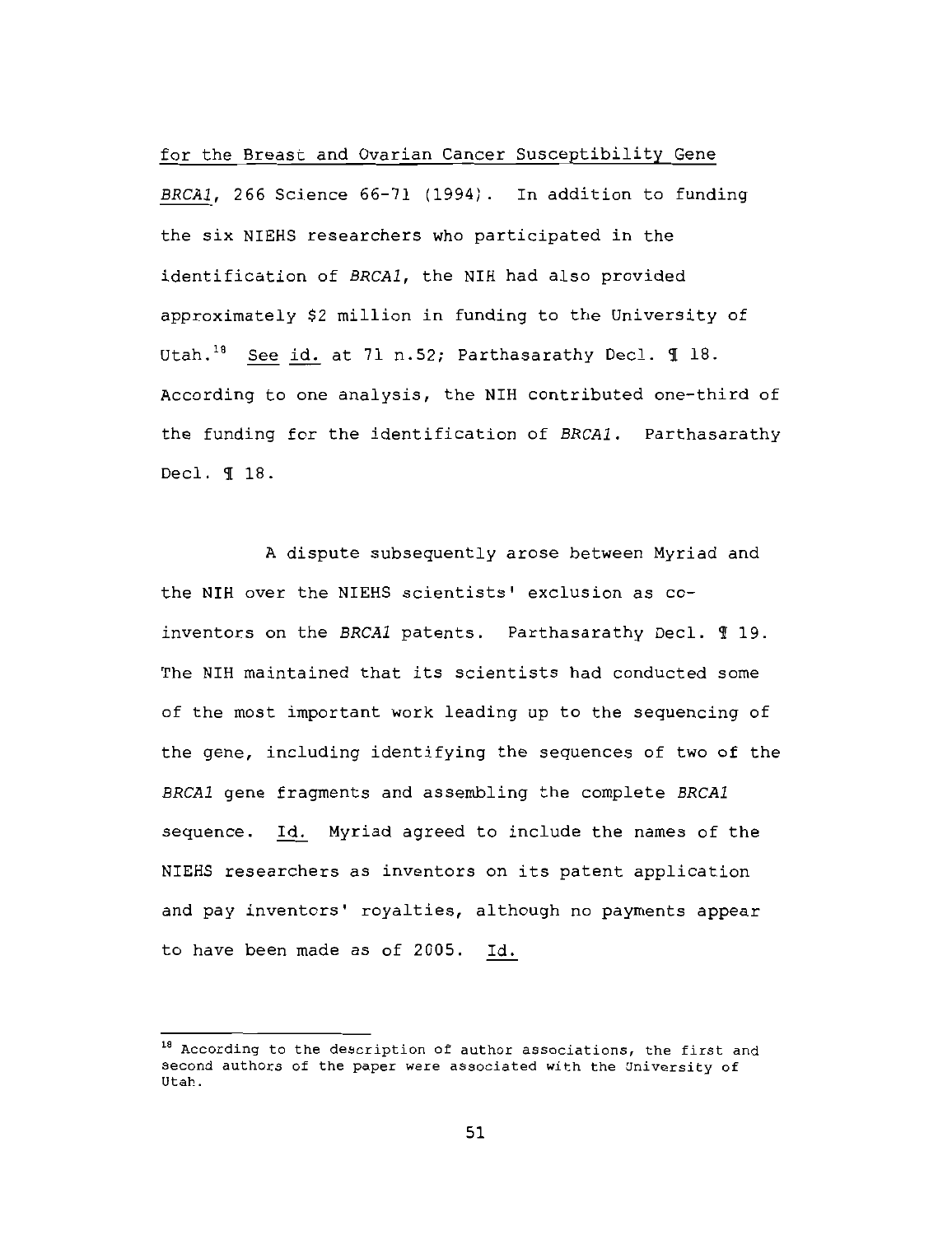Following the isolation of BRCA1, scientists continued to search for a second gene also believed to be linked with breast and ovarian cancer.<sup>19</sup> Parthasarathy Decl. 112. Myriad collaborated with several research groups, including scientists at the University of Laval in Quebec, Canada, the Hospital for Sick Children in Toronto, Canada, and the University of Pennsylvania in their search for this second gene. It also collaborated with a team of researchers led by Dr. Stratton at the ICR which, in November 1995, identified a mutation in breast cancer patients that appeared to be located in the as-yet unpublished BRCA2 gene. Dr. Stratton ended the collaboration with Myriad upon learning of Myriad's plans to patent the BRCA2 gene sequence. Sulston Decl. 1 30.

On December 21, 1995, Myriad filed for patents on the BRCA2 gene in both the U.S. and Europe. Tavtigian Decl.  $\mathbb I$  5. The next day, the Stratton group published its identification of the BRCA2 gene in the journal Nature, and Myriad submitted the sequence of BRCA2 to GenBank, an international depository of gene sequence information. Parthasarathy Decl. 1 12; Tavtigian Decl. 1 9; Richard

<sup>&</sup>lt;sup>19</sup> The same positional cloning approach utilized to isolate the BRCAI gene was relied on to isolate the BRCA2 gene. Tavtigian Decl. I 4.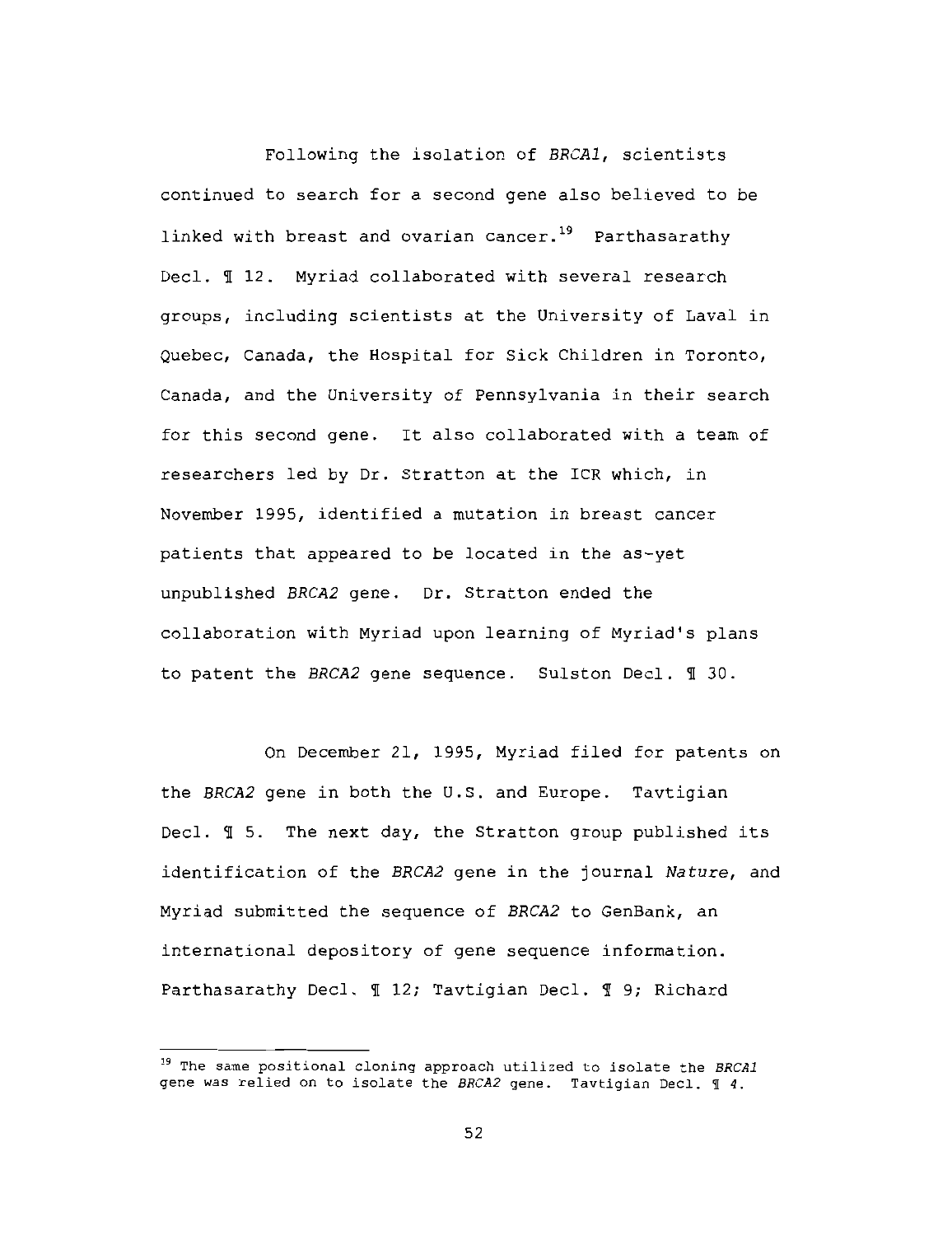Wooster, et al., Identification of the Breast Cancer Susceptibility Gene BRCA2, 378 Nature 789-92 (1995). Subsequent analysis of the BRCA2 sequence from the Stratton group indicated that while they had correctly sequenced the primary portion of the BRCA2 gene, their published sequence had errors in both ends of the BRCA2 gene. Tavtigian Decl. II 7-10. Nonetheless, the consensus among the scientific community is that the Stratton group, rather than Myriad, was the first to sequence the BRCA2 gene. Parthasarathy Decl. 1 13.

The isolation of the BRCA1/2 genes required considerable effort on the part of Myriad and its collaborators as well as ingenuity in overcoming technical obstacles associated with the isolation process. However, the process and techniques used were well understood, widely used, and fairly uniform insofar as any scientist engaged in the search for a gene would likely have utilized a similar approach. Parthasarathy Decl. 1 19; Tavtigian Decl. 1 13.

#### Application of the Patents-in-Suit D.

Mutations in the BRCA1/2 genes correlate with an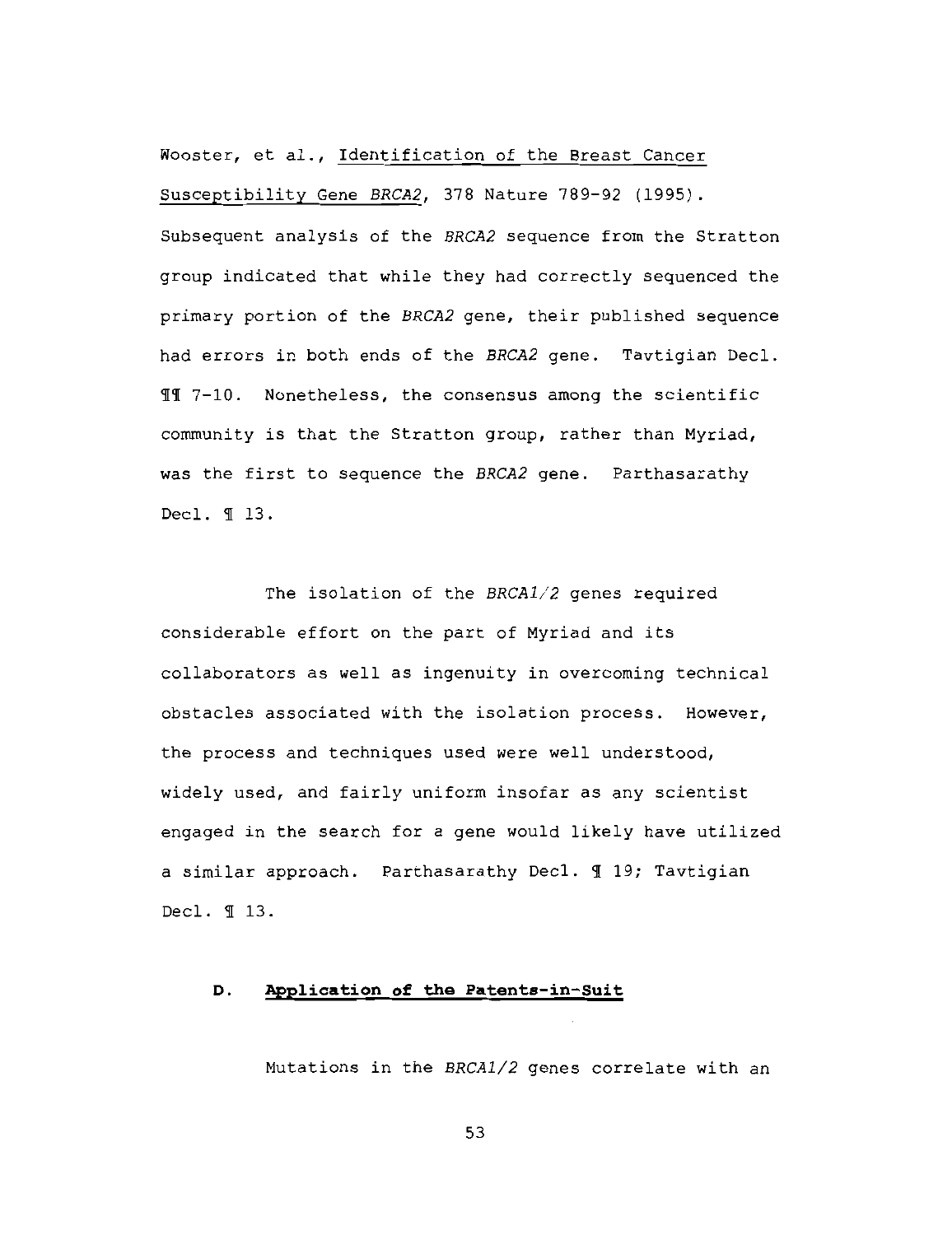increased risk of breast and ovarian cancer. Women with BRCA1 and BRCA2 mutations face up to an 85% cumulative risk of breast cancer, as well as up to a 50% cumulative risk of ovarian cancer. Love Decl. 1 10; Parthasarathy Decl. 19. In addition, among the 10-15% of ovarian cancer cases that are inherited genetically, 80% of women diagnosed under the age of 50 carry mutations in their BRCA1 genes and 20% carry mutations in their BRCA2 genes. The women with inherited BRCA1 mutations have a 40-52% cumulative risk of ovarian cancer by the time they reach 70 years old. For women with inherited BRCA2 mutations, the risk is approximately 15-25%. Swisher Decl. 1 11. Male carriers of mutations are also at an increased risk for breast and prostate cancer. Love Decl. 110.

The existence of BRCA1/2 mutations is therefore an important consideration in the provision of clinical care for breast and/or ovarian cancer. A patient will not only learn of her risk for hereditary breast and ovarian cancer, but also can gain information that may be useful in determining prevention and treatment options. This information is useful for women who are facing difficult decisions regarding whether or not to undergo prophylactic surgery, hormonal therapy, chemotherapy, and other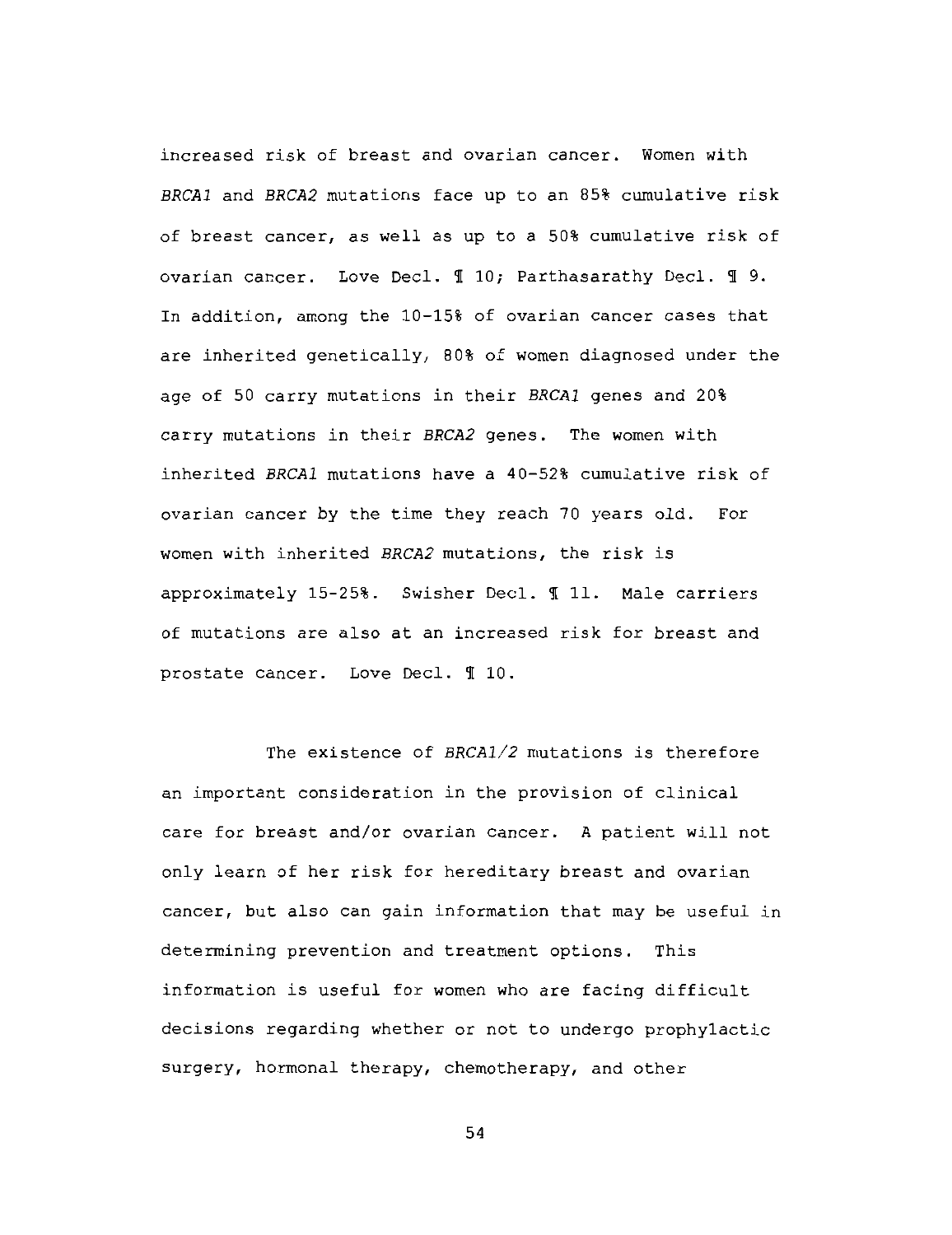measures. Swisher Decl. 112; Love Decl. 111. Testing results for the BRCA1/2 genes can be an important factor in structuring an appropriate course of cancer treatment, since certain forms of chemotherapy can be more effective in treating cancers related to BRCA1/2 mutations. Swisher Decl. ¶ 13; Love Decl. ¶ 18.

#### $1.$ Myriad's BRCA1/2 testing

Myriad offers multiple forms of BRCA1/2 testing to the general public. Its standard test, called Comprehensive BRACAnalysis, originally only consisted of the full sequencing of the BRCA1/2 genes. Swisher Decl. 11 29-30; Reich Decl. 1 10; Parthasarathy Decl. 1 26; Critchfield Decl. 149. In 2002, Myriad supplemented its full sequencing analysis with a large rearrangement panel ("LRP") for detecting five common large rearrangement mutations which is now included in the Comprehensive BRACAnalysis. Critchfield Decl. 11 49, 51. In 2006, Myriad began offering a supplemental test to Comprehensive BRACAnalysis called the BRACAnalysis Rearrangement Test ("BART"), which, according to Myriad, can detect virtually all large rearrangement mutations in the BRCA1 and BRCA2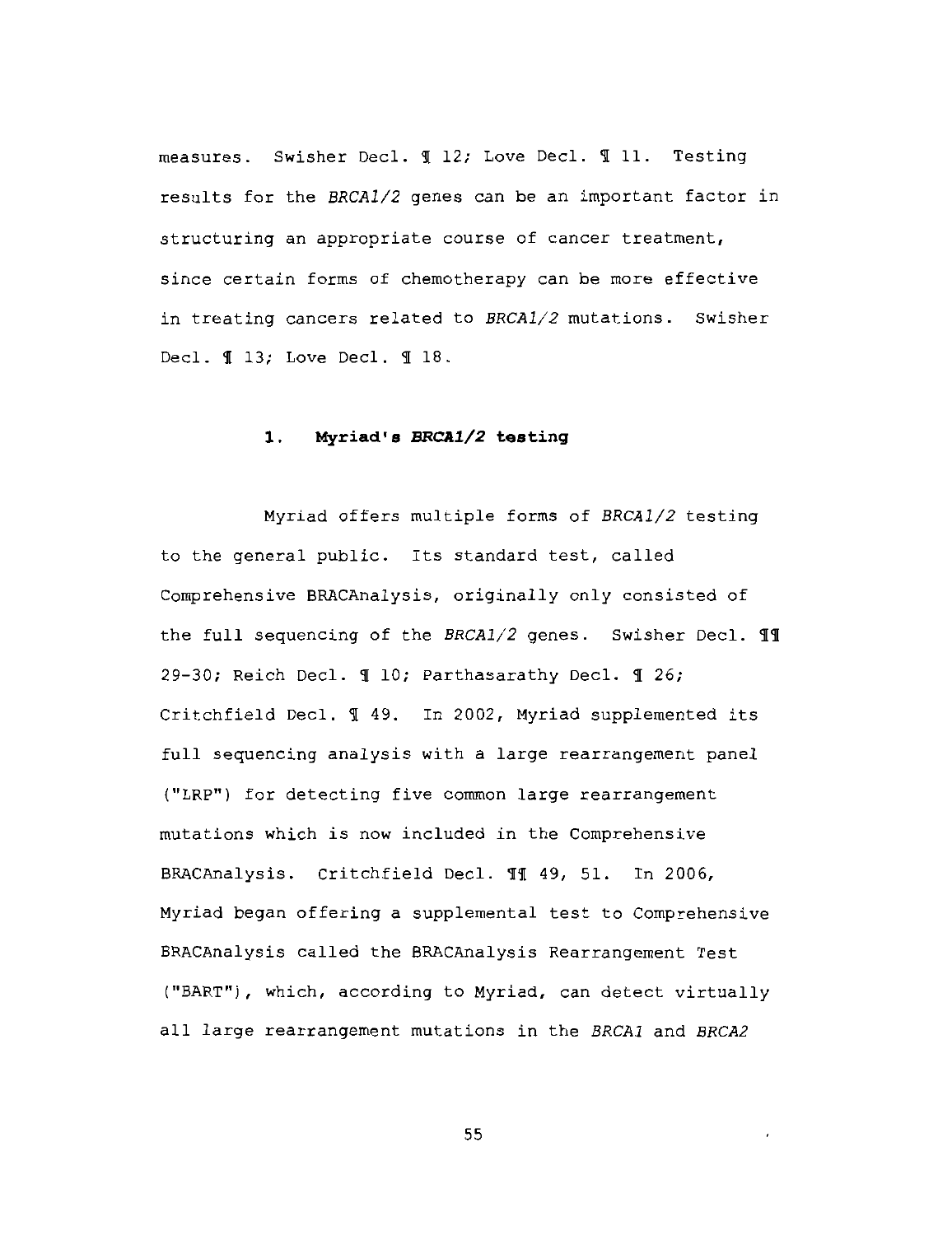genes.<sup>20</sup> Swisher Decl. 11 29-30; Reich Decl. 1 10; Parthasarathy Decl. 1 26; Critchfield Decl. 1 51.

#### $2.$ Funding for Myriad's BRCA1/2 tests

The Myriad tests are available to clinicians and patients at a cost of over \$3000 per test. In 2008, the total cost to Myriad of providing these tests was \$32 million with resulting revenues of \$222 million. See Myriad Genetics, Inc., Annual Report (Form 10-K), at 27 (Aug. 28, 2008). In Ontario, where the regional public healthcare plan is ignoring Myriad's patent, the testing for breast cancer is performed for a third of Myriad's cost. See CBC News, Ontario to Offer New Genetic Test for Breast, Ovarian Cancer (Jan. 8, 2003), available at http://www.cbc.ca/health/story/2003/01/06/test genetic03010  $6.html.$ 

Plaintiffs have noted several instances where women have been unable to obtain funding for all of Myriad's testing services. For example, Myriad refused to process Ms. Ceriani's sample because it did not accept

<sup>&</sup>lt;sup>20</sup> Myriad also offers other more limited forms of BRCA1/2 genetic testing. Swisher Decl. 11 29-30; Reich Decl. 1 10; Parthasarathy Decl.  $926$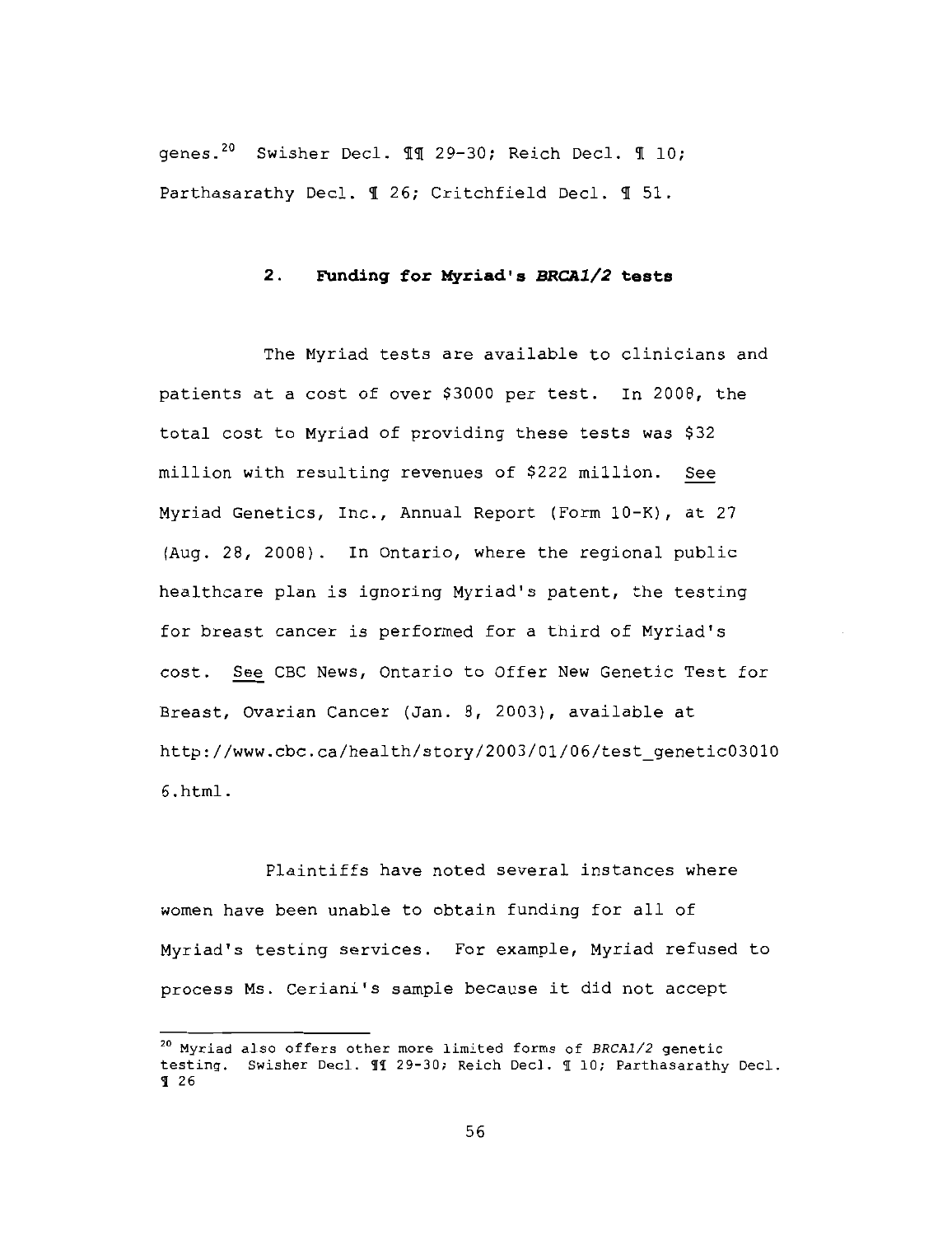coverage by Ms. Ceriani's insurance carrier. Unable to pay for Myriad's tests, and unable to find scholarship programs to fund her testing, Ms. Ceriani has not been tested. Ceriani Decl. ¶ 5-7. Ms. Fortune's insurance carrier is not accepted by Myriad, and Ms. Fortune is also unable to pay the full out-of-pocket cost of Myriad's test. Fortune Decl.  $\P$  5.

Myriad's BART test is not covered by a number of insurers, and unless a patient is one of a limited number of "high risk patients" who meet certain clinical criteria established by Myriad, a patient must pay an extra fee for BART testing. Swisher Decl. II 29-30; Reich Decl. II 0; Parthasarathy Decl. 1 26; Critchfield Decl. 1 52. As a result of the cost of BART testing, the test is unavailable to women who would otherwise choose to utilize the test. Swisher Decl. 11 30-31; Reich Decl. 1 10. For example, Ms. Raker is unable to afford the extra cost for BART testing and has not been tested for large genomic rearrangements, despite the advice of her genetic counselor. Raker Decl. II 7-11. Similarly, Ms. Thomason has been unable afford the BART testing recommended by her genetic counselor. Thomason Decl. II 6-9.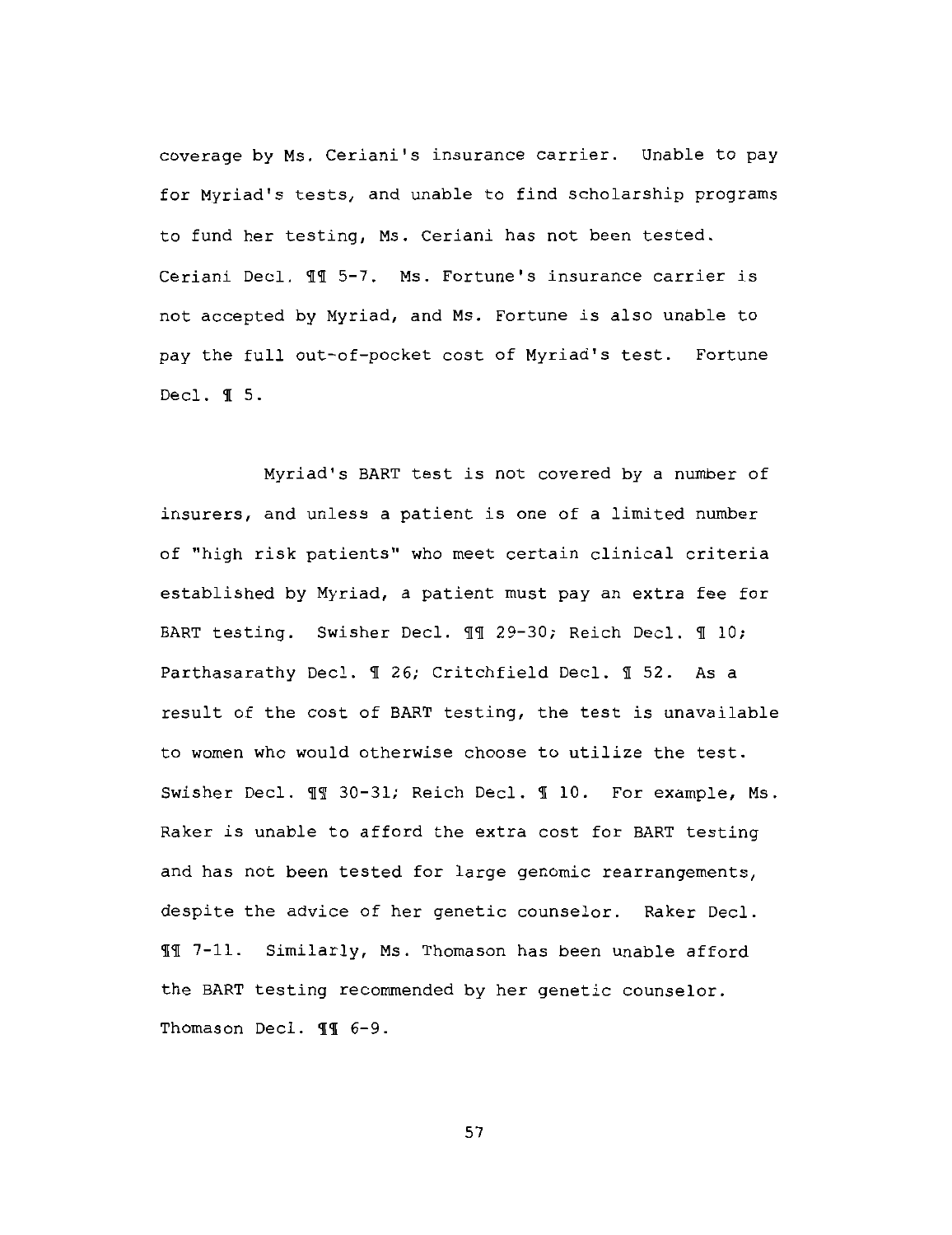Myriad has pursued Medicaid coverage for years, but has been unable to secure "participating provider" status in 25 states which would allow it to offer testing to that state's Medicaid patients. Myriad also has a financial assistance program which provides free testing to low-income and uninsured patients who meet certain economic and clinical requirements. In addition, Myriad provides free testing to independent non-profit institutions. **In** particular, Ms. Ceriani may be eligible to receive BRACAnalysis testing at no charge through the non-profit organization Cancer Resource Foundation, for which Myriad has provided free testing since 2009. Rusconi Decl. II 4-6; Critchfield Decl. 1 33; Ogaard Decl. 11 4-6. Currently, 90% of the tests Myriad performs are covered by insurance at over 90% of the test cost. Critchfield Decl. II 32, 33,  $52, 53.$ 

A number of researchers, clinicians, and molecular pathologists have the personnel, equipment, and expertise to sequence and analyze genes, including the BRCAl and BRCA2 genes, at a lower cost than Myriad's testing. Kazazian Decl. II 8, 11; Matloff Decl. II 12; Ostrer Decl. 11 8-9; Ledbetter Decl. 11 16-18. For example, the BRCA1/2 testing previously conducted by the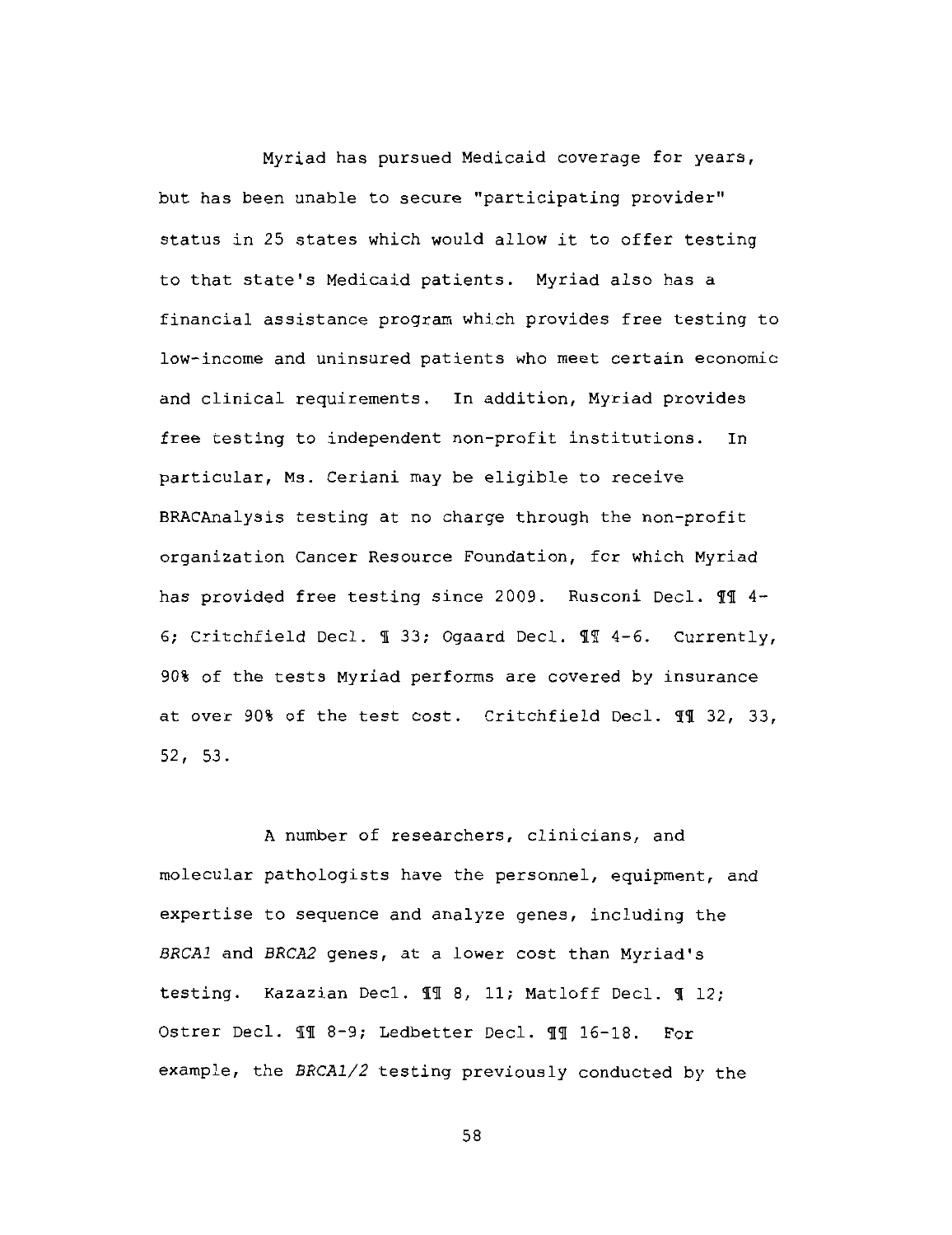Yale DNA Diagnostics Laboratory and the University of Pennsylvania Genetic Diagnostic Laboratory ("GDL") cost less than what Myriad charges, and testing by OncorMed, a one-time competitor, was cheaper than Myriad's testing. Matloff Decl. 17; Kazazian Decl. 18; Parthasarathy Decl. 124. However, on a "cost per exon" basis, Myriad's BRACAnalysis test costs less than testing for other genes performed by the GDL at the University of Pennsylvania and Drs. Ledbetter and Warren at Emory University. See infra; Critchfield Decl. ¶ 35.

#### $3.$ Myriad's enforcement of the patents-in-suit

During the mid-to-late-1990s, Drs. Kazazian and Ganguly offered, for a fee, screening services for BRCAl mutations through the GDL at the University of Pennsylvania. Kazazian Decl. 1 4; Ganguly Decl. 1 3. The screening methodology utilized by Drs. Kazazian and Ganguly differed from the testing method used by Myriad, but involved using isolated DNA encoding BRCA1 or BRCA2. Kazazian Decl. ¶ 9; Parthasarathy Decl. ¶ 23. At some point during this period, Dr. Skolnick advised Dr. Kazazian that Myriad planned to stop the BRCA1/2 testing being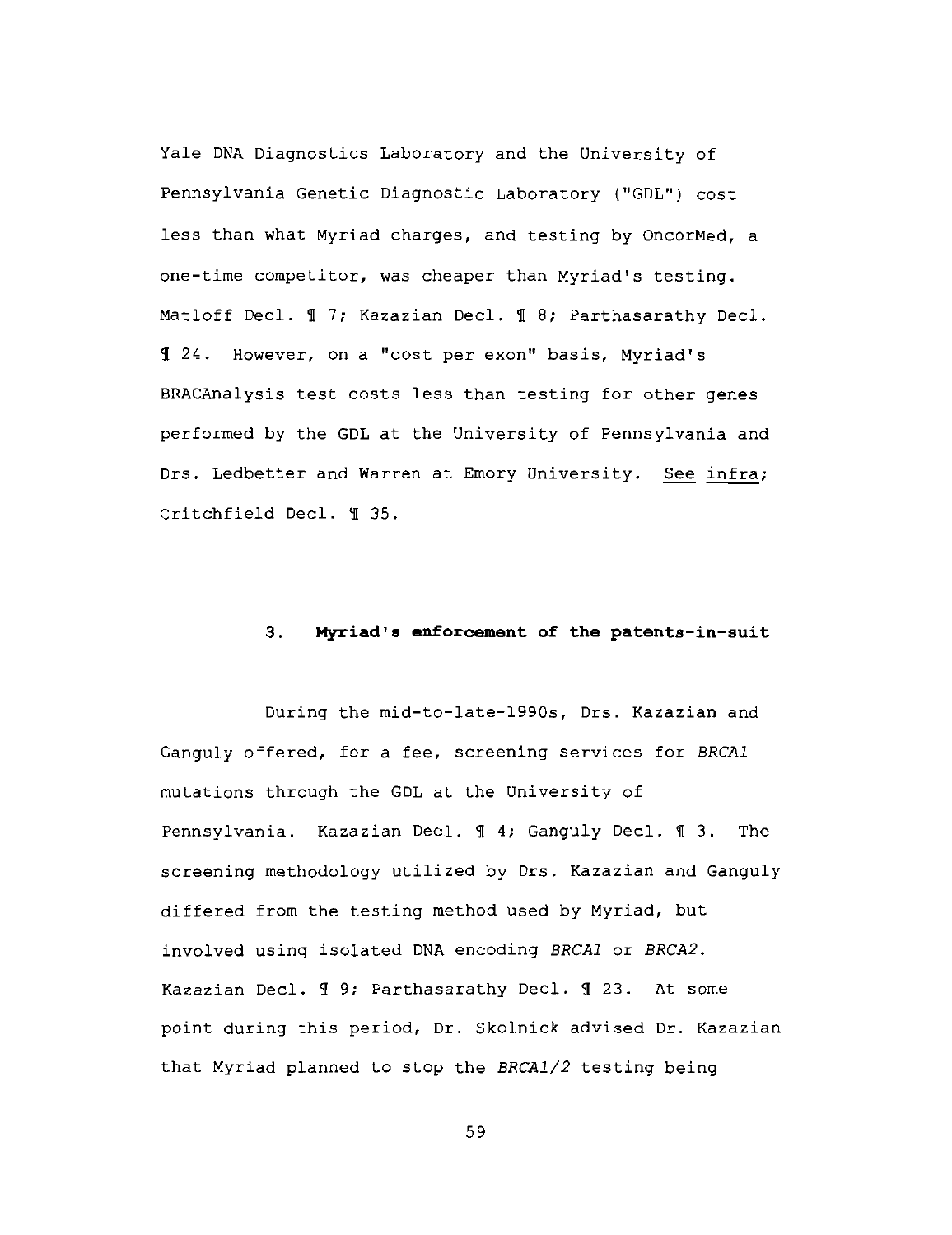conducted at the GDL. Kazazian Decl. 1 6. On May 29, 1998, Myriad offered Dr. Kazazian a collaborative license in connection with the '473, '999, '001, '282, and '441 patents. Ganguly Decl. Ex. 2. However, the license covered only single mutation tests and multiple mutation panels of up to four mutations to allow for testing of patients of Ashkenazi Jewish descent. Ganguly Decl. 1 5. Myriad subsequently sent cease and desist letters to Dr. Kazazian and the University of Pennsylvania. On August 26, 1998, O'Melveny & Myers LLP gave notice to Dr. Kazazian of infringement in the absence of a license. Ganguly Decl. Ex. 3. Myriad subsequently sued the University of Pennsylvania in November 1998 for infringement of the patents-in-suit. See Myriad Genetics v. Univ. of Pennsylvania, 2:98-cv-00829 (D. Utah) (filed November 19, 1998). On June 10, 1999, Myriad's general counsel, Christopher Wright, sent a letter to the University of Pennsylvania seeking written assurances that Dr. Kazazian and the University of Pennsylvania had ceased BRCA1/2 clinical testing. Ganguly Decl. Ex. 4. This demand was repeated in a September 22, 1999 letter from Myriad to the University of Pennsylvania. Ganguly Decl. Ex. 6.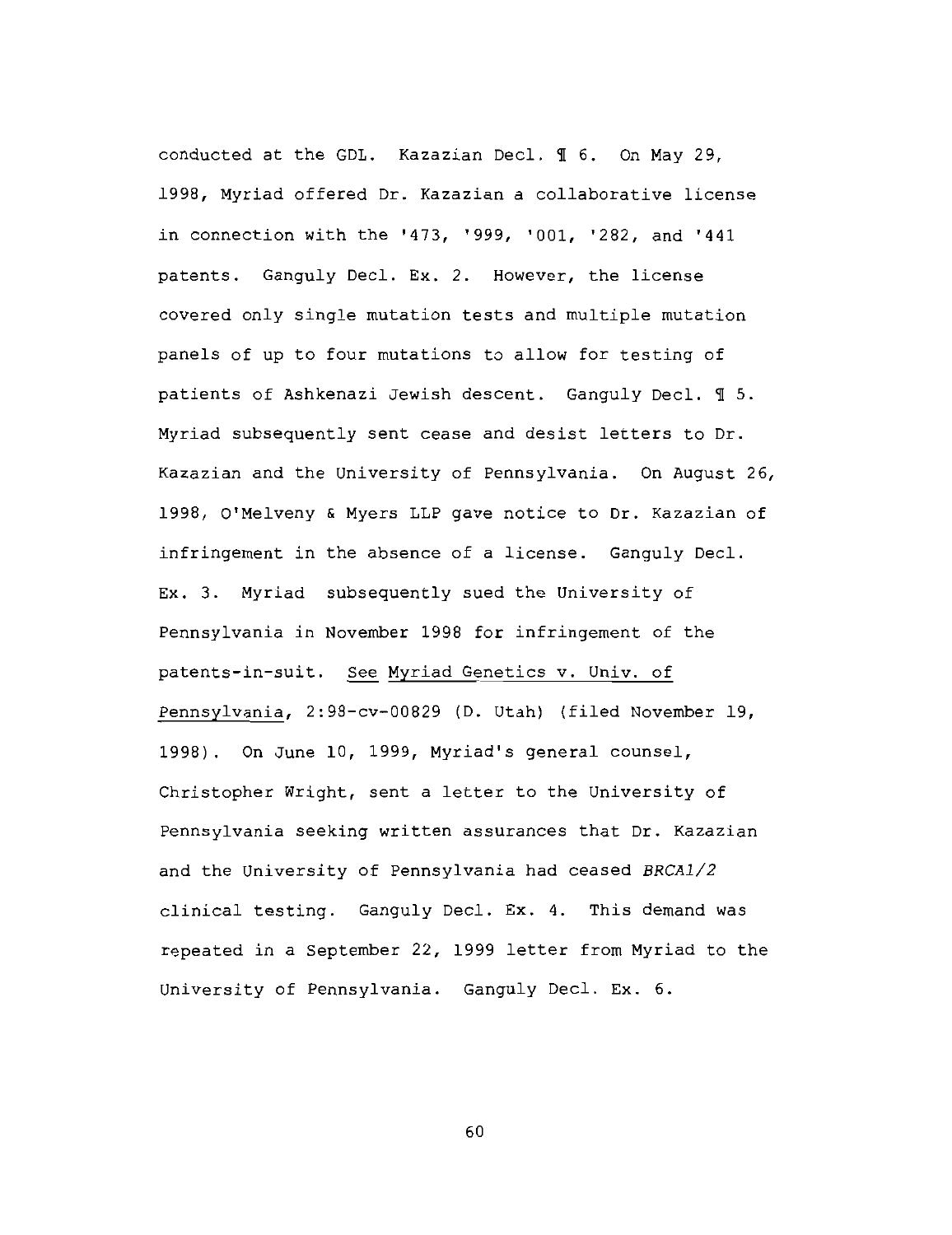As a result of Myriad's efforts to enforce its patents against the University of Pennsylvania, the GDL no longer conducts BRCA1/2 screening for research or as part of its clinical practice. Kazazian Decl. 1 5; Ganguly Decl. II 8-9; Parthasarathy Decl. I 28. However, sometime between 1999 and 2000, Dr. Critchfield, on behalf of Myriad, informed Dr. Kazazian that he is free to conduct academic research on the BRCA1/2 genes, including sequencing the genes and detecting mutations in the genes. Critchfield Decl. ¶ 22.

In May 1998, Myriad offered Dr. Ostrer a license agreement to conduct diagnostic BRCA1/2 genetic testing. The proposed license would permit Dr. Ostrer to conduct single mutation tests and multiple mutation panels (up to four mutations) for patients of Ashkenazi Jewish descent only. Dr. Ostrer declined the offer as too narrow to allow him to perform any meaningful BRCA1/2 testing. Ostrer Decl.  $\P$  7.

On September 15, 1998, Myriad also notified Dr. Barbara Weber ("Dr. Weber"), a principal investigator on the Cancer Genetics Network Project ("CGNP") sponsored by the National Cancer Institute ("NCI"), that Myriad's patent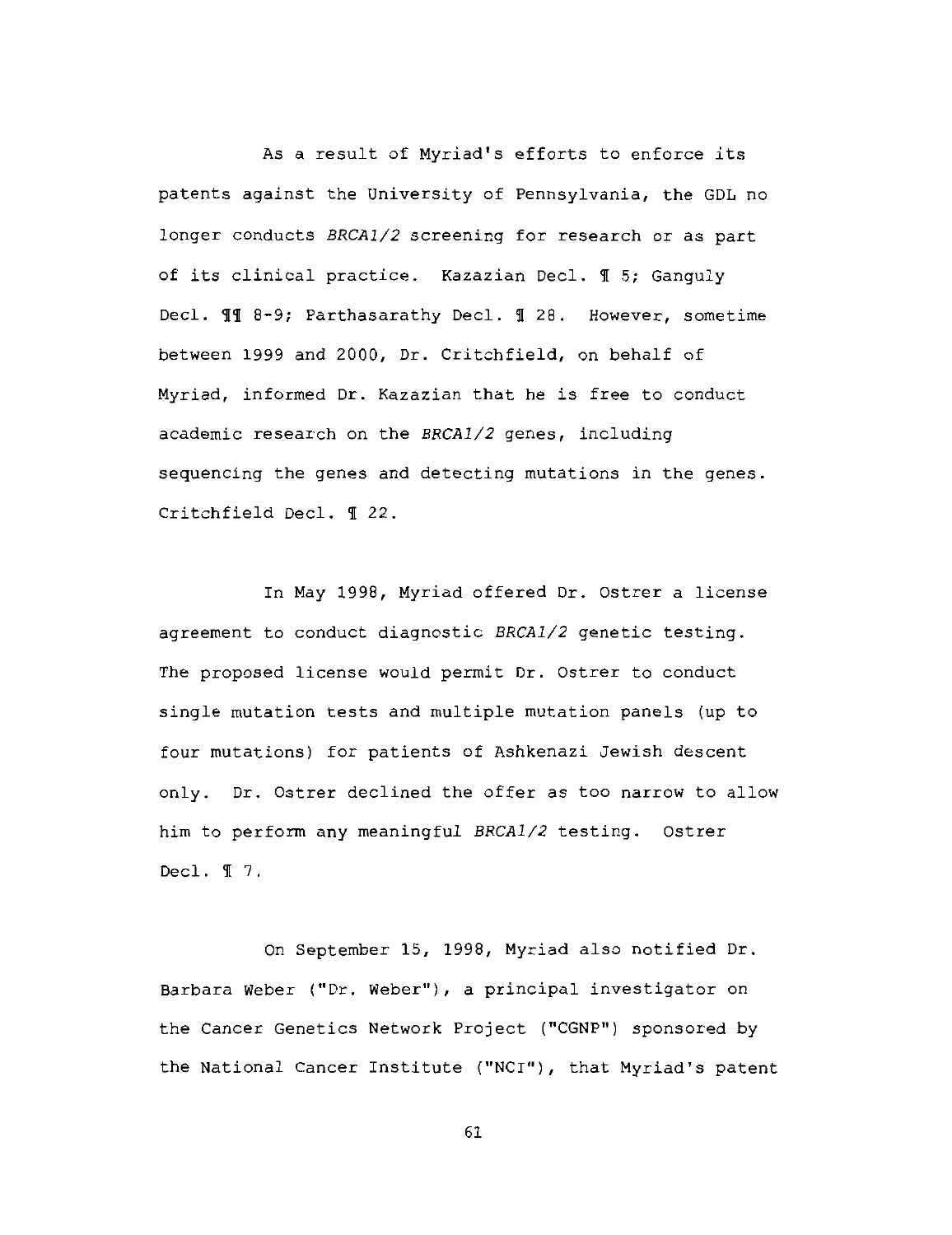position might impact research sponsored by NCI. As a result of that letter, the GDL at the University of Pennsylvania ceased conducting BRCA1/2 analysis for Dr. Weber. Ganguly Decl. 112, Ex. 7. According to Myriad, the GDL's involvement in CGNP was to provide DNA testing on BRCA1/2 genes for a fee, similar to the activity of any commercial core lab. Critchfield Decl. 1 21. In September 1999, Myriad also requested that Georgetown University, one of the other cancer centers participating in the CGNP, to cease sending genetic samples to the GDL for BRCA1/2 analysis. Ganguly Decl. 113.

In December 2000, the director of the Yale DNA Diagnostics Lab received a cease and desist letter concerning BRCA1/2 genetic testing being conducted by the lab. As a result of the letter, the lab ceased BRCA1/2 genetic testing. Matloff Decl. 17. In 2005, Dr. Matloff sought permission from Myriad for the Yale DNA Diagnostics Lab to conduct screening for mutations caused by large rearrangements, which Myriad was not conducting at the time. Her request was denied. Matloff Decl. 1 8.

Myriad was also involved in a series of lawsuits in the late 1990s against Oncormed, another company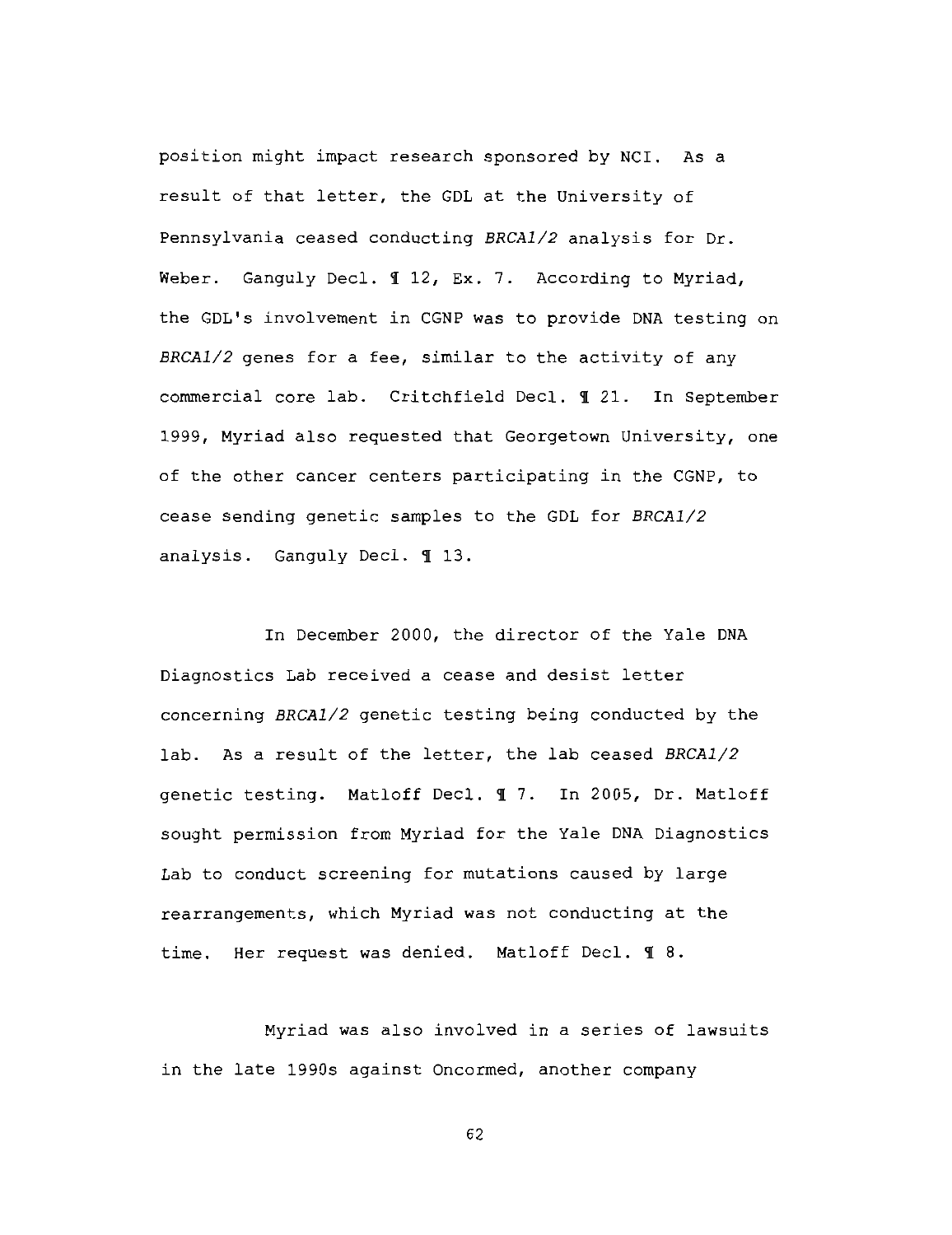undertaking BRCA-related testing, regarding patents that covered various aspects of the BRCA1 gene sequence. Parthasarathy Decl. 1 27. Myriad eventually purchased Oncormed's patents and testing services in 1998. Id.

#### Ε. Disputed Issues

### $1.$ The impact of Myriad's patents on BRCA1/2 testing

According to Plaintiffs, Myriad's patents and its position as the sole provider of BRCA1/2 testing has hindered the ability of patients to receive the highestquality breast cancer genetic testing and has impeded the development of improvements to BRCA1/2 genetic testing. Plaintiffs first note deficiencies in the genetic testing services offered by Myriad, alleging that in the several years prior to the addition of the LRP, the testing done by Myriad did not reveal all known mutations in the BRCA1/2 genes or utilize known methodologies that would have revealed these additional mutations.<sup>21</sup> Chung Decl.  $\P$  19; Matloff Decl. I 8; Swisher Decl. I 26; Ledbetter Decl. I 16; Parthasarathy Decl. 1 29. As a result, Myriad's test

<sup>&</sup>lt;sup>21</sup> For example, the Myriad test received by Ms. Thomason, Ms. Raker, and Ms. Limary did not look for all known large rearrangements in the BRCA genes. Thomason Decl. 1 6; Raker Decl. 11 7-8; Limary Decl. 1 7.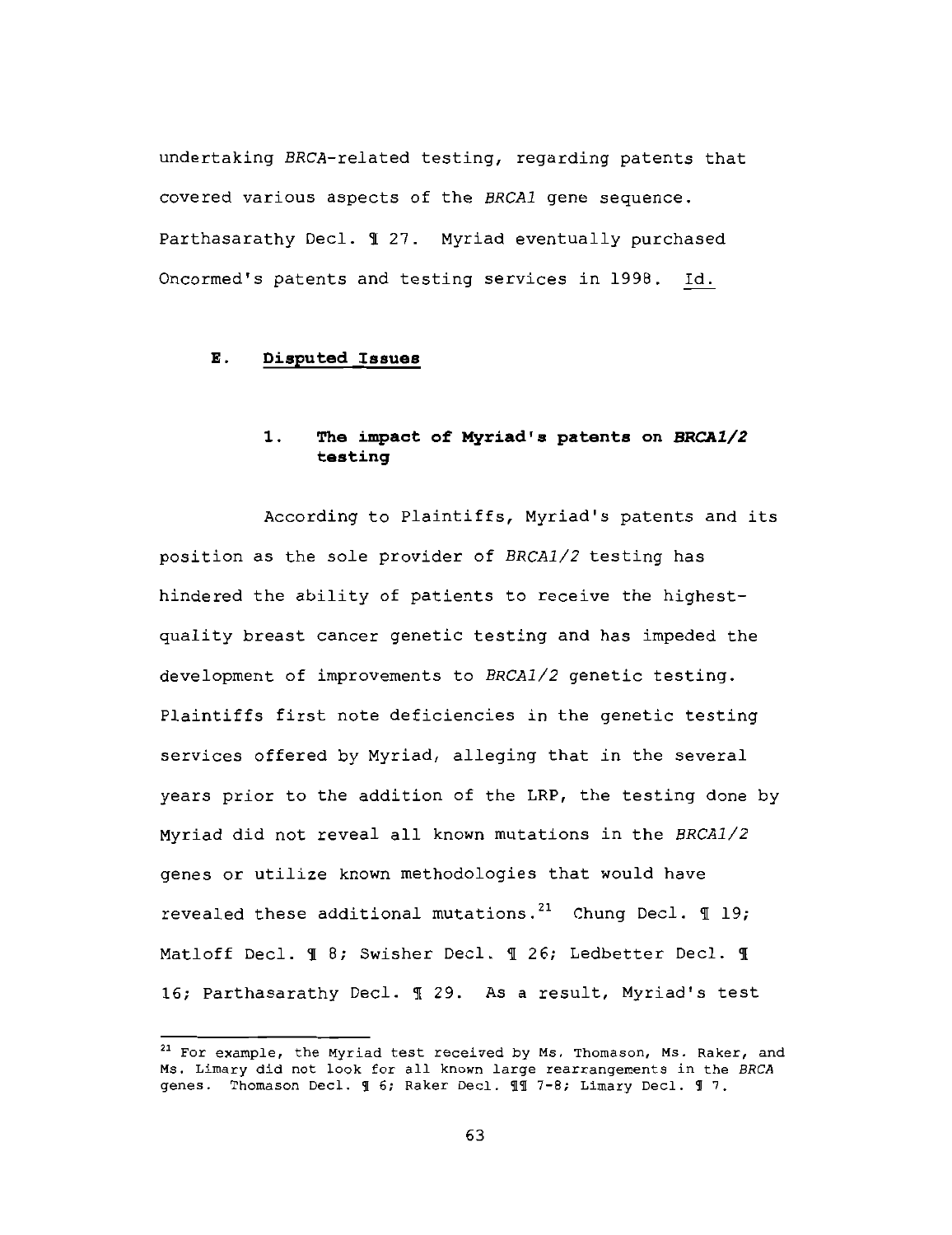may have reported false negative results during this period. Plaintiffs also cite a study published in 2006 in the Journal of the American Medical Association that concluded that 12% of those from high risk families with breast cancer and with negative test results from Myriad carried cancer-predisposing genomic deletions or duplications in one of those genes. Swisher Decl. 11 25-26. Plaintiffs also note that the sensitivity and specificity of the BART test has not been validated by comparing the results of BART testing with Multiplex Ligation Dependent Probe Amplification ("MLPA") testing commonly used by researchers. Swisher Decl. II 32, 33.

According to Plaintiffs, other labs are in a position to offer more comprehensive testing than Myriad's standard testing services and would use newer testing methods with improved testing quality and efficiency. These labs would also include large rearrangement testing after a negative test result is received from full sequencing. Ledbetter Decl. 11 17-18; Chung Decl. 1 18; Ostrer Decl. 19. In addition, labs would perform genetic testing on tumor specimens preserved in paraffin from deceased family members, which Myriad does not reqularly perform even though, according to Plaintiffs, such testing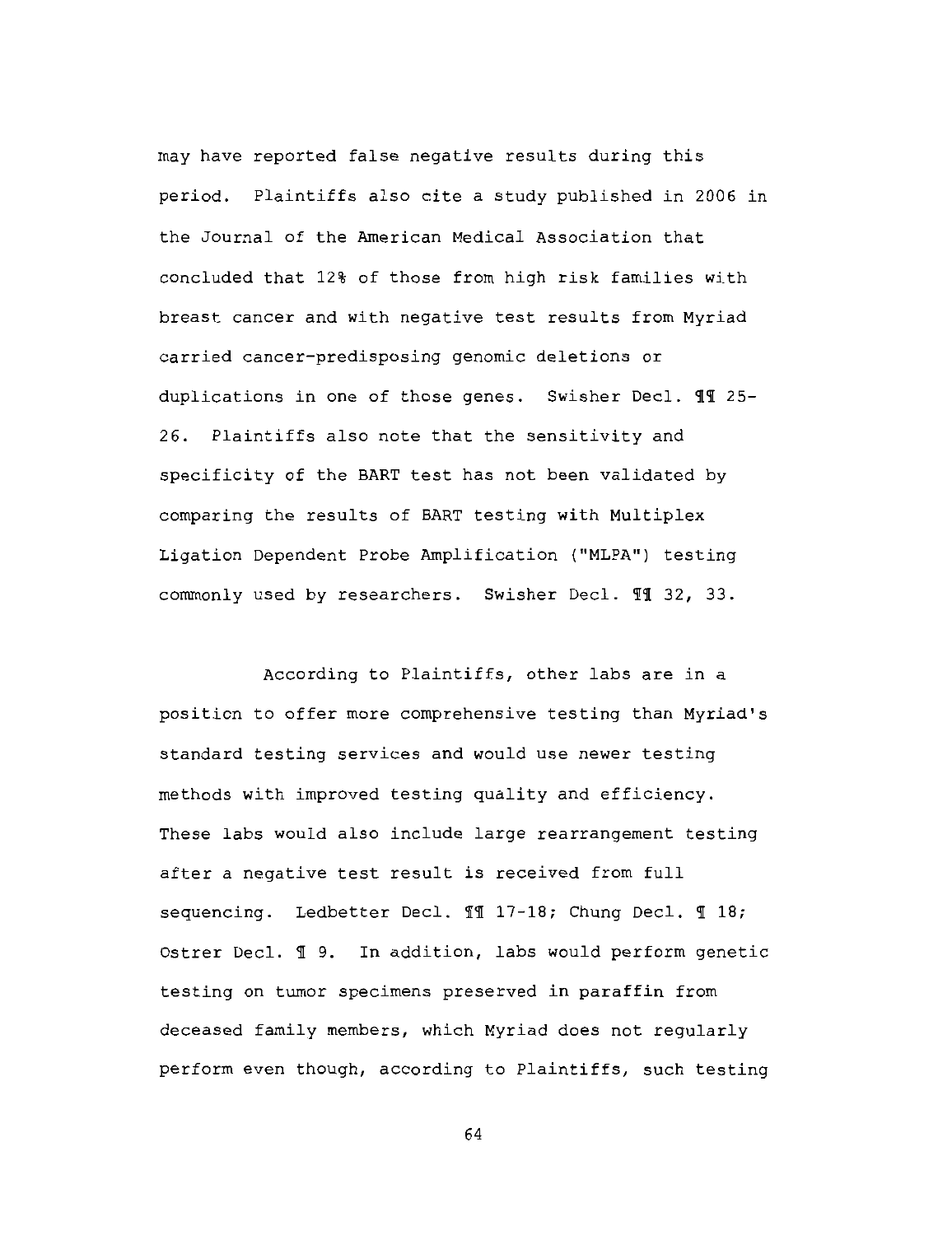can often provide valuable genetic information for living relatives and is often necessary for accurate test interpretation. Chung Decl. 1 24.

According to Myriad, however, its full sequencing test has been recognized as the "gold standard" for BRCA1/2 mutation testing, and it continues to improve its testing process. Critchfield Decl. 1 37. Myriad contends that it researched and developed a commercially viable high quality test for detecting large rearrangements as soon as it and the research community recognized the need for such testing, and continues work towards a test capable of detecting all large rearrangement mutations, including extremely rare ones. Critchfield Decl. 11 49, According to Myriad, BRCA1/2 studies conducted by 50. outside researchers confirmed that the BART test exhibited superior performance over other methods for mutation detection, including the MLPA kit often used by academic researchers.<sup>22</sup> Critchfield Decl. 1 51.

According to Plaintiffs, the lack of independent BRCA1/2 analysis also undermines the ability of the

<sup>&</sup>lt;sup>22</sup> In addition, Myriad states that the MLPA kit is for research use only, is not approved for clinical testing by the FDA, and is incapable of detecting certain smaller rearrangements. Critchfield Decl. 11 49, 50.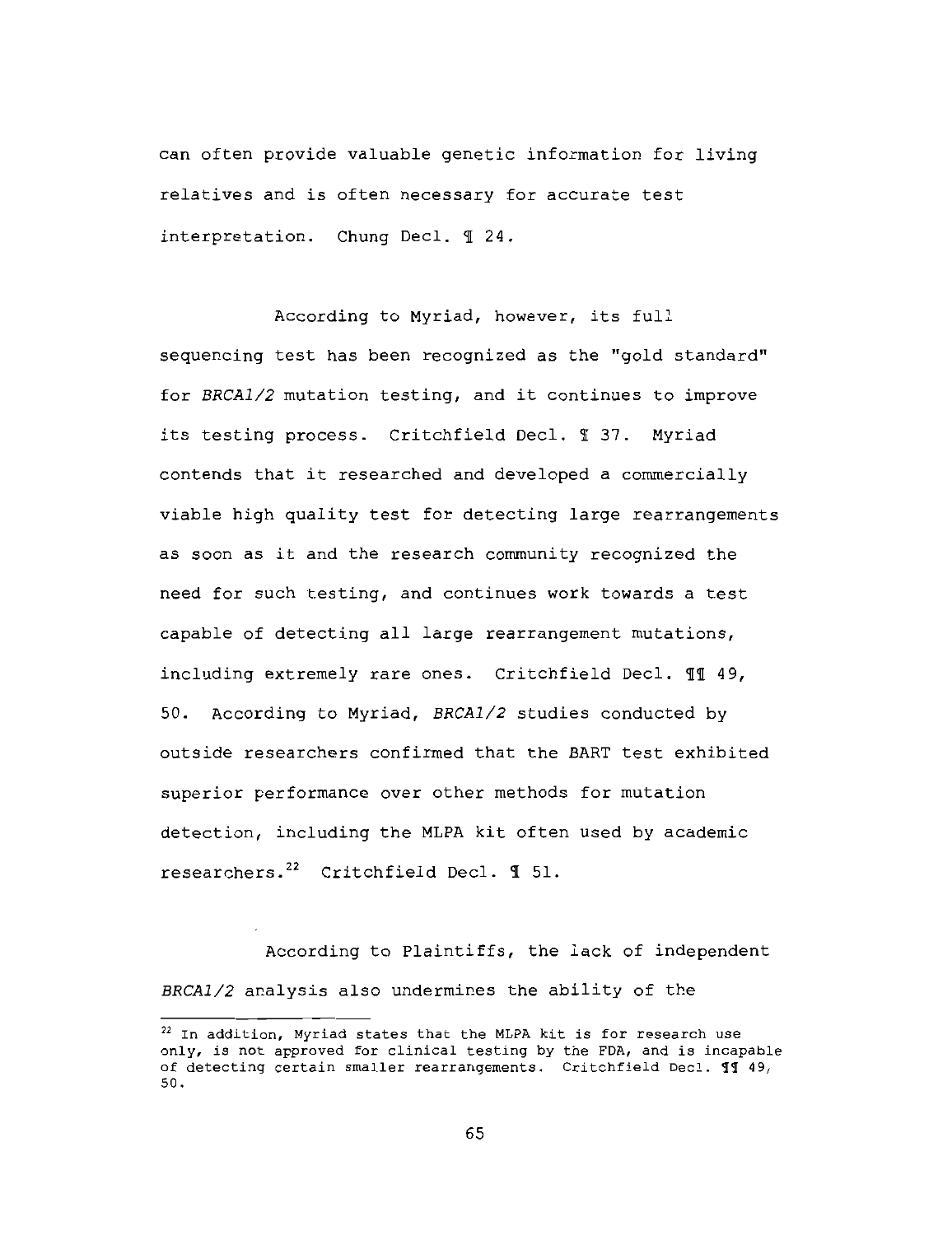scientific community to determine the meaning of VUS results, which are reported disproportionately for members of minority groups, and whose significance would be more extensively analyzed by other labs. Chung Decl. 1 20-21; Ostrer Decl. 1 12; Matloff Decl. 1 9. Myriad, however, asserts that it has undertaken significant efforts to determine the clinical importance of VUSs by establishing an in-house review committee for variant classification and developing a systematic approach to providing clinical interpretations for detected sequence variants based on generally accepted scientific data and analysis of its own database. In addition, clarification of any VUS previously reported to a patient is immediately provided to the patient and her doctor. According to Myriad, the VUS reporting rate has decreased markedly, with a 50% decrease in major ethnic groups between 2002 and 2006, and a total of 850 VUSs for about 21,000 patients have been clarified, including 502 VUSs for 13,127 patients since the beginning of 2008. Myriad also asserts that it has made critical data available to researchers to assist in the analysis of VUSs and which have the potential of improving the diagnostic testing for other genes. Critchfield Decl. 11  $57 - 59.$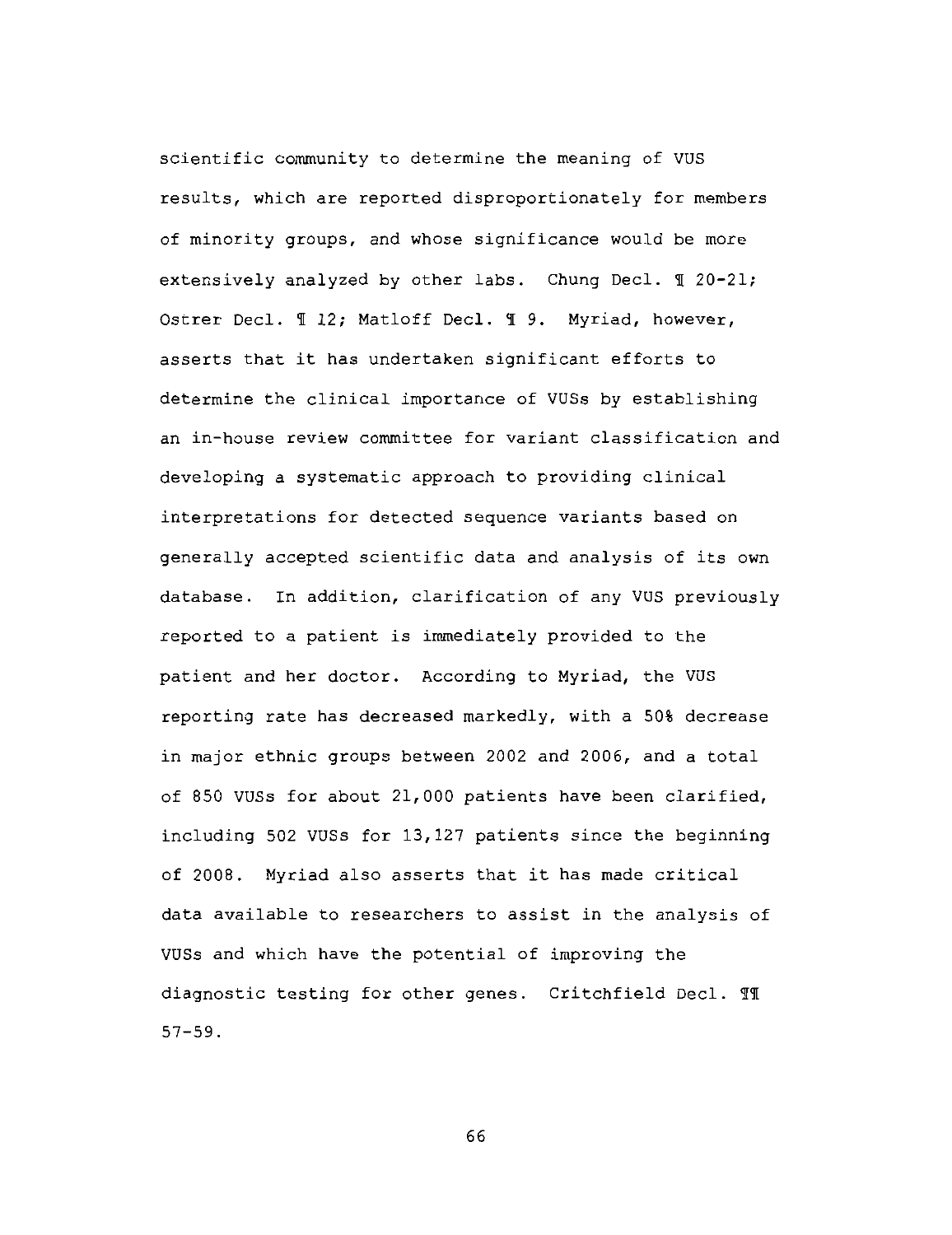Plaintiffs contend that as a result of the patents-in-suit, BRCA1/2 genetic testing is one of the very few tests performed as part of breast cancer care and prevention for which a doctor or patient cannot get a second confirmatory test done through another laboratory. Love Decl. 1 12. In particular, women who receive a positive result cannot confirm the lab's findings or seek a second opinion on the interpretation of those results.<sup>23</sup> Ledbetter Decl. 1 23; Ostrer Decl. 1 11. According to Myriad, absent any doubts regarding the accuracy of the original test, resequencing the patient's genes by another laboratory would be an unnecessary waste of resources, and Myriad has never prohibited a second interpretation of the results of its diagnostic tests. Critchfield Decl. I 64; Reilly Decl. II 54, 55. In addition, there are multiple laboratories available to conduct confirmatory BRCA1/2 testing pursuant to patent licenses granted by Myriad, including both the University of Chicago Genetic Services Laboratories and Yale DNA Diagnostic Laboratories. Critchfield Decl. 1 62. That confirmatory testing,

<sup>&</sup>lt;sup>23</sup> For example, Ms. Girard sought but was unable to obtain confirmatory testing of her Myriad test results that indicated the presence of a deleterious mutation in her BRCA2 gene. A second opinion would also be important for her immediate family's screening options. Girard Decl. 11 4-9. Similarly, Ms. Ceriani and Ms. Fortune would both want a second opinion concerning their BRCA1/2 status before taking major surgical steps. Ceriani Decl. 11 9, 11; Fortune Decl. 1 7.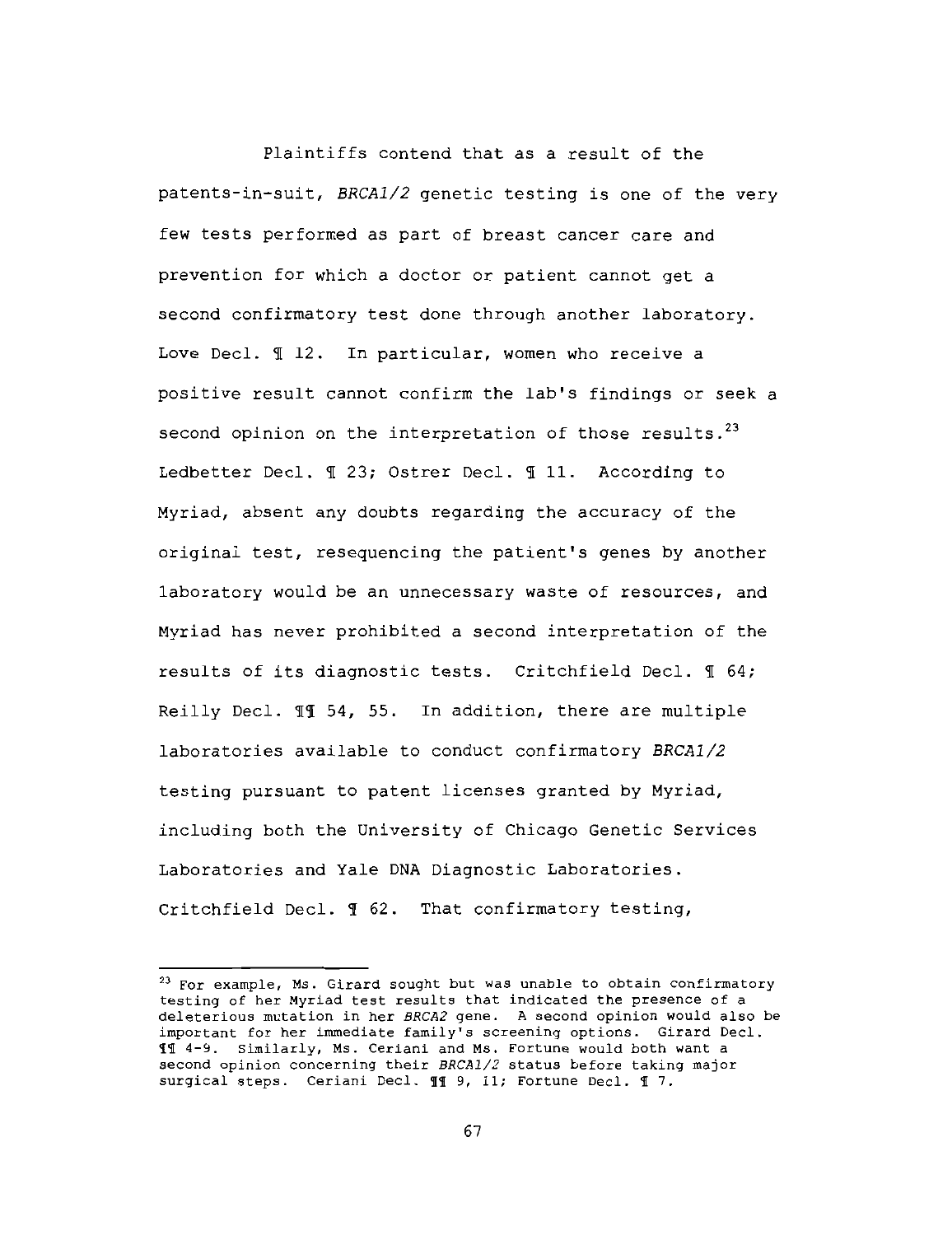however, is limited to the confirmation of certain, specific positive test results; the remaining types of positive test results as well as all negative test results are excluded from such testing services. Matloff Decl. 11  $9, 10.$ 

Whether the patents at issue impact the testing for BRCA1/2 mutations favorably or unfavorably is an issue of factual dispute not resolvable in the context of the instant motions.

## $2.$ The impact of gene patents on the advancement of science and medical treatment

There exists a deep disagreement between the parties concerning the effects of gene patents on the progression of scientific knowledge.

According to Plaintiffs, data sharing is the key to the future of genetic discoveries and bioinformatics, and gene patents impede research aimed at identifying the role of genes in medical conditions. Sulston Decl. II 36, Plaintiffs assert that this understanding has wide 38. acceptance, noting that from the beginning of the Human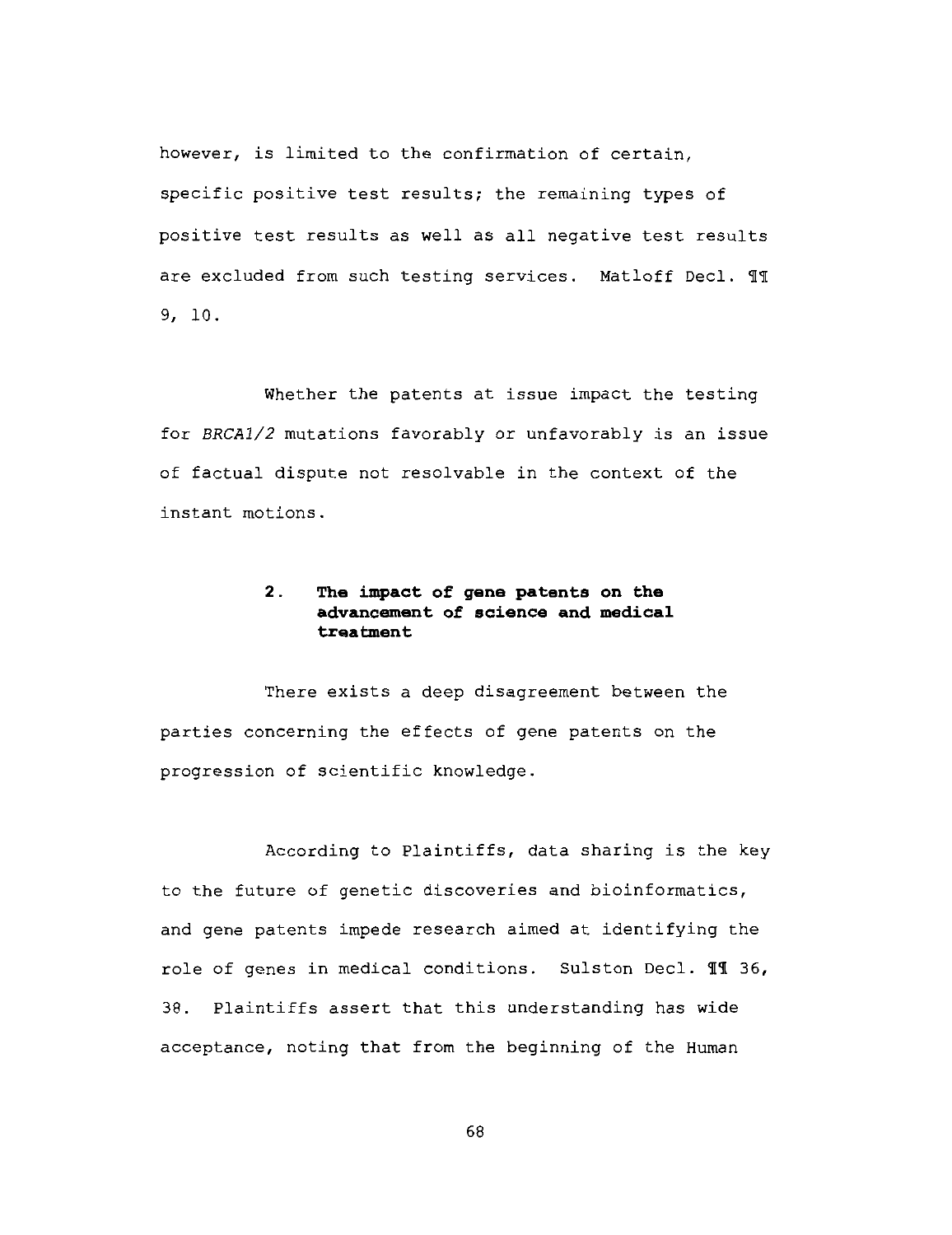Genome project,<sup>24</sup> most scientists and even some private companies recognized the importance of keeping the genome freely available to all. For example, in 1994, the pharmaceutical company Merck funded a massive drive to generate gene sequences and place them into public databases, thereby making them difficult to patent. Sulston Decl. 11 22, 29. In 1996, a group of 50 of the most prominent geneticists who were involved with the sequencing of the human genome adopted the Bermuda principles which included the mandate that all "human genome sequence information should be freely available and in the public domain in order to encourage research and development and to maximize its benefit to society." Sulston Decl. ¶ 33. The proliferation of intellectual property rights directed to genetic material has also been postulated to contribute to a phenomenon dubbed "the tragedy of the anti-commons," in which numerous competing patent rights held by independent parties prevents any one party from engaging in productive innovation. See, e.g., Michael A. Heller & Rebecca S. Eisenberg, Can Patents Deter Innovation? The Anticommons in Biomedical Research, 280 Science 698 (1998) (citing Michael A. Heller, The Tragedy

<sup>&</sup>lt;sup>24</sup> The Human Genome Project was an international project initiated in 1990 with the aim of sequencing an entire human genome and in which Sir John Sulston, a Nobel laureate, actively participated. Sulston Decl. II 5, 22.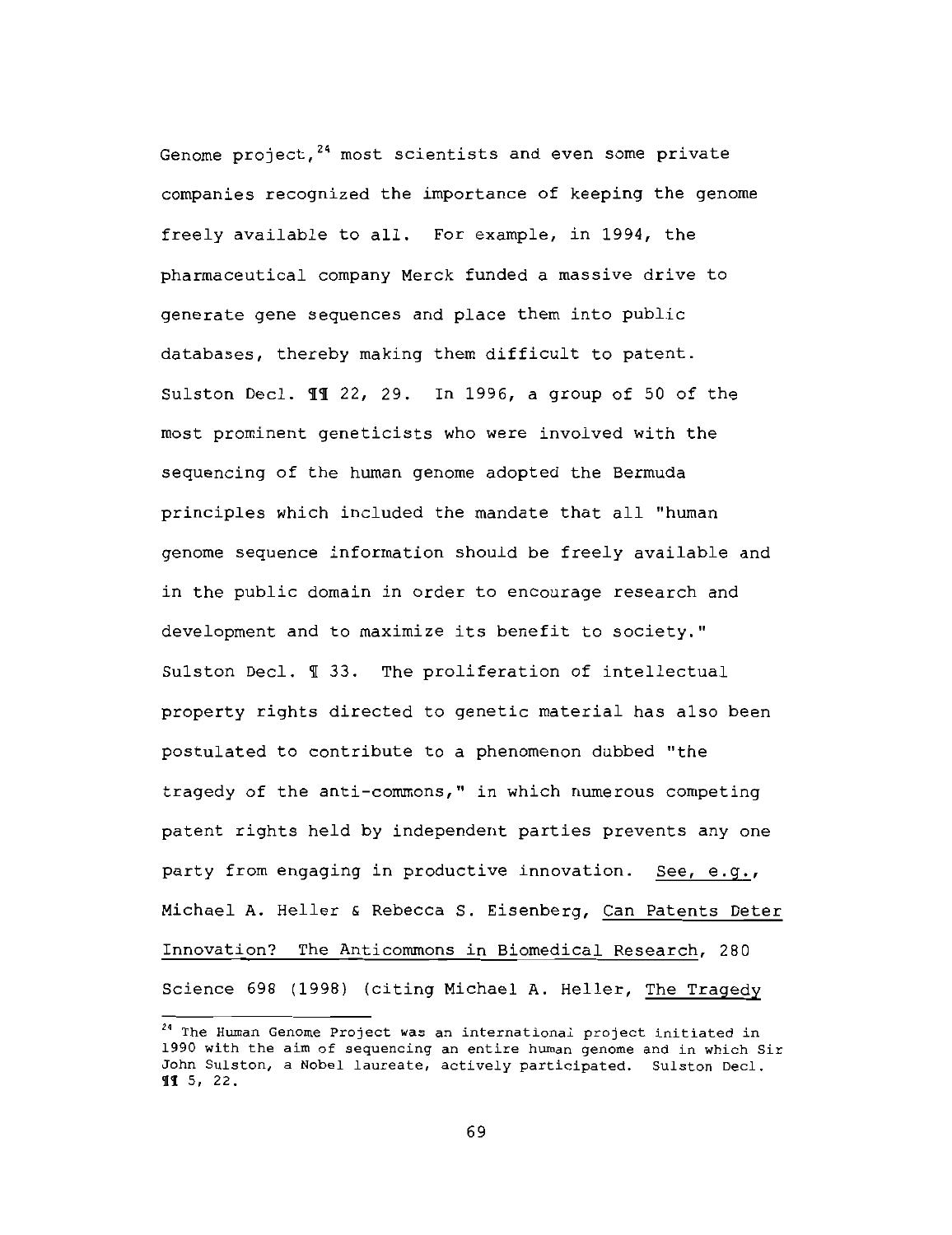of the Anticommons: Property in the Transition from Marx to Markets, 111 Harv. L. Rev. 621 (1998)).

According to Dr. Fiona Murray ("Dr. Murray"), who received a grant to research the impact of gene patenting on scientific research and commercialization, 4382 of the 23,688 genes listed in the database of the National Center for Biotechnology Information ("NCBI") - nearly 20% of human genes - are explicitly claimed as United States intellectual property. Murray Decl. 1 6. After devising a study to gauge the impact of gene patenting on public knowledge that utilized the time lag between publication of papers on a gene sequence and the issuance of a patent claiming that gene sequence, Dr. Murray concluded that the Myriad patents have negatively impacted the public knowledge of the BRCA1 and BRCA2 genes by 5-10%. Murray Decl. 11 7-15, 20.

Plaintiffs have cited other studies to demonstrate the chilling effect of gene patents on the advancement of both genetic research and clinical testing. A survey of laboratory directors in the United States conducted by Dr. Mildred Cho (the "Cho study") found that 53% decided not to develop a new clinical test because of a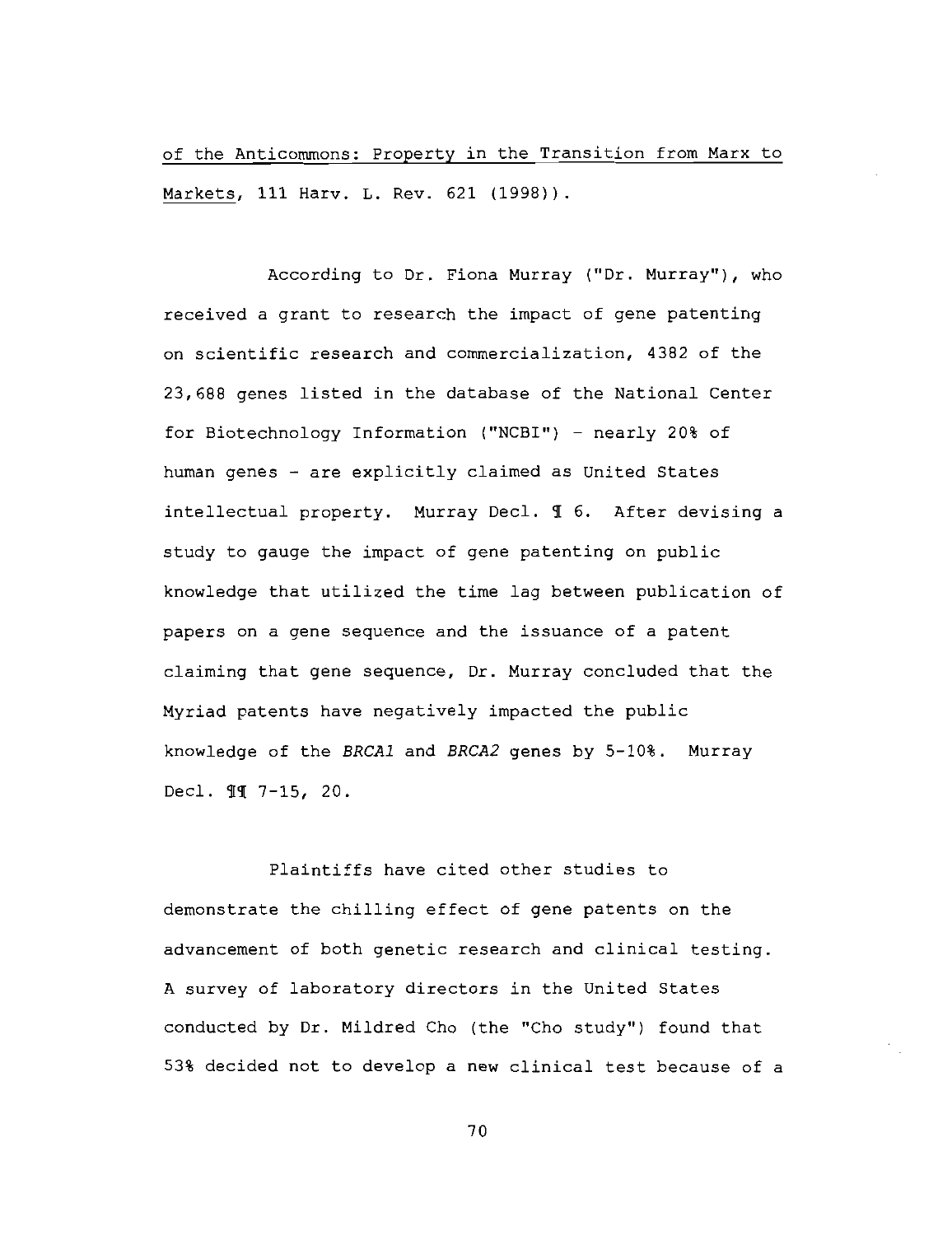gene patent or license, and 67% believed that gene patents decreased their ability to conduct research. Cho Decl. I 10. This correlated with a study conducted by the American Society of Human Genetics that reported that 46% of respondents felt that patents had delayed or limited their research. Cho Decl. 1 11. The Cho study also revealed that of those who stopped performing a clinical test because of a gene patent or license, the largest number stopped doing BRCA1 and BRCA2 testing (with the same number having stopped Apolipoprotein E testing). Cho Decl. 116. Specifically, the survey found that nine labs had ceased performing BRCA1/2 genetic testing as a result of the patents-in-suit. In addition to labs that have ceased performing BRCA1/2 genetic testing, labs have avoided or refrained from developing tests for BRCA1 and BRCA2 as a result of the patents held by Myriad. Ostrer Decl. If 6; Ledbetter Decl. II 14-16. Studies of other gene patents have also revealed that labs frequently stop developing or offering clinical tests for disease as a result of gene patents. For example, a purportedly valid scientific survey of labs in the United States found a 26% drop in the number of labs performing testing for hemochromatosis as a result of gene patents. Cho Decl. 11 18-20.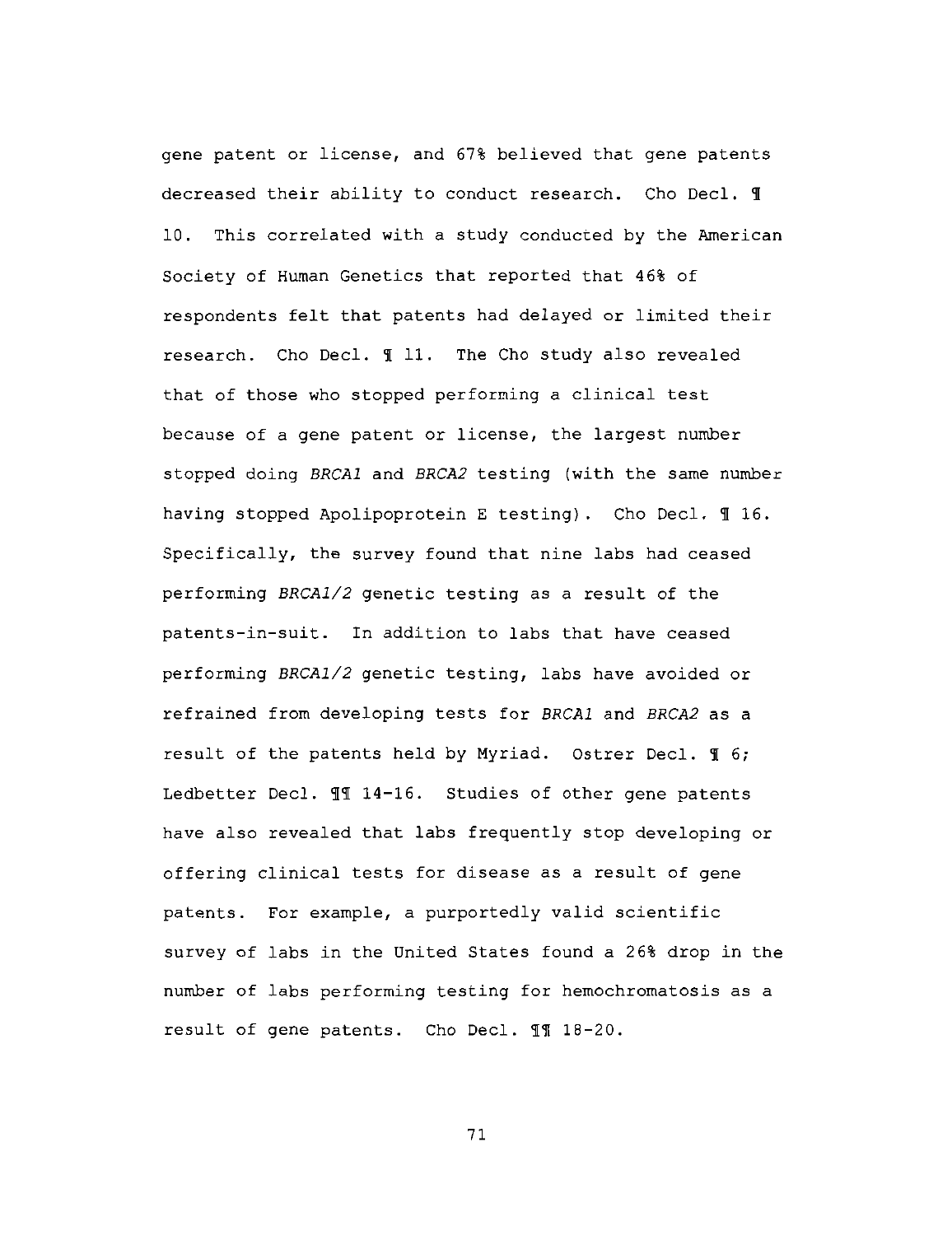Researchers, clinicians, and pathologists are aware that Myriad has sent cease and desist letters in connection with the patents-in-suit and that Myriad prohibits clinical testing of the BRCA1/2 genes. Kazazian Decl. II 5-11; Ganguly Decl. II 4-14; Chung Decl. I 15; Hegde Decl. 1 10; Matloff Decl. 11 5-7; Ostrer Decl. 11 4-7; Swisher Decl. 1 28; Hubbard Decl. 11 7-8; Kant Decl. 1 4; Ledbetter Decl. 1 13; Reich Decl. 11 3, 5; Parthasarathy Decl. II 28-31. Myriad also does not permit researchers to tell patients involved in research the results of their BRCA1/2 testing, leading physicians involved in breast cancer care and research unable to meet their ethical obligations to provide genetic test results to research subjects, when requested. Ostrer Decl. 1 10; Chung Decl. 1 13, 14. In addition to the direct benefits to the patient of knowing the results of their testing, such disclosure would also provide valuable insights into patient behavior that would enhance patient care. Ostrer Decl. 110. The AMA has also expressed its belief that the "[t]he use of patents . . . or other means to limit the availability of medical procedures places significant limitation on the dissemination of medical knowledge, and is therefore unethical." American Medical Association, Opinion 9.095 -The Use of Patents and Other Means to Limit Availability of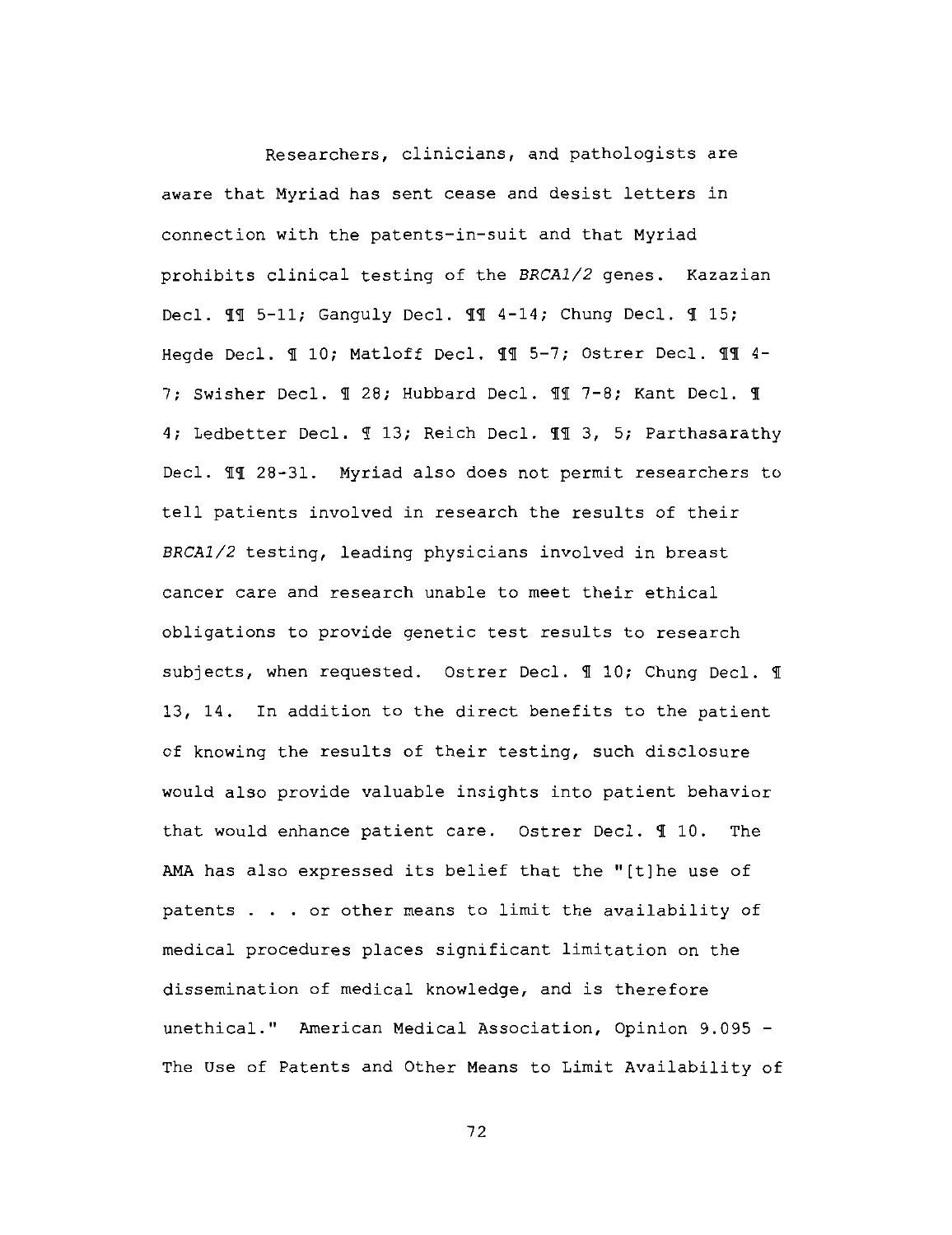Medical Procedures, (adopted June 1995), available at http://www.ama-assn.org/ama/pub/physician-

resources/medical-ethics/code-medical-

ethics/opinion9095.shtml. In addition, others have argued that human genes are the common heritage of mankind whose use should not be restricted by patent grants. See, e.g., Pilar A. Ossorio, The Human Genome as Common Heritage: Common Sense or Legal Nonsense?, 35 J.L. Med. & Ethics 425, 426 (2007); Melissa L. Sturges, Who Should Hold Property Rights to the Human Genome? An Application of the Common Heritage of Humankind, 13 Am. U. Int'l L. Rev. 219, 245 (1997); Barbara Looney, Should Genes Be Patented? The Gene Patenting Controversy: Ethical and Policy Foundations of an International Agreement, 26 Law & Pol'y Int'l Bus. 231 (1994); Hubert Curien, The Human Genome Project and Patents, 254 Science 1710, 1710-12 (1991).

According to Plaintiffs, Myriad has withheld critical data concerning genetic predisposition to breast cancer from the Breast Cancer Information Core ("BIC"), an international, open access online database that is a central repository for information about the BRCA1/2 genes and their genetic variants. The BIC facilitates the identification of deleterious mutations (i.e. those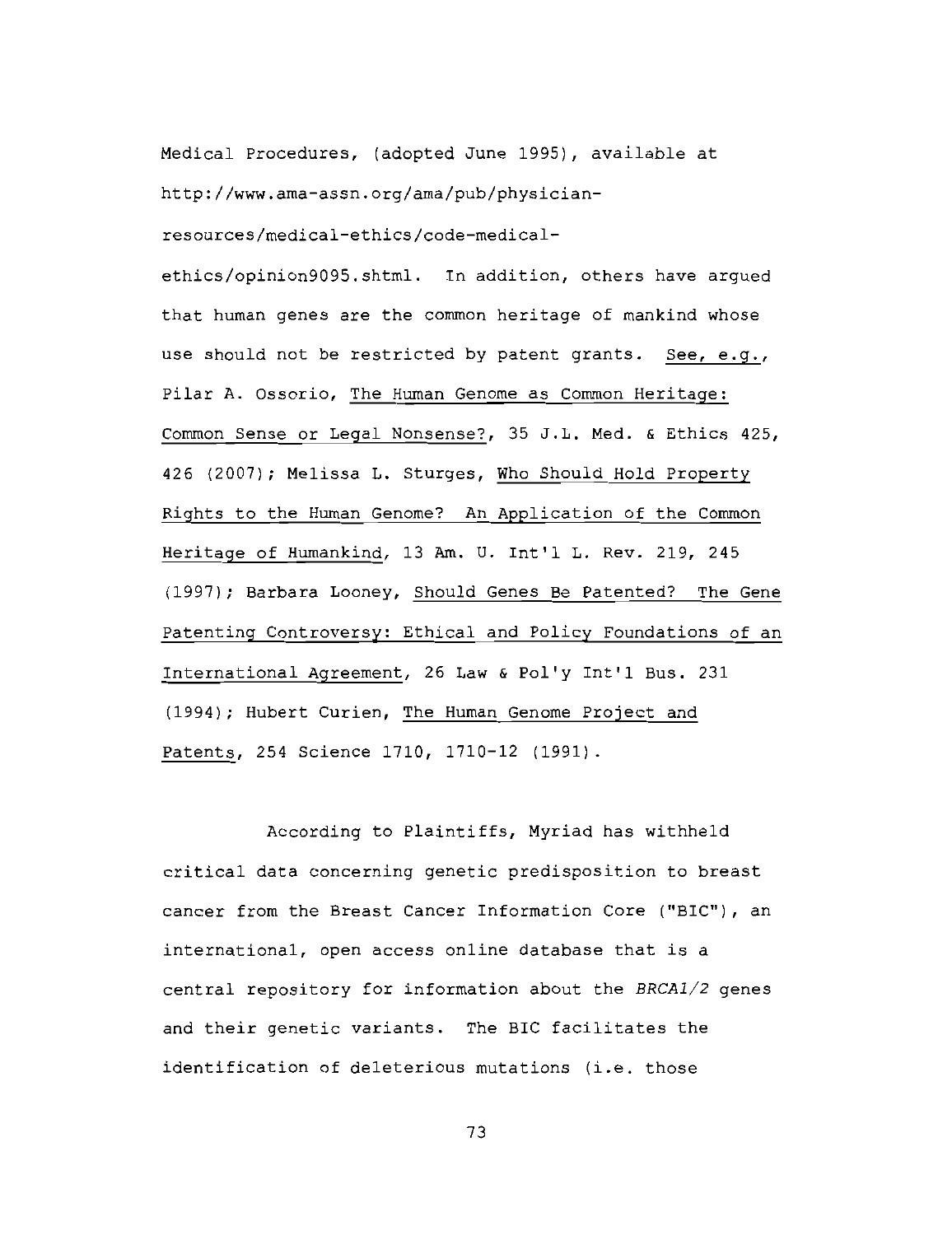associated with a higher risk of cancer), provides a mechanism to collect and distribute data about genetic variants, and plays an important role in helping to elucidate the significance of those variants through its collection of data. Swisher Decl. 11 15, 17, 18; Chung Decl. 1 22; Ostrer Decl. 1 13. Although the value of the BIC comes from the amount and quality of data provided by the scientific community, Myriad, according to Plaintiffs, has not contributed any data to BIC in the past two years. Sulston Decl. 1 36; Swisher Decl. 11 19-21; Ostrer Decl. 11 12-13; Chung Decl. II 21-22; Ledbetter Decl. I 20.

Plaintiffs also assert that gene patents impede the development of improved genetic testing. For example, as new sequencing technologies offer the possibility of faster and less expensive sequencing of a patient's genes, patents on one or more genes may impede scientists' ability to develop a comprehensive test for complex diseases or provide a person with an analysis of his or her entire genome. Sulston Decl. ¶ 38; Ledbetter Decl. ¶ 24. In addition, Plaintiffs assert that gene patents interfere with the ability of physicians and researchers to investigate complex diseases. For example, BRCA1/2 may be associated with cancers other than breast and ovarian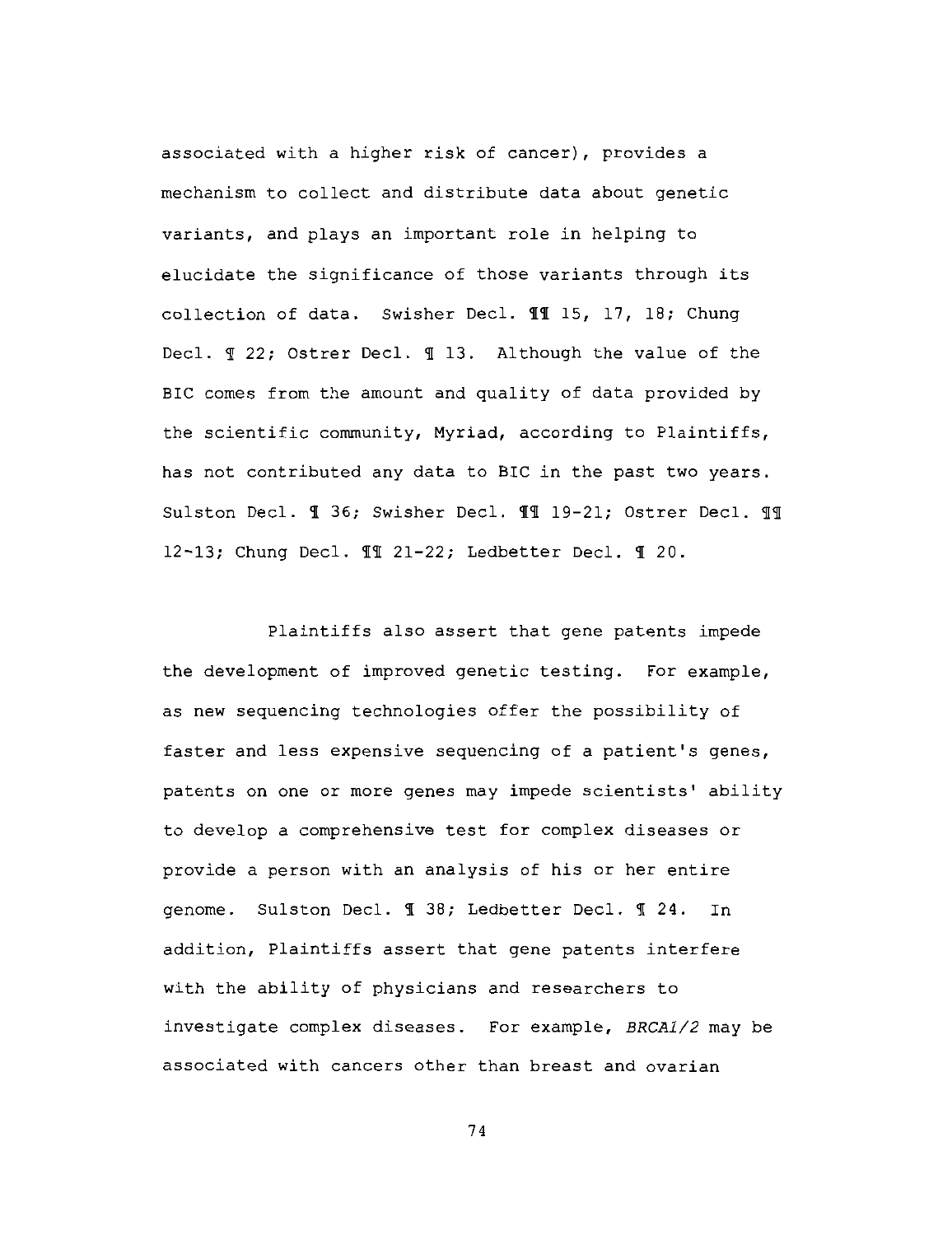cancer, but so long as the patents on these genes remain, no one will be able to include these genes in tests for other disease predispositions. Ledbetter Decl. TT 24-25. Gene patents similarly impede the development and improvement of tests for diseases by geneticists. Ledbetter Decl. 11 14-15. Plaintiffs also assert that allowing only a single lab to offer testing means that the one lab dictates the standards for patient care in testing for that disease; in contrast, patient care is promoted when more than one lab offers a particular genetic test, utilizing different methodologies, since this can ensure the quality of the testing and accuracy of the test results. Chung Decl. 1 23; Ledbetter Decl. 1 23; Reich Decl. II 9, 11; Ostrer Decl. I 11; Parthasarathy Decl. I 31.

Plaintiffs further assert that gene patents are not necessary to create incentives for initial discoveries or the development of commercial applications, including diagnostic tests. Cho Decl. 1 25; Leonard Decl. 11 20-21. Patents have not been necessary for the rapid introduction of genetic testing, as evidenced by genetic testing that has been offered prior to the issuance of a patent. Cho Decl. I 21. In support of this assertion, Plaintiffs cite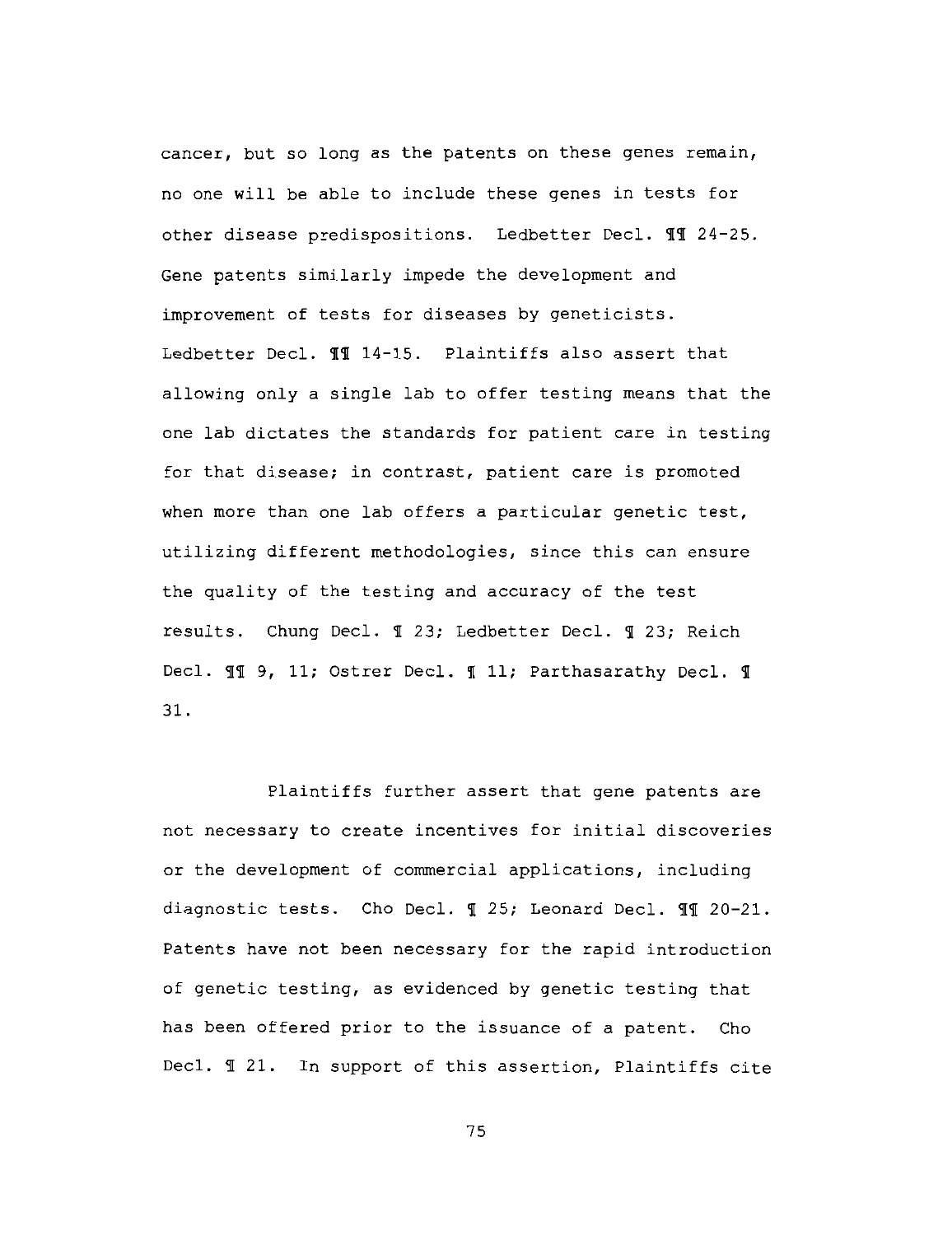a study of gene patents issued in the United States for genetic diagnostics that showed that 67% of these patents were issued for discoveries funded by the U.S. government. Cho Decl. ¶ 22. Similarly, another study showed that 63% of patents on gene sequences resulted from federally supported research. Leonard Decl. 1 22. As previously noted, the NIH provided \$2 million in research grants to the University of Utah, or approximately one-third of the total funding, for the identification of the BRCA1 sequence. Parthasarathy Decl. 1 18.

Myriad has contested these assertions and disputes the idea that patenting of isolated human DNA conflicts with the advancement of science. According to Myriad, the quid pro quo of the patent system is that inventors, in exchange for a limited period of patent exclusivity, must provide a sufficient description of the patented invention so that others may improve upon it. Reilly Decl. 1 24; Doll Decl. 1 44. Furthermore, according to Myriad, its policy and practice has been and still is to allow scientists to conduct research studies on BRCA1 and BRCA2 freely, the result of which has been the publication of over 5,600 research papers on BRCA1 and over 3,000 research papers on BRCA2, representing the work of over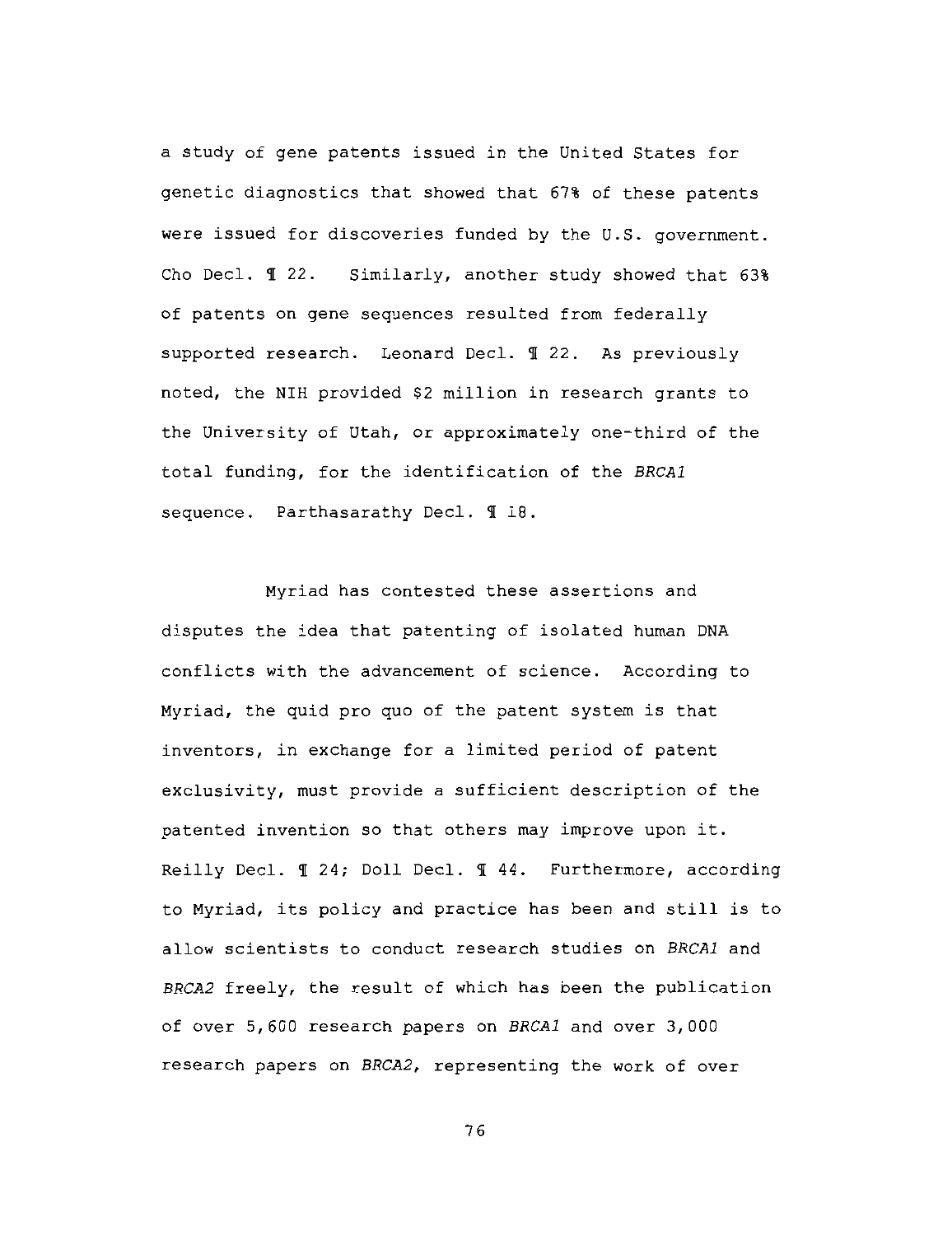18,000 scientists. Critchfield Decl. 11 3, 13; Li Decl. 11 3-6; Baer Decl. II 3-6; Parvin Decl. II 3-6; Sandbach Decl.  $\P\P$  3-7.

According to Myriad, patents on isolated DNA, including the patents-in-suit, actually promote research and advance clinical development to the benefit of patients. Reilly Decl. II 38, 43; Critchfield Decl. II 2-18, 65, 68; Linck Decl. 11 27-28, 71, 73; Tavtigian Decl. II 14-17; Doll Decl. II 45-46; Schlessinger Decl. II 31-32. Myriad has contended that gene patents are essential for obtaining capital investment in the development and commercialization of technological breakthroughs. Linck Decl. 11 27, 28; Reilly Decl. 1 16; Doll Decl. 1 46. In support, Myriad has cited a survey published in 2009 by the BIO of 150 biotechnology member companies in the therapeutic and diagnostic healthcare industry stating that the majority of companies (61%) generally in-licensed projects that are in the pre-clinical or Phase I stage of development, and thus still require substantial R&D investment and commercialization risk by the licensee. A substantial majority (77%) of the respondents without approved products indicated that they expect to spend 5-15 years and over \$100 million developing a commercial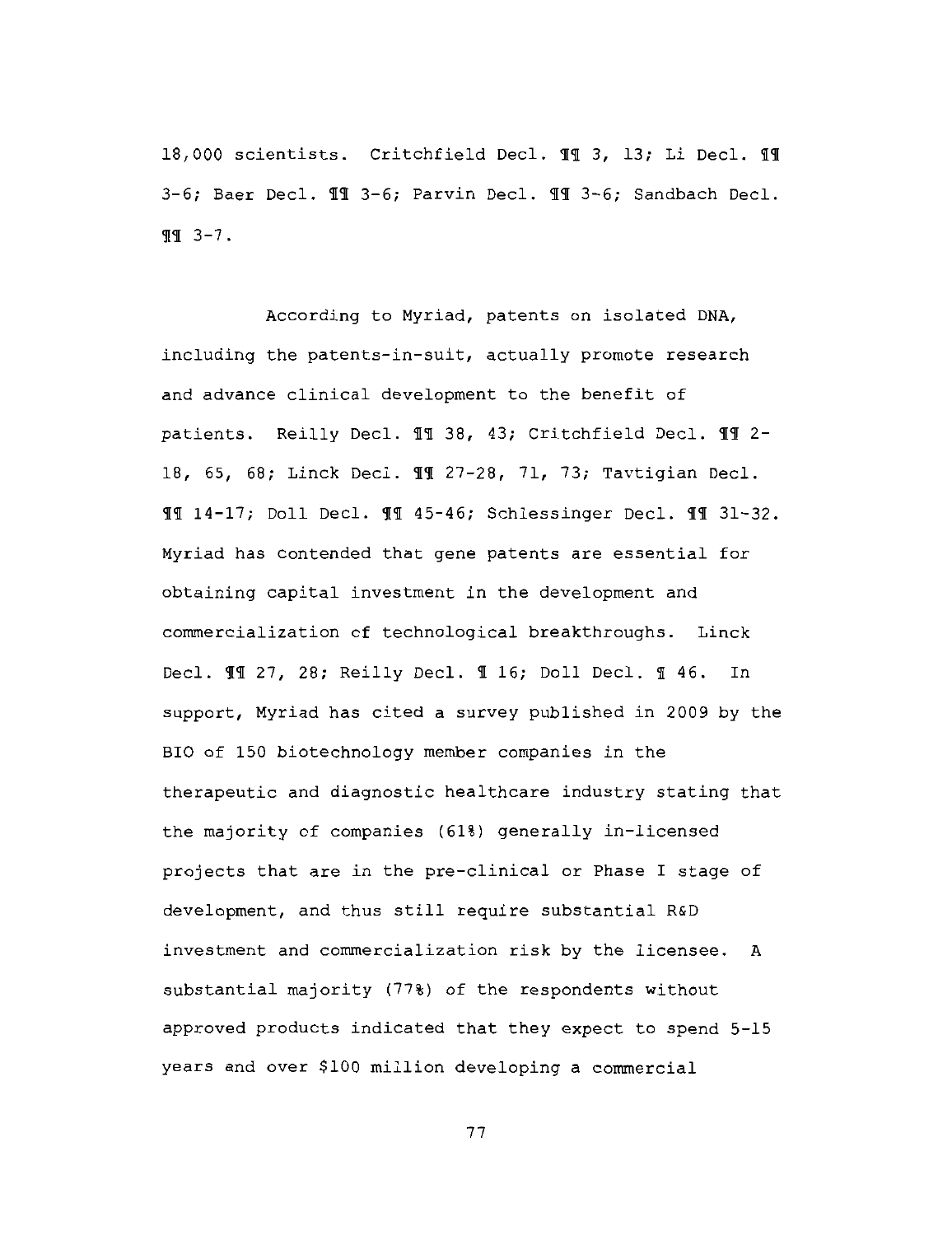product. Myriad asserts that these expenditures dwarf any initial research funding by the federal government. Reilly Decl. I 22. In particular, Myriad notes that a significant amount of private investment led to its identification of the BRCA1 and BRCA2 sequences, with the expectation of patent protection providing an incentive to fund the research into the determination of the gene sequences. Skolnick Decl. ¶¶ 14-16. Therefore, Myriad asserts that absent the promise of a period of market exclusivity provided by patents and the infusion of venture and risk capital derived therefrom, companies such as Myriad that capitalize on innovation simply would not be created and their products would not be brought to market or the clinic. Reilly Decl. 11 18, 34, 51, 52, 62; Critchfield Decl. 11 67, 68; Linck Decl. 1 73.

Myriad also notes that it has made over 20,000 submissions to the BIC database, making it the largest contributor to the database. It has also published the largest clinical series of mutation risk in the BRCA1/2 genes based on its testing data and has tabulated and posted the data on Myriad's website, where it is freely available to researchers throughout the world. Critchfield Decl. 99 11, 12.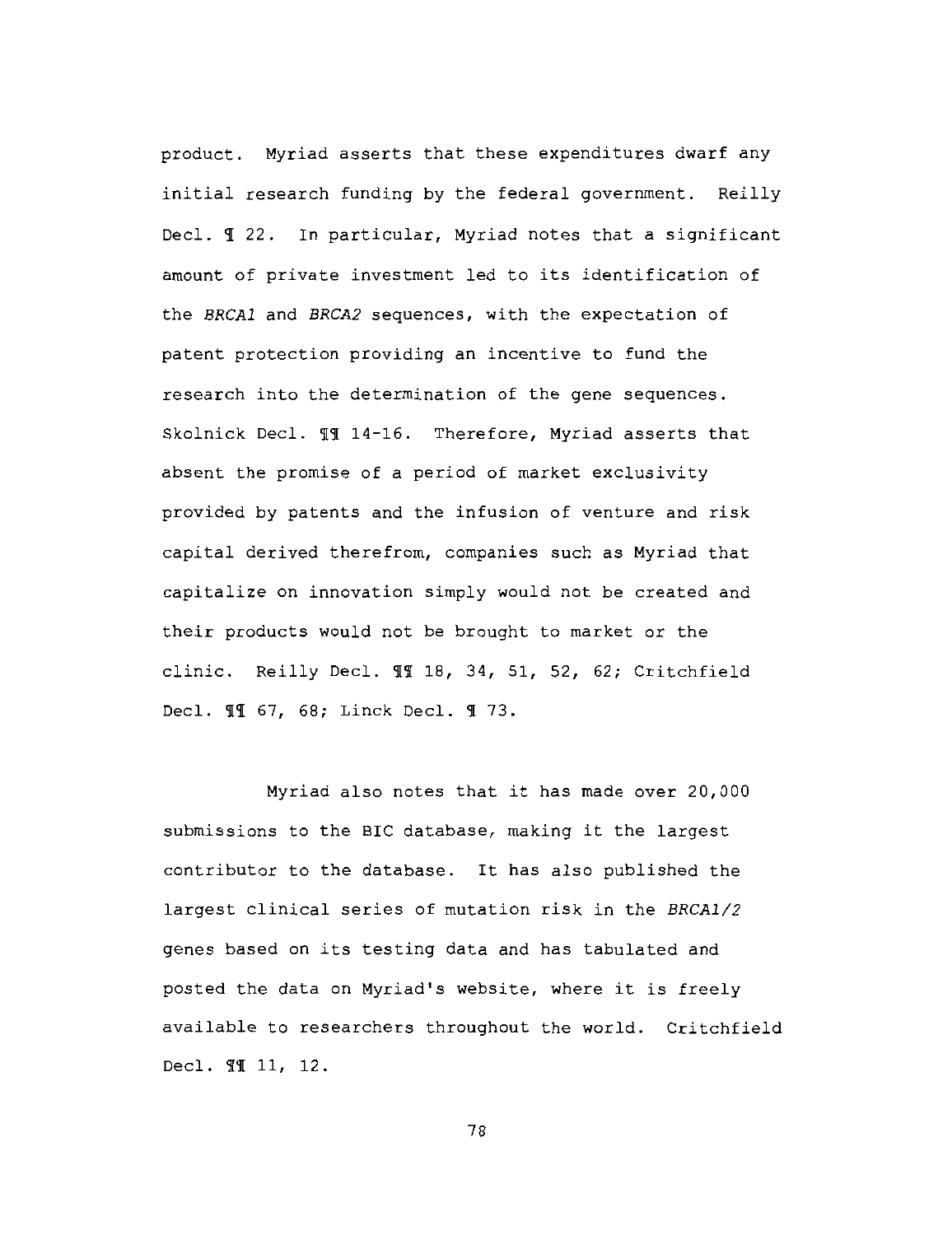According to Myriad, the majority of academic researchers operating laboratories (as opposed to Clinical Laboratory Improvement Amendments ("CLIA")-certified laboratories) do not believe that they should share test results with subjects outside of the standard clinical setting. Reilly Decl. 11 57-59.

As the declarations submitted by the parties make clear, there exists a sharp dispute concerning the impact of patents directed to isolated DNA on genetic research and consequently the health of society. As with the dispute concerning the effect of the patents-in-suit on BRCA1/2 genetic testing, the resolution of these disputes of fact and policy are not possible within the context of these motions.

## IV. THE PATENTS

# A. Summary of the Patents

The subjects of this declaratory judgment action are fifteen claims contained in seven patents issued by the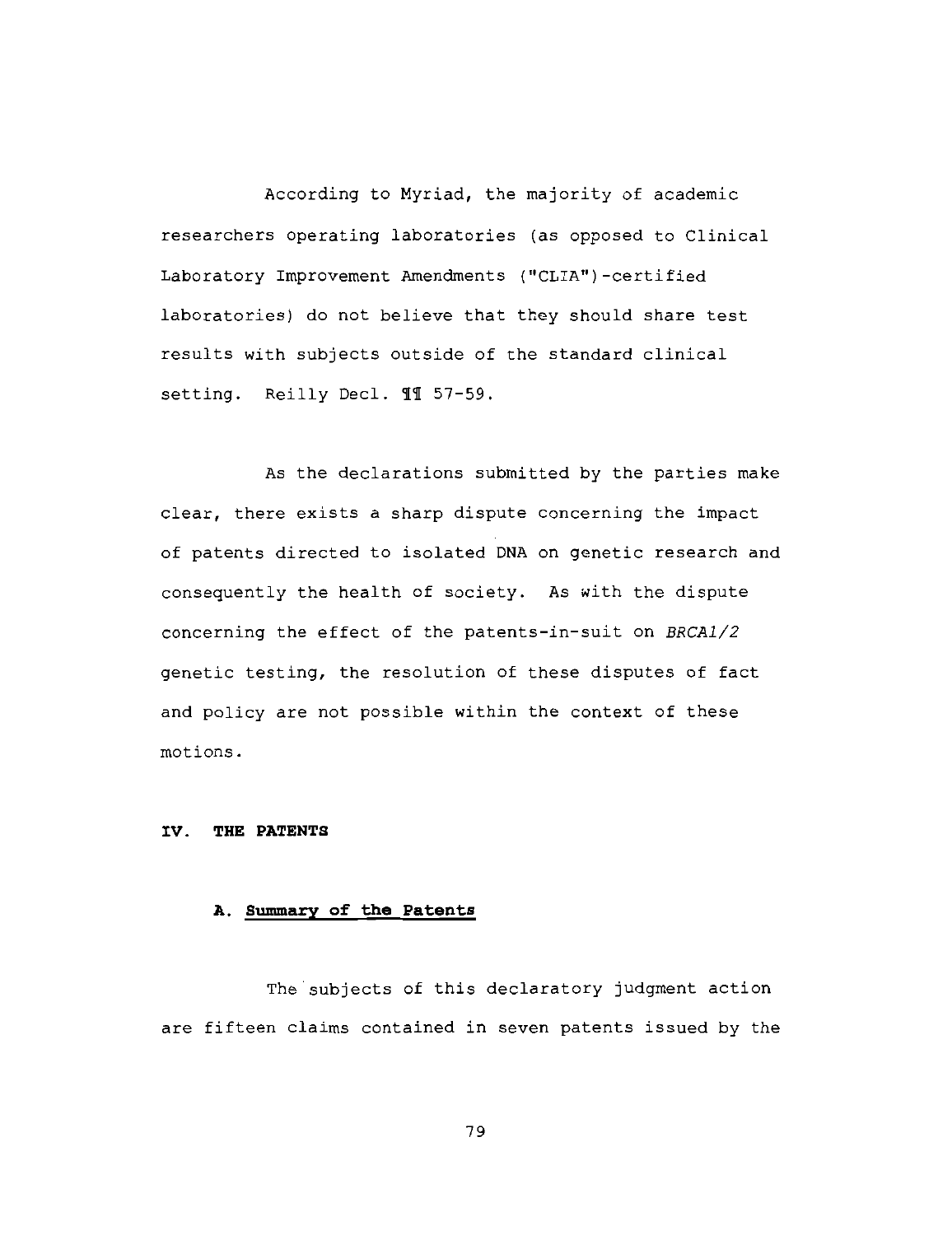USPTO:<sup>25</sup> claims 1, 2, 5, 6, 7, and 20 of U.S. patent 5,747,282 (the "'282 patent"); claims 1, 6, and 7 of U.S. patent 5,837,492 (the "'492 patent"); claim 1 of U.S. patent 5,693,473 (the "'473 patent"); claim 1 of U.S. patent 5,709,999 (the "'999 patent"); claim 1 of U.S. patent 5,710,001 (the "'001 patent"); claim 1 of U.S. patent 5,753,441 (the "'441 patent"); and claims 1 and 2 of U.S. patent  $6.033.857$  (the "'857 patent").<sup>26</sup>

The claims-in-suit may be divided into two types of claims: composition claims and method, or process, claims. Independent claim 1 of the '282 patent is representative of the group of composition claims and claims:

> An isolated DNA coding for a BRCA1 polypeptide, said polypeptide having the amino acid sequence set forth in SEO ID NO:2.

This claim is therefore directed to an isolated DNA

<sup>&</sup>lt;sup>25</sup> The USPTO granted these patents pursuant to a formal written policy that permits the patenting of "isolated and purified" DNA encoding human genes and pursuant to a practice that permits such DNA patents and the patenting of correlations created by nature between natural elements of the body and a predisposition to disease. See Utility Examination Guidelines, 66 Fed. Reg. 1,093 (Jan. 5, 2001). <sup>26</sup> For purposes of understanding what the claim terms would have meant to a person of ordinary skill in the art at the time of the application for the patents, an application date of August 1994 is presumed for the '282, '473, '999, '001, and '441 patents and December 1995 for the '492 and '857 patents.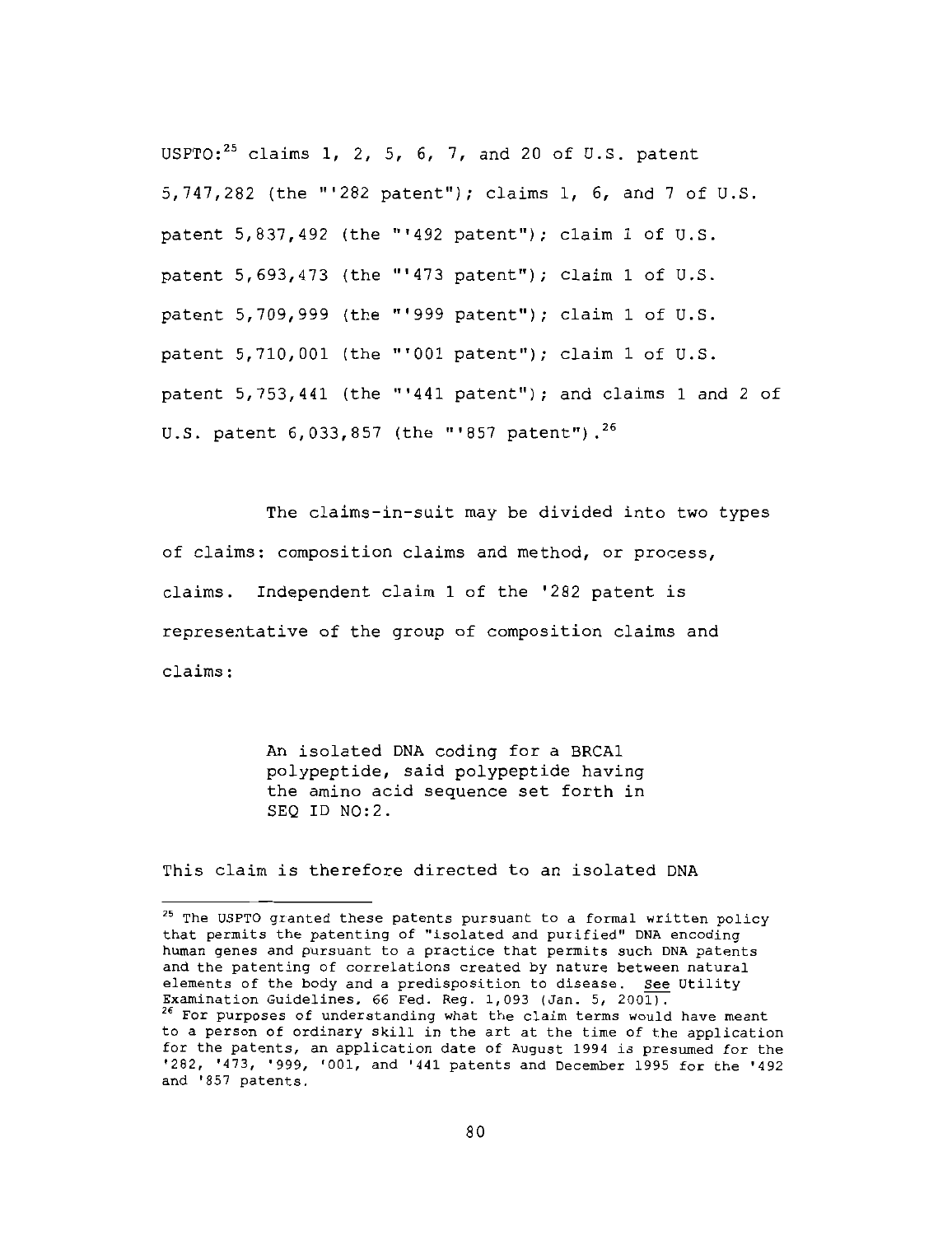molecule possessing a nucleotide sequence that translates into the BRCAl protein. Because most amino acids can result from the translation of more than one DNA codon, multiple DNA sequences correspond to the nucleotide sequence claimed by this claim. Claim 2 of the '282 patent is dependent on claim 1 but contains an additional limitation that identifies the specific BRCA1 nucleotide sequence of the claimed DNA.<sup>27</sup> Claims 5 and 6 of the '282 patent are directed to fragments as short as 15 nucleotides of the DNA molecules claimed in claims 1 and 2 of the '282 patent.<sup>28</sup> Finally, claim 7 of the '282 patent and claim 1 of the '473 patent are directed to isolated DNA possessing one of the specified mutant BRCA1 gene sequences.<sup>29</sup>

Claims 1, 6, and 7 of the '492 patent are also

<sup>&</sup>lt;sup>27</sup> Claim 2 of the '282 patent reads: "The isolated DNA of claim 1, wherein said DNA has the nucleotide sequence set forth in SEQ ID NO:1. <sup>28</sup> Claim 5 of the '282 patent claims: "An isolated DNA having at least 15 nucleotides of the DNA of claim 1."

Claim 6 of the '282 patent reads: "An isolated DNA having at least 15 nucleotides of the DNA of claim 2."

<sup>&</sup>lt;sup>29</sup> Claim 7 of the '282 patent reads: "An isolated DNA selected from the group consisting of: (a) a DNA having the nucleotide sequence set forth in SEQ ID NO:1 having T at nucleotide position 4056; (b) a DNA having the nucleotide sequence set forth in SEQ ID NO:1 having an extra C at nucleotide position 5385; (c) a DNA having the nucleotide sequence set forth in SEQ ID NO:1 having G at nucleotide position 5443; and (d) a DNA having the nucleotide sequence set forth in SEQ ID NO:1 having 11 base pairs at nucleotide positions 189-199 deleted." Claim 1 of the '473 patent reads: "An isolated DNA comprising an

altered BRCA1 DNA having at least one of the alterations set forth in Tables 12A, 14, 18 or 19 with the proviso that the alteration is not a deletion of four nucleotides corresponding to base numbers 4184-4187 in SEQ. ID. NO:1."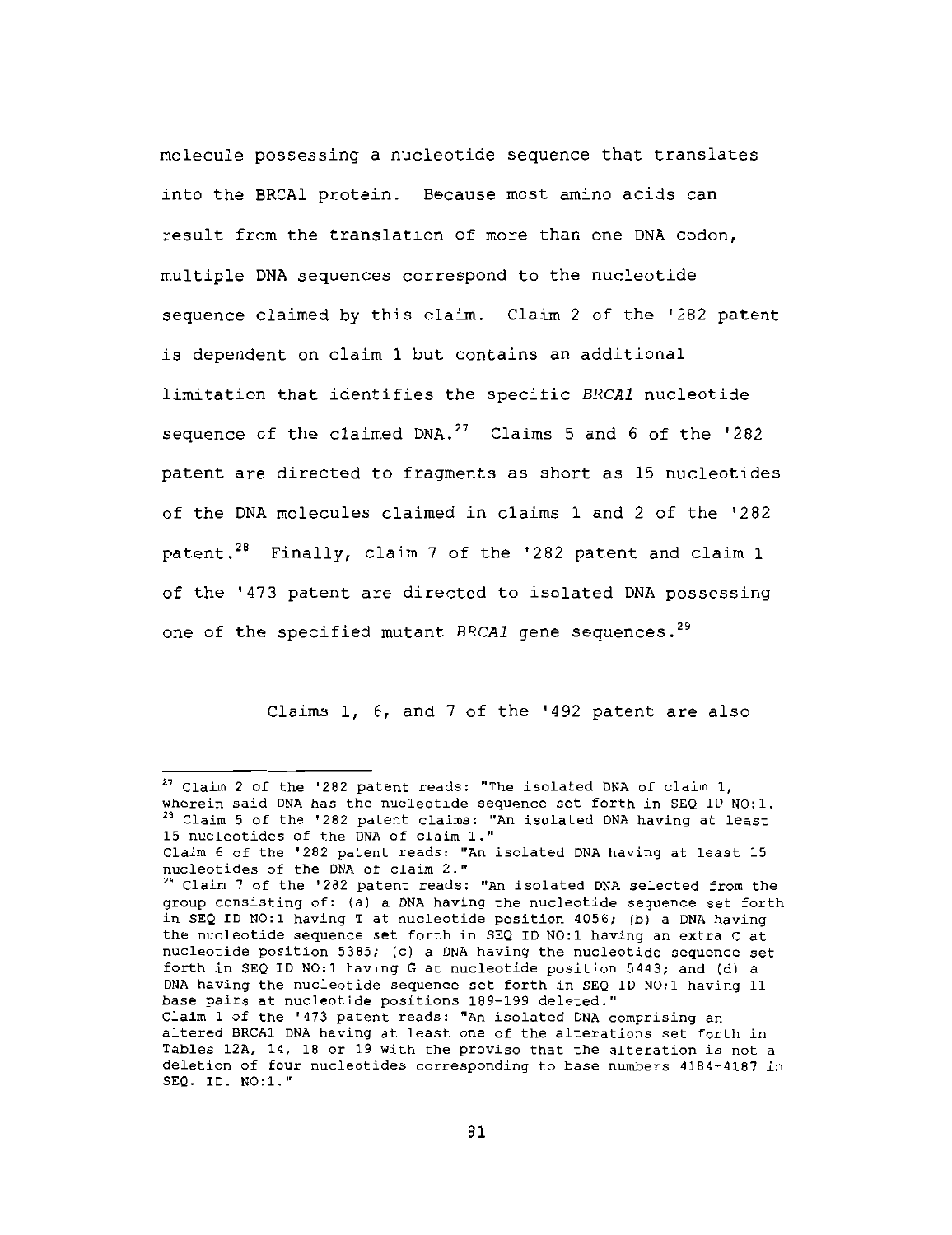composition claims covering isolated DNA molecules containing certain specified nucleotide sequences relating to the BRCA2 gene. Claim 1 is directed to an isolated DNA molecule encoding the BRCA2 protein.<sup>30</sup> Like claim 1 of the '282 patent, claim 1 of the '492 patent is directed to multiple possible DNA sequences as a result of the redundancy of the DNA codons. Claim 6 of the '492 patent, however, is considerably broader than claim 1 and is directed to any DNA nucleotide encoding any mutant BRCA2 protein that is associated with a predisposition to breast cancer.<sup>31</sup> Claim 7 of the '492 patent depends on claim 6, but is restricted to the mutated forms of the BRCA2 nucleotide sequence set forth in the specification.<sup>32</sup> As a result of the breadth of these composition claims, they reach isolated BRCA1/2 DNA obtained from any human being.

Claim 1 of the '999 patent is representative of the group of method claims. It claims:

<sup>&</sup>lt;sup>30</sup> Claim 1 of the '492 patent reads: "An isolated DNA molecule coding for a BRCA2 polypeptide, said DNA molecule comprising a nucleic acid sequence encoding the amino acid sequence set forth in SEQ ID NO:2." <sup>31</sup> Claim 6 of the '492 patent reads: "An isolated DNA molecule coding for a mutated form of the BRCA2 polypeptide set forth in SEQ ID NO:2, wherein said mutated form of the BRCA2 polypeptide is associated with susceptibility to cancer."

<sup>&</sup>lt;sup>32</sup> Claim 7 of the '492 patent reads: "The isolated DNA molecule of claim 6, wherein the DNA molecule comprises a mutated nucleotide sequence set forth in SEQ ID cNO:1."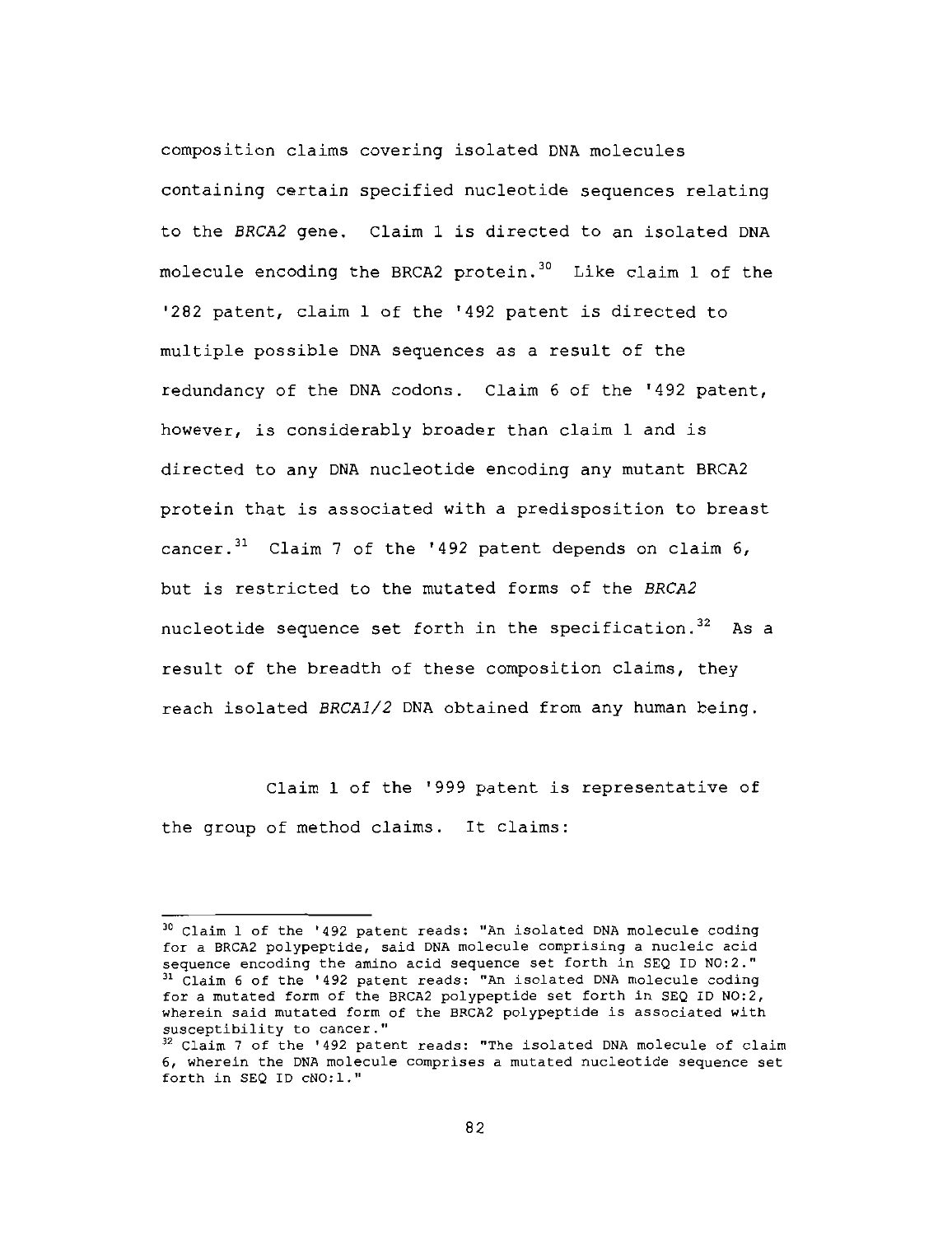A method for detecting a germline alteration in a BRCA1 gene, said alteration selected from a group consisting of the alterations set forth in Tables 12A, 14, 18, or 19 in a human which comprises analyzing a sequence of a BRCAl gene or BRCA1 RNA from a human sample or analyzing a sequence of BRCA1 CDNA made from mRNA from said human sample with the proviso that said germline alteration is not a deletion of 4 nucleotides corresponding to base numbers 4184-4187 of SEQ ID NO:1.

Thus, claim 1 of the '999 patent covers the process of identifying the existence of certain specific mutations in the BRCA1 gene by "analyzing" the sequence of the BRCA1 DNA, RNA, or cDNA made from BRCA1 RNA obtained from a human sample.

Most of the remaining method claims-in-suit are similarly structured and directed to the comparison of gene sequences. Claim 1 of the '001 patent claims a method for determining whether a human tumor sample contains a mutation in the BRCA1 gene by "comparing" the sequence of the BRCA1 gene from the tumor with the sequence of the BRCA1 gene from a non-tumor sample from the same person.<sup>33</sup>

<sup>&</sup>lt;sup>33</sup> Claim 1 of the '001 patent reads: "A method for screening a tumor sample from a human subject for a somatic alteration in a BRCA1 gene in said tumor which comprises gene comparing a first sequence selected form [sic] the group consisting of a BRCA1 gene from said tumor sample, BRCA1 RNA from said tumor sample and BRCA1 cDNA made from mRNA from said tumor sample with a second sequence selected from the group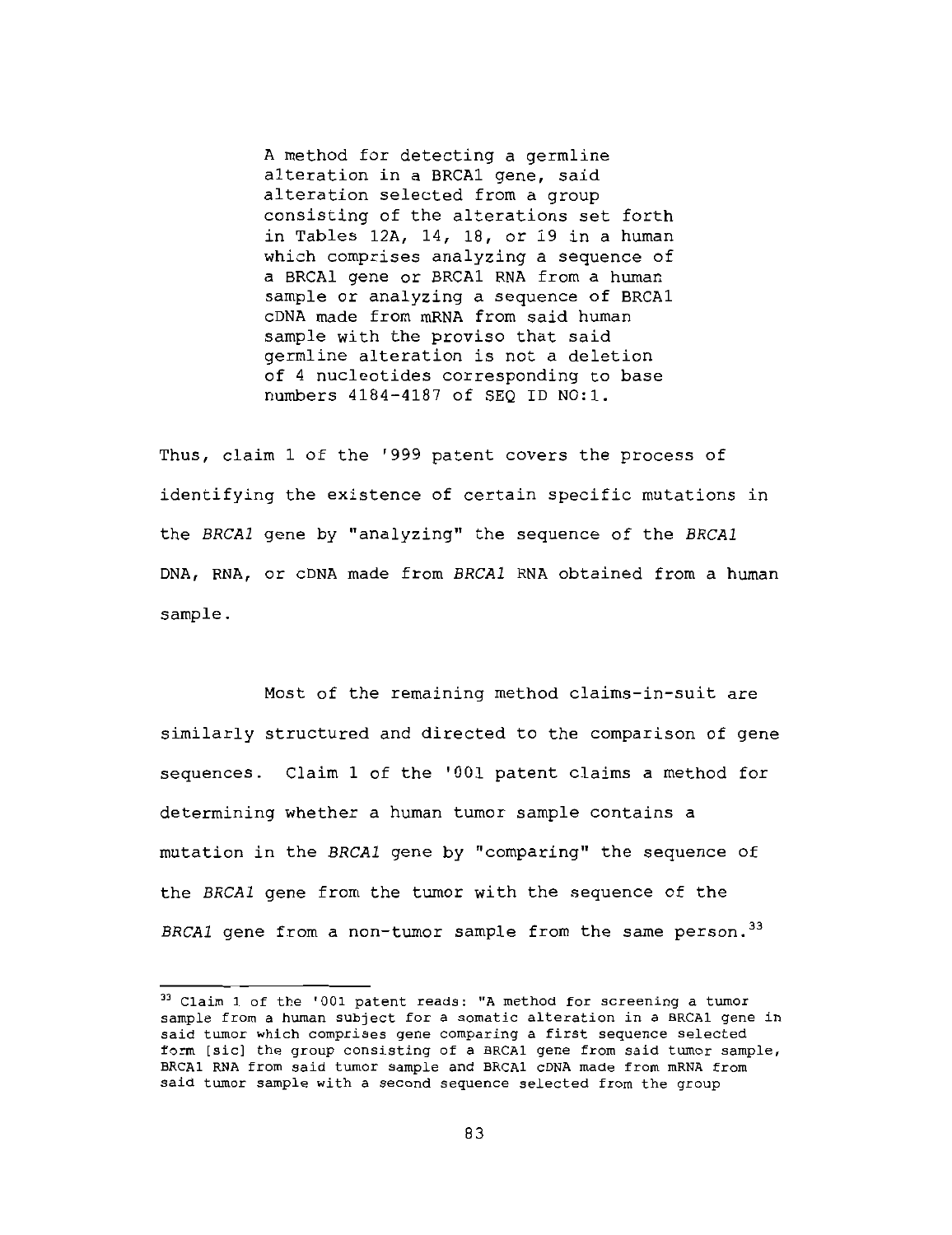Claim 1 of the '441 patent and claim 1 of the '857 are both directed to the same process, differing only as to whether the claimed method is directed to BRCA1 ('441) or BRCA2 ('857). Both of these independent claims are directed to the process of determining whether an individual has inherited an altered BRCA1 or BRCA2 gene by "comparing" the individual's BRCA1 or BRCA2 gene sequence with the wildtype BRCA1 or BRCA2 gene sequence.<sup>34</sup> Claim 2 of the '857 patent covers a method for determining whether an individual has a predisposition for breast cancer by "comparing" the individual's BRCA2 gene sequence with the known wild-type BRCA2 gene sequence. 35

consisting of BRCA1 gene from a nontumor sample of said subject, BRCA1 RNA from said nontumor sample and BRCA1 cDNA made from mRNA from said nontumor sample, wherein a difference in the sequence of the BRCA1 gene, BRCAl RNA or BRCAl cDNA from said tumor sample from the sequence of the BRCA1 gene, BRCA1 RNA or BRCA1 cDNA from said nontumor sample indicates a somatic alteration in the BRCA1 gene in said tumor sample." <sup>34</sup> Claim 1 of the '441 patent reads: "A method for screening germline of a human subject for an alteration of a BRCA1 gene which comprises comparing germline sequence of a BRCA1 gene or BRCA1 RNA from a tissue sample from said subject or a sequence of BRCA1 cDNA made from mRNA from said sample with germline sequences of wild-type BRCA1 gene, wildtype BRCA1 RNA or wild-type BRCA1 cDNA, wherein a difference in the sequence of the BRCA1 gene, BRCA1 RNA or BRCA1 cDNA of the subject from wild-type indicates an alteration in the BRCA1 gene in said subject." Claim 1 of the '857 patent claims: "A method for identifying a mutant BRCA2 nucleotide sequence in a suspected mutant BRCA2 allele which comprises comparing the nucleotide sequence of the suspected mutant BRCA2 allele with the wild-type BRCA2 nucleotide sequence, wherein a difference between the suspected mutant and the wild-type sequences identifies a mutant BRCA2 nucleotide sequence."

<sup>35</sup> Claim 2 of the '857 patent reads: "A method for diagnosing a predisposition for breast cancer in a human subject which comprises comparing the germline sequence of the BRCA2 gene or the sequence of its mRNA in a tissue sample from said subject with the germline sequence of the wild-type BRCA2 gene or the sequence of its mRNA. wherein an alteration in the germline sequence of the BRCA2 gene or the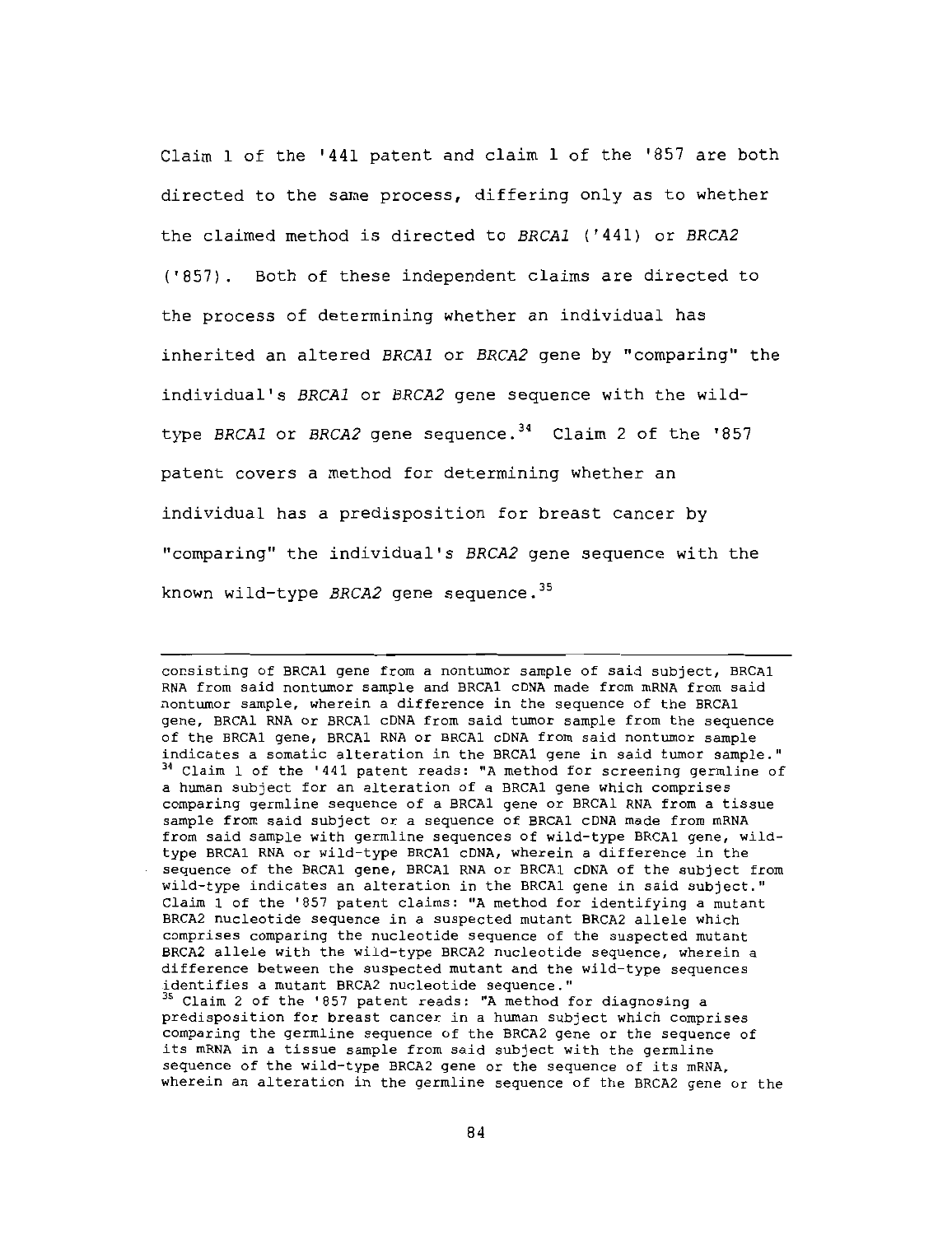Finally, claim 20 of the '282 patent claims a method for determining the effectiveness of a potential cancer therapeutic comprising growing cells carrying an altered BRCA1 gene known to cause cancer in the presence and absence of a potential cancer therapeutic, comparing the growth rates of the cells, and concluding that a slower growth rate in the presence of the potential therapeutic indicates that it is indeed a cancer therapeutic.<sup>36</sup>

#### Construction of the Claims<sup>37</sup> **B.**

#### $1.$ Legal standard

Before considering the patent-eligibility of a patent claim, the disputed terms in the claims must be

sequence of its mRNA of the subject indicates a predisposition to said cancer."

<sup>&</sup>lt;sup>36</sup> Claim 20 of the '282 patent reads: "A method for screening potential cancer therapeutics which comprises: growing a transformed eukaryotic host cell containing an altered BRCAl gene causing cancer n the presence of a compound suspected of being a cancer therapeutic, growing said transformed eukaryotic host cell in the absence of said compound, determining the rate of growth of said host cell in the presence of said compound and the rate of growth of said host cell in the absence of said compound and comparing the growth rate of said host cells, wherein a slower rate of growth of said host cell in the presence of said compound is indicative of a cancer therapeutic." 37 In addition to the claim terms discussed below, the parties also dispute the proper interpretation of the method claims - i.e., whether they may be construed to encompass certain transformative steps. Because this issue is broader in scope than simple claim term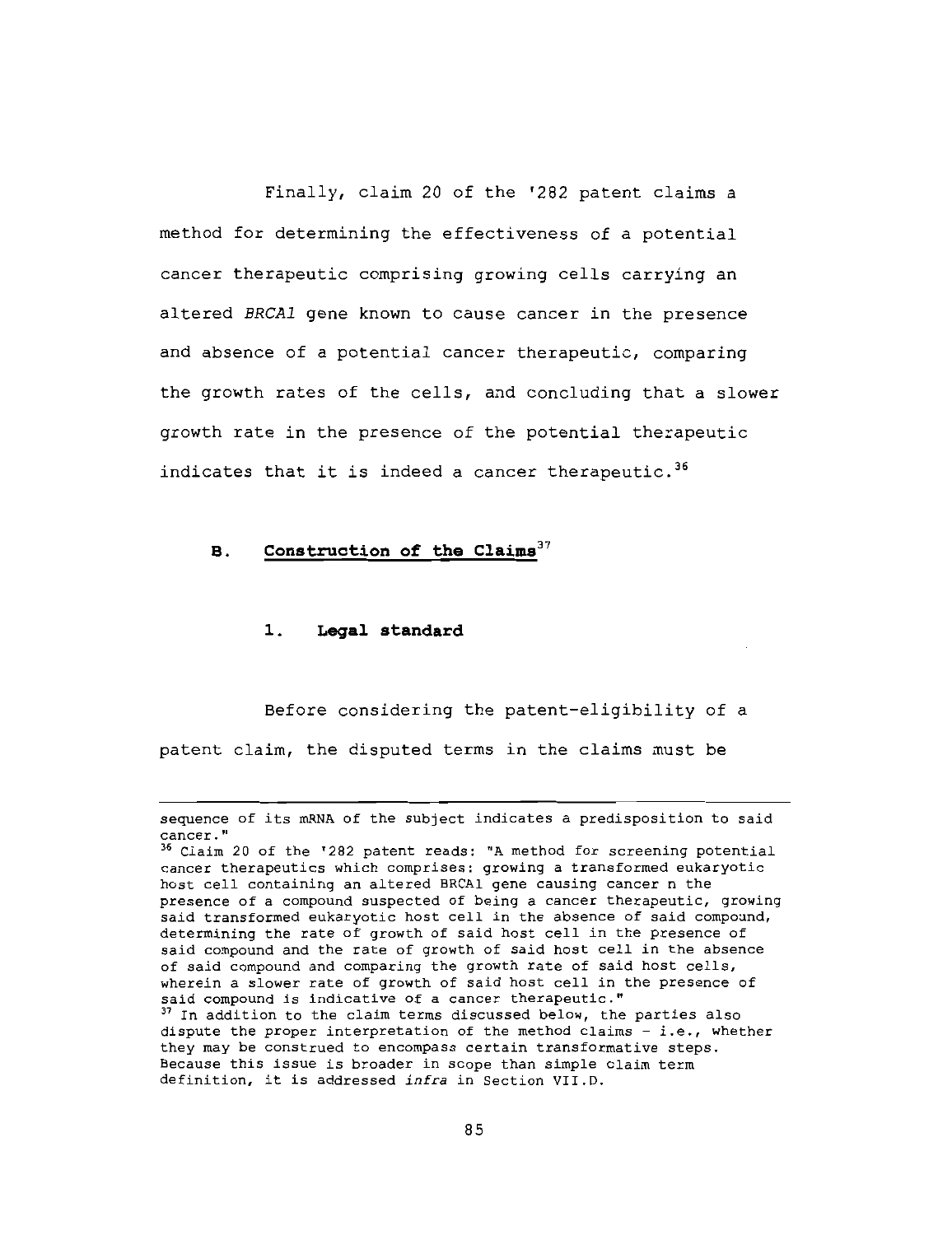construed in order ensure the scope of the claims is accurately assessed. See, e.g., Datamize, LLC v. Plumtree Software, Inc., 417 F.3d 1342, 1354 (Fed. Cir. 2005) ("[A] utility patent protects 'any new and useful process, machine, manufacture, or composition of matter, or any new or useful improvement thereof, ' 35 U.S.C. § 101 (2000), the scope of which is defined by the patent's written claims."). Courts are charged with interpreting disputed claim terms as a matter of law. Markman v. Westview Instruments, Inc., 517 U.S. 370, 384-85 (1996).

In interpreting the meaning of claim terms, "words of a claim are generally given their ordinary and customary meaning" to a person of ordinary skill in the art at the time of invention (i.e., the effective filing date of the patent application). Phillips v. AWH Corp., 415 F.3d 1303, 1312-13 (Fed. Cir. 2005) (internal citations and quotation marks omitted). "Importantly, the person of ordinary skill in the art is deemed to read the claim term not only in the context of the particular claim in which the disputed term appears, but in the context of the entire patent, including the specification." Id. at 1313. Thus, the Federal Circuit has emphasized the importance of "intrinsic" evidence in claim construction: the words of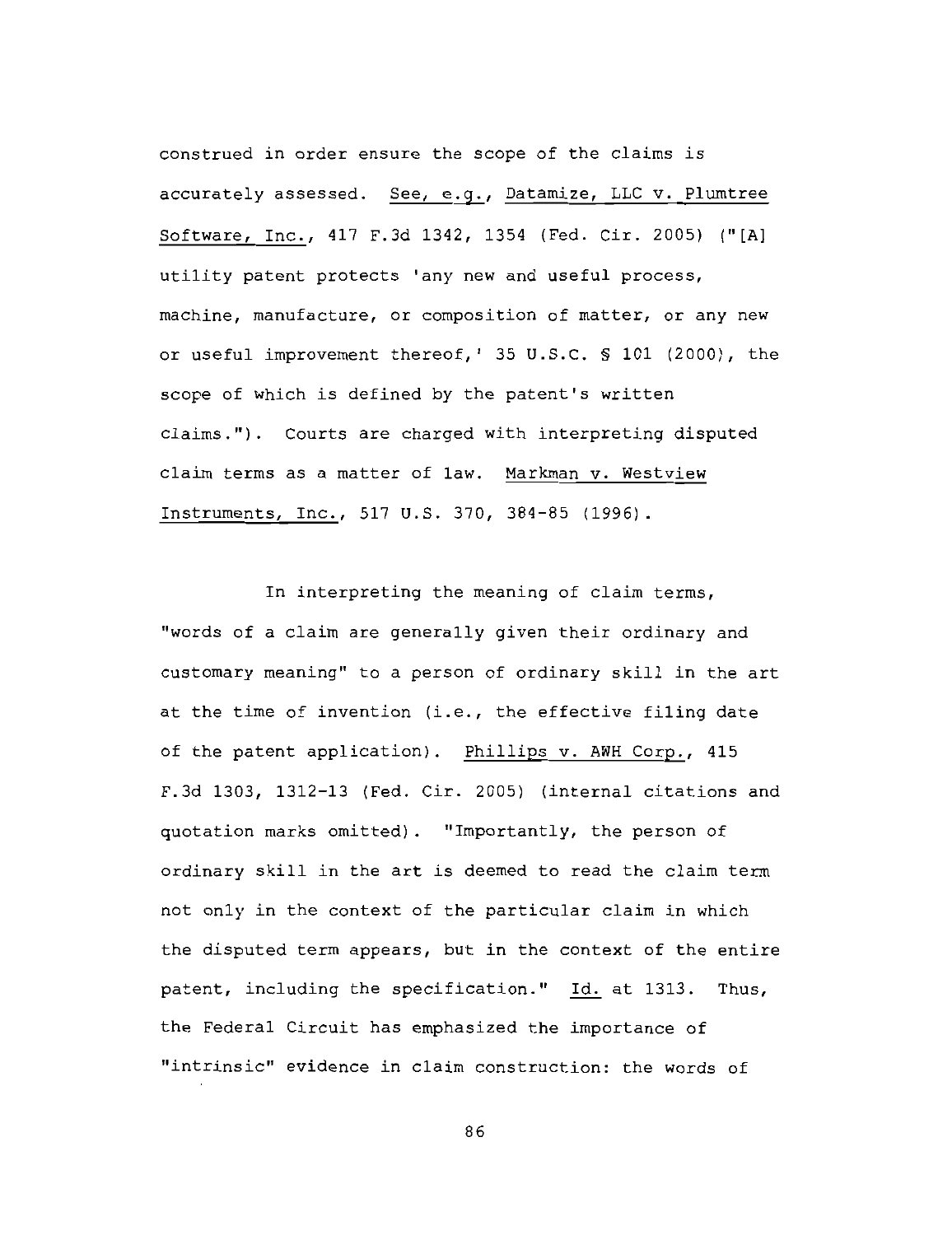the claim themselves, the written description in the patent's specification, and, when necessary, the history of the patent application's prosecution before the USPTO. Id. at 1314-17.

The process of claim construction begins with the language of the claims themselves. The language of the claim is what the patentee chose to use to "'particularly point[] out and distinctly claim[] the subject matter which the applicant regards as his invention.'" Id. at 1311-12 (quoting 35 U.S.C. § 112, ¶ 2). Thus, "the claims themselves provide substantial guidance as to the meaning of particular claim terms." Id. at 1314. In addition to the particular claim being examined, the context provided by other claims may be helpful as well. "For example, the presence of a dependent claim that adds a particular limitation gives rise to a presumption that the limitation in question is not present in the independent claim." Id. at 1314-15.

Claim language must also be read in the context of the specification. Id. at 1315. As the Federal Circuit has made clear, "claims, of course, do not stand alone. Rather, they are part of 'a fully integrated written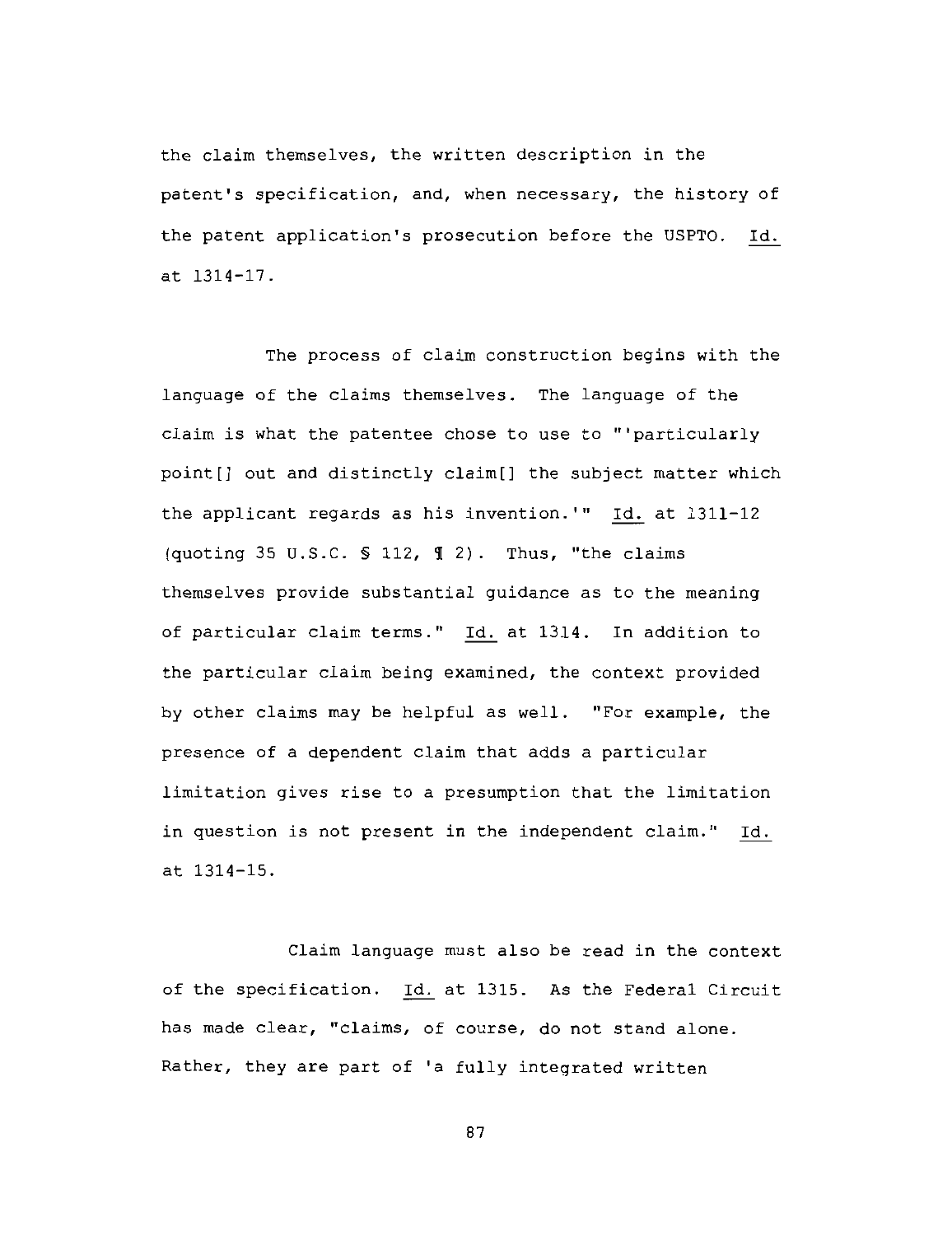instrument,' consisting principally of a specification that concludes with the claims." Id. (quoting Markman v. Westview Instruments, Inc., 52 F.3d 967, 978 (Fed. Cir. 1995)). "For that reason, claims 'must be read in view of the specification, of which they are a part."" Id. (quoting Markman, 52 F.3d at 979). The specification "is always highly relevant to the claim construction analysis. Usually it is dispositive; it is the single best quide to the meaning of a disputed term." Id. (quoting Vitronics Corp. v. Conceptronic, Inc., 90 F.3d 1576, 1582 (Fed. Cir. 1996)). Moreover, when the patentee "act[s] as his or her own lexicographer" and includes an explicit definition of a claim term in the specification, that definition is dispositive over any ordinary meaning. Id. at 1319 (internal citation and quotation marks omitted); see also Digital Biometrics, Inc. v. Identix, Inc., 149 F.3d 1335, 1344 (Fed. Cir. 1998).

In relying on the specification to interpret claim terms, the Federal Circuit has also "repeatedly warned against confining the claims" to the embodiments described in the specification. Phillips, 415 F.3d at 1323. The mistake of "reading a limitation from the written description into the claims" is "one of the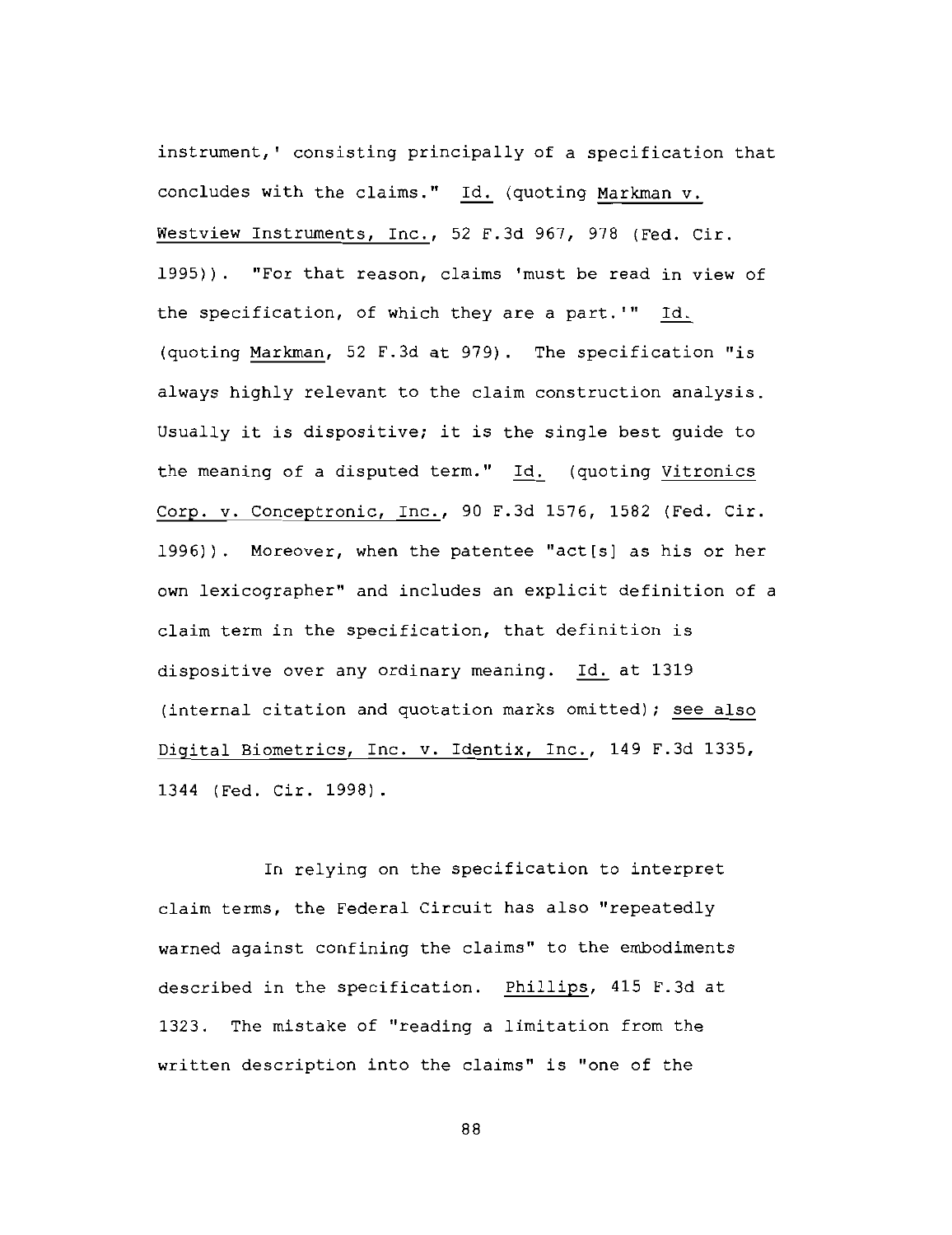cardinal sins of patent law." Id. at 1320 (quoting SciMed Life Sys., Inc. v. Advanced Cardiovascular Sys., Inc., 242 F.3d 1337, 1340 (Fed. Cir. 2001)).

Courts may also utilize the prosecution history which "consists of the complete record of the proceedings before the PTO and includes the prior art cited during the examination of the patent  $\ldots$  . [T]he prosecution history can often inform the meaning of the claim language by demonstrating how the inventor understood the invention and whether the inventor limited the invention in the course of prosecution, making the claim scope narrower than it would otherwise be." Id. at 1317 (internal citations omitted). However, the prosecution history "often lacks the clarity of the specification and thus is less useful for claim construction purposes." Id.

Lastly, courts may rely on extrinsic evidence such as dictionaries, treatises, and expert testimony, which may serve to provide a source of "accepted meaning of terms used in various fields of science and technology," or by providing "background on the technology at issue." Id. at 1317-18. However, such "extrinsic" evidence is "less significant than the intrinsic record in determining the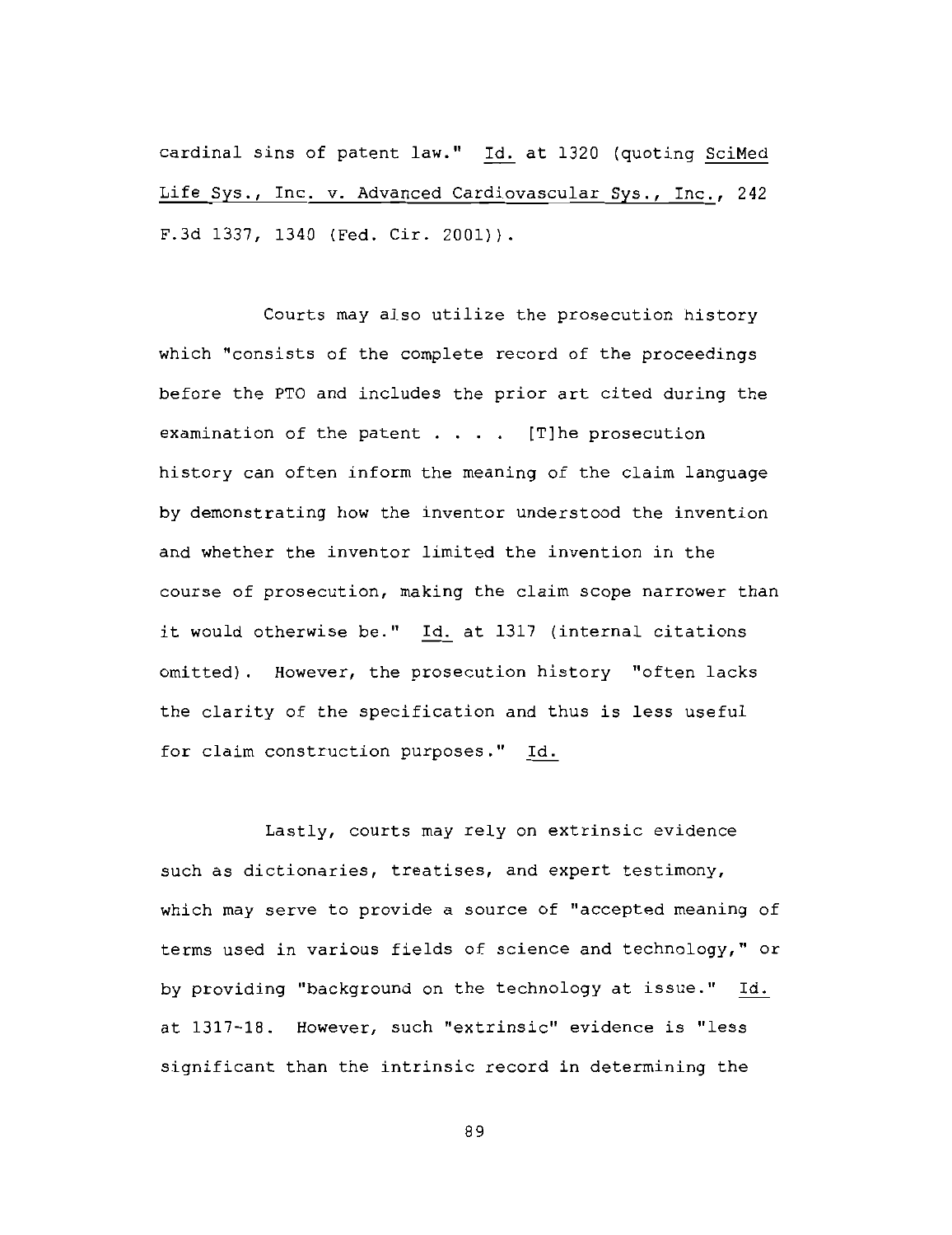legally operative meaning of the claim language." Id. at 1317 (internal citations and quotation marks omitted). The use of extrinsic evidence may not be used to contradict the meaning of the claim terms as evidenced by the intrinsic evidence. Id. at 1317-19; see also Biagro W. Sales, Inc. v. Grow More, Inc., 423 F.3d 1296, 1302 (Fed. Cir. 2005).

#### $2.$ Resolution of the disputed claim terms

#### a. "DNA" and "isolated DNA"

The parties approach the terms "DNA" and "isolated DNA" from opposing perspectives.<sup>38</sup> Plaintiffs contend that the term "DNA" means "a sequence of nucleic acids, also referred to as nucleotides" and therefore constitutes a "nucleotide sequence" or a "polynucleotide." Pl. Br. at 10.<sup>39</sup> Myriad disputes Plaintiffs' definition of

<sup>&</sup>lt;sup>38</sup> The degree to which the parties actually disagree on the meaning of the discussed claim terms is unclear; however, to the extent some disagreement has been noted by the parties, this section seeks to resolve them.

<sup>&</sup>lt;sup>39</sup> For purposes of this opinion, "Pl. Br." refers to Plaintiffs' Memorandum of Law in Support of Motion for Summary Judgment; "Myriad Br." refers to Myriad Defendants' Memorandum of Law (1) in Support of Their Motion for Summary Judgment and (2) in Opposition to Plaintiffs' Motion for Summary Judgment; "Pl. Reply" refers to the Memorandum of Law (1) in Further Support of Plaintiffs' Motion for Summary Judgment Against All Defendants and (2) in Opposition to the Myriad Defendants' Motion for Summary Judgment and (3) in Opposition to Defendant United States Patent and Trademark Office's Motion for Judgment on the Pleadings; "Myriad Reply" refers to Myriad Defendants' Memorandum in Reply to Plaintiffs' Opposition to Myriad Defendants' Motion for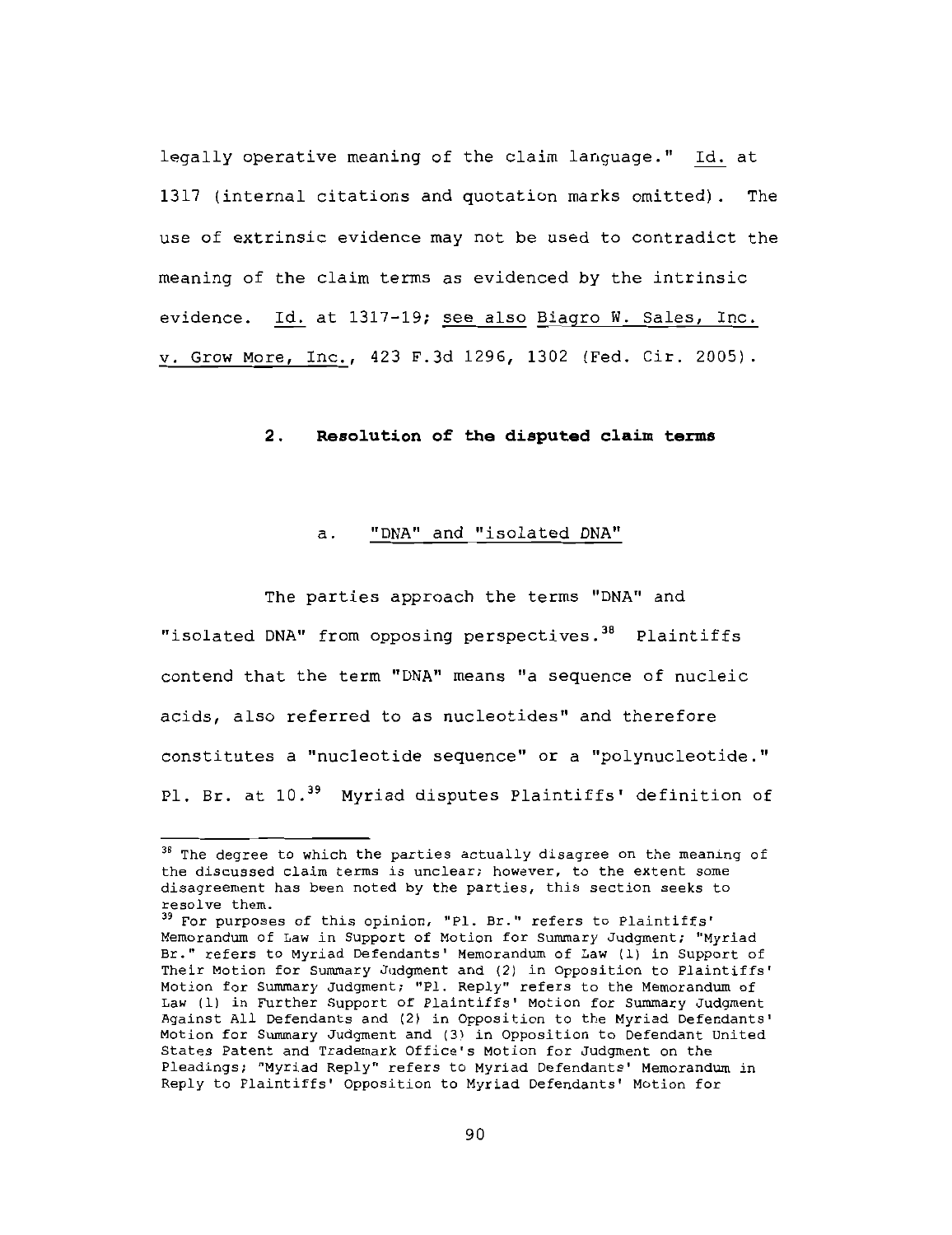"DNA" insofar as Plaintiffs' definition suggests that the term "DNA" refers merely to information, that is, "a description of the linear order of nucleotide units that make up the polynucleotide." Myriad Br. at 15. Myriad instead argues that "DNA" refers to "a real and tangible molecule, a chemical composition made up of deoxyribonucleotides linked by a phosphodiester backbone." Myriad Br. at 14.

As its name implies, DNA, or deoxyribonucleic acid, is an acid - a tangible, chemical compound. As Myriad correctly notes, the specifications make clear that "DNA," as used in the patents, refers to the physical manifestation of the acid, one that may be "substantially separated from other cellular components which naturally accompany a gene." '473 patent, col. 19:8-9; '282 patent, col. 19:10-11; '492 patent, col. 17:64-65. Despite the description of the term "DNA" set forth in the briefs, this understanding of the meaning of "DNA" is shared by both Plaintiffs' and Myriad's declarants. See Kay 1125; Linck I 45; Schlessinger I 12; Grody I 10; Leonard I 30.

Summary Judgment; and "USPTO Reply" refers to the Reply Memorandum of Law in Further Support of Defendant United States Patent and Trademark Office's Motion for Judgment on the Pleadings and in Opposition to Plaintiffs' Motion for Summary Judgment.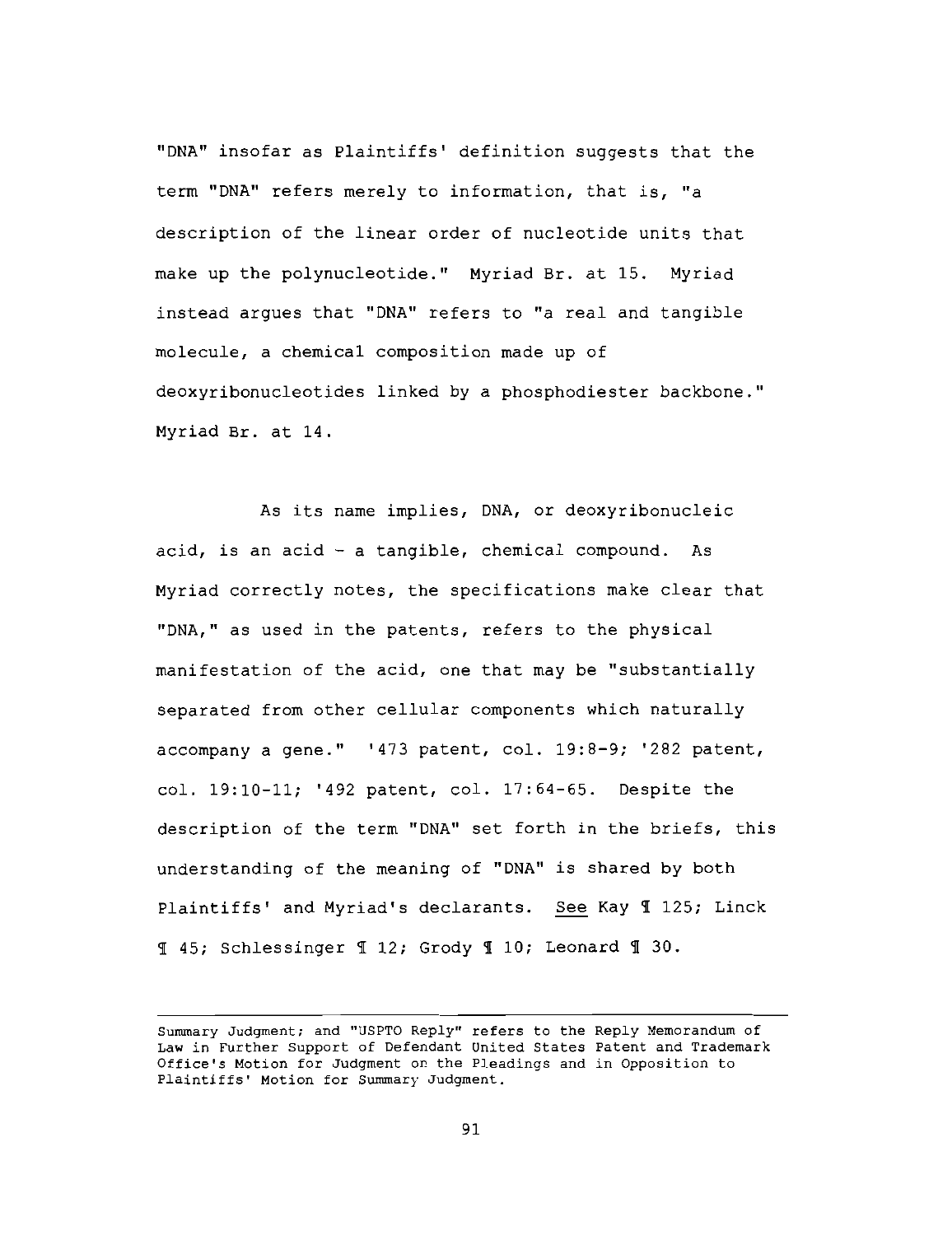The term "isolated DNA" is defined by Plaintiffs as "a fragment of DNA substantially separated from other cellular components and other DNA." Pl. Br. at 10. Myriad disputes Plaintiffs' definition insofar as it implies that fragments of DNA exist free-floating in the cell, separate from other cellular components, such as proteins and the other DNA in the chromosome. Myriad Br. at 16. The patent specifications expressly define "isolated DNA" as a DNA molecule "which is substantially separated from other cellular components which naturally accompany a native human sequence [such as] human genome sequences and proteins" and "includes recombinant or cloned DNA isolates and chemically synthesized analogs or analogs biologically synthesized by heterologous systems." '473 patent, col. 19:6-15; '282 patent, col. 19:8-18; '492 patent, col.  $17:62 - 18:5$ .

"Isolated DNA" is therefore construed to refer to a segment of DNA nucleotides existing separate from other cellular components normally associated with native DNA, including proteins and other DNA sequences comprising the remainder of the genome, and includes both DNA originating from a cell as well as DNA synthesized through chemical or heterologous biological means.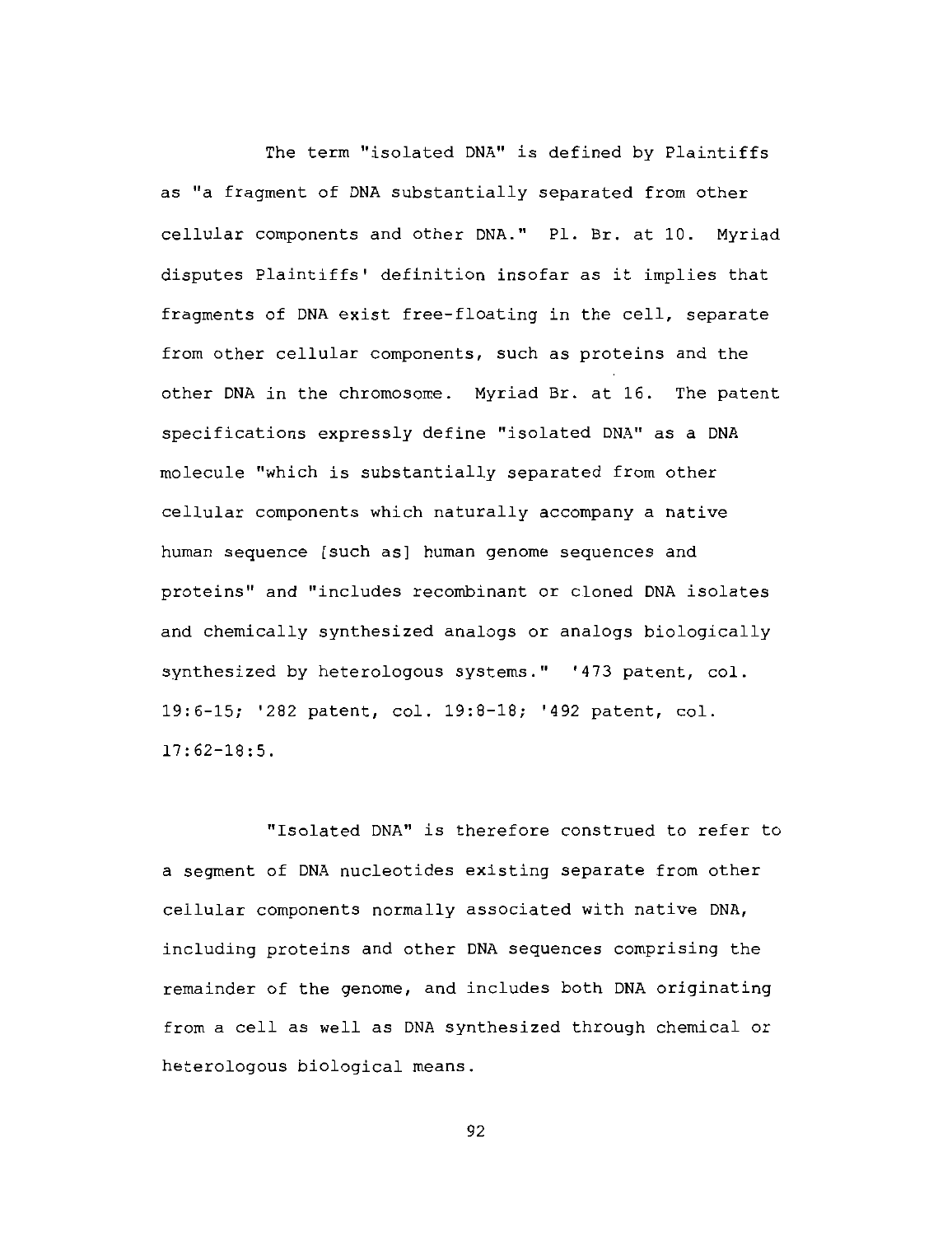#### "BRCA1" and "BRCA2" b.

Plaintiffs define the term "BRCA1" as "a particular fragment of DNA found on chromosome 17 that relates to a person's predisposition to develop breast and ovarian cancer." Pl. Br. at 11. Similarly, Plaintiffs define the term "BRCA2" as "a particular fragment of DNA found on chromosome 13 that relate[s] to a person's predisposition to develop breast and ovarian cancer." Pl. Br. at 14. As with Plaintiffs' proposed definition of "isolated DNA," Myriad argues that these definitions are inconsistent with the patents' definition of "BRCA1" and "BRCA2" as "cancer-predisposing gene[s], some alleles of which cause susceptibility to breast and ovarian cancers" because they suggest that the BRAC1 and BRCA2 genes are not integrated into a chromosome, but are broken, detached, or otherwise easily removed from their respective chromosomes. Myriad Br. at 16.

The specifications of the patents-in-suit define the terms "BRCA1" and "BRCA2" as "a human breast cancer predisposing gene . . . some alleles of which cause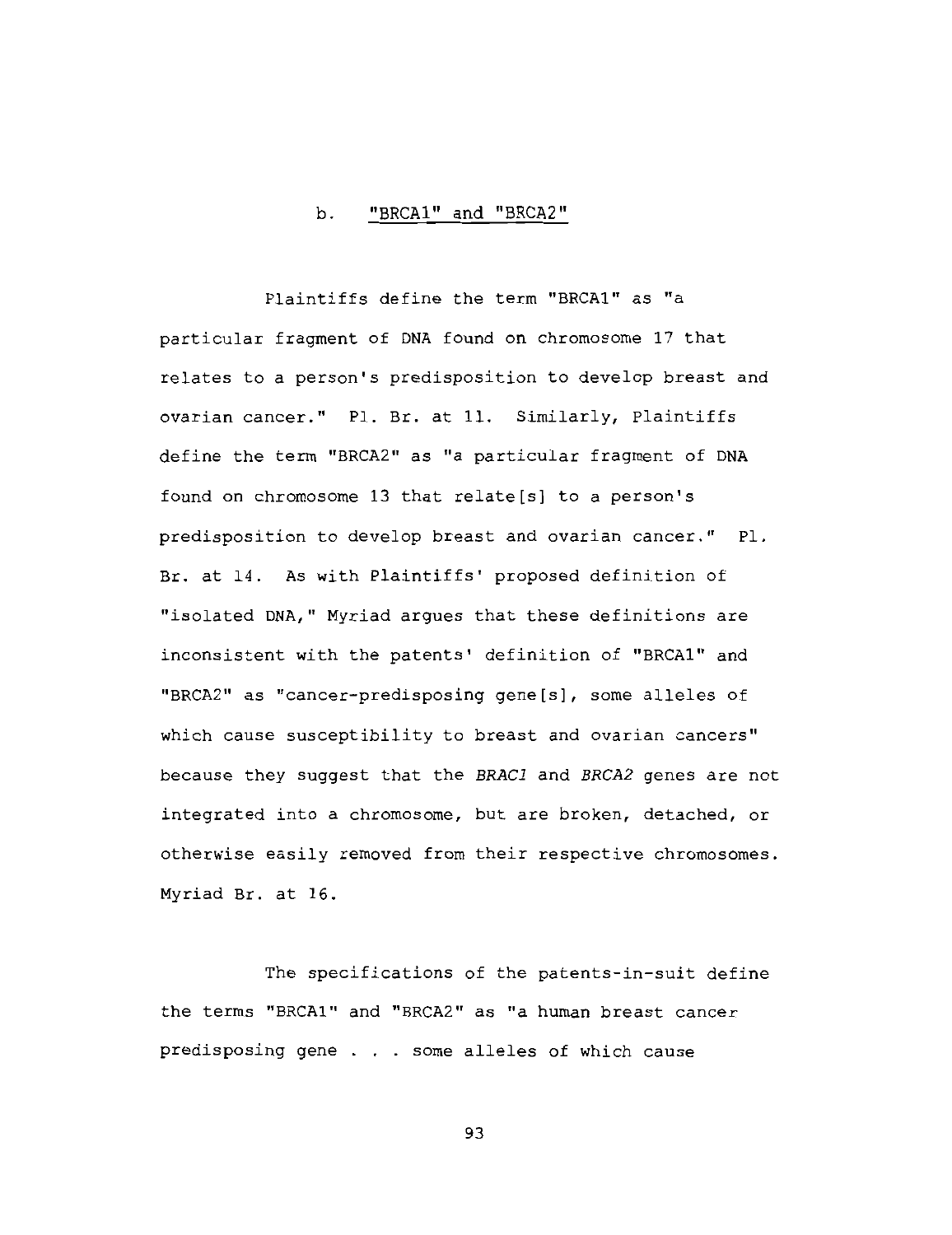susceptibility to cancer, in particular breast and ovarian cancer." '282 patent, col. 4:33-36; see also '282 patent, col. 1:22-23; '492 patent, col. 1:20-21, 4:28-29. Further, neither party disputes that "genes" refer to segments of DNA incorporated into chromosomes.

"BRCA1" is therefore construed to refer to a human gene, normally integrated into chromosome 17, some alleles of which cause susceptibility to breast and ovarian cancer. Similarly, "BRCA2" is construed to refer to a human gene, normally integrated into chromosome 13, some alleles of which cause susceptibility to breast and ovarian cancer.

#### V. CONCLUSIONS OF LAW

#### The Summary Judgment Standard Α.

Summary judgment is granted only where there exists no genuine issue of material fact and the moving party is entitled to judgment as a matter of law. Fed. R. Civ. P. 56(c); see Celotex Corp. v. Catrett, 477 U.S. 317, 322-23 (1986); SCS Commc'ns, Inc. v. Herrick Co., 360 F.3d 329, 338 (2d Cir. 2004). The courts do not try issues of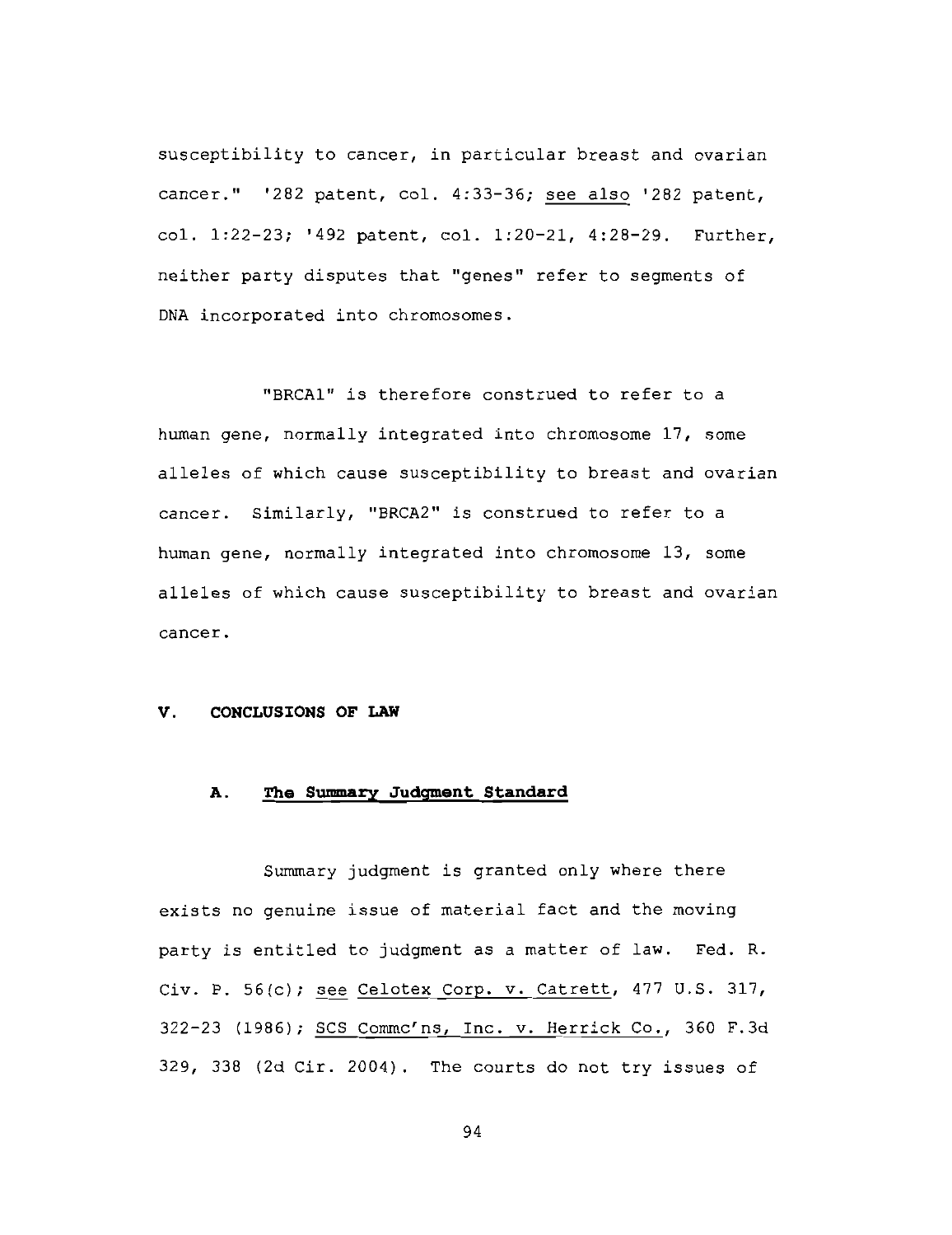fact on a motion for summary judgment, but, rather, determine "whether the evidence presents a sufficient disagreement to require submission to a jury or whether it is so one-sided that one party must prevail as a matter of law." Anderson v. Liberty Lobby, Inc., 477 U.S. 242, 251- $52(1986)$ .

"The party seeking summary judgment bears the burden of establishing that no genuine issue of material fact exists and that the undisputed facts establish [its] right to judgment as a matter of law." Rodriguez v. City of New York, 72 F.3d 1051, 1060-61 (2d Cir. 1995). In determining whether a genuine issue of material fact exists, a court must resolve all ambiquities and draw all reasonable inferences against the moving party. See Matsushita Elec. Indus. Co. v. Zenith Radio Corp., 475 U.S. 574, 587-88 (1986); Gibbs-Alfano v. Burton, 281 F.3d 12, 18 (2d Cir. 2002). However, "the non-moving party may not rely simply on conclusory allegations or speculation to avoid summary judqment, but instead must offer evidence to show that its version of the events is not wholly fanciful." Morris v. Lindau, 196 F.3d 102, 109 (2d Cir. 1999) (internal quotation marks omitted).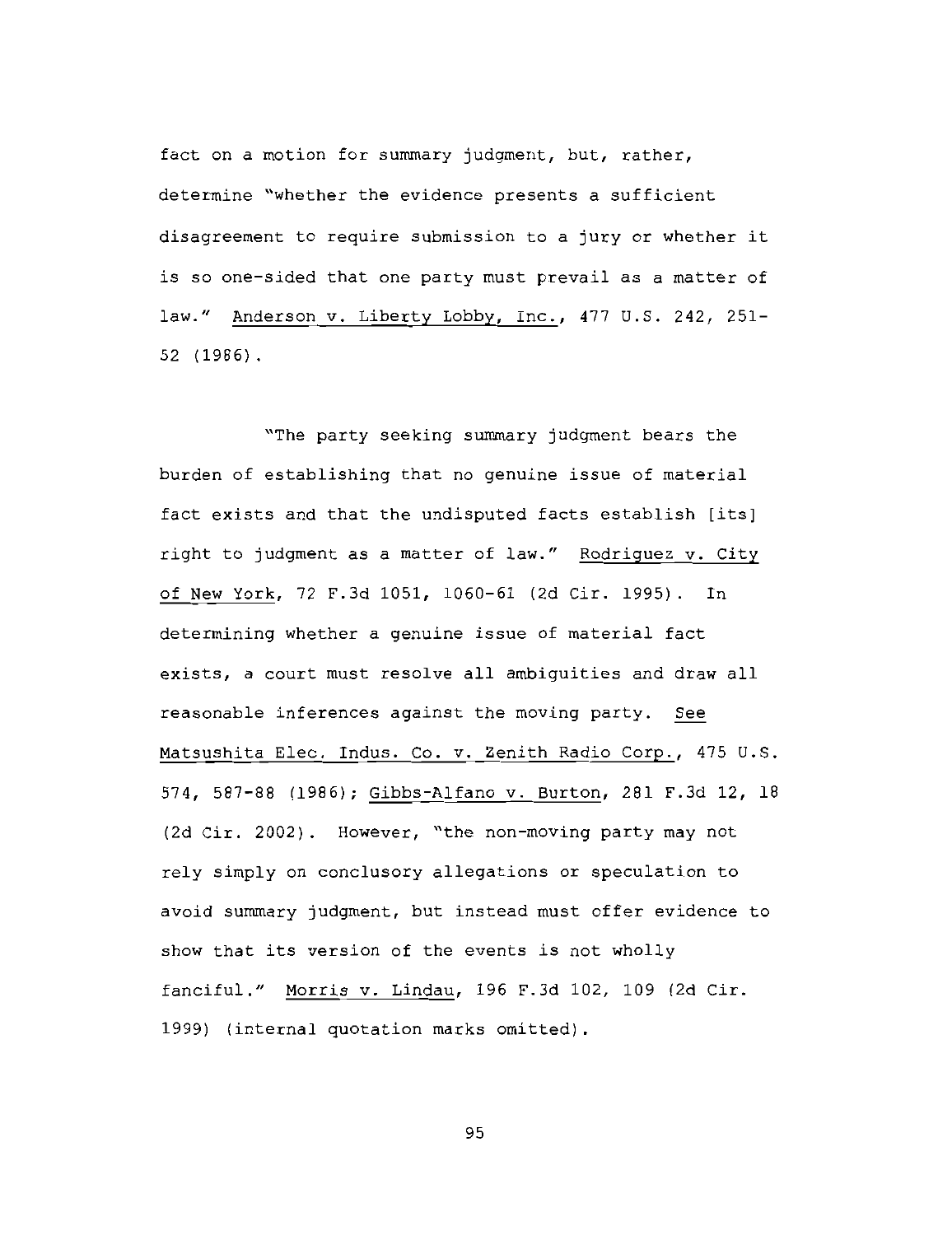Summary judgment is appropriate where the moving party has shown that "little or no evidence may be found in support of the nonmoving party's case. When no rational jury could find in favor of the nonmoving party because the evidence to support its case is so slight, there is no genuine issue of material fact and a grant of summary judgment is proper." Gallo v. Prudential Residential Servs., L.P., 22 F.3d 1219, 1223-24 (2d Cir. 1994) (internal citations omitted).

#### $\mathbf{B}$ . 35 U.S.C. § 101 and Its Scope

Section 101 of Title 35, United States Code, provides:

> Whoever invents or discovers any new and useful process, machine, manufacture, or composition of matter, or any new and useful improvement thereof, may obtain a patent therefore, subject to the conditions and requirements of this title.

In interpreting this language, the Supreme Court has observed that "Congress plainly contemplated that the patent laws would be given wide scope." Diamond v.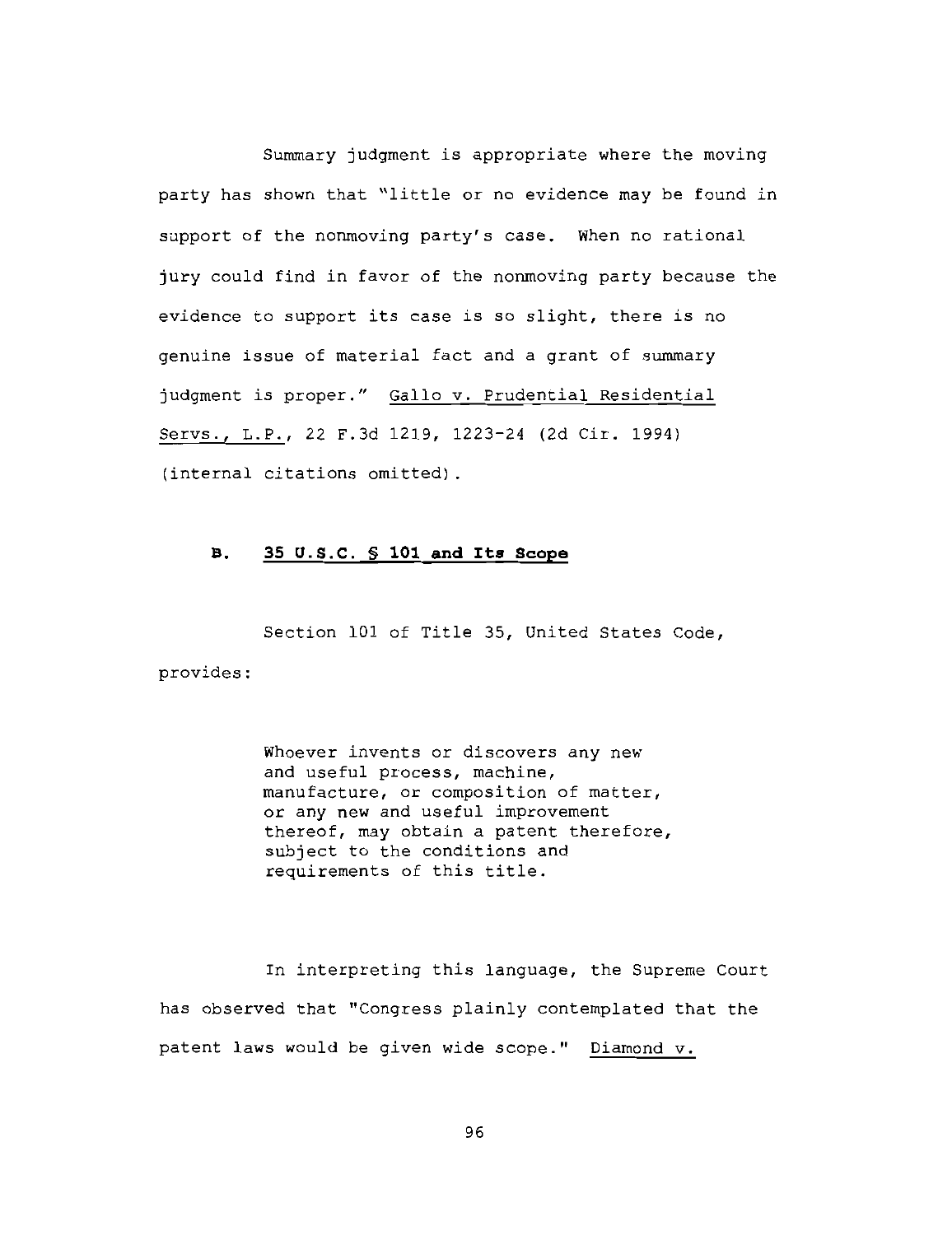Chakrabarty, 447 U.S. 303, 308 (1980); see also J.E.M. Ag Supply, Inc. v. Pioneer Hi-Bred Int'l, Inc., 534 U.S. 124, 131 (2001) ("[W]e are mindful that this Court has already spoken clearly concerning the broad scope and applicability of § 101.").

However, this broad reading of § 101 and statutory patent eligibility is not without limits. "The Supreme Court has recognized that scientific principles and laws of nature, even when for the first time discovered, have existed throughout time, define the relationship of man to his environment, and, as a consequence, ought not to be the subject of exclusive rights to any one person." In re Meyer, 688 F.2d 789, 795 (C.C.P.A. 1982) (citing Leroy v. Tatham, 55 U.S. 155, 175 (1852)). Specifically, the Supreme Court has recognized three categories of subjectmatter that fall outside the scope of § 101: "The laws of nature, physical phenomena, and abstract ideas have been held not patentable." Chakrabarty, 447 U.S. at 309; see also Diamond v. Diehr, 450 U.S. 175, 185 (1981). "The rule that the discovery of a law of nature cannot be patented rests, not on the notion that natural phenomena are not processes, but rather on the more fundamental understanding that they are not the kind of 'discovery' that the statute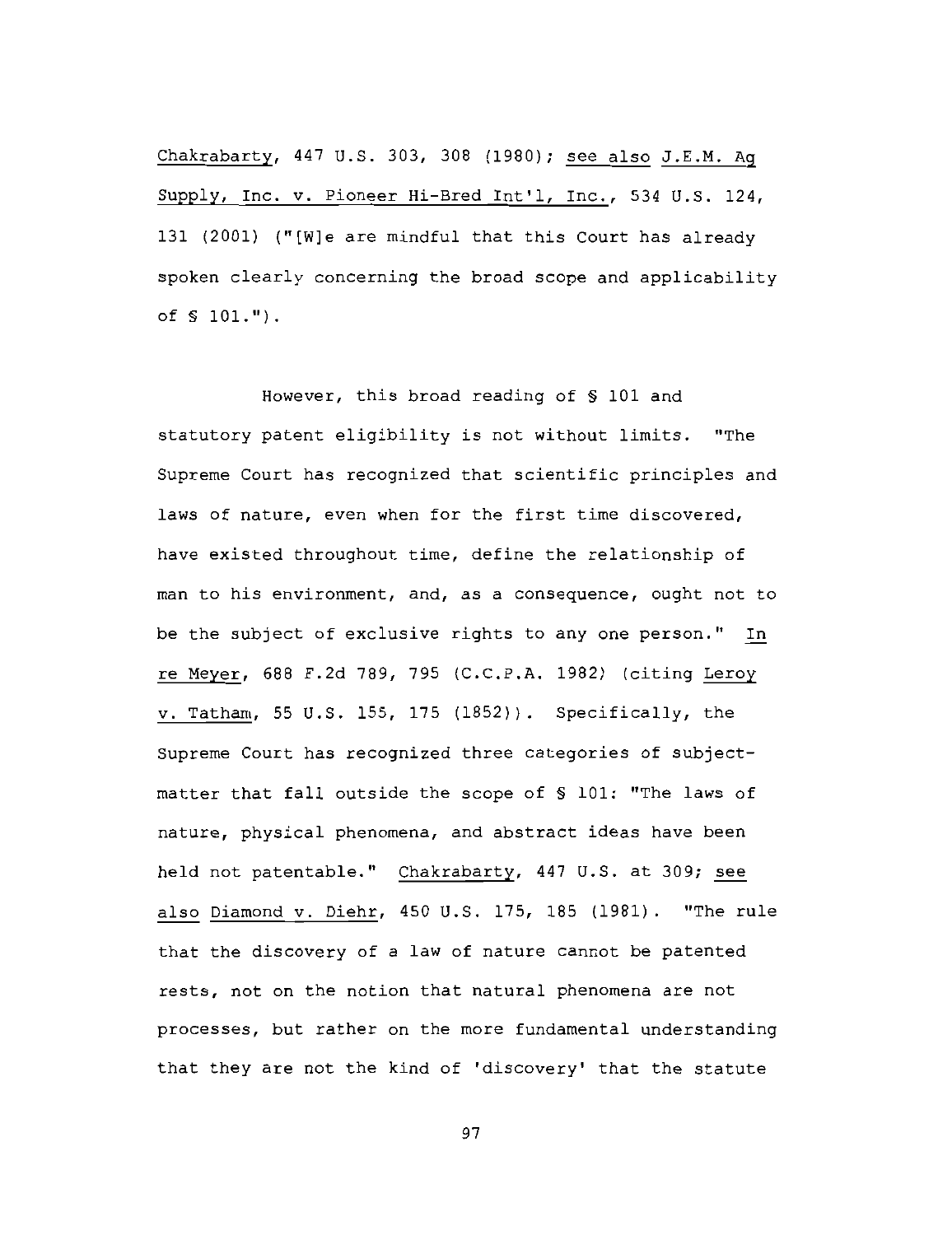was enacted to protect." Parker v. Flook, 437 U.S. 584, 593 (1978).

The exclusion of products of nature<sup>40</sup> as patentable subject matter under § 101 also reflects the Supreme Court's recognition that "[p] henomena of nature, though just discovered, mental processes, and abstract intellectual concepts are not patentable, as they are the basic tools of scientific and technological work." Gottschalk v. Benson, 409 U.S. 63, 67 (1972). Thus, as Justice Breyer has observed, "the reason for this exclusion is that sometimes too much patent protection can impede rather than 'promote the Progress of Science and useful Arts,' the constitutional objective of patent and copyright protection." Lab. Corp. of Am. Holdings v. Metabolite Labs., Inc., 548 U.S. 124, 126-27 (2006) (Breyer, J.,

<sup>&</sup>lt;sup>40</sup> Myriad distinguishes between "laws of nature," "natural phenomena," and "abstract ideas," which it concedes are not patentable, and "products of nature," for which it appears to argue no prohibition to patentability exists. Although the distinction between these two categories is unclear, it is well established that "products of nature" are not patentable. See, e.g., Chakrabarty, 447 U.S. at 13 (stating that relevant distinction for \$ 101 patentability is "between products of nature, whether living or not, and human-made inventions"); Gen. Elec. Co. v. De Forest Radio Co., 28 F.2d 641, 642 (3d Cir. 1928) (noting that "a patent cannot be awarded for a discovery or for a product of nature, or for a chemical element"); In re Marden, 47 F.2d 957, 957 (C.C.P.A. 1931) (concluding that "[u]ranium is a product of nature, and the appellant is not entitled to a patent on the same, or upon any of the inherent natural qualities of that metal"); In re Marden, 47 F.2d 958, 959 (C.C.P.A. 1931) (stating that "pure vanadium is not new in the inventive sense, and, it being a product of nature, no one is entitled to a monopoly of the same").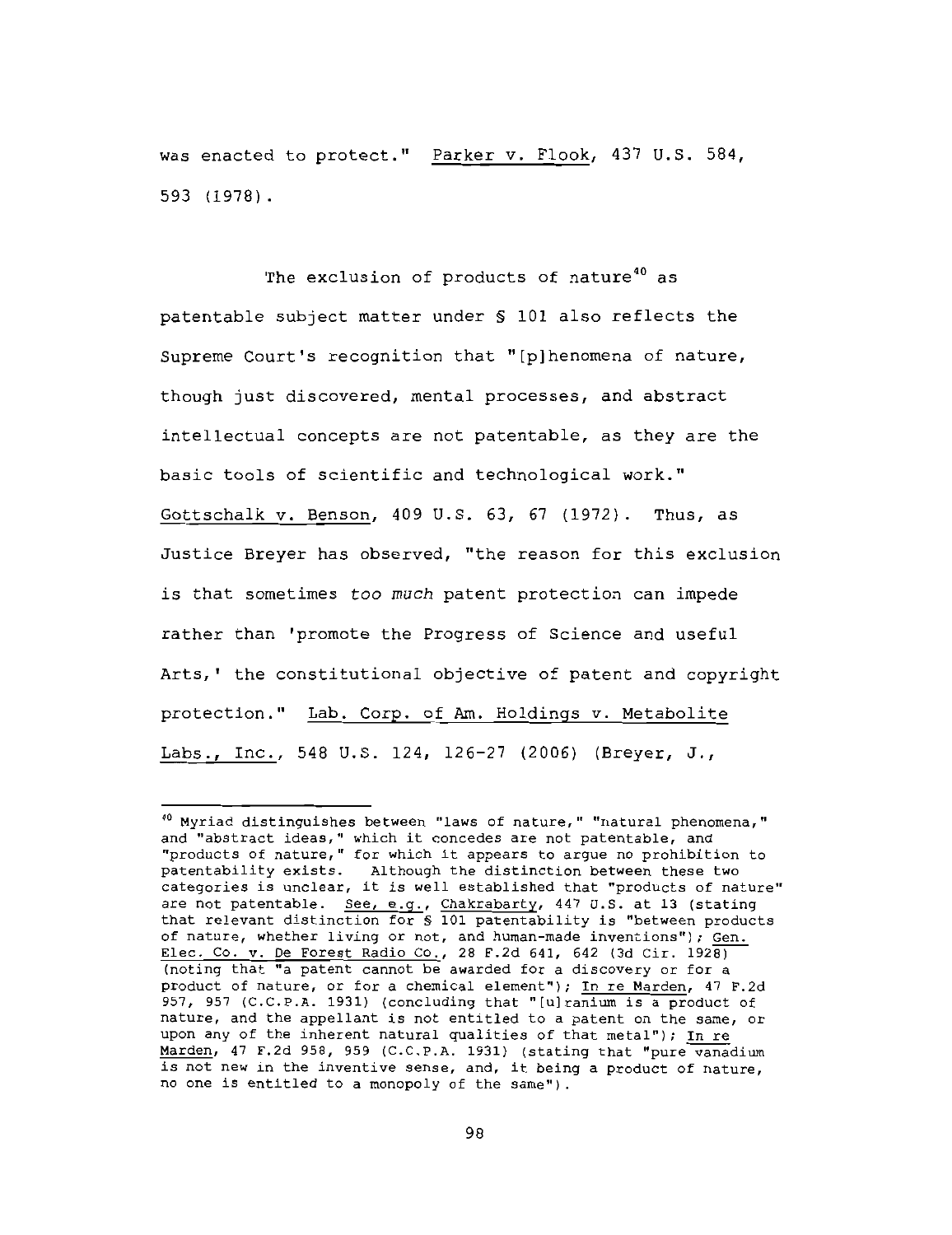dissenting) (quoting U.S. Const., Art. I, § 8, cl. 8.) (emphasis in original). For these reasons, "manifestations of laws of nature [are] free to all men and reserved exclusively to none." Funk Bros. Seed Co. v. Kalo Inoculant Co., 333 U.S. 127, 130 (1948).

The inquiry into an invention's patent eligibility is a fundamental one, and as such, "[t]he obligation to determine what type of discovery is sought to be patented must precede the determination of whether that discovery is, in fact, new or obvious." Flook, 437 U.S. at 593; see also In re Bilski, 545 F.3d 943, 950 (Fed. Cir. 2008) (en banc), cert. granted, 129 S. Ct. 2735 (2009) ("Whether a claim is drawn to patent-eligible subject matter under § 101 is a threshold inquiry, and any claim of an application failing the requirements of \$ 101 must be rejected even if it meets all of the other legal requirements of patentability." (citing In re Comiskey, 499 F.3d 1365, 1372 (Fed. Cir. 2007)); Prometheus Labs. v. Mayo Collaborative Servs., 581 F.3d 1336, 1343 (Fed. Cir. 2009) (noting that in determining patent eligibility, "it is improper to consider whether a claimed element or step in a process is novel or nonobvious, since such considerations are separate requirements set forth in 35 U.S.C. SS 102 and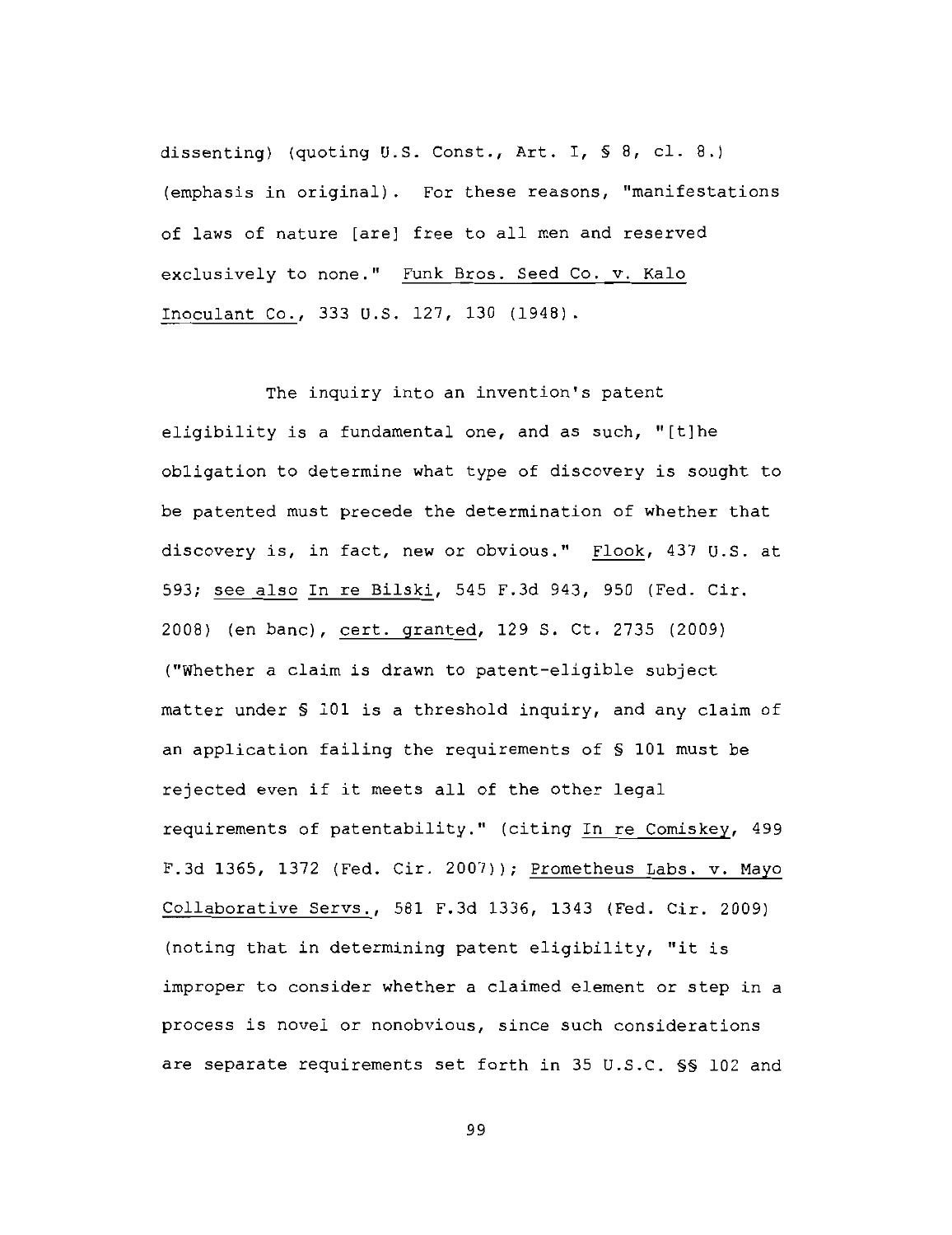103, respectively." (citing Bilski, 545 F.3d at 958)). Consistent with this approach, the courts have rejected patent claims even when the purported invention was highly beneficial or novel, or the research and work that went into identifying it was costly or time-consuming. See, e.g., Funk Bros., 333 U.S. at 130; Am. Fruit Growers, Inc. v. Brodgex Co., 283 U.S. 1, 11-13 (1931); Gen. Elec. Co. v. De Forest Radio Co., 28 F.2d 641, 642-43 (3d Cir. 1928).

The distinction between the § 101 inquiry into patentable subject matter and the other requirements for patentability set forth in Title 35 is of particular importance in evaluating the authorities cited by the parties and the arguments presented. The discussion of § 101 in In re Bergy, 596 F.2d 952 (C.C.P.A. 1979) by the late Honorable Giles S. Rich, one of the authors of the 1952 Patent Act, is particularly informative in clarifying the proper scope of a § 101 analysis. There, Judge Rich stated what considerations were salient - and importantly, what considerations were not - in a  $\S$  101 analysis:

Section 101 states three requirements: novelty, utility, and statutory subject matter. The understanding that these three requirements are separate and distinct is long-standing and has been universally accepted. . . . Thus, the questions of whether a particular invention is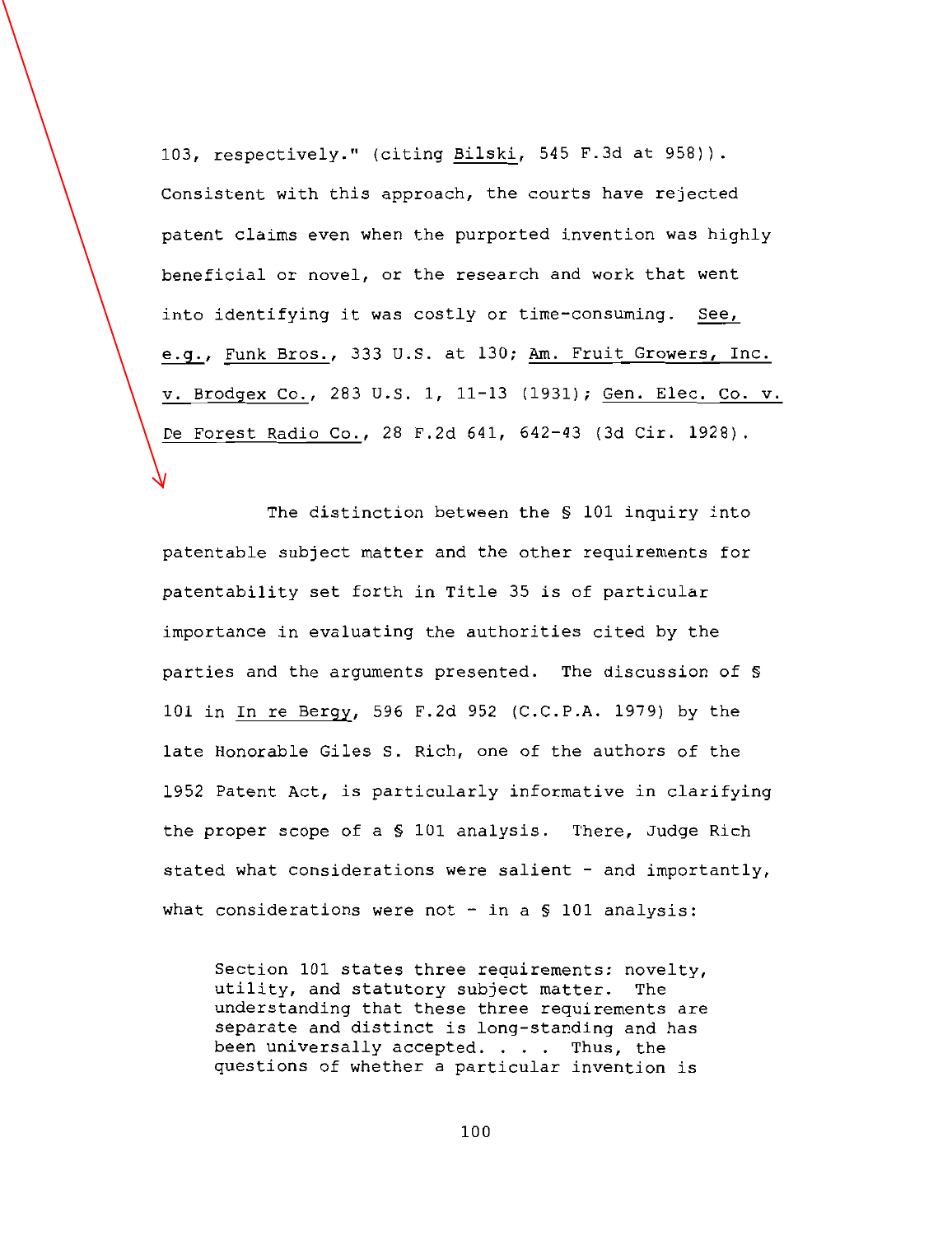novel or useful are questions wholly apart from whether the invention falls into a category of statutory subject matter. Of the three requirements stated in \$ 101, only two, utility and statutory subject matter, are applied under § 101. As we shall show, in 1952 Congress voiced its intent to consider the novelty of an invention under § 102 where it is first made clear what the statute means by "new," notwithstanding the fact that this requirement is first named in § 101.

Id. at 960-61 (emphasis added). Judge Rich further cautioned that "statements in the older cases must be handled with care lest the terms used in their reasoning clash with the reformed terminology of the present statute; lack of meticulous care may lead to distorted legal conclusions." Id. at 959. The Supreme Court subsequently affirmed this understanding of the \$ 101 analysis in Diehr, noting that while it had been arqued that "novelty is an appropriate consideration under  $\S$  101," "[t]he question . . . of whether a particular invention is novel is 'wholly apart from whether from whether the invention falls into a category of statutory subject matter.'" 450 U.S. at 189-90 (quoting Bergy, 596 F.2d at 961); see also Bilski, 545 F.3d at 958 ("So here, it is irrelevant to the § 101 analysis whether Applicants' claimed process is novel or nonobvious.").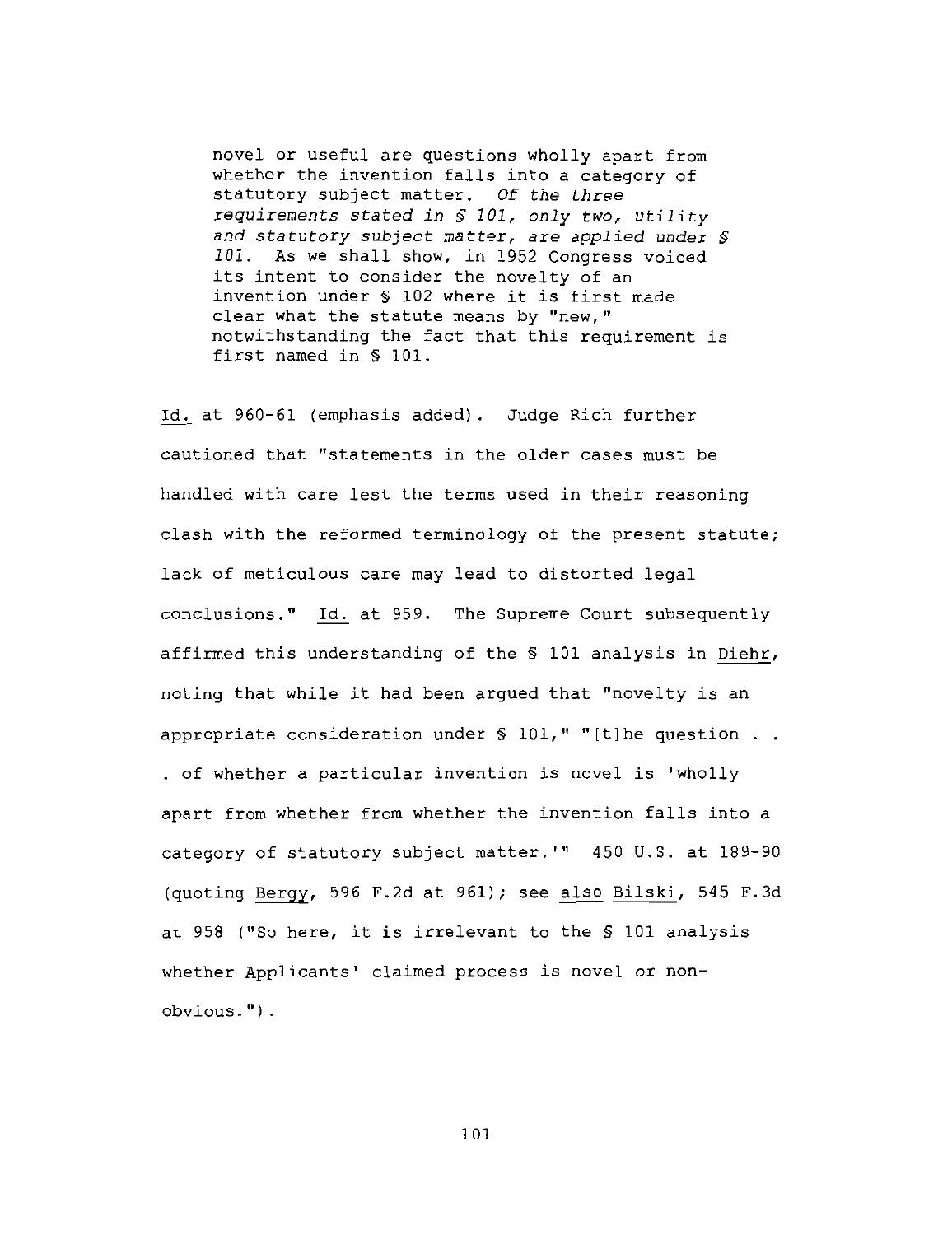Accordingly, in considering whether the patentsin-suit comply with \$ 101, the proper analysis requires determining (1) whether the claimed invention possesses utility; and (2) whether the claimed invention constitutes statutory subject matter, that is, whether it is a "process, machine, manufacture, or composition of matter, or any new and useful improvement thereof," 35 U.S.C. \$ 101, or whether the claimed invention instead falls within the judicially created "products of nature" exception to patentable subject matter, i.e., "laws of nature, natural phenomenon, and abstract ideas," Chakrabarty, 447 U.S. at 309. In contrast, the question of whether an invention is "new" or "novel" over the prior art is a question addressed by \$ 102 and falls outside of the scope of the present \$ 101 analysis. Because it is undisputed that the claimed compositions and methods possess utility, the sole task of this Court is to resolve whether the claimed compositions and methods constitute statutory subject matter or fall within the judicially created products of nature exception to patentable subject matter.

## The Composition Claims Are Invalid Under 35  $\mathbf{c}$ . U.S.C. § 101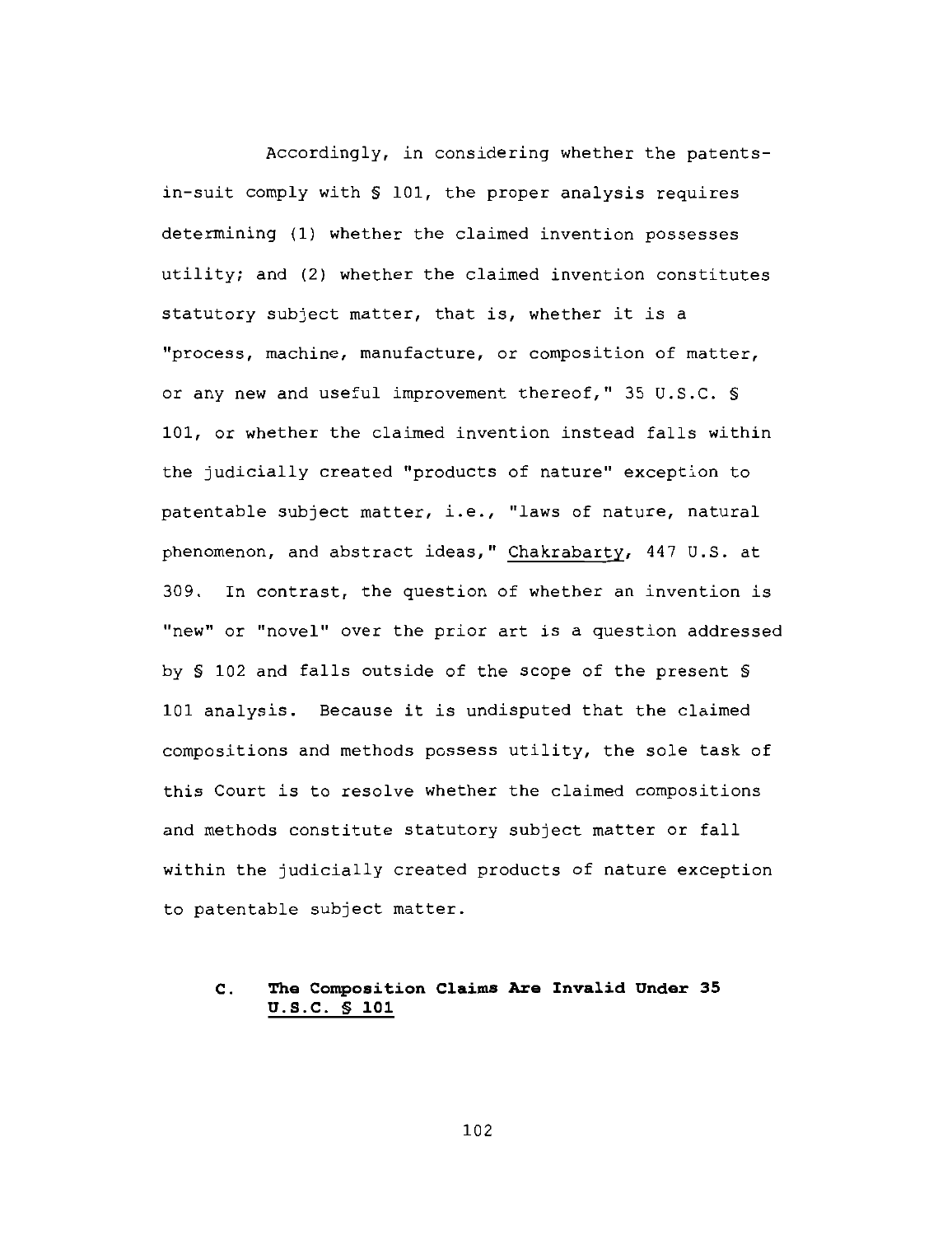As noted, the issue presented by the instant motions with respect to the composition claims is whether or not claims directed to isolated DNA containing naturally-occurring sequences fall within the products of nature exception to \$ 101. Based upon the reasons set forth below, it is concluded that the composition claimsin-suit are excepted.

## $\mathbf{1}$ . Consideration of the merits of Plaintiffs' challenge is appropriate.

Myriad offers several arguments for why this Court should not engage the substance of Plaintiffs' claims, but should instead dismiss them out of hand. Foremost among them is Myriad's assertion that Plaintiffs' claims should be dismissed in light of the "carefully considered policy of the USPTO," which is "entitled to great respect from the courts." Myriad Br. at 26. In so arguing, Myriad notes the presumption of validity afforded to patents, see 35 U.S.C. § 282, and the USPTO's prior consideration of the eligibility of gene-related patents, see Utility Examination Guidelines 66 Fed. Req. 1092, 1092-99 (Jan. 5, 2001), as well as the Supreme Court's statements in J.E.M. Ag Supply, 534 U.S. 124.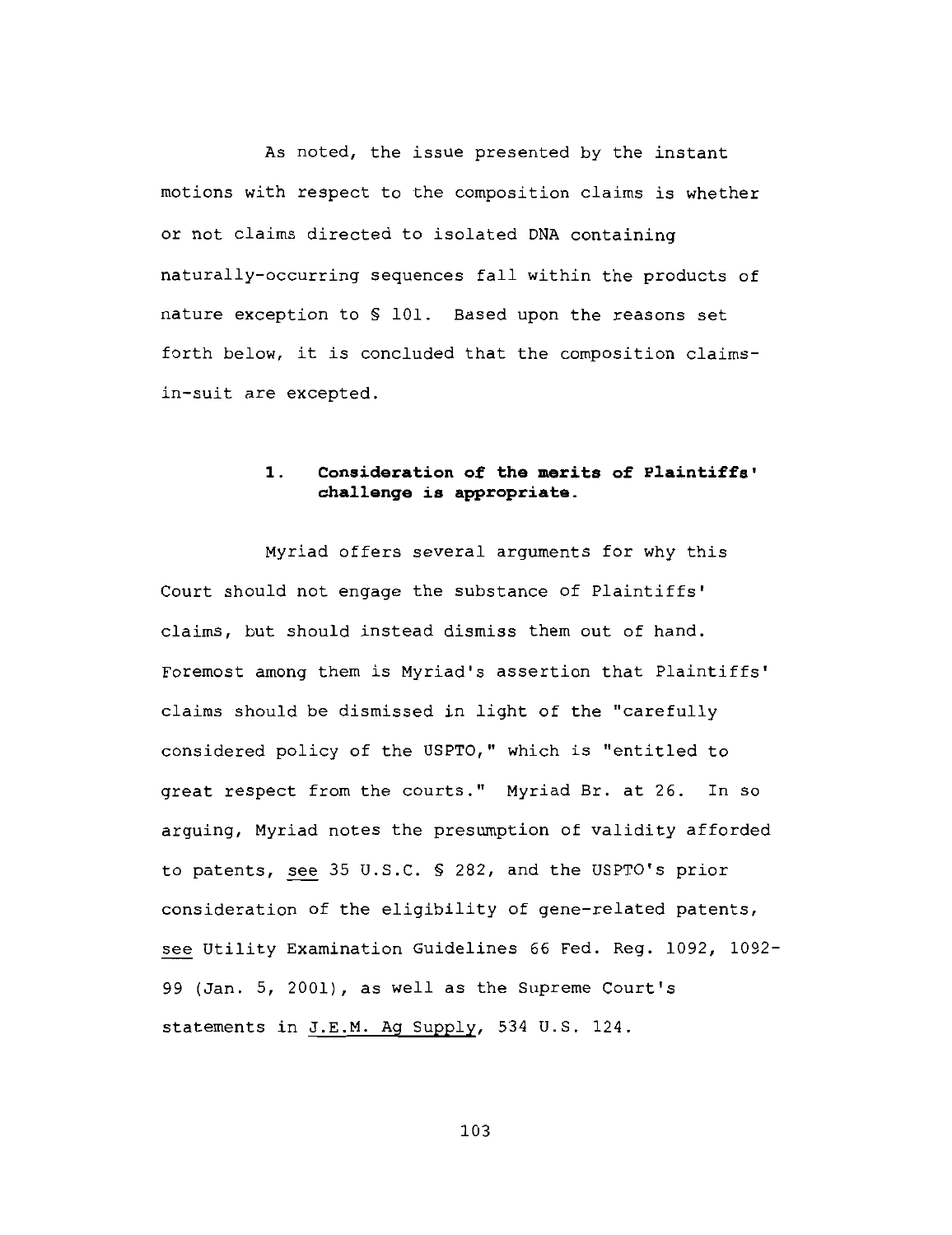The Federal Circuit has previously held that it owes no deference to USPTO legal determinations. See, e.g., Arnold P'ship v. Dudas, 362 F.3d 1338, 1340 (Fed. Cir. 2004) ("This court reviews statutory interpretation, the central issue in this case, without deference."). While Congress has created a presumption of validity for issued patents, approximately 40% of patents challenged in the courts have been found invalid, demonstrating that this presumption is far from absolute. See Institute for Intellectual Property & Information Law, University of Houston Law Center, Patstats.org, Full Calendar Year 2008 Report,

http://www.patstats.org/2008 Full Year Posting.rev3.htm (indicating that 40% of all validity determinations in federal court in 2008 found the challenged patent invalid); Paul F. Morgan & Bruce Stoner, Reexamination v. Litigation - Making Intelligent Decisions in Challenging Patent Validity, 86 J. Pat. & Trademark Off. Soc'y 441-461 (2004) (citing USPTO statistics showing that 74% of patents previously issued by the Patent Office and later challenged through the reexamination process were either canceled or changed by the USPTO). Moreover, the lack of Congressional action to specifically prohibit gene patents in response to the USPTO's prior grant of such patents does not preclude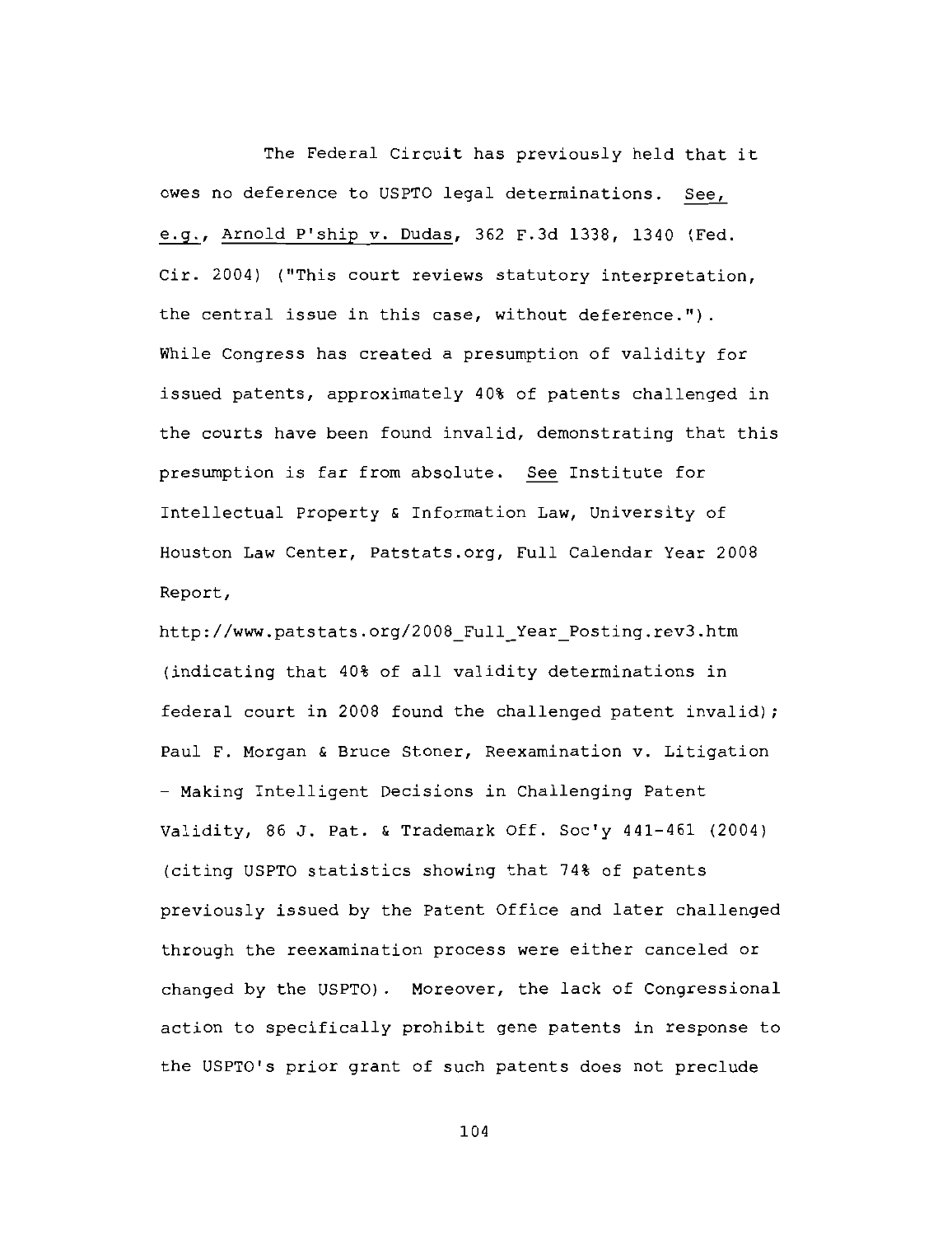their review by the courts. For example, in Bilski, 545 F.3d 943, the Federal Circuit set out a test for the patentability of method claims that potentially will invalidate thousands of patents on business method patents, despite Congress' silence concerning the patentability of such methods. Finally, while the Supreme Court in J.E.M. Ag Supply noted the USPTO's practice of issuing patents on sexually reproducing plants in concluding that such plants represented patentable subject matter under § 101, that passing observation was neither dispositive nor central to the Court's holding and does not establish a rule of judicial deference to the USPTO's practices. See J.E.M. Ag Supply, 534 U.S. at 144-45. Indeed, the judicial deference urged by Myriad is difficult to reconcile with the courts' consideration of the substantive issues presented in cases such as Chakrabarty and indeed, J.E.M. Ag Supply itself.

Moreover, in the absence of a \$ 101 challenge to patent validity, the fact that courts have previously upheld the validity of patents directed to biological products in response to \$ 102 and/or \$ 103 challenges has no bearing on the present inquiry. See, e.g., In re Kubin, 561 F.3d 1351 (Fed. Cir. 2009) (considering obviousness of claims); In re O'Farrell, 853 F.2d 894 (Fed. Cir. 1988)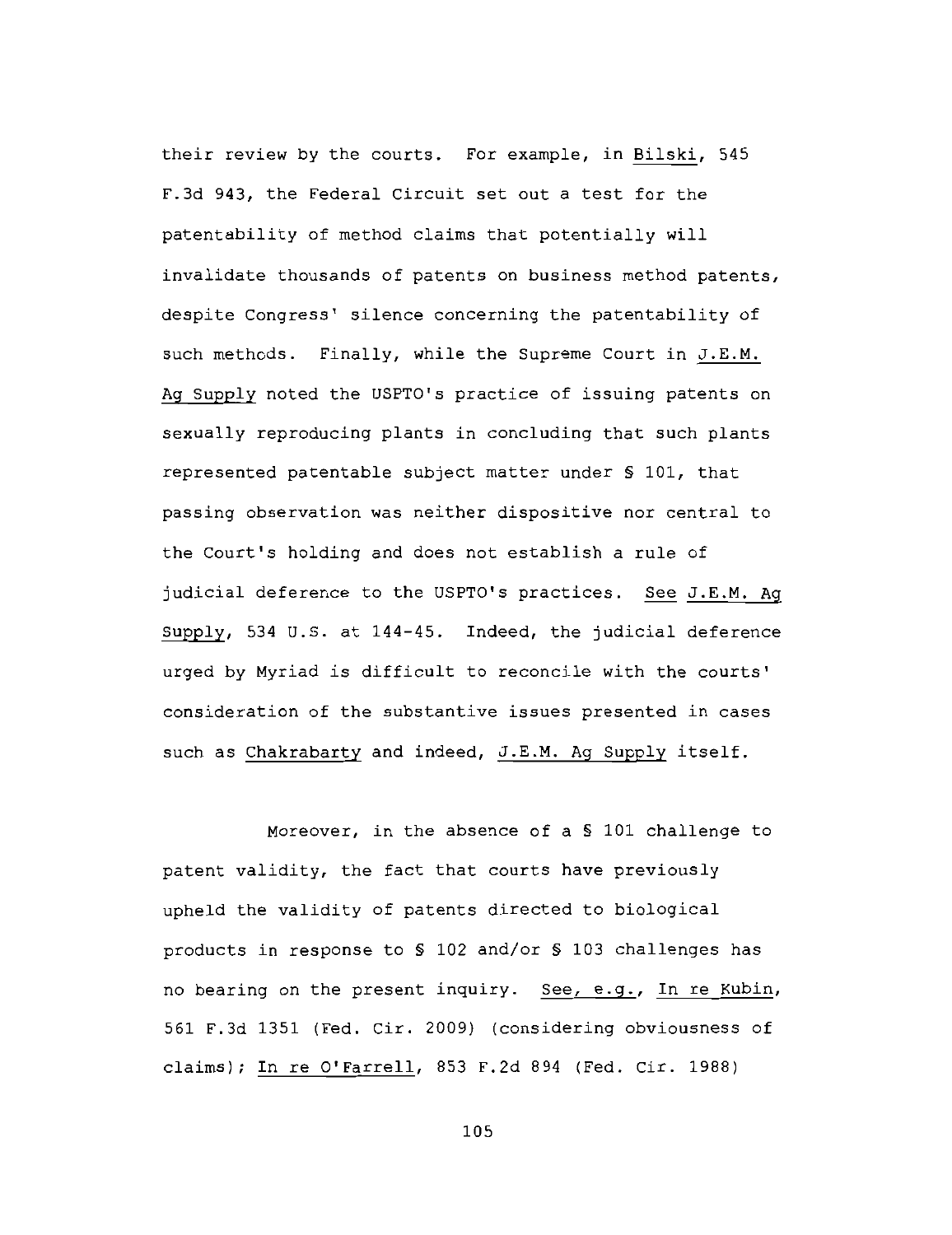(same). The Patent Act sets out patent invalidity as an issue to be raised by the parties, see 35 U.S.C. \$ 282, and it would be erroneous to treat a case involving DNA-related patents as holding that isolated human genes constitute patentable subject matter under § 101. Were that the case, the Supreme Court could have proceeded with its consideration of Metabolite Labs., after it granted certiorari and the parties and amici had fully briefed the issue of patentable subject matter eligibility, rather than dismissing certiorari as improvidently granted based on the parties' failure to raise the \$ 101 issue below. 548 U.S. 124.

Finally, Myriad's suggestion that invalidating the patents-in-suit would constitute an unconstitutional taking in violation of the Fifth Amendment of the Constitution or a violation of the United States' obligations under the Agreement on Trade-Related Aspects of Intellectual Property Rights ("TRIPS") is unpersuasive. Myriad's novel takings argument runs counter to a long history of invalidation of patent claims by the courts and is unsupported by legal precedent. Similarly, Articles 8.1 and 27.3 of TRIPS permit governments to incorporate public health concerns into their intellectual property laws and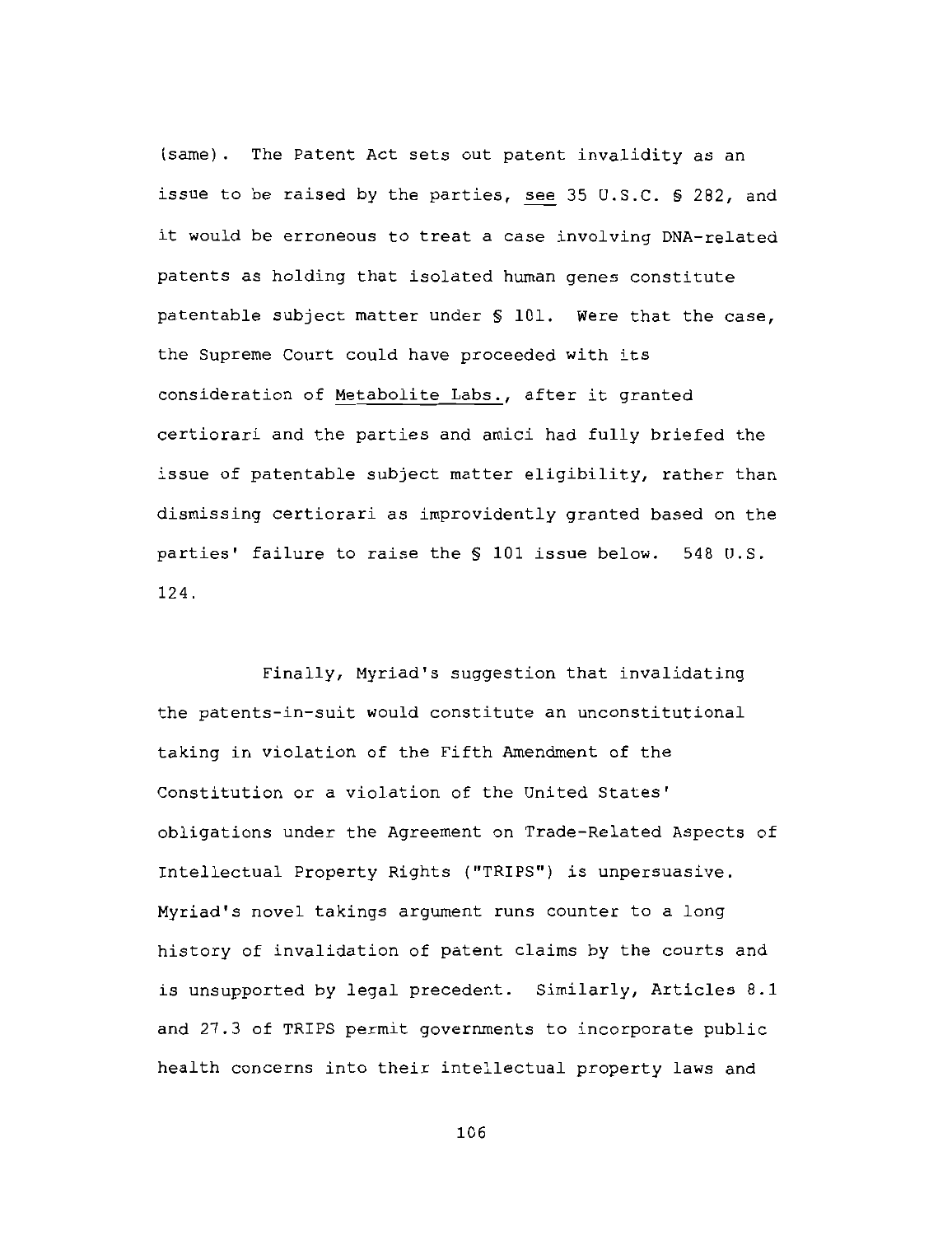to exclude from patentability diagnostic, therapeutic, or surgical methods as well as particular inventions on the grounds of public interest. As a result, invalidation of the patents-in-suit would constitute neither a constitutional violation nor a conflict with the United States' treaty obligations.

## $2<sub>1</sub>$ Patentable subject matter must be "markedly different" from a product of nature

Supreme Court precedent has established that products of nature do not constitute patentable subject matter absent a change that results in the creation of a fundamentally new product. In American Fruit Growers, the Supreme Court rejected patent claims covering fruit whose skin had been treated with mold-resistant borax. Acknowledging that the "complete article is not found in nature," and "treatment, labor and manipulation" went into producing the fruit, the Court nonetheless held that the fruit did not become an "article of manufacture" unless it "possesses a new or distinctive form, quality, or property" compared to the naturally-occurring article.<sup>41</sup> 283 U.S. at 11. The Court went on to observe:

<sup>&</sup>lt;sup>41</sup> Myriad argues that American Fruit Growers was decided on novelty grounds, rather than subject matter patentability. See Myriad Br. at 26. However, the Court's novelty discussion was restricted to its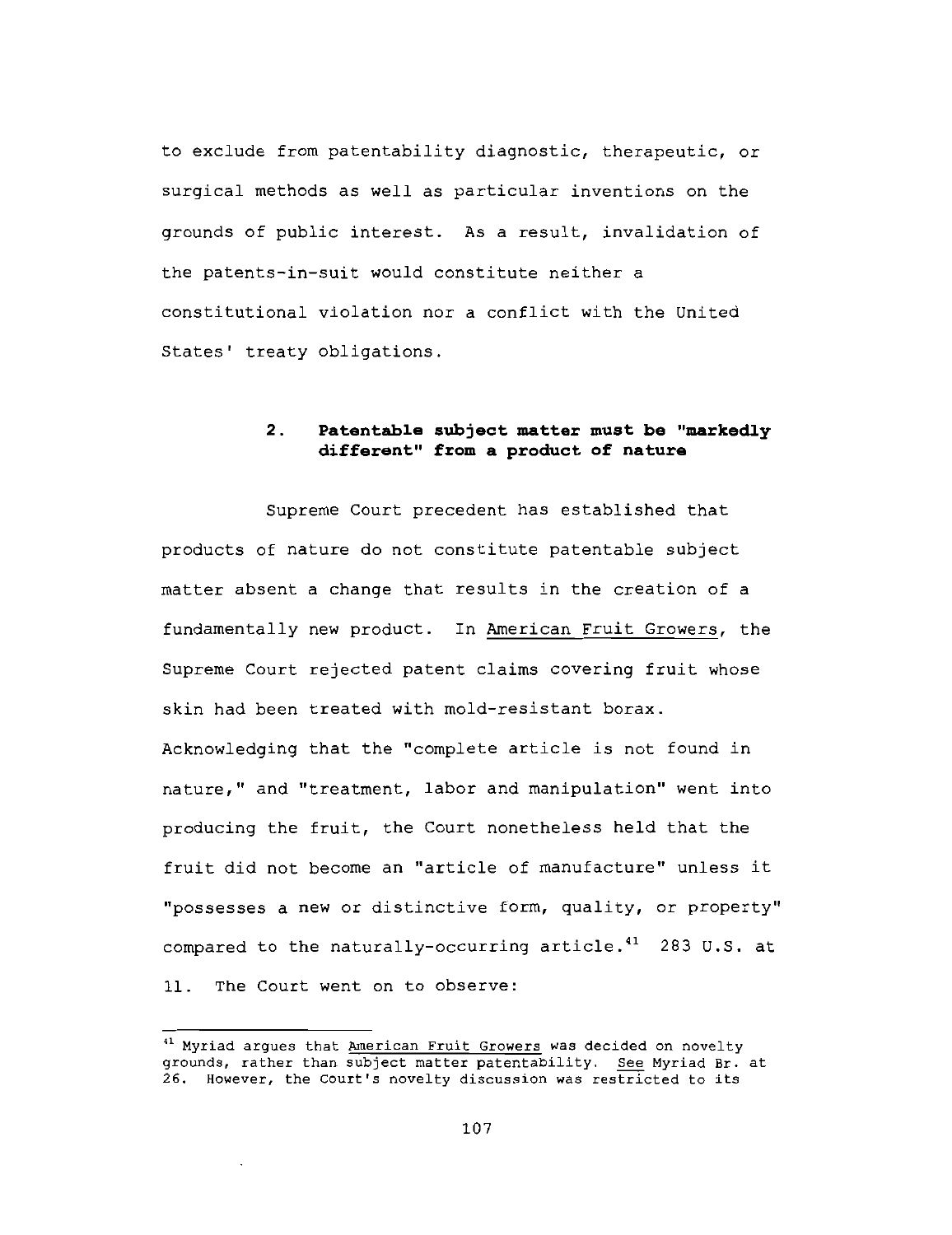Manufacture implies a change, but every change is not manufacture, and yet every change in an article is the result of treatment, labor, and manipulation. But something more is necessary. ... There must be transformation; a new and different article must emerge having a distinctive name, character, or use.

Id. at 12-13 (quoting Anheuser-Busch Brewing Ass'n v. United States, 207 U.S. 556, 562 (1908)) (internal citation and quotation marks omitted).

Similarly, in Funk Brothers, the Supreme Court

considered whether a mixture of several naturally-occurring species of bacteria was patentable.<sup>42</sup> 333 U.S. at 128-31. Each species of bacteria in the mixture could extract nitrogen from the air for plant usage. While the patent holder had created a mixture by selecting and testing for strains of bacteria that did not mutually inhibit one

analysis of the process claims. Am. Fruit Growers, 283 U.S. at 13-14 ("If it be assumed that the process claims under consideration cover an invention, we think this lacked novelty when application was made for the patent August 13, 1923"). In contrast, its rejection of the composition claims was based on an analysis of subject matter patentability. See id. at 11 ("Is an orange, the rind of which has become impregnated with borax, through immersion in a solution, and thereby resistant to blue mold decay, a 'manufacture,' or manufactured article, within the meaning of section 31, title 35, U.S. Code?"). <sup>42</sup> Myriad suggests that the Supreme Court's holding in Funk Brothers was premised on an obviousness determination, rather than patentable subject matter. Subsequent Supreme Court opinions, however, have treated the holding in Funk Brothers as a statement of patentable subject matter. See Chakrabarty, 447 U.S. at 309-10; Flook, 437 U.S. at 591-92; Benson, 409 U.S. at 67-68.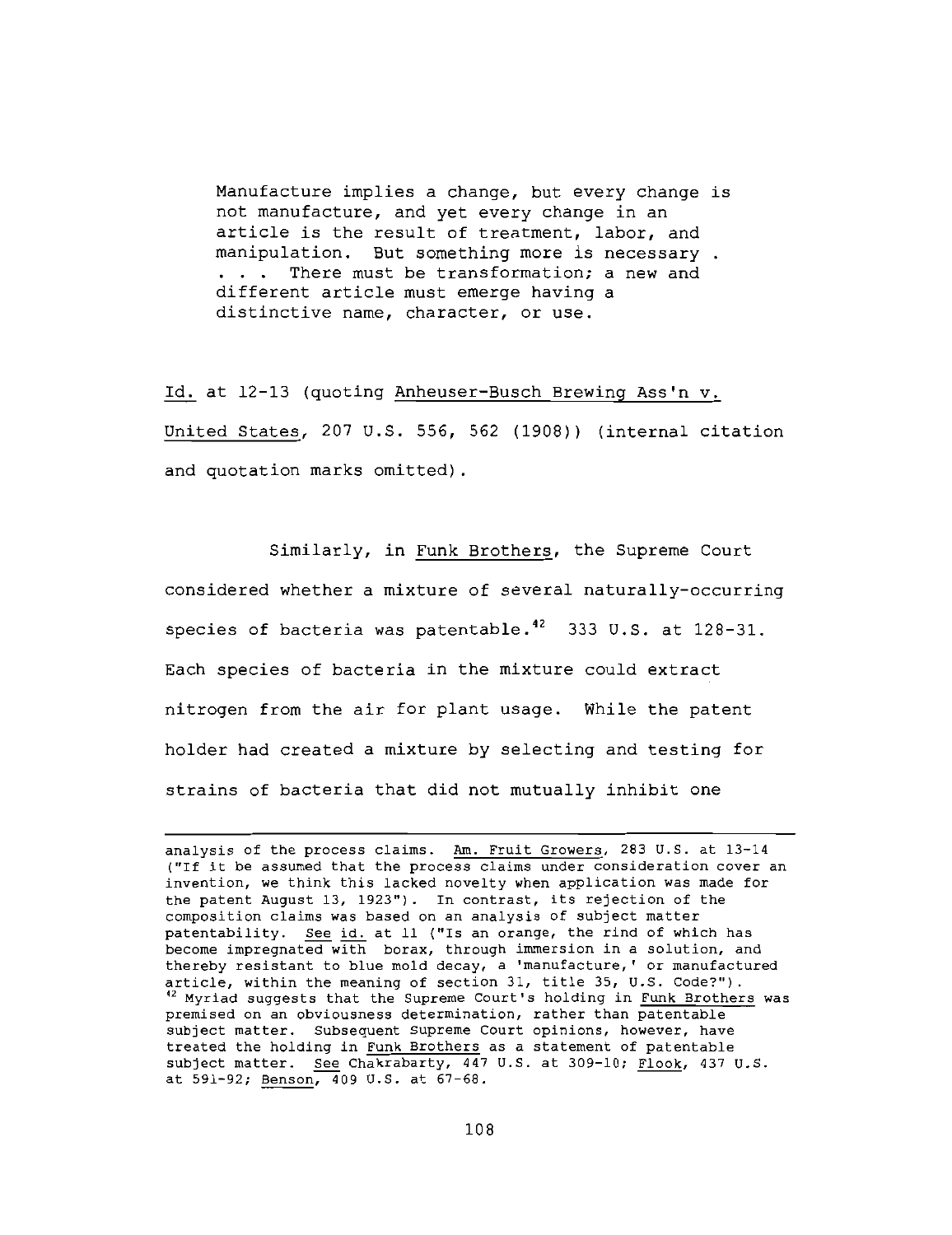another, the Court concluded that the patent holder "did not create a state of inhibition or of non-inhibition in the bacteria. Their qualities are the work of nature. Those qualities are of course not patentable." Id. at 130.

Most recently, the Supreme Court addressed the application of § 101 to product claims in Diamond v. Chakrabarty, 447 U.S. 303. In Chakrabarty, the Court considered whether a "live, human-made micro-organism is patentable subject matter under 35 U.S.C. § 101." Id. at 305. The microorganism in question was a bacterium that had been genetically engineered to break down multiple components of crude oil and possessed considerable utility in the treatment of oil spills. Id. In concluding that the man-made bacterial strain was patentable, the Court observed that the claim "is not to a hitherto unknown natural phenomenon, but to a nonnaturally occurring manufacture or composition of matter - a product of human ingenuity 'having a distinctive name, character [and] use.'" Id. at 309-10 (quoting Hartranft v. Wiegmann, 121 U.S. 609, 615 (1887)). The Court went on to contrast the Chakrabarty bacterium with the bacterial mixture at issue in Funk Brothers, stating that in Chakrabarty's case, "the patentee has produced a new bacterium with markedly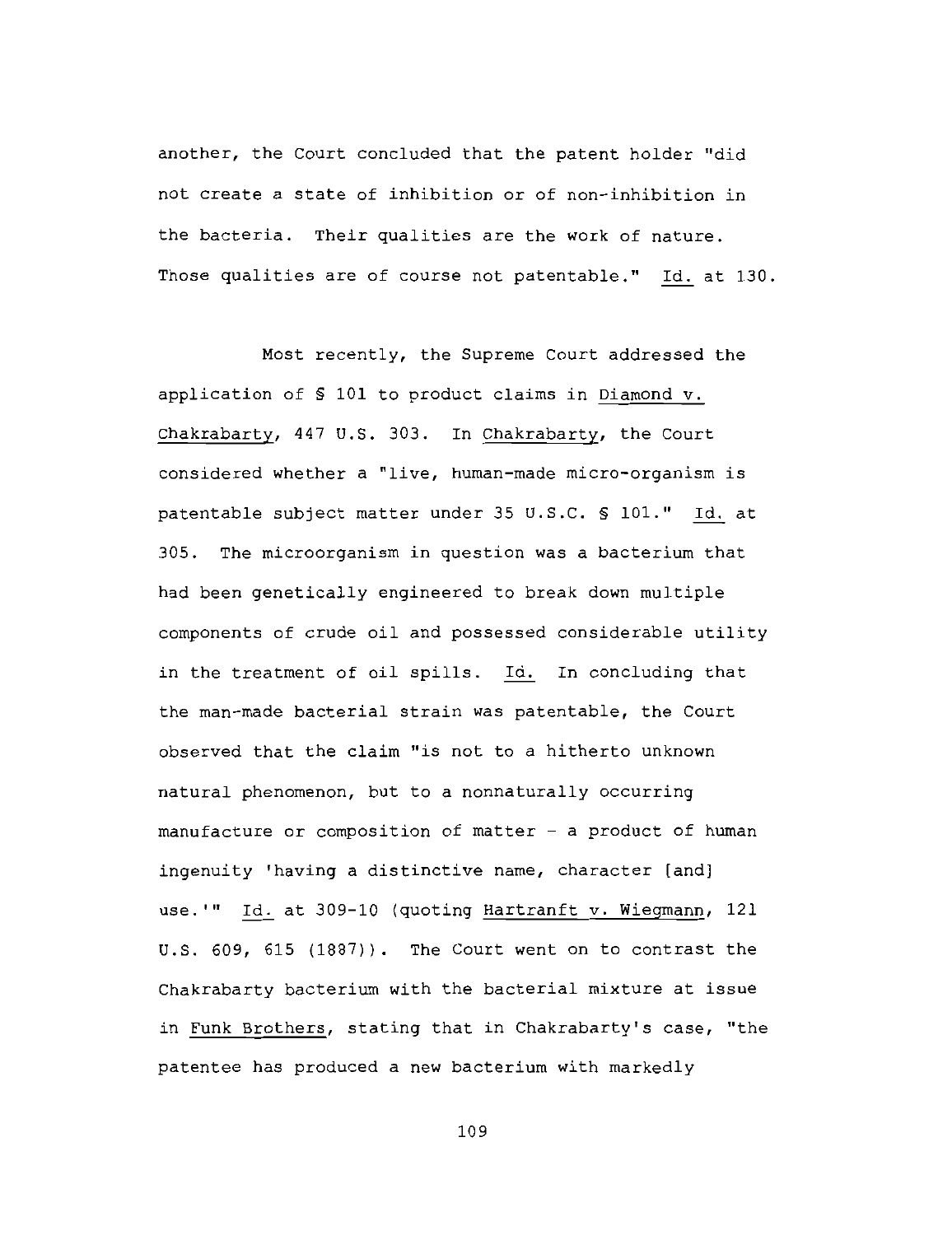different characteristics from any found in nature and one having the potential for significant utility. His discovery is not nature's handiwork, but his own . . . . " Id. at 310.<sup>43</sup> This requirement that an invention possess "markedly different characteristics" for purposes of \$ 101 reflects the oft-repeated requirement that an invention have "a new or distinctive form, quality, or property" from a product of nature. Am. Fruit Growers, 283 U.S. at 11; In re Merz, 97 F.2d 599, 601 (C.C.P.A. 1935) ("[M]ere purification of known materials does not result in a patentable product," unless "the product obtained in such a case had properties and characteristics which were different in kind from those of the known product rather than in degree.").

Courts have also specifically held that "purification" of a natural compound, without more, is insufficient to render a product of nature patentable. In The American Wood-Paper Co. v. The Fibre Disintegrating Co., 90 U.S.  $(23$  Wall.) 566  $(1874)$ , the Supreme Court held

<sup>&</sup>lt;sup>43</sup> Although Chakrabarty is often cited for the proposition that "anything under the sun that is made by man" is patentable, id. at 309, that phrase is a misleading quotation from the legislative history of the Patent Act of 1952. The full quote clearly acknowledges the statutory limitations to patentable subject matter: "A person may have 'invented' a machine or a manufacture, which may include anything under the sun made by man, but it is not necessarily patentable under section 101 unless the conditions of the title are fulfilled." H.R. Rep. No. 1923, 82d Cong., 2d Sess. 6 (1952).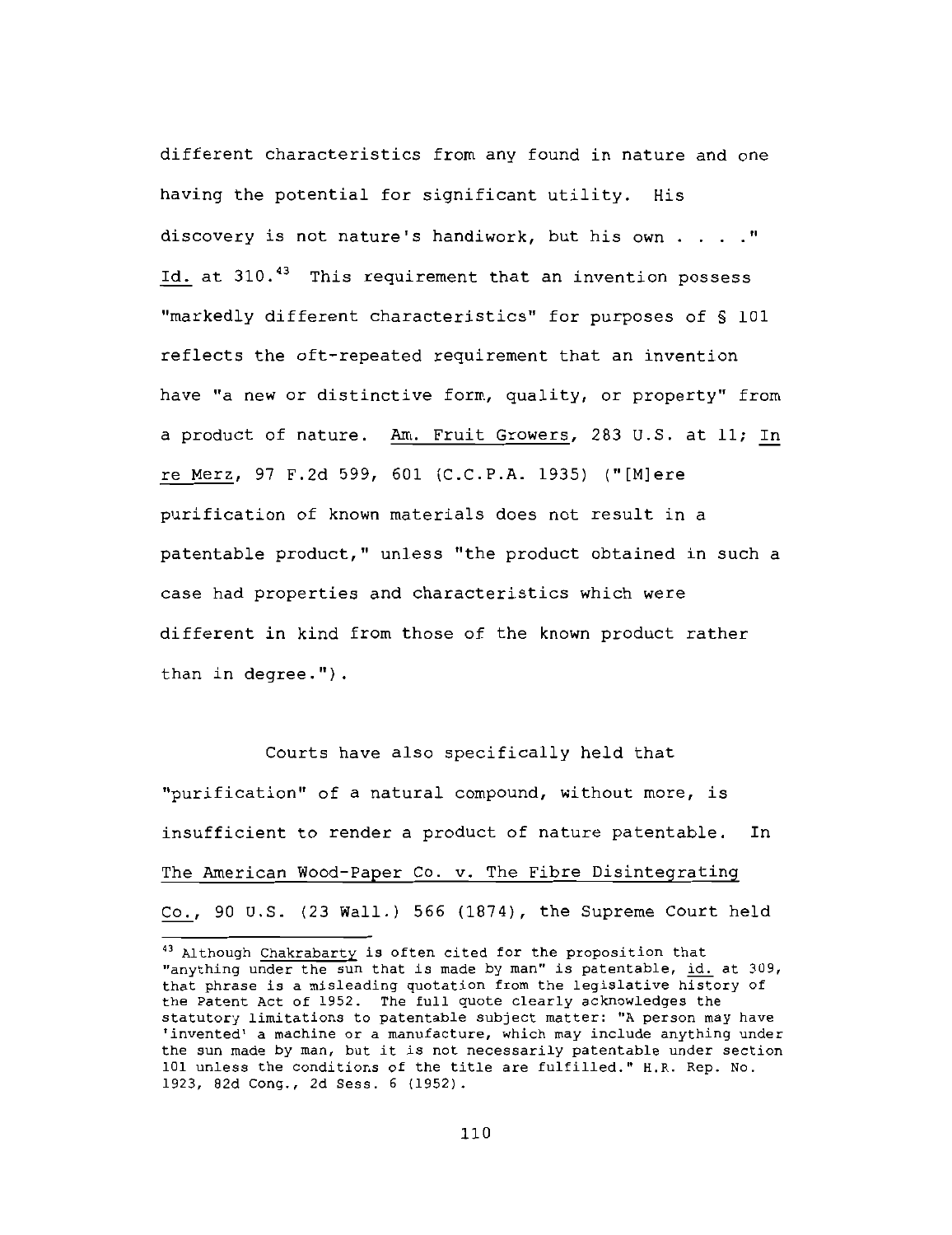that refined cellulose, consisting of purified pulp derived from wood and vegetable, was unpatentable because it was "an extract obtained by the decomposition or disintegration of material substance." Id. at 593. As the Court observed:

There are many things well known and valuable in medicine or in the arts which may be extracted from divers[e] substances. But the extract is the same, no matter from what it has been taken. A process to obtain it from a subject from which it has never been taken may be the creature of invention, but the thing itself when obtained cannot be called a new manufacture.

Id. at 593-94.<sup>44</sup> Similarly, in Cochrane v. Badische Anilin & Soda Fabrik, 111 U.S. 293 (1884), the Court rejected a patent on an artificial version of a natural red dye called alizarine that was produced by manipulating another compound through acid, heat, water or distillation. See generally, id. Although the artificial version of the dye was of a brighter hue than the naturally occurring dye, the Court concluded that "[c]alling it artificial alizarine did not make it a new composition of matter, and patentable as such . . . . " Id. at 311 (citing Am. Wood-Paper, 90 U.S. (23 Wall.) at 593).

<sup>&</sup>lt;sup>44</sup> Given the posture of the challenge to the patent's validity, the Court rested its holding on the fact that the patent in question was invalid as non-novel. Id.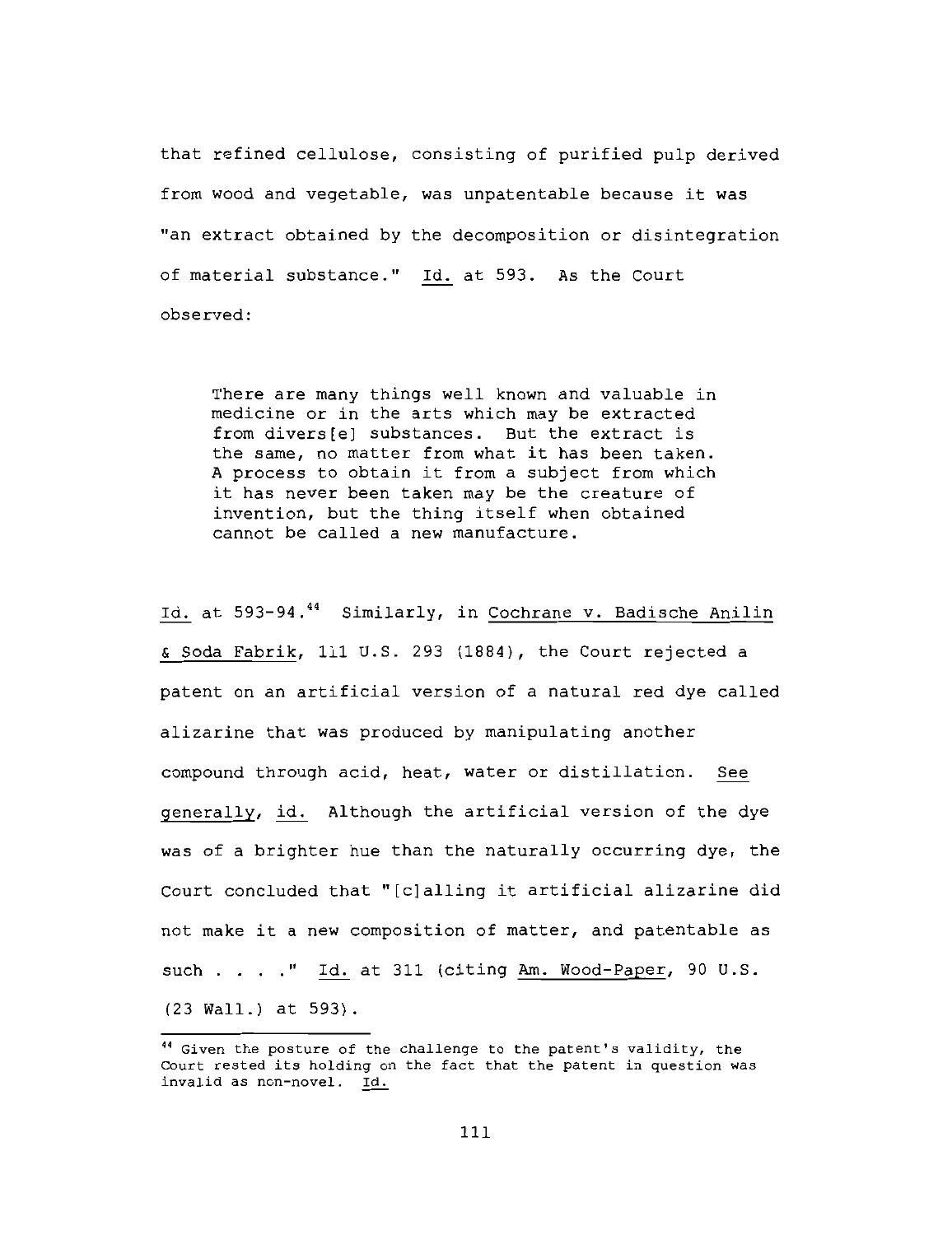In General Electric, 28 F.2d at 642, the Third Circuit Court of Appeals considered the patentability of purified tungsten, which possessed superior characteristics and utility over its brittle, naturally-occurring form. The court first noted that "[i]f it is a natural thing then clearly, even if [the patentee] was the first to uncover it and bring it into view, he cannot have a patent for it because a patent cannot be awarded for a discovery or for a product of nature, or for a chemical element." Id. The court went on to state:

Naturally we inquire who created pure tungsten. Coolidge? No. It existed in nature and doubtless has existed there for centuries. The fact that no one before Coolidge found it there does not negative its origin or existence.

The second part of the claim reads: "Having ductility and high tensile strength." Did Coolidge give those qualities to "substantially pure tungsten"? We think not for it is now conceded that tungsten pure is ductile cold. If it possess that quality now it is certain that it possessed it always.

Id. at 643. The Court of Customs and Patent Appeals ("C.C.P.A."), the precursor to the Federal Circuit Court of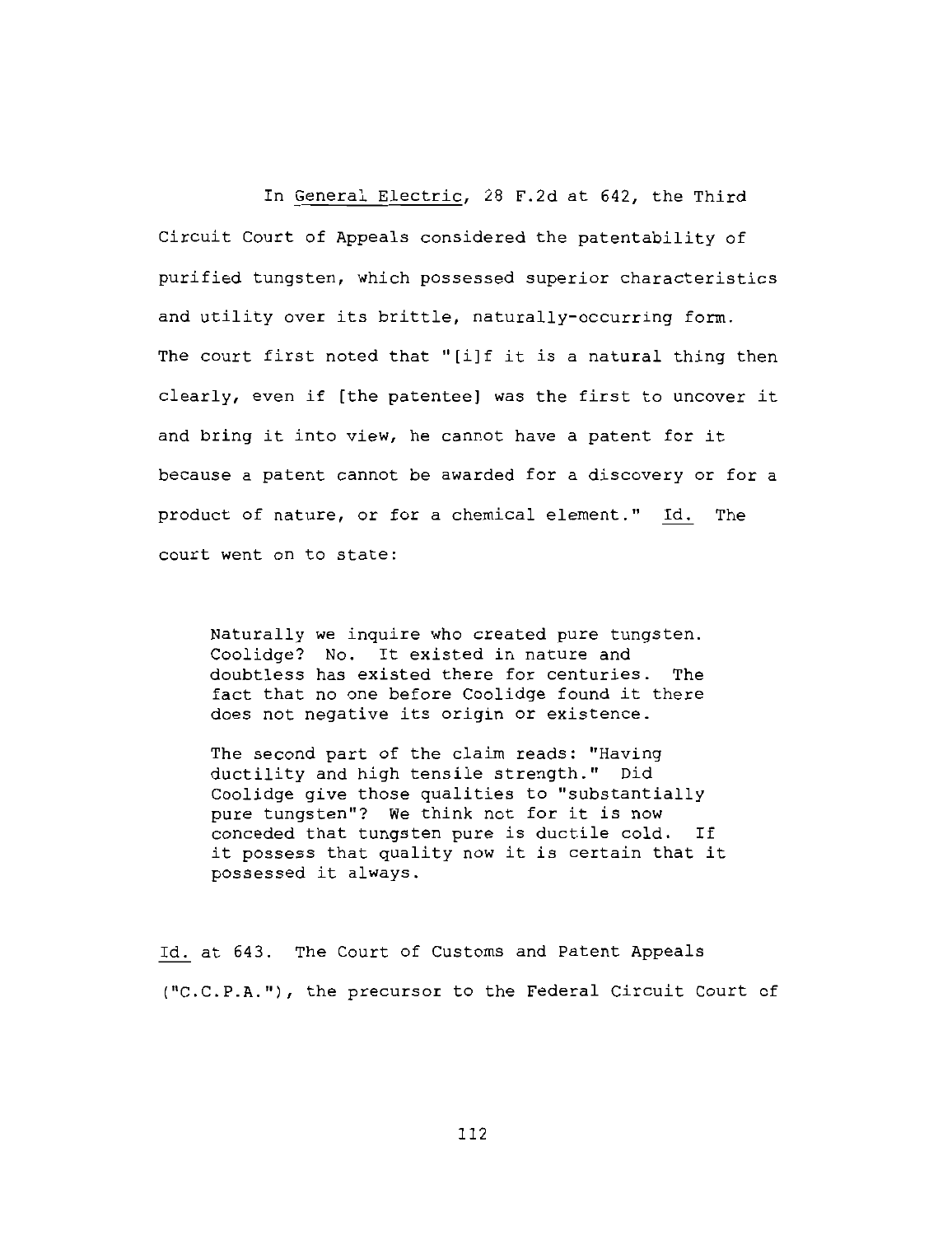Appeals, 45 subsequently relied on General Electric in rejecting patents claiming purified uranium and vanadium. See In re Marden, 47 F.2d 957, 957-58 (C.C.P.A. 1931) ("Marden I"); In re Marden, 47 F.2d 958, 1059 (C.C.P.A. 1931) ("Marden II") ("The quality of purity of vanadium or its ductility is a quality of a natural product and as such is not patentable."). Similarly, in Ex Parte Latimer, the Patent Commissioner refused to allow a patent on pine needle fibers that were better suited for textile production, even though it was necessary to remove the needle from its sheath and other resinous material. 1889 Dec. Comm'r Pat. 123, 125 (1889) ("Nature made them so and not the process by which they are taken from the leaf or needle.").

Myriad argues that purification of "'naturally occurring' compounds that 'do not exist in nature in pure form' renders such compounds patent-eligible." Myriad Br. at 21 (quoting In re Bergstrom, 427 F.2d 1394, 1401 (C.C.P.A. 1970)). However, Myriad cites no Supreme Court

<sup>&</sup>lt;sup>45</sup> The decisions of the C.C.P.A. remain binding precedent in patent cases. See South Corp. v. United States, 690 F.2d 1368, 1370-71 (Fed. Cir. 1982) (en banc) (adopting "[t] hat body of law represented by the holdings of . . . the Court of Customs and Patent Appeals" as "precedent" for the then-new Federal Circuit so as to "continu[e] the stability in those areas of the law previously within the jurisdiction of our predecessor courts").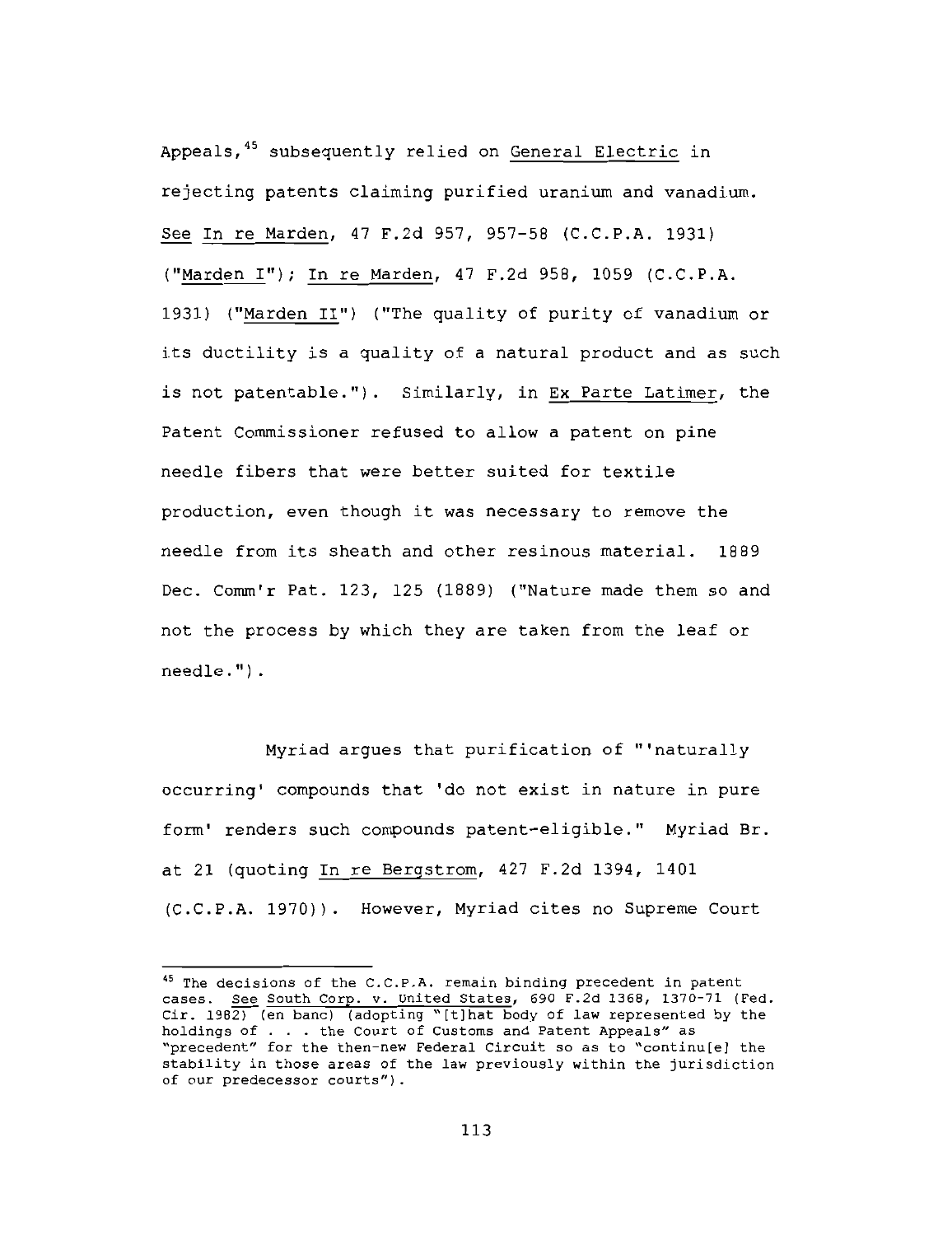authority that would rebut the authorities presented by Plaintiffs, nor do the cited cases support Myriad's position.

Myriad has relied heavily on the holding of the Honorable Learned Hand in Parke-Davis & Co. v. H.K. Mulford Co., 189 F.2d 95 (S.D.N.Y. 1911).<sup>46</sup> In Parke-Davis, Judge Hand considered a challenge to the validity of a patent

<sup>&</sup>lt;sup>46</sup> The invocation of Judge Hand is frequently practiced in this Circuit. See, e.g., United States v. Rigas, 583 F.3d 108, 121 n.3 (2d Cir. 2009) (quoting Learned Hand for the proposition that appellate courts may not find facts); United States v. Parker, 554 F.3d 230 (2d Cir. 2009) (quoting Learned Hand for his formulation of the requirements of conspiracy); In re City of New York, 522 F.3d 279, 284 (2d Cir. 2008) (citing Learned Hand for his formulation of negligence); In re Hyman, 501 F.3d 61, 67 (2d Cir. 2007) (quoting at length Learned Hand's inconclusive discussion of the meaning of the word "defalcation" in 11 U.S.C. § 523(a)(4)); United States v. Brand, 467 F.3d 179, 190 (2d Cir. 2006) (quoting Learned Hand's definition of inducement by the government); In re Enron Corp., 419 F.3d 115, 123 (2d Cir. 2005) (quoting Learned Hand's critique of statutes of limitations); Shannon v. Jacobowitz, 394 F.3d 90, 95 (2d Cir. 2005) (quoting Learned Hand's instruction that "[w]ords are not pebbles in alien juxtaposition . . . ."); Danahy v. Buscaglia, 134 F.3d 1185, 1189 (2d Cir. 1998) (quoting Learned Hand on the rationale for qualified immunity). See also, Remarks of the Honorable John M. Walker, Jr. Upon Receiving the Learned Hand Medal for Excellence in Federal Jurisprudence, 76 St. John's L. Rev. 595, 596 (2002) ("Judge Hand is widely considered to have been one of the four greatest judges of the first half of the twentieth century."); James L. Oakes, Personal Reflections on Learned Hand and the Second Circuit, 47 Stan. L. Rev. 387 (1995); Gerald Gunther, Learned Hand: the Man and the Judge (1994); Kathryn Griffin, Judge Learned Hand and the Role of the Federal Judiciary (1973); Marvin Schick, Learned Hand's Court (1970); Marcia Nelson, ed., The Remarkable Hands: An Affectionate Portrait (1983); Hershel Shanks, ed., The Art and Craft of Judging: The Decisions of Judge Learned Hand (1968). Although Judge Hand once turned his back on the author of this opinion arguing before him on behalf of the Government, his opinion in Parke-Davis deserves careful review but brings to mind that oft repeated adage "Quote Learned, but follow Gus." See Oakes, 47 Stan. L. Rev. at 389 n.175. This author, confronted by genomics and molecular biology, also emphatically empathizes with Judge Hand's complaint in Parke-Davis about his lack of knowledge of the rudiments of chemistry. See Parke-Davis, 189 F. at 114.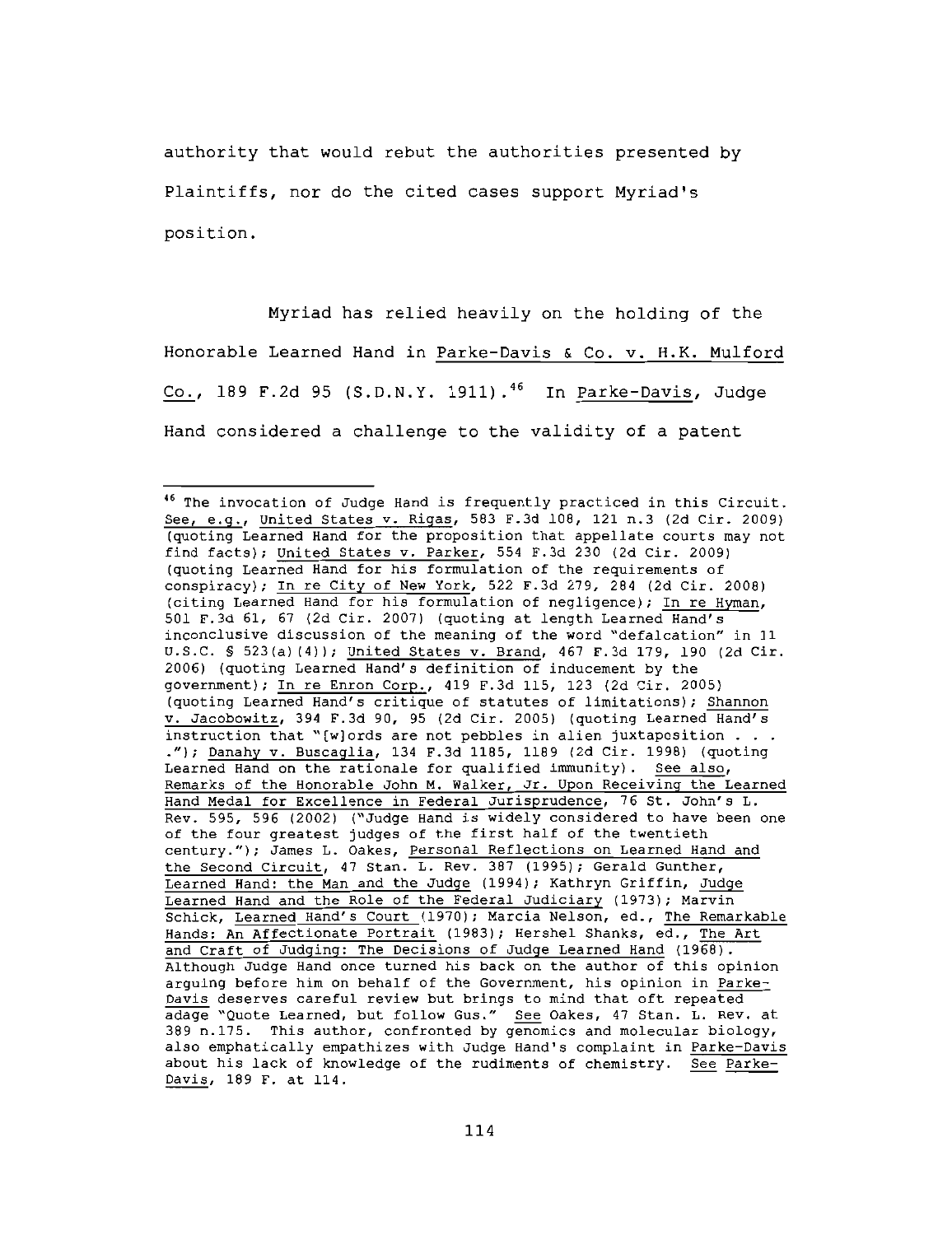claiming an adrenaline compound that had been isolated and purified from animal suprarenal glands. Id. at 97. It had been known that suprarenal glands in powdered form had hemostatic, blood-pressure-raising and astringent properties, but could not be used for those purposes in gross form. The isolated adrenaline, however, possessed the desired therapeutic properties and could be administered to humans.

Although Myriad argues that the holding in Parke-Davis establishes that the purification of a natural product necessarily renders it patentable, the opinion, read closely, fails to support such a conclusion. The question before the court in Parke-Davis was one of novelty (a modern-day § 102 question), not of patentable subject matter (the \$ 101 question before this Court). In framing the issue, Judge Hand observed that, "[the validity of the claims] is attacked, first, because they are anticipated in the art; and second, for a number of technical grounds which I shall take up in turn." Id. at 101 (emphasis added). He went on to conclude that the patented purified extract was not, in fact, different from the prior art "only for a degree of purity," but rather was a different chemical substance from that found in the prior art. Id.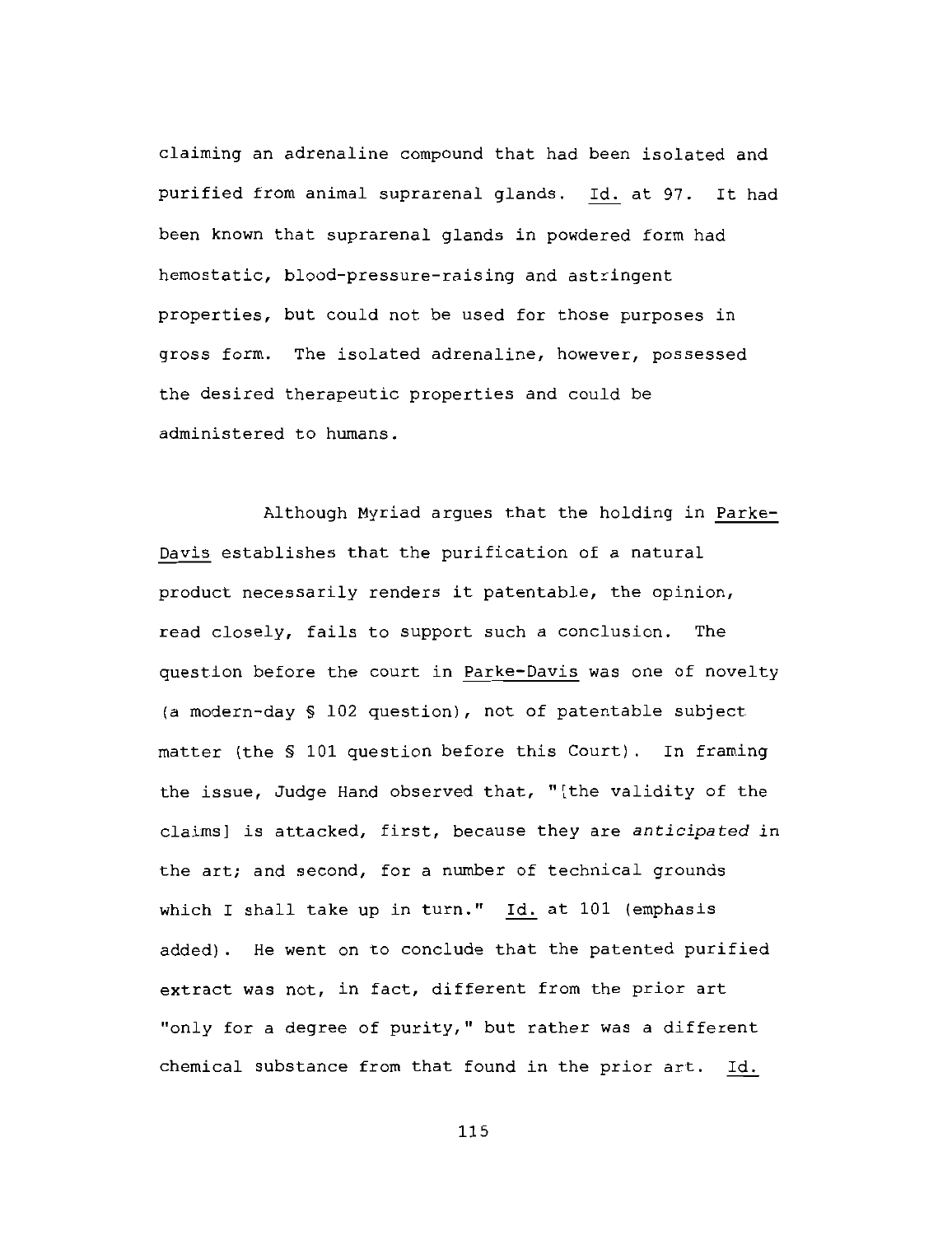at 103 (observing that "no one had ever isolated a substance [adrenaline] which was not in salt form" and that "the [claimed] base [form of adrenaline] was an original production of [the patentee's]"). Thus, Judge Hand held that the purified adrenaline was not anticipated by the prior art, namely, the ground paradrenal gland that was known to possess certain beneficial properties. See Merck & Co. v. Olin Mathieson Chem. Corp., 253 F.2d 156, 162 (4th Cir. 1958) ("It was further held [in Parke-Davis] that the invention was not anticipated, though the principle was known to exist in the suprarenal glands.").

Only after concluding that the claimed purified adrenaline was novel over the prior art did Judge Hand offer, as dicta, the statement to which Myriad cites: "But, even if it were merely an extracted product without change, there is no rule that such products are not patentable." Id. at 103. While the accuracy of this statement at the time was written is dubious in light of American Wood-Paper (to which Judge Hand did not cite) it is certainly no longer good law in light of subsequent Supreme Court cases, which, as noted above, require that a claimed invention possess "markedly different characteristics" over products existing in nature in order for it to constitute patentable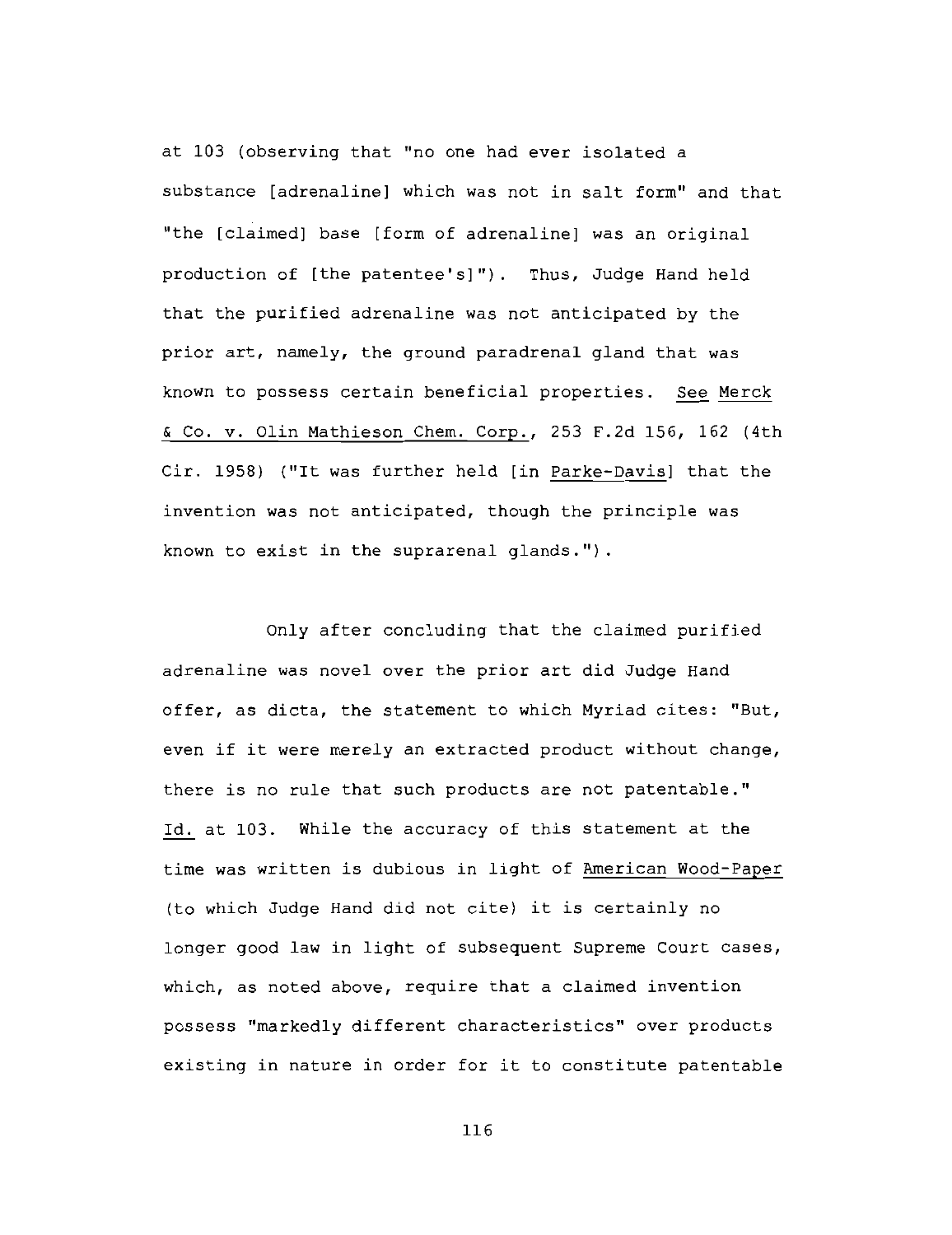subject matter.<sup>47</sup> Chakrabarty, 447 U.S. at 310; see also Funk Bros., 333 U.S. at 130-32. By the same token, Judge Hand's suggestion that a claimed invention was patentable since it was a "new thing commercially and therapeutically," Parke-Davis, 189 F.2d at 103, is firmly contradicted by subsequent case law establishing that "it is improper to consider whether a claimed element or step in a process is novel or nonobvious, since such considerations are separate requirements" when evaluating whether a claim is patent-eligible subject matter. Prometheus, 581 F.3d at 1343; see also Bergy, 596 F.2d at 960-61. Such an approach would also be inconsistent with the Supreme Court's rejection of the patentability of the commercially useful mixture of bacteria in Funk Brothers, the refined cellulose in American Wood-Paper, and the electromagnetic communication devices in O'Reilly v. Morse, 56 U.S. (15 How.) 62 (1853).

The distinction between considerations of novelty and patentable subject matter similarly undermines Myriad's reliance on Bergstrom and In re Kratz, 592 F.2d 1169 (C.C.P.A. 1979), both of which presented issues of novelty

<sup>&</sup>lt;sup>47</sup> Notwithstanding Judge Hand's reputation, see supra note 46, his opinion in Parke-Davis was one of a district court judge and does not supersede contrary statements of the law by the C.C.P.A. or the Supreme Court.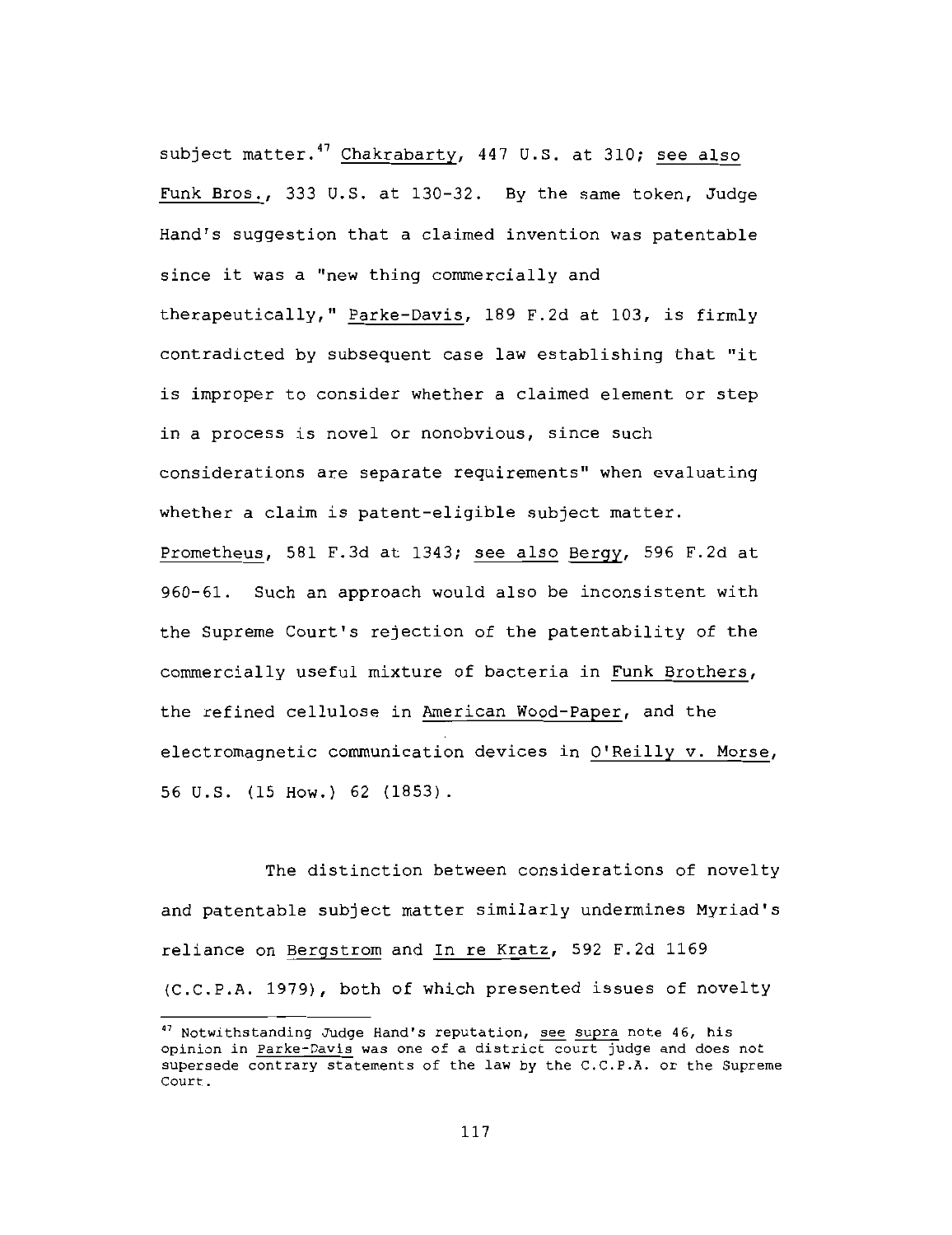and anticipation rather than the question of patentable subject matter. In Bergstrom, the C.C.P.A. considered an appeal from a rejection by the Board of Patent and Interferences ("BPAI") of a patent claiming the purified prostaglandins PGE<sub>2</sub> and PGE<sub>3</sub> that had been extracted from human or animal prostate glands. 427 F.2d at 1398. Although the BPAI cited § 101 in its rejection, the C.C.P.A. recognized the issue as a § 102 question of novelty. Id. at 1400 ("Tested by the conventional evidentiary criteria or 'conditions for patentability' relevant to the present factual situation which Congress has expressed in the various provisions of 35 U.S.C. § 102, appellants are undoubtedly correct, for the Patent Office has not been able to . . . establish that the claimed subject matter lacks 'novelty.'"); see also id. at 1401 ("[T]he fundamental error in the board's position, as we see it, is the analysis and answer it gave to the sole issue it accurately posed - whether the claimed pure materials are novel as compared with the less pure materials of the reference." (internal citation and quotation marks omitted)). Indeed, the C.C.P.A. itself has subsequently recognized that Bergstrom is properly viewed as a case concerning novelty. Bergy, 596 F.2d at 961 ("Our research has disclosed only two instances in which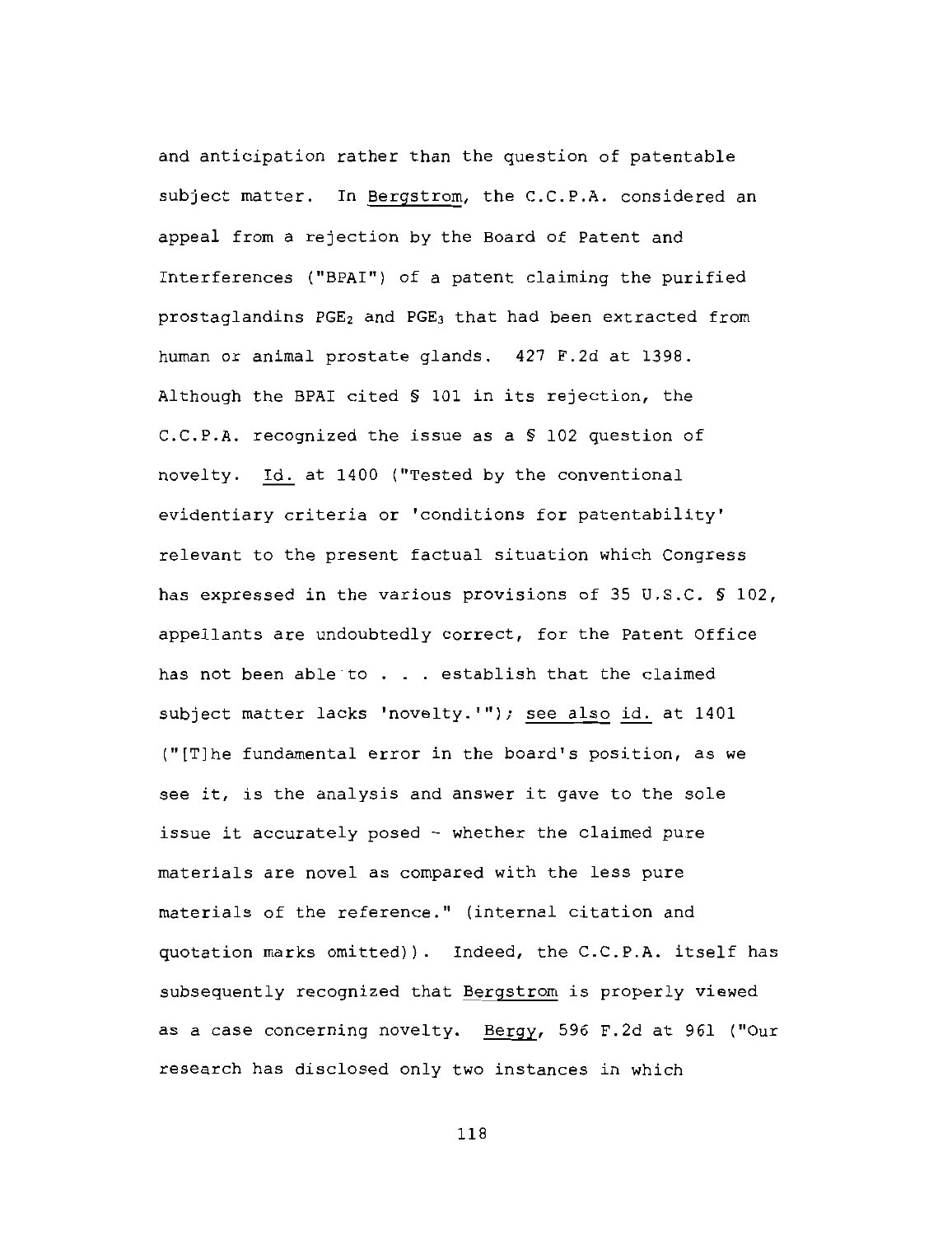rejections for lack of novelty were made by the PTO under § 101 . . . . In In re Bergstrom we in effect treated the rejection as if it had been made under § 102, observing in the process that 'The word "new" in § 101 is defined and to be construed in accordance with the provisions of § 102.'" (internal citation omitted)).

Kratz examined the rejection of a patent claiming a substantially purified chemical compound naturally occurring in strawberries, called 2-methyl-2-pentenoic acid ("2M2PA"). 592 F.2d at 1170. The patentee had appealed from the BPAI's determination that the purified compound was obvious over the prior art under § 103. See id. Although there was some discussion about whether the composition claimed was a naturally-occurring compound, the C.C.P.A. did not view the question before it as a § 101 inquiry. Instead, the court treated the appeal as a question of novelty and anticipation pursuant to  $\text{\$ 102.}^{\text{48}}$ See, e.g., id. at 1174 ("It should be clear that an

<sup>&</sup>lt;sup>48</sup> The differences between the test applied in Kratz and the "markedly different" requirement set forth in Chakrabarty and other Supreme Court precedent further demonstrates that the Kratz court was engaged in a § 102 anticipation analysis and not a \$ 101 statutory subject matter analysis. See id. at 1174 (requiring, for a finding of anticipation, that "the natural composition must inherently contain the naturally occurring compound" and that "the claim must be of sufficient breadth to encompass both the known natural composition and the naturally occurring compound.").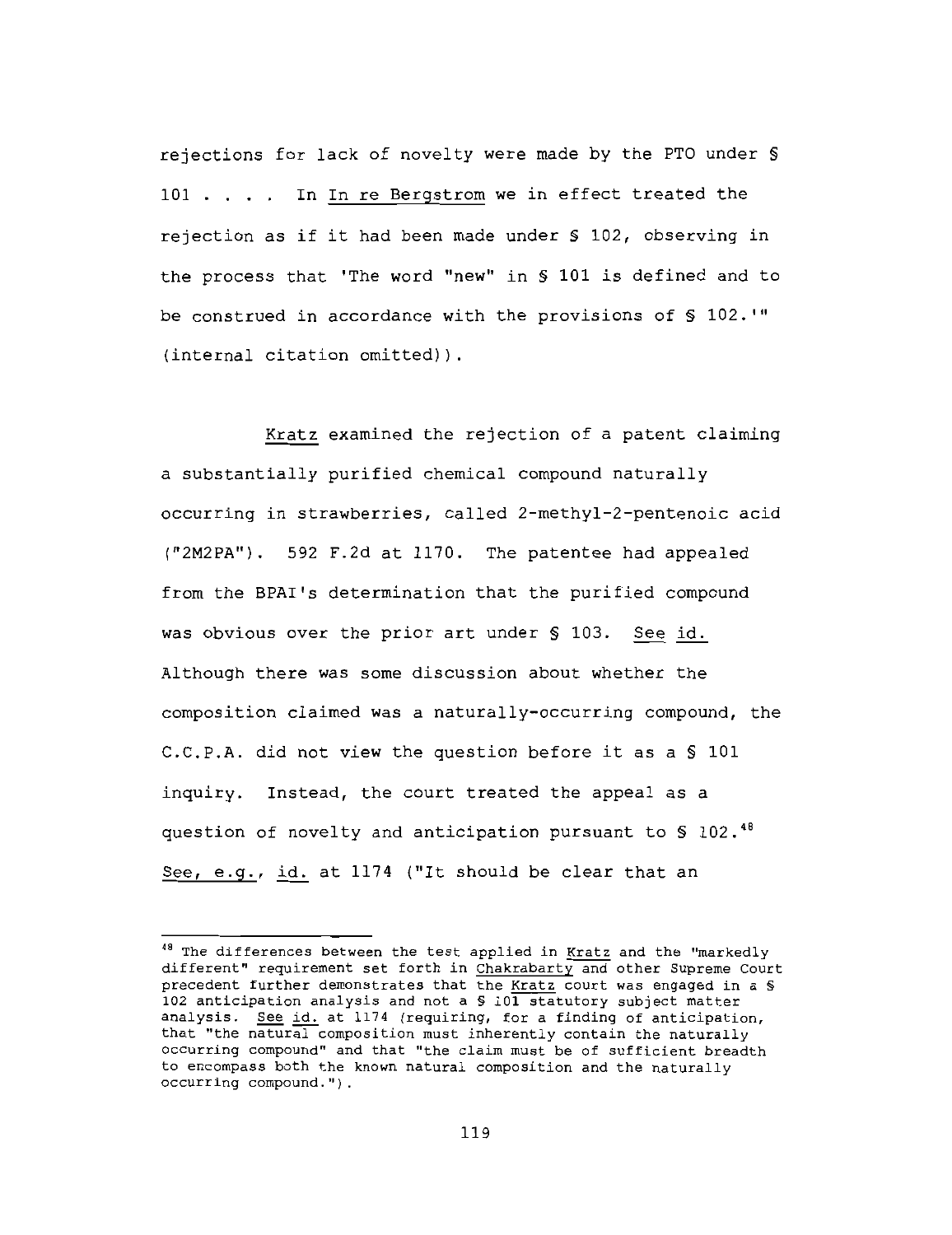anticipation rejection in such a case is necessarily based on a dual footing.").<sup>49</sup>

# Finally, Merck & Co., Inc. v. Olin Mathieson

Chem. Corp., 253 F.2d 156, cited by Myriad, is entirely consistent with the principle set forth in Funk Brothers and American Fruit Growers that something derived from a product of nature must "possess a new or distinctive form, quality, or property" in order to become patentable subject matter. Am. Fruit Growers, 283 U.S. at 11. In Merck, the Fourth Circuit considered the validity of a patent claiming a Vitamin B<sub>12</sub> composition useful for treating pernicious anemia. Id. at 157. Although naturally occurring Vitamin B<sub>12</sub> produced in cows had known therapeutic properties and was commercially available, the court found the purified  $B_{12}$ composition, which was obtained from a microorganism, patentable. In upholding the validity of the patent, the court held:

Every slight step in purification does not produce a new product. What is gained may be the

<sup>&</sup>lt;sup>49</sup> Bergy, also cited by Myriad, considered the question of whether microorganisms constituted patentable subject matter, an issue subsequently addressed by the Supreme Court in Chakrabarty. It did not address the patentability of purified natural products, and its citation to Merck and Parke-Davis was only for the purpose of noting that courts had upheld patents on pharmaceutical compounds such as vitamin  $B_{12}$  and adrenaline. See Bergy, 596 F.2d at 974-75 & n.13.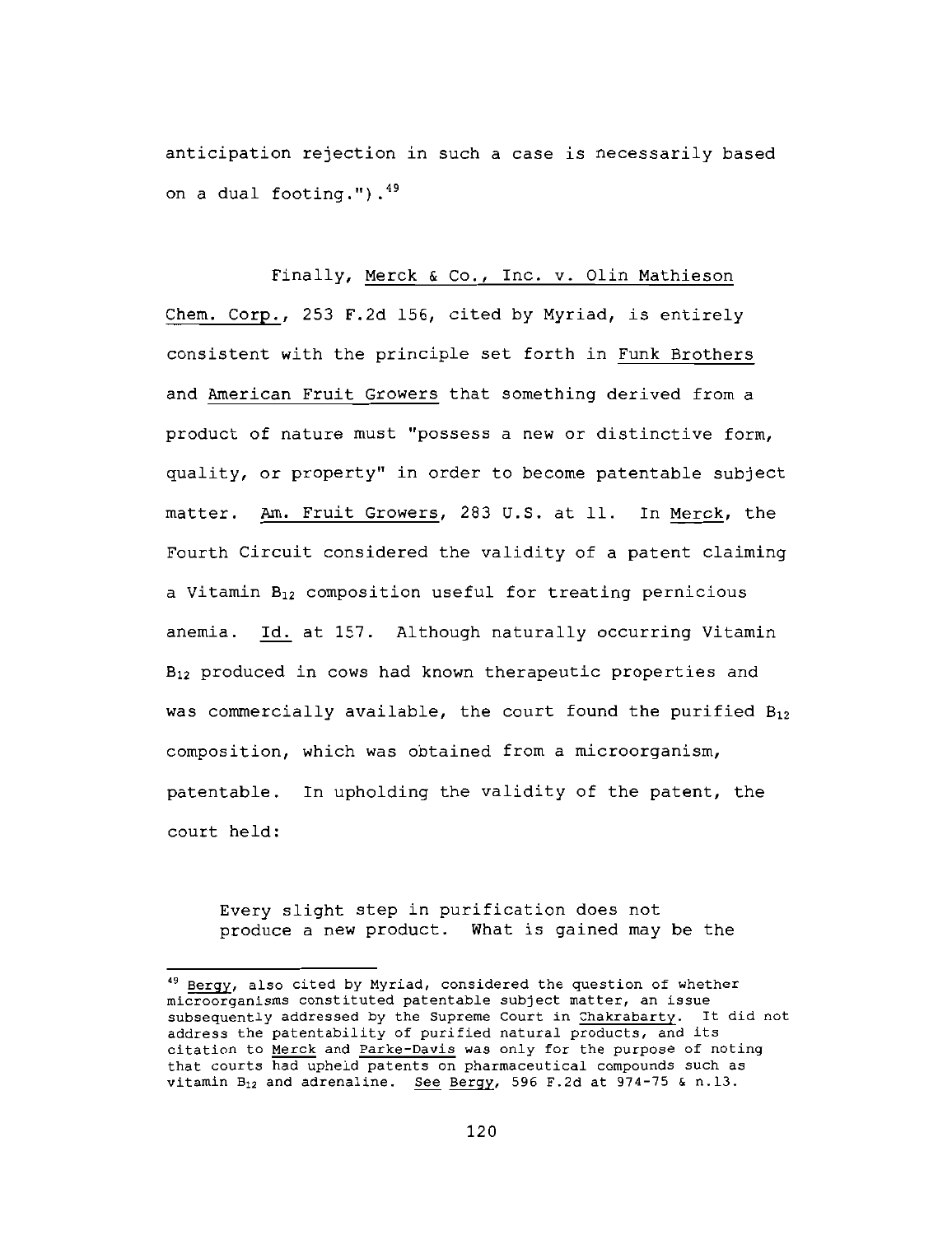old product, but with a greater degree of purity. Alpha alumina purified is still alpha alumina, In re Ridgway, 76 F.2d 602, [] and ultramarine from which floatable impurities have been removed is still ultramarine, In re Merz, 97 F.2d 599 . . .

Id. at 163. Because the court concluded that the purified  $B_{12}$  was more than a "mere advance in the degree of purity of a known product," it determined that the claimed invention was entitled to patent protection. Id. at 164.

In sum, the clear line of Supreme Court precedent and accompanying lower court authorities, stretching from American Wood-Paper through to Chakrabarty, establishes that purification of a product of nature, without more, cannot transform it into patentable subject matter. Rather, the purified product must possess "markedly different characteristics" in order to satisfy the requirements of § 101.

#### $3.$ The claimed isolated DNA is not "markedly different" from native DNA

The question thus presented by Plaintiffs' challenge to the composition claims is whether the isolated DNA claimed by Myriad possesses "markedly different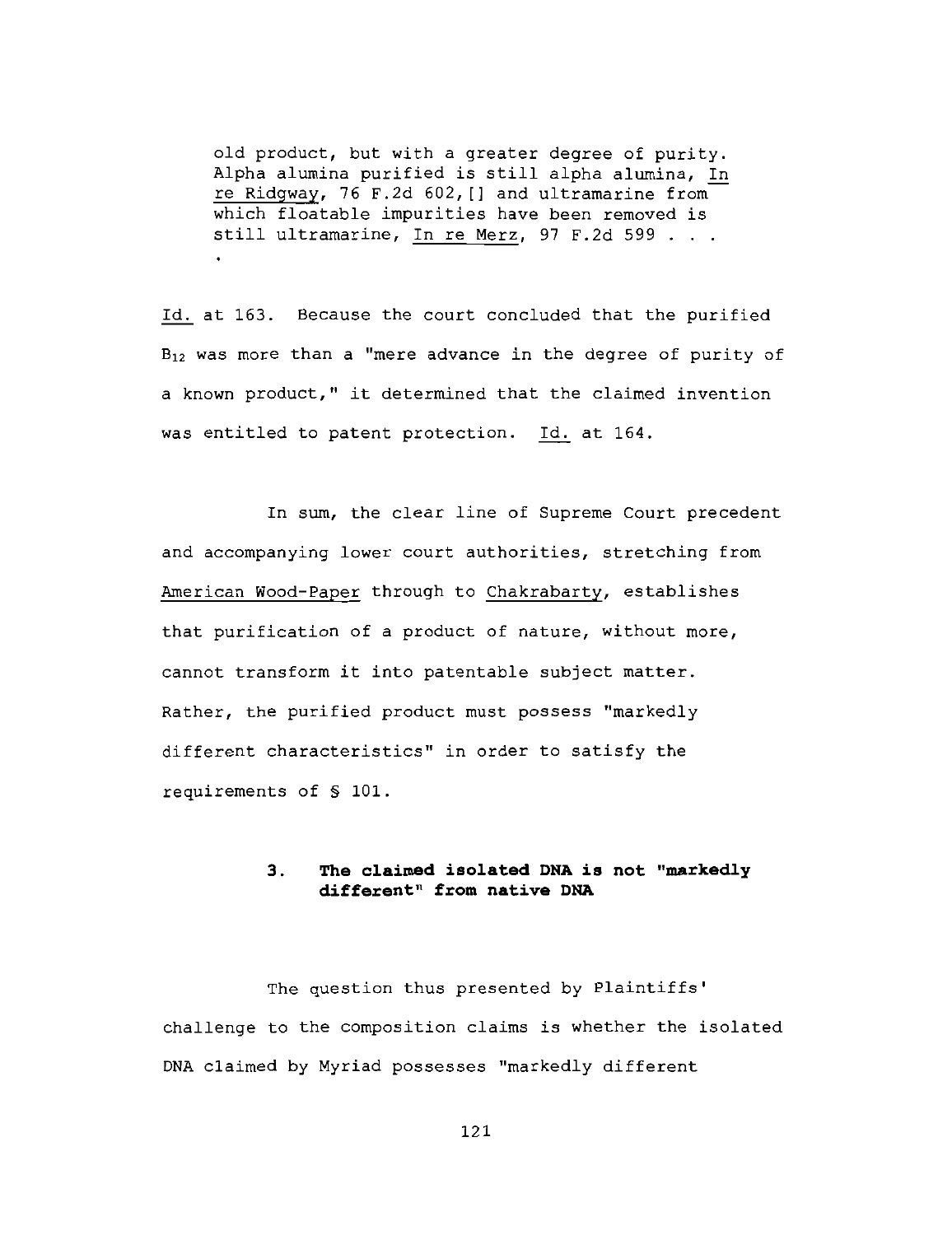characteristics" from a product of nature.<sup>50</sup> Chakrabarty, 447 U.S. at 310. In support of its position, Myriad cites several differences between the isolated DNA claimed in the patents and the native DNA found within human cells. None, however, establish the subject matter patentability of isolated BRCA1/2 DNA.

The central premise of Myriad's argument that the claimed DNA is "markedly different" from DNA found in nature is the assertion that "[i]solated DNA molecules should be treated no differently than other chemical compounds for patent eligibility," Myriad Br. at 26, and that the alleged "difference in the structural and functional properties of isolated DNA" render the claimed DNA patentable subject matter, Myriad Br. at 31.

Myriad's focus on the chemical nature of DNA, however, fails to acknowledge the unique characteristics of DNA that differentiate it from other chemical compounds. As Myriad's expert Dr. Joseph Straus observed: "Genes are of double nature: On the one hand, they are chemical substances or molecules. On the other hand, they are

<sup>&</sup>lt;sup>50</sup> The parties do not appear to dispute that isolated DNA claimed in the patents-in-suit are "useful" for purposes of \$ 101.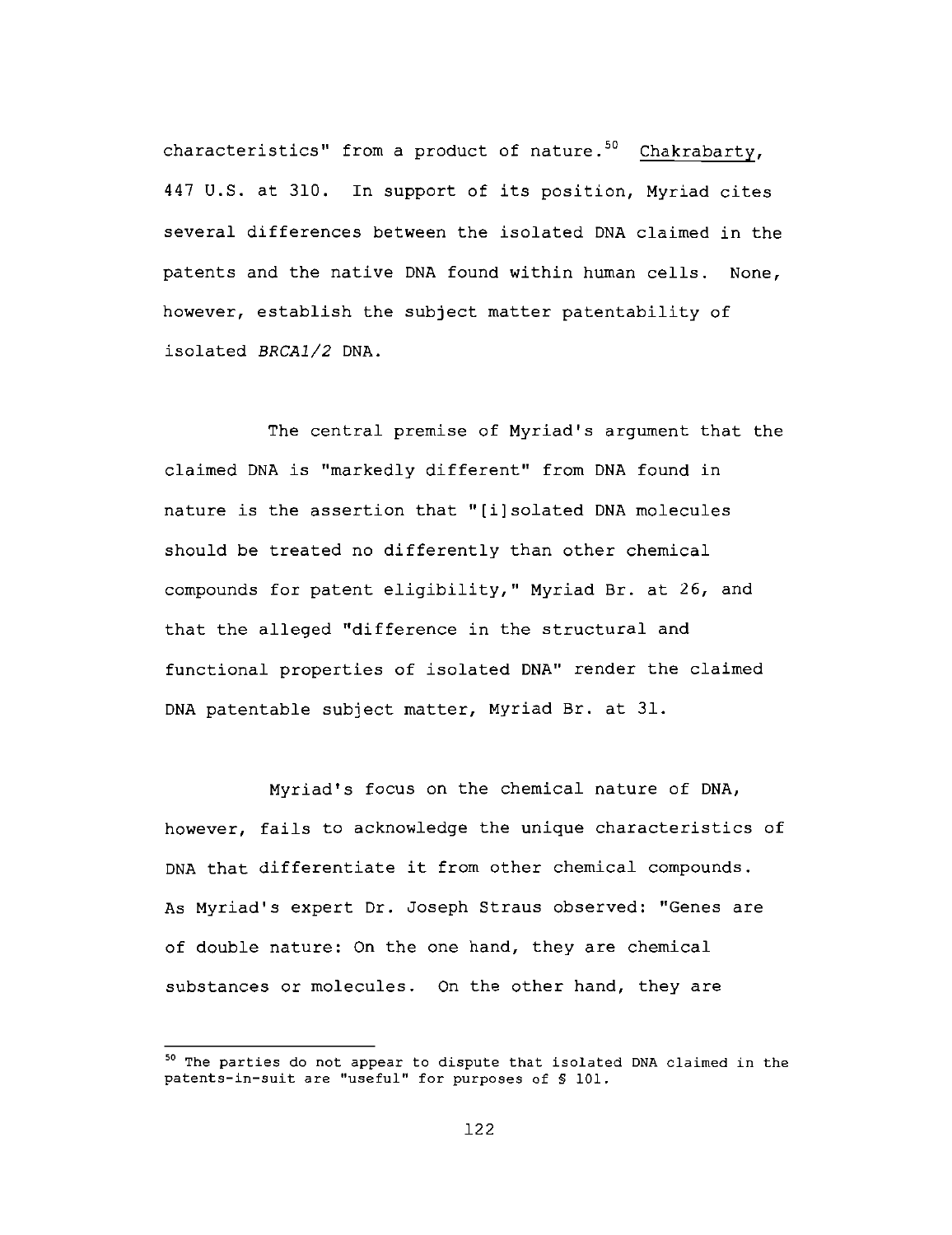physical carriers of information, i.e., where the actual biological function of this information is coding for proteins. Thus, inherently genes are multifunctional." Straus Decl. I 20; see also The Cell at 98, 104 ("Today the idea that DNA carries genetic information in its long chain of nucleotides is so fundamental to biological thought that it is sometimes difficult to realize the enormous intellectual gap that it filled. . . . DNA is relatively inert chemically."); Kevin Davies & Michael White, Breakthrough: The Race to Find the Breast Cancer Gene 166 (1996) (noting that Myriad Genetics' April 1994 press release described itself as a "genetic information business"). This informational quality is unique among the chemical compounds found in our bodies, and it would be erroneous to view DNA as "no different[]" than other chemicals previously the subject of patents.<sup>51</sup>

<sup>&</sup>lt;sup>51</sup> Myriad and many of the amici suggest that the invalidation of the patents-in-suit will result in the decimation of the biotechnology industry. See, e.g., Myriad Br. at 28-29 (suggesting that a finding that DNA is unpatentable subject matter will invalidate patents to important chemical compounds such as the anticancer drug Taxol (paclitaxel) and leave "little to nothing" of the United States biotechnology industry). The conclusions reached in this opinion concerning the subject matter patentability of isolated DNA, however, are based on the unique properties of DNA that distinguish it from all other chemicals and biological molecules found in nature. As a result, Myriad's predictions for the future of the U.S. biotechnology industry are unfounded.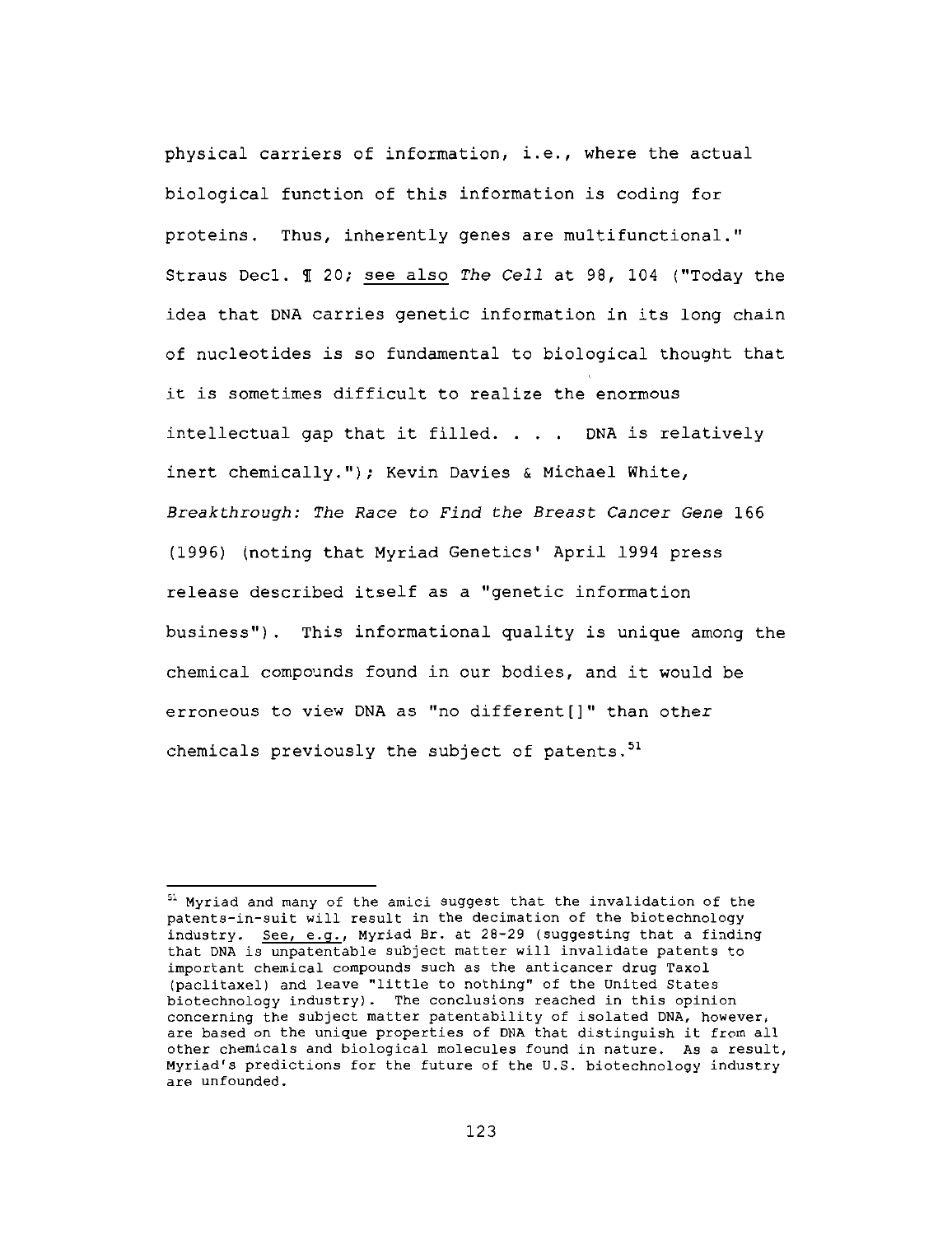Myriad's argument that all chemical compounds, such as the adrenaline at issue in Parke-Davis, necessarily conveys some information ignores the biological realities of DNA in comparison to other chemical compounds in the bodv. The information encoded in DNA is not information about its own molecular structure incidental to its biological function, as is the case with adrenaline or other chemicals found in the body. Rather, the information encoded by DNA reflects its primary biological function: directing the synthesis of other molecules in the body namely, proteins, "biological molecules of enormous importance" which "catalyze biochemical reactions" and constitute the "major structural materials of the animal body." O'Farrell, 854 F.2d at 895-96. DNA, and in particular the ordering of its nucleotides, therefore serves as the physical embodiment of laws of nature - those that define the construction of the human body. Any "information" that may be embodied by adrenaline and similar molecules serves no comparable function, and none of the declarations submitted by Myriad support such a conclusion. Consequently, the use of simple analogies comparing DNA with chemical compounds previously the subject of patents cannot replace consideration of the distinctive characteristics of DNA.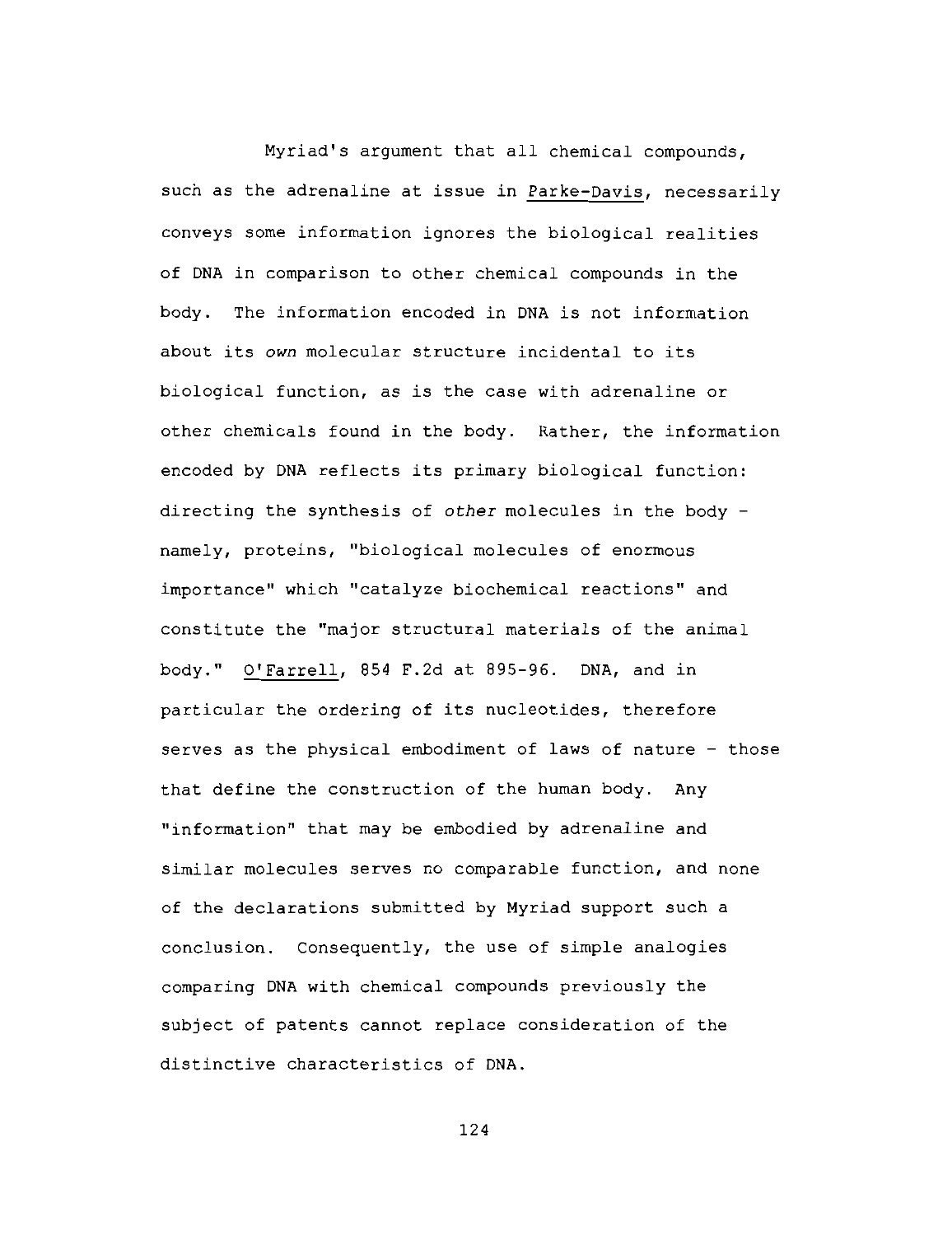In light of DNA's unique qualities as a physical embodiment of information, none of the structural and functional differences cited by Myriad between native BRCA1/2 DNA and the isolated BRCA1/2 DNA claimed in the patents-in-suit render the claimed DNA "markedly different." This conclusion is driven by the overriding importance of DNA's nucleotide sequence to both its natural biological function as well as the utility associated with DNA in its isolated form. The preservation of this defining characteristic of DNA in its native and isolated forms mandates the conclusion that the challenged composition claims are directed to unpatentable products of nature.

Myriad argues that the \$ 101 inquiry into the subject matter patentability of isolated DNA should focus exclusively on the differences alleged to exist between native and isolated DNA, rather than considering the similarities that exist between the two forms of DNA. See, e.g., Myriad Reply at 8-9 ("[T]he observation that isolated DNA and native DNA share this single property [i.e. the same protein coding sequences] is irrelevant to the critical issue of whether there are differences in their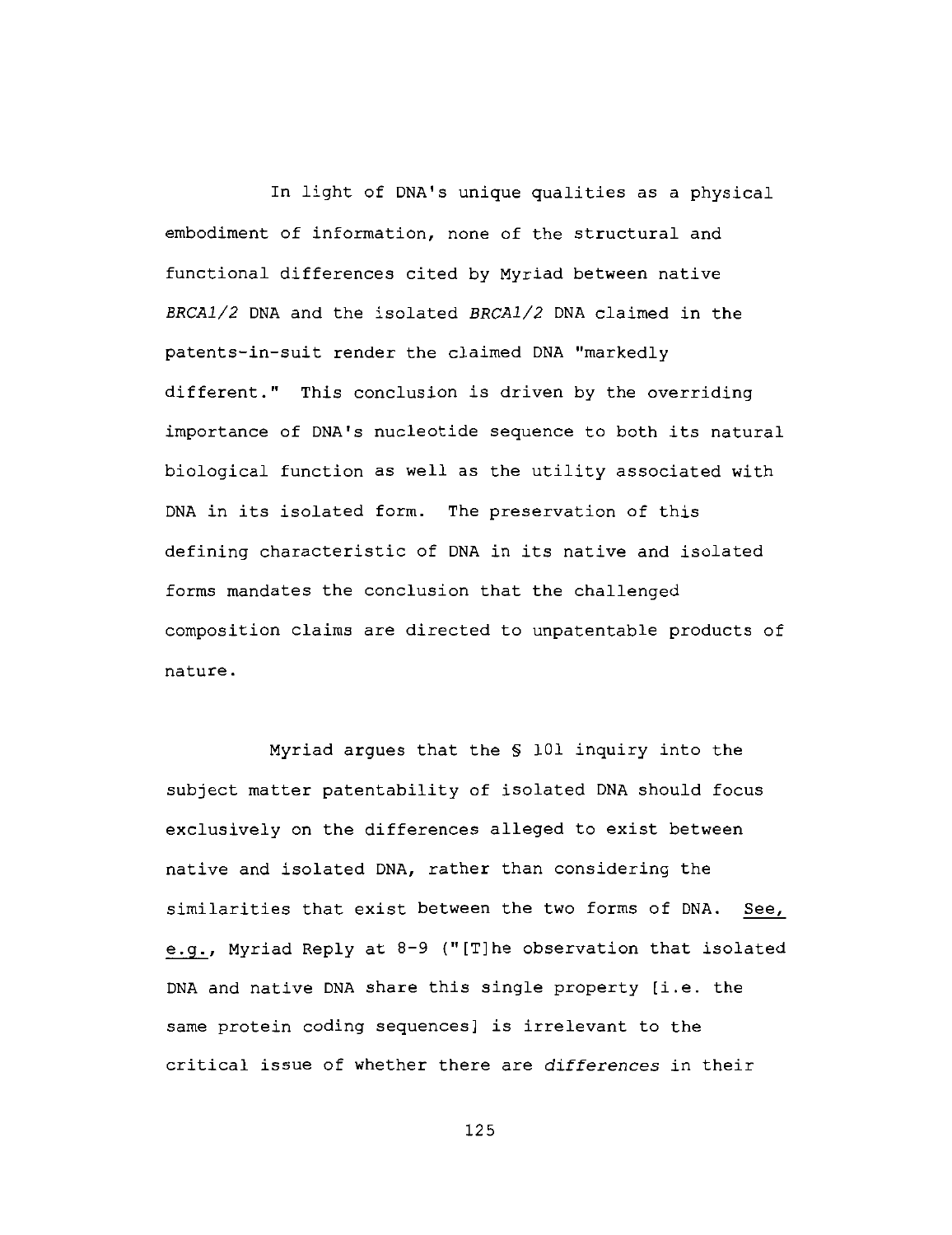properties. It is the differences that are legally relevant to the novelty inquiry under Section 101, not the properties held in common." (emphasis in original)); Myriad Br. at 8. Setting aside the fact that considerations such as novelty are irrelevant for \$ 101 purposes, see Bergy, 596 F.2d at 960-61, Myriad offers no authorities supporting such an approach. To the contrary, the Supreme Court has held that "[i]n determining the eligibility of [a] claimed process for patent protection under § 101, [the] claims must be considered as a whole." Diehr, 450 U.S. at 188. Similarly, the Federal Circuit has expressly held that "[i]n the final analysis under § 101, the claimed invention, as a whole, must be evaluated for what it is." In re Grams, 888 F.2d 835, 839 (Fed. Cir. 1989) (quoting In re Abele, 684 F.2d 902, 907 (C.C.P.A. 1982)).

Were Myriad's approach the law, it is difficult to discern how any invention could fail the test. For example, the bacterial mixture in Funk Brothers was unquestionably different from any preexisting bacterial mixture; yet the Supreme Court recognized that a patent directed to the mixture, considered as a whole, did no more than patent "the handiwork of nature." 333 U.S. at 131. There will almost inevitably be some identifiable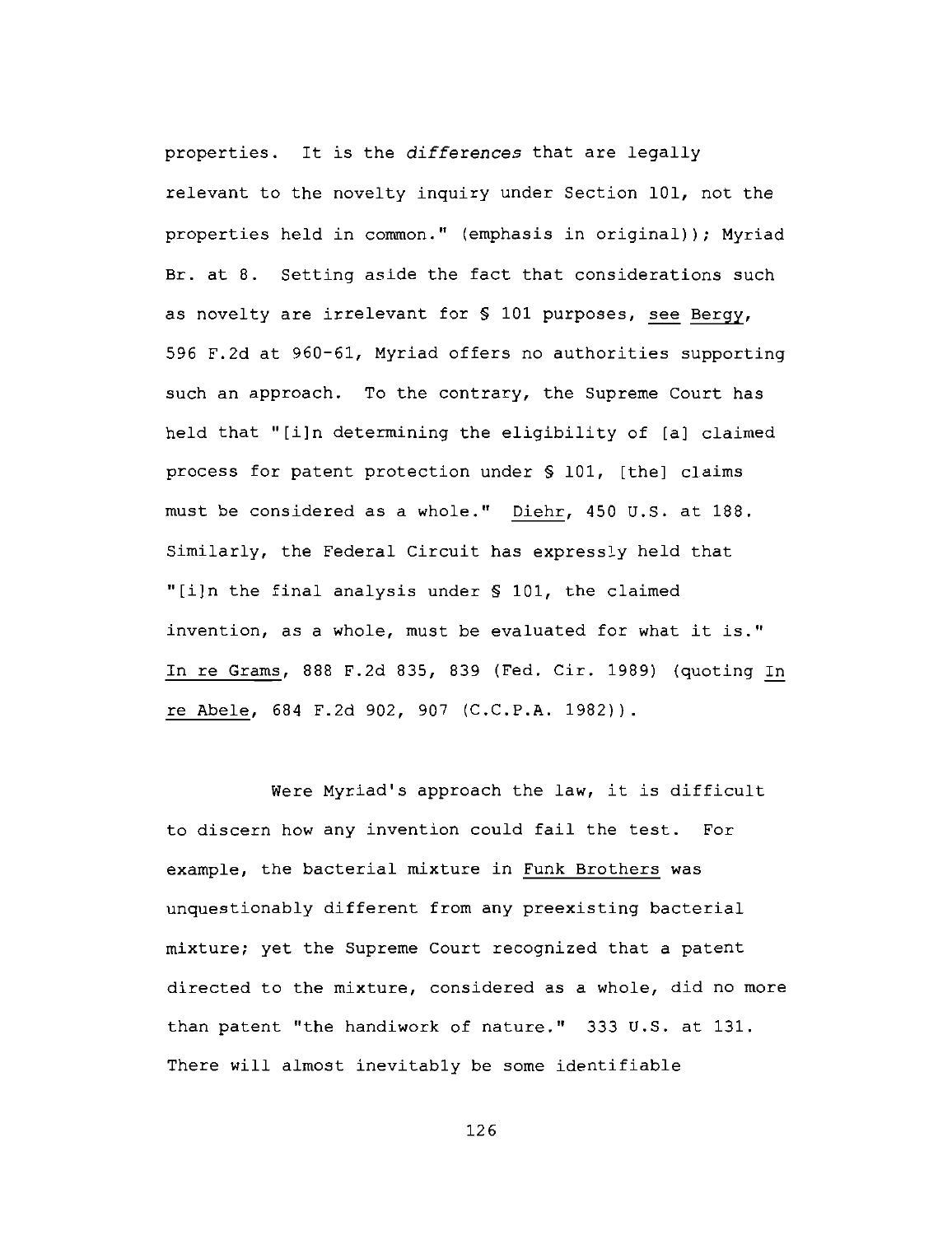differences between a claimed invention and a product of nature; the appropriate § 101 inquiry is whether, considering the claimed invention as a whole, it is sufficiently distinct in its fundamental characteristics from natural phenomena to possess the required "distinctive name, character, [and] use." Chakrabarty, 447 U.S. at 309-10.

None of Myriad's arguments establish the distinctive nature of the claimed DNA. Myriad's argument that association of chromosomal proteins with native DNA establishes the existence of "structural differences" between native and isolated DNA relies on an incorrect comparison between isolated DNA and chromatin, which are indeed different insofar as chromatin includes chromosomal proteins normally associated with DNA. The proper comparison is between the claimed isolated DNA and the corresponding native DNA, and the presence or absence of chromosomal proteins merely constitutes a difference in purity that cannot serve to establish subject matter patentability. See Gen. Elec., 28 F.2d at 642-43; Marden I, 47 F.2d at 957-58; Marden II, 47 F.2d at 1059.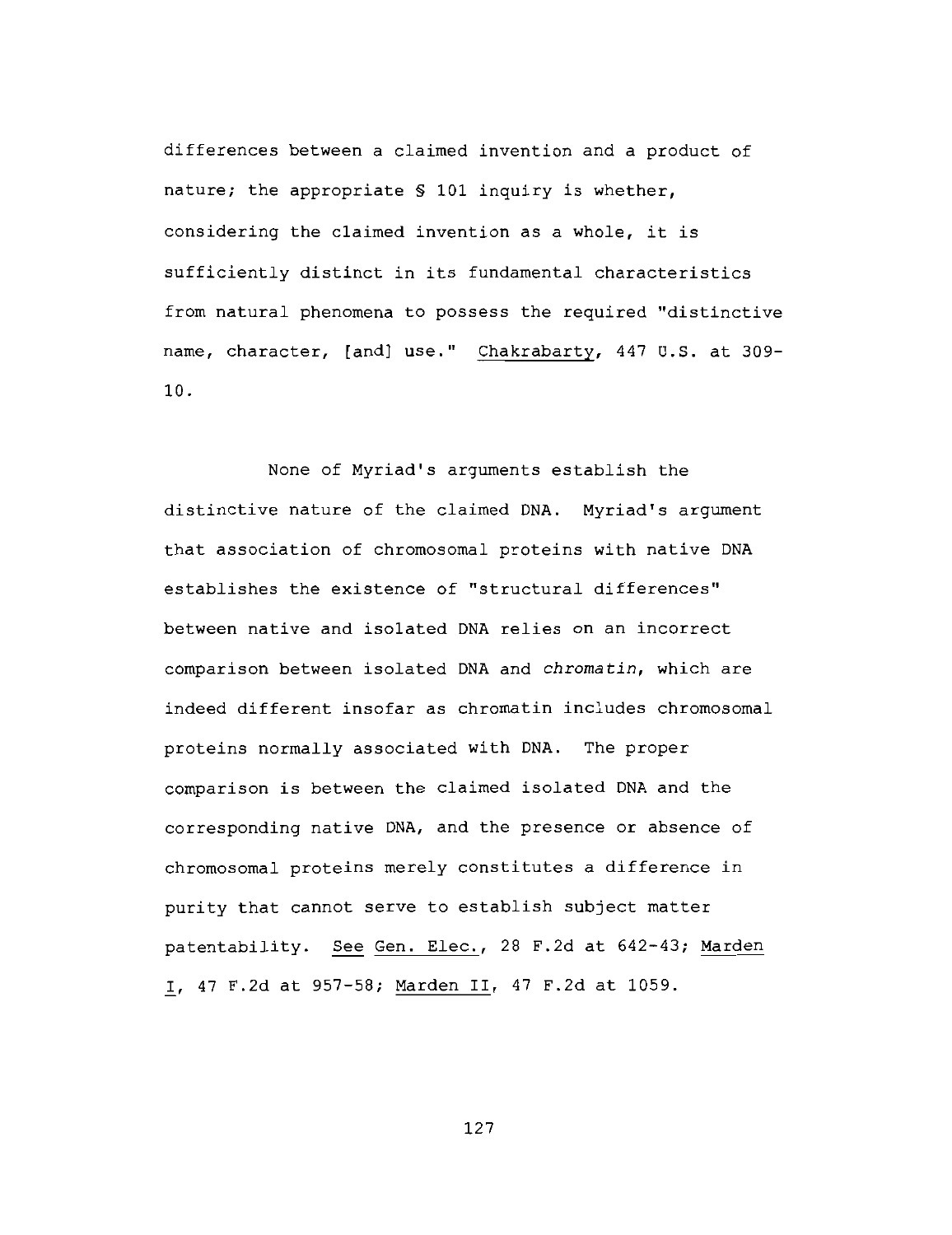Myriad also attempts to rely on its assertion that native DNA contains intron sequences that are absent in the claimed BRCA1/2 DNA. However, some of the claims, such as claim 1 of the '282 patent, are directed broadly to DNA "coding for a BRCAl polypeptide." Native BRCAl DNA, by definition, encodes the BRCAl protein; thus claim 1 of the '282 patent would cover purified BRCA1 DNA possessing the exact same structure found in the human cell, introns and all.<sup>52</sup> See also '492 patent, claim 1 (similarly claiming isolated DNA "coding for a BRCA2 polypeptide"). In addition, several of the composition claims are directed to isolated DNA containing as few as 15 nucleotides of the BRCAl coding sequence, see, e.g., '282 patent, claims 5 & 6, and at least some of these short DNA sequences will be found within a single exon of the native BRCA1 gene sequence. See Adam Pavlicek, et al., Evolution of the Tumor Suppressor BRCA1 Locus in Primates: Implications for Cancer Predisposition, 13 Human Molecular Genetics 2737, 2737 (2004) (noting BRCA1 exons range from 37 to 3427 nucleotides in length). Therefore, for these small DNA fragments, the existence of introns in native BRCA1 DNA is completely irrelevant to the question of structural

 $52$  To the extent a claim reads on unpatentable subject matter, the entire claim must be deemed invalid. See Titanium Metals Corp. of Am. v. Banner, 778 F.2d 775, 782 (Fed. Cir. 1985).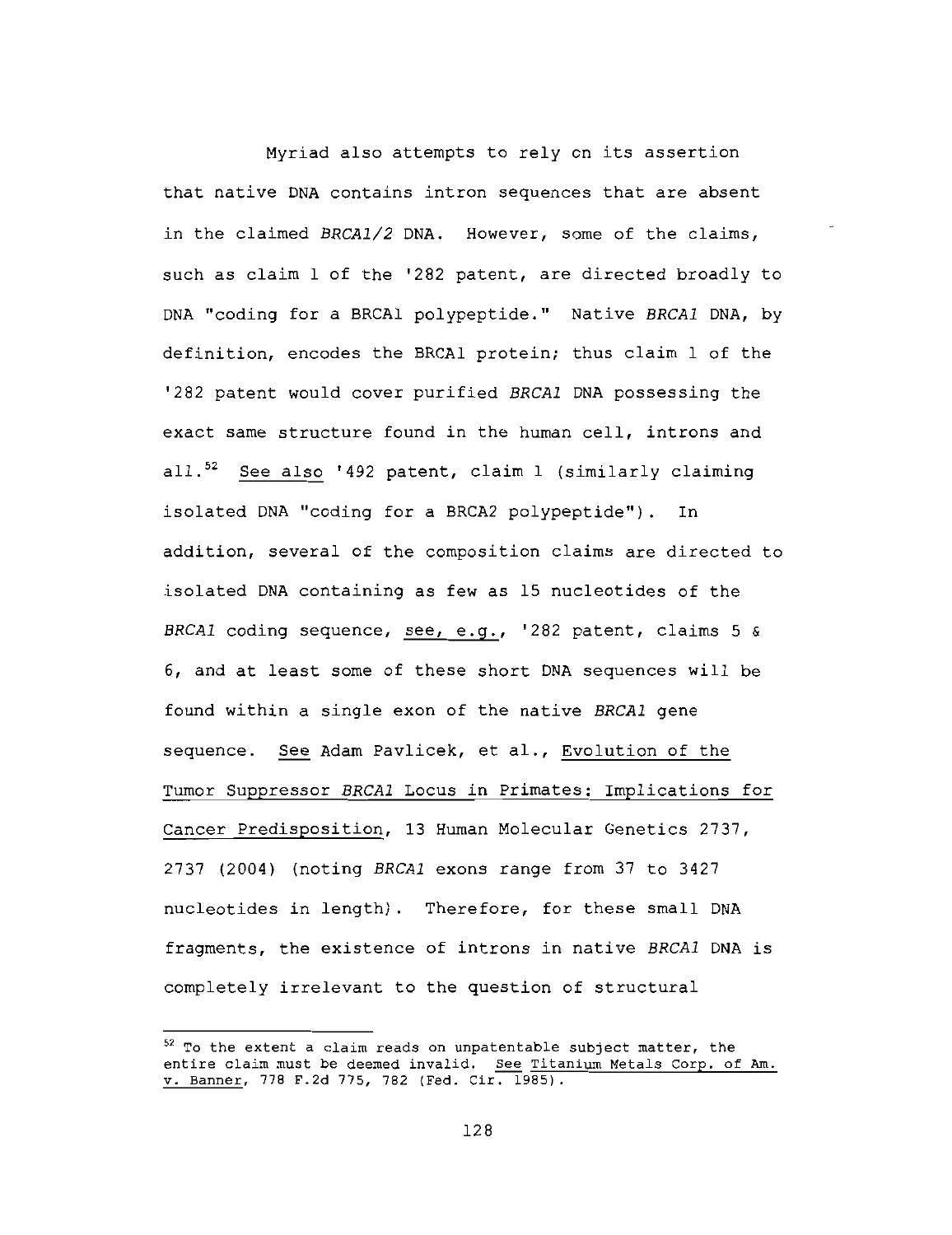differences when comparing these short DNA molecules with native BRCA1 DNA.

More generally, the fact that the BRCA1/2 CDNA molecules covered by the composition claims-in-suit contain only the protein coding exons and not the introns found in native DNA does not render these CDNAs and their native counterparts "markedly different." The splice variants represented by these cDNAs are the result of the naturallyoccurring splicing of pre-mRNA into mature mRNA. Therefore, not only are the coding sequences contained in the claimed DNA identical to those found in native DNA, the particular arrangement of those coding sequences is the result of the natural phenomena of RNA splicing. Finally, at least in the case of BRCA1, the claimed cDNA sequences are actually found in the human genome in the form of a naturally occurring pseudogene. See Mason Supp. Decl. 1  $18.53$ 

<sup>53</sup> Native DNA is sometimes methylated, but that methylation is preserved when the DNA is extracted and purified. Nussbaum Decl. 1 20. Since the claimed "isolated DNA" includes DNA extracted and purified from the body, methylation of DNA in the body does not distinguish native DNA from the claimed DNA. In addition, DNA in the body also exists in a non-methylated state, just as the synthesized DNA claimed in the patents would not be methylated. More importantly, while methylation affects the transcription of a gene in the body, it does not have any impact on the qenetic information contained within the DNA. Indeed, DNA is demethylated and remethylated as it passes from the germline of one generation to the next. Nussbaum Decl. 1 28.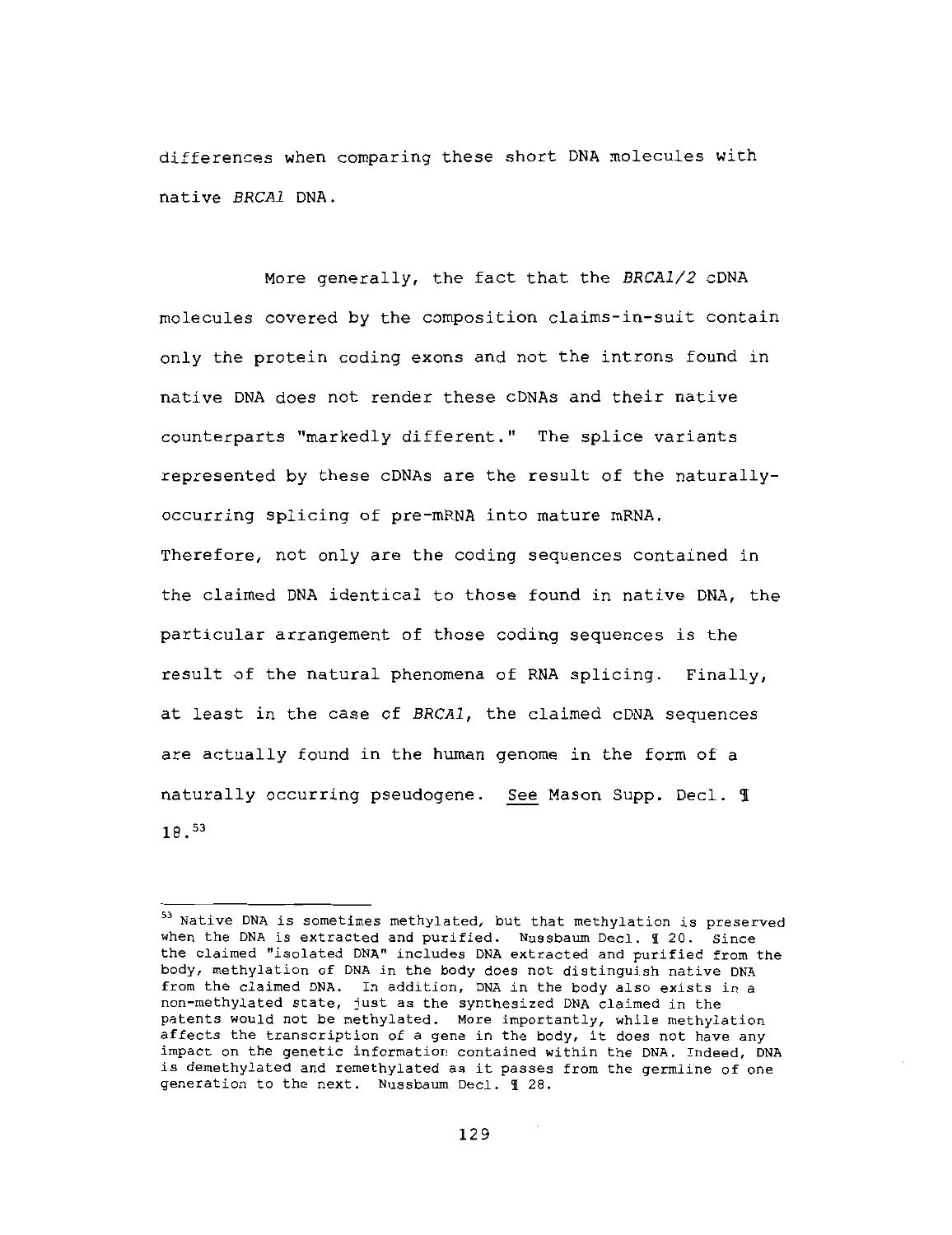Myriad's argument that the functional differences between native and isolated DNA demonstrates that they are "markedly different" relies on the fact that isolated DNA may be used in applications for which native DNA is unsuitable, namely, in "molecular diagnostic tests (e.g., as probes, primers, templates for sequencing reactions), in biotechnological processes (e.g. production of pure BRCA1 and BRCA2 protein), and even in medical treatments (e.g. gene therapy)." Myriad Reply at 9; see also Myriad Br. at  $30 - 32$ .

Isolated DNA's utility as a primer or a molecular probe (for example, for Southern blots) arises from its ability to "target and interact with other DNA molecules," that is, the ability of a given DNA molecule to bind exclusively to a specific DNA target sequence. Myriad Br. at 33; see Kay Decl. 1 138. Thus, for example, a 24 nucleotide segment of isolated BRCA1 DNA can be used as a primer because it will bind only to its corresponding location in the BRCA1 gene. However, the basis for this utility is the fact that the isolated DNA possesses the identical nucleotide sequence as the target DNA sequence, 54

<sup>54</sup> To be precise, the isolated single-stranded DNA molecule utilized as a primer or probe has the identical sequence as the complementary DNA strand to the DNA strand containing the target DNA sequence. The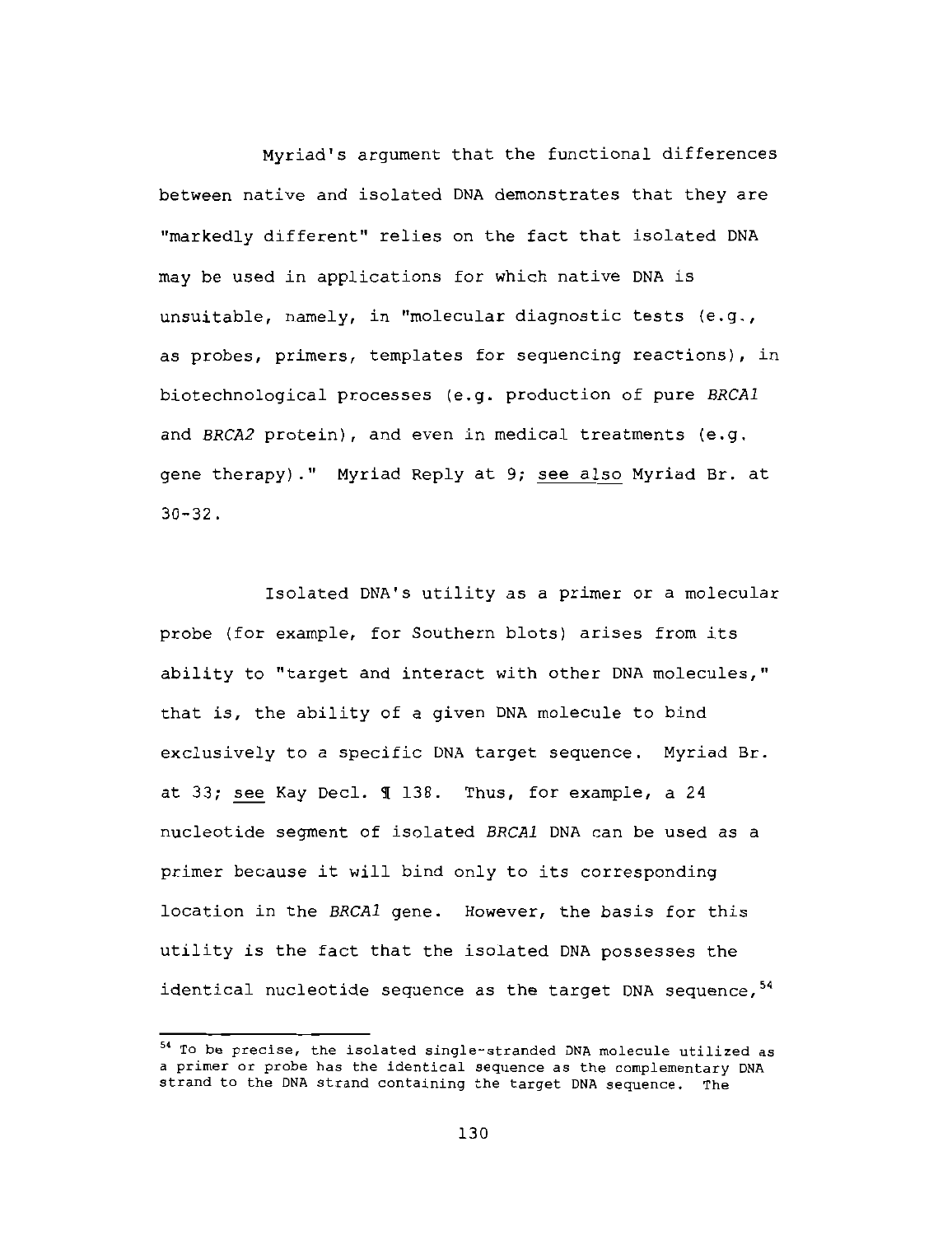thus allowing target specific hybridization between the DNA primer and the portion of the target DNA molecule possessing the corresponding sequence. Kay Decl. 11 135-36, 138. In contrast, another 24 nucleotide segment of DNA possessing the same nucleotide composition but a different nucleotide sequence would not have the same utility because it would be unable to hybridize to the proper location in the BRCA1 gene.<sup>55</sup> Indeed, Myriad implicitly acknowledges this fact when it states that the usefulness of isolated DNA molecules "is based on their ability to target and interact with other DNA molecules, which is a function of their own individual structure and chemistry." Myriad Br. at 33 (emphasis added). Therefore, the cited utility of the isolated DNA as a primer or probe is primarily a function of the nucleotide sequence identity between native and isolated BRCA1/2 DNA.

Similarly, the utility of isolated DNA as a sequencing target relies on the preservation of native DNA's nucleotide sequence. Indeed, one need look no further than Myriad's BRACAnalysis testing, which relies on the sequencing of isolated DNA (i.e. the PCR amplified

description in the text is meant to serve as a short-hand description of this relationship.

<sup>&</sup>lt;sup>55</sup> The same reasoning applies with respect to the use of isolated DNA as a probe. See Kay Decl. II 135-36.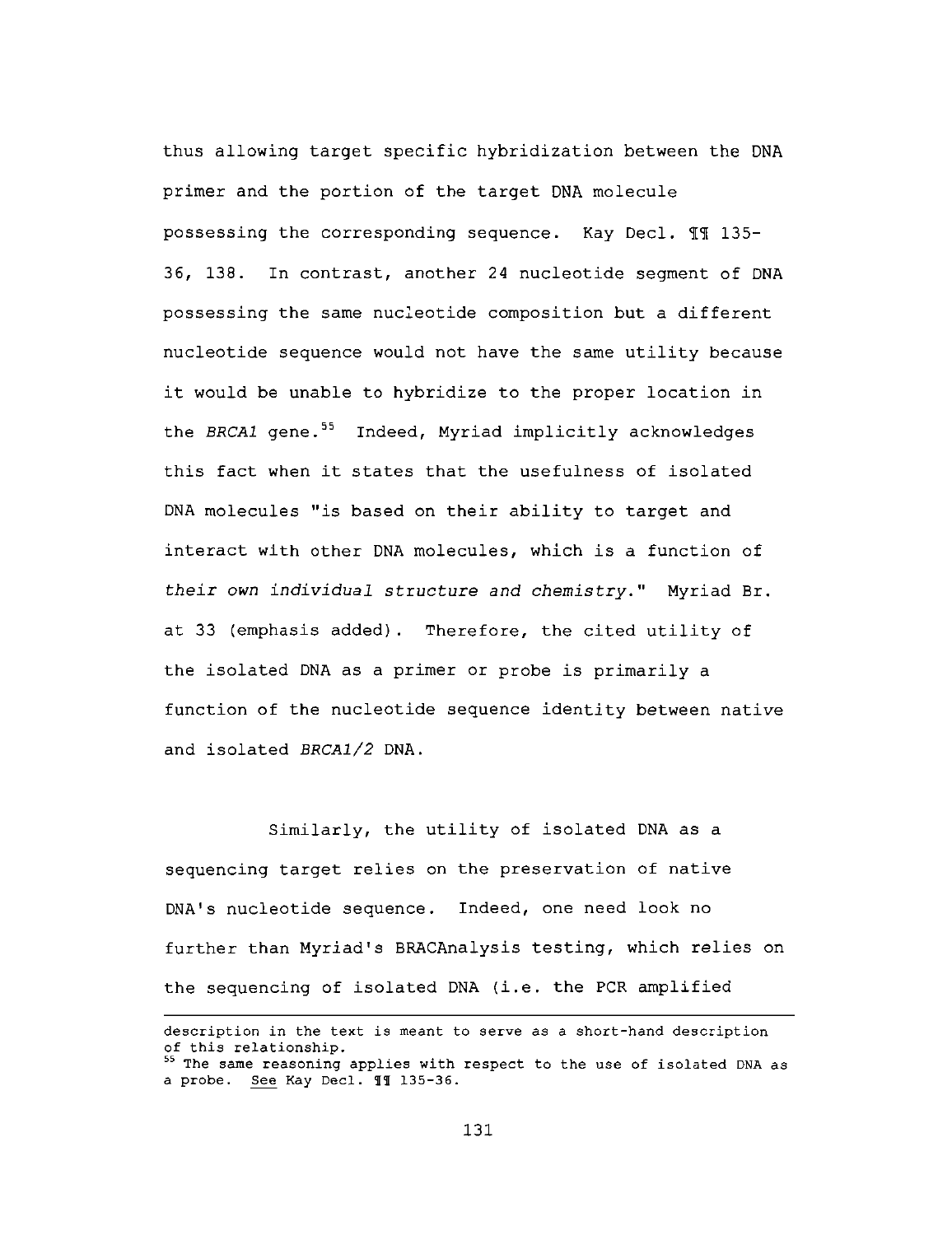exons of  $BRCA1/2$ ), to determine the sequence of the corresponding DNA coding sequences found in the cell. The entire premise behind Myriad's genetic testing is that the claimed isolated DNA retains, in all relevant respects, the identical nucleotide sequence found in native DNA. The use of isolated BRCA1/2 DNA in the production of BRCA1/2 proteins or in gene therapy also relies on the identity between the native DNA sequences and the sequences contained in the isolated DNA molecule. Were the isolated BRCA1/2 sequences different in any significant way, the entire point of their use - the production of BRCA1/2 proteins - would be undermined.

While the absence of proteins and other nucleotide sequences is currently required for DNA to be useful for the cited purposes, the purification of native DNA does not alter its essential characteristic - its nucleotide sequence - that is defined by nature and central to both its biological function within the cell and its utility as a research tool in the lab. The requirement that the DNA used be "isolated" is ultimately a technological limitation to the use of DNA in this fashion, and a time may come when the use of DNA for molecular and diagnostic purposes may not require such purification. The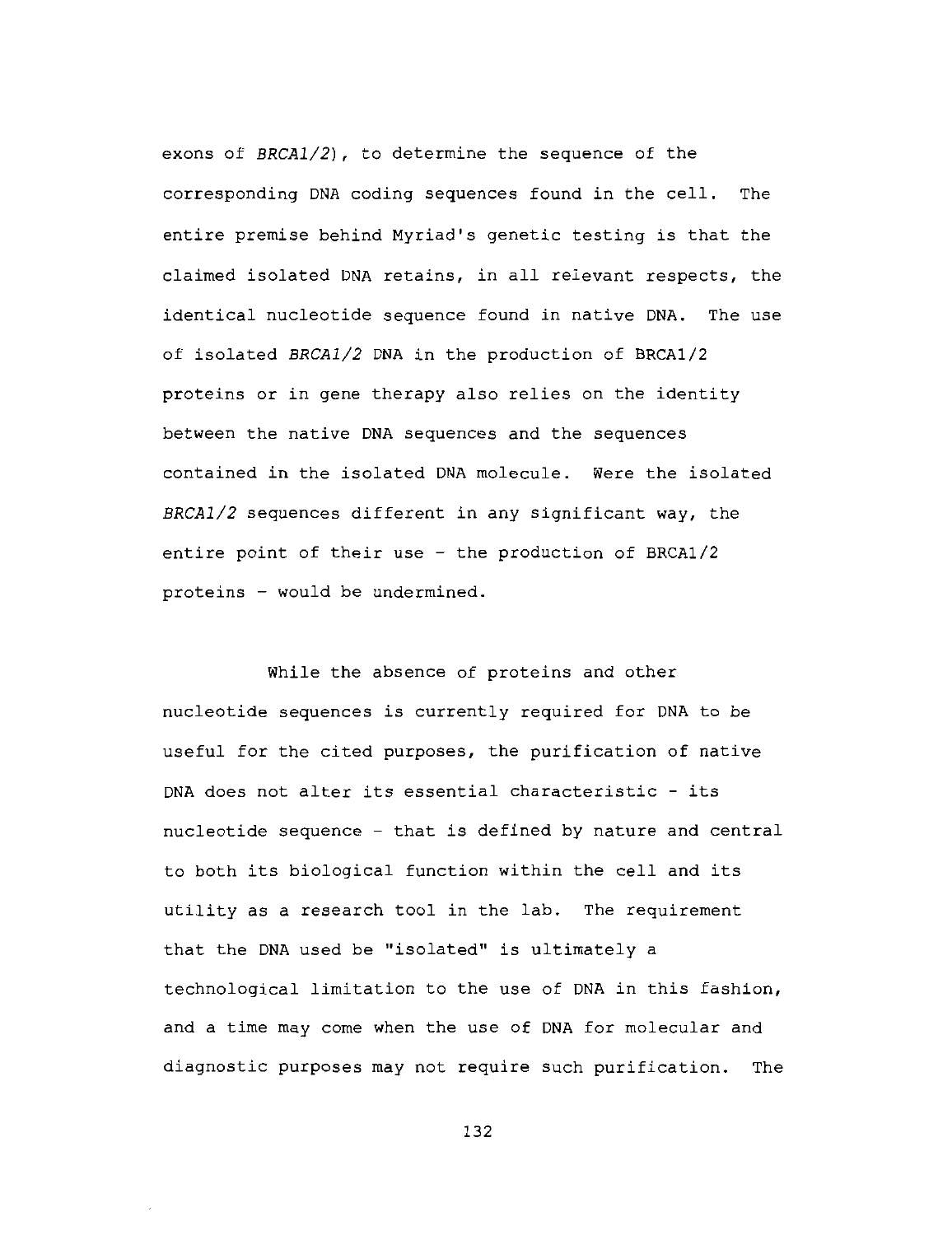nucleotide sequence, however, is the defining characteristic of the isolated DNA that will always be required to provide the sequence-specific targeting and protein coding ability that allows isolated DNA to be used for the various applications cited by Myriad. For these reasons, the use of isolated DNA for the various purposes cited by Myriad does not establish the existence of differences "in kind" between native and isolated DNA that would establish the subject matter patentability of what is otherwise a product of nature. See Am. Fruit Growers, 283 U.S. at 11.

Finally, the isolated BRCA1/2 DNA claimed in Myriad's patents bears comparison to the bacterial mixture in Funk Brothers. In explaining why the claimed mixture of bacteria did not constitute an invention, the Court observed that the first part of the claimed invention was the "[d]iscovery of the fact that certain strains of each species of these bacteria can be mixed without harmful effect to the properties of either" which was "a discovery of their qualities of non-inhibition. It is no more than the discovery of some of the handiwork of nature and hence is not patentable." 33 U.S. at 131. The Court went on to observe that the second part of the claimed invention was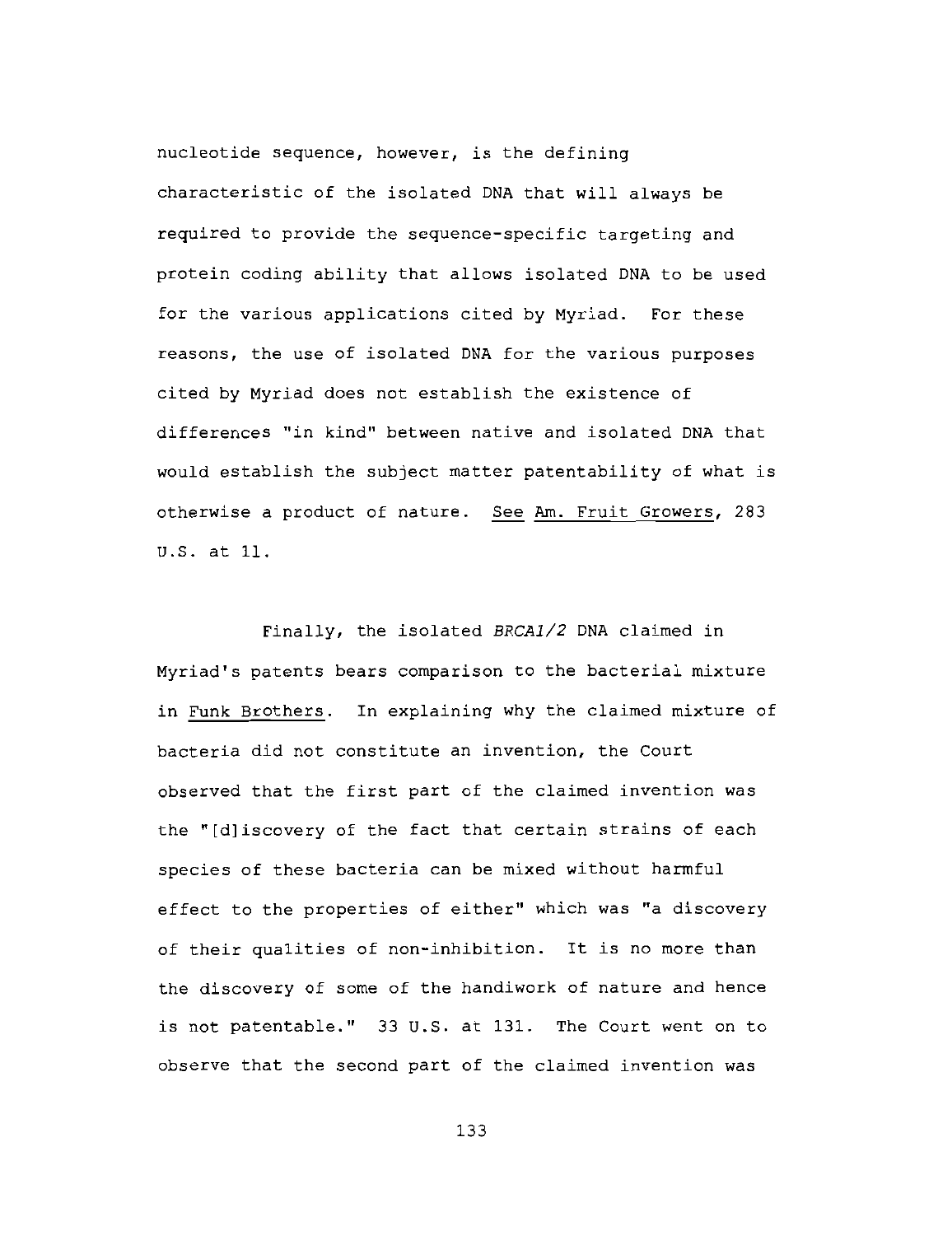"[t]he aggregation of select strains of the several species into one product[, ] an application of that newlydiscovered natural principle. But however ingenious the discovery of that natural principle may have been, the application of it is hardly more than an advance in the packaging of the inoculants." Id.

According to Myriad, the invention claimed in its patents required the identification of the specific segments of chromosomes 17 and 13 that correlated with breast and ovarian cancer (BRCA1 and BRCA2) followed by the isolation of these sequences away from other genomic DNA and cellular components. Myriad Reply at 6 ("By identifying these particular BRCA DNAs and isolating them away from other genomic DNA and other cellular components, the inventors created the claimed isolated BRCA DNA molecules."). Like the discovery of the mutual noninhibition of the bacteria in Funk Brothers, discovery of this important correlation was a discovery of the handiwork of nature - the natural effect of certain mutations in a particular segment of the human genome. And like the aggregation of bacteria in Funk Brothers, the isolation of the BRCA1 and BRCA2 DNA, while requiring technical skill and considerable labor, was simply the application of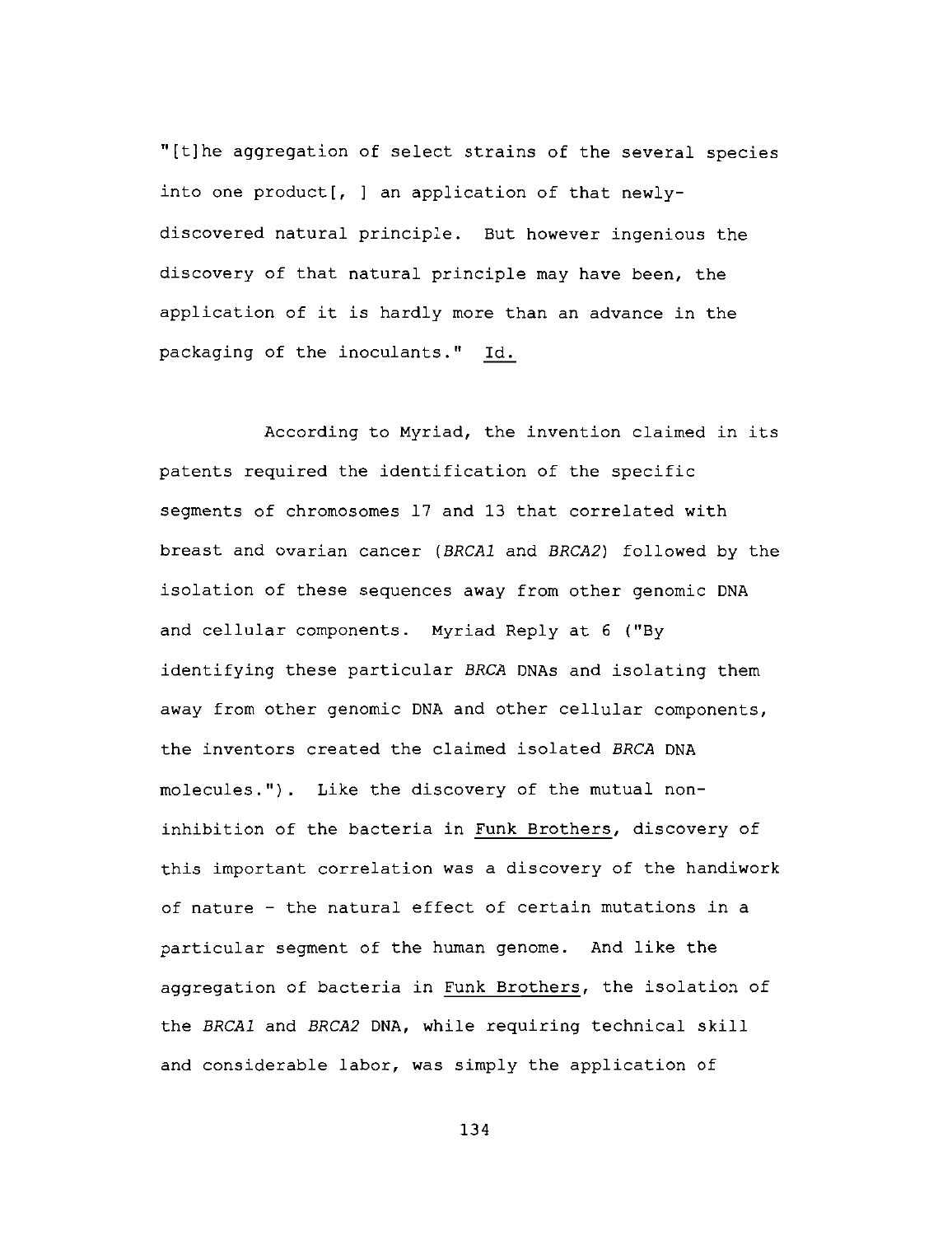techniques well-known to those skilled in the art. See Parthasarathy Decl. 1 19. The identification of the BRCAl and BRCA2 gene sequences is unquestionably a valuable scientific achievement for which Myriad deserves recognition, but that is not the same as concluding that it is something for which they are entitled to a patent. See Funk Bros., 33 U.S. at 132 ("[O]nce nature's secret of the non-inhibitive quality of certain strains of the [nitrogenfixing bacteria] was discovered, the state of the art made the production of a mixed inoculant a simple step. Even though it may have been the product of skill, it certainly was not the product of invention.").

Because the claimed isolated DNA is not markedly different from native DNA as it exists in nature, it constitutes unpatentable subject matter under 35 U.S.C. § 101.

# D. The Method Claims are Invalid Under 35 U.S.C. \$ 101

"Phenomena of nature, though just discovered, mental processes, and abstract intellectual concepts are not patentable, as they are the basic tools of scientific and technological work." Benson, 409 U.S. at 67. However,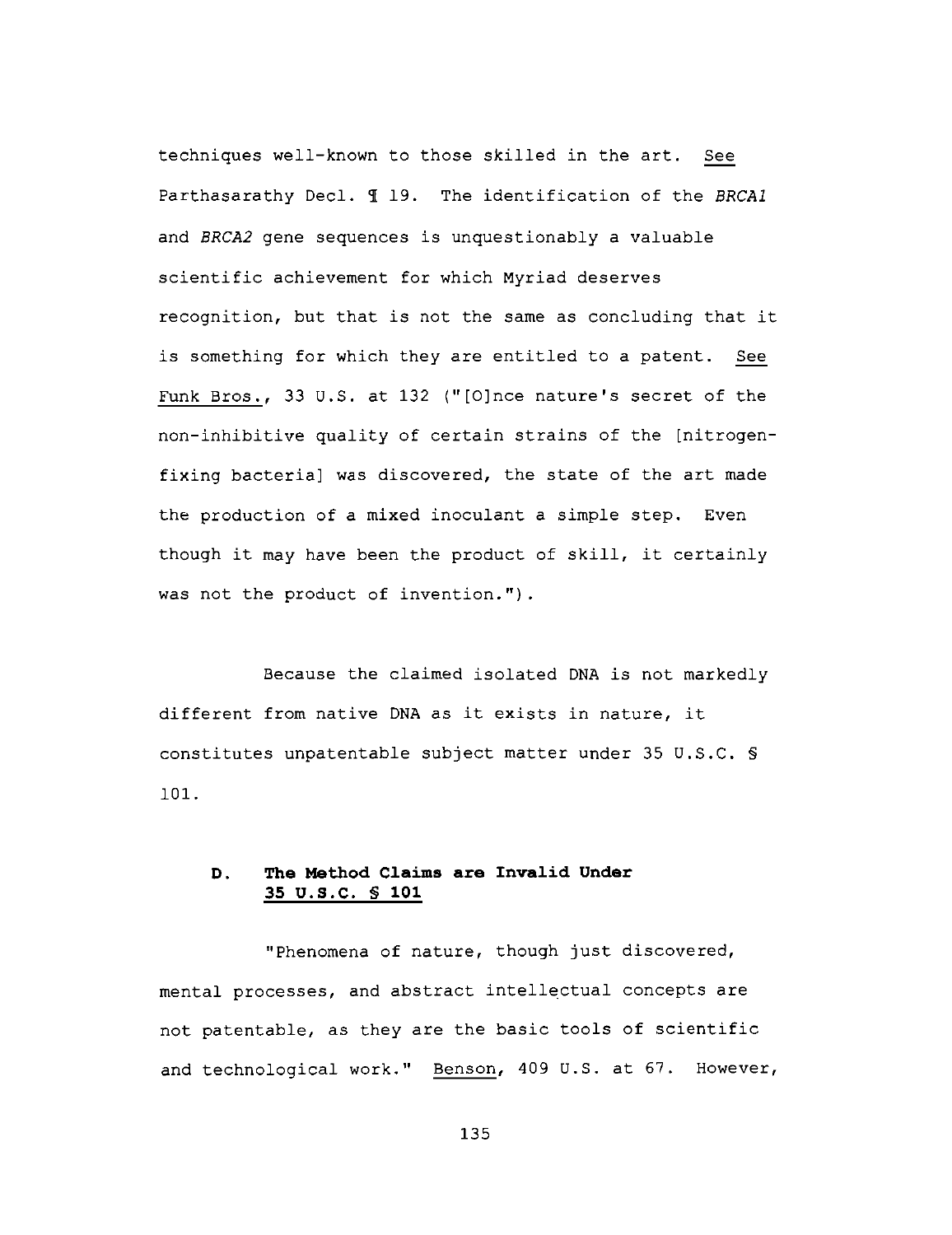"'an application of a law of nature or mathematical formula to a known structure or process may well be deserving of patent protection.'" Bilski, 545 F.3d at 953 (quoting Diehr, 450 U.S. at 187). In Bilski, the Federal Circuit set forth "the definitive test to determine whether a process claim is tailored narrowly enough to encompass only a particular application of a fundamental principle rather than pre-empt the principle itself." Id. at 954. Under this "machine or transformation" test, "[a] claimed process is surely patent-eligible under \$ 101 if: (1) it is tied to a particular machine or apparatus, or (2) it transforms a particular article into a different state or thing." Id. In addition, "the use of a specific machine or transformation of an article must impose meaningful limits on the claim's scope to impart patent-eligibility," and "the involvement of the machine or transformation in the claimed process must not merely be insignificant extrasolution activity." Id. at 961-62. In other words, the "transformation must be central to the purpose of the claimed process." Id. at 962. In particular, the Bilski court held that "adding a data-gathering step to an algorithm is insufficient to convert that algorithm into a patent-eligible process." Id. at 963 (citing Grams, 888 F.2d at 840; Meyer, 688 F.2d at 794). "A requirement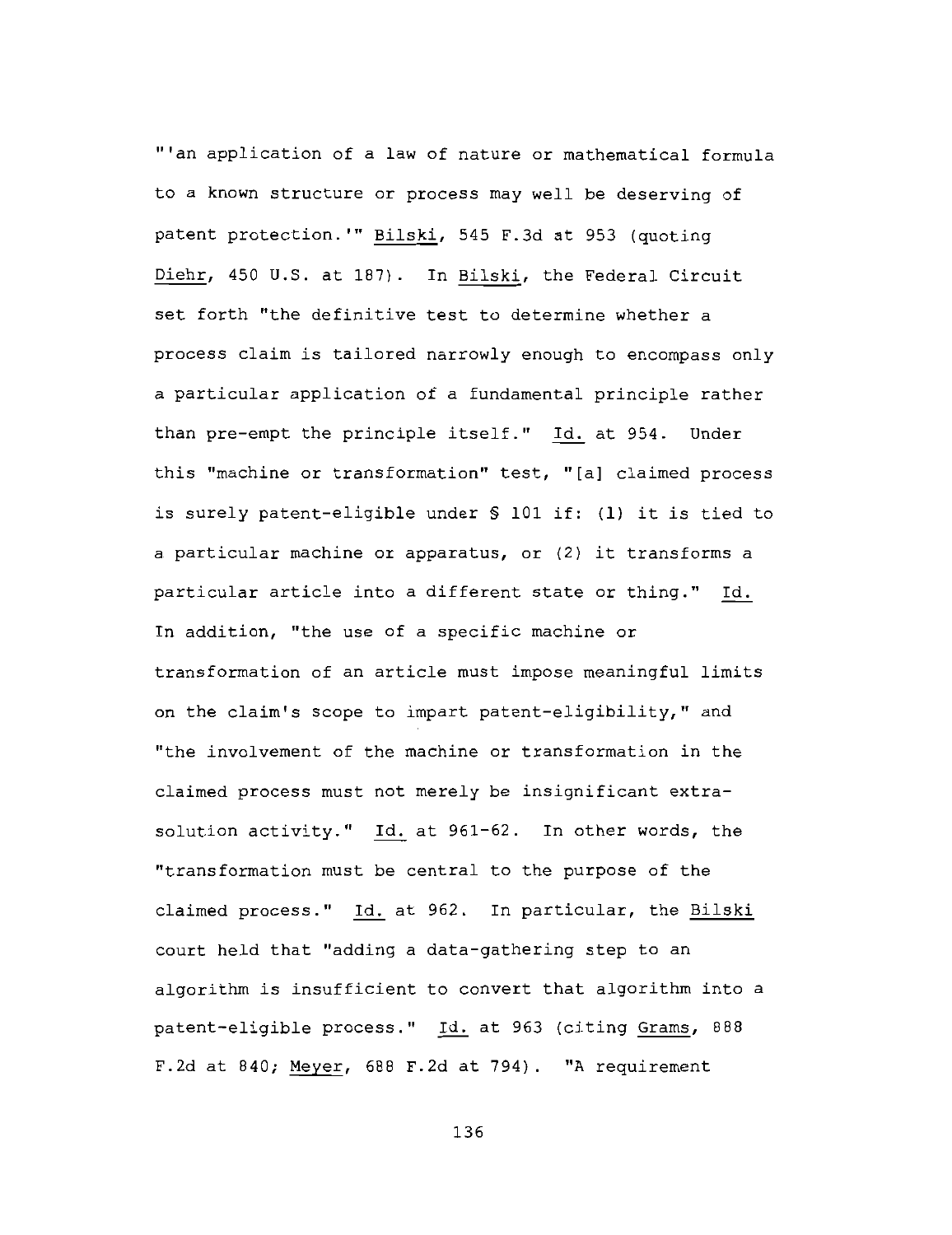simply that data inputs be gathered - without specifying how - is a meaningless limit on a claim to an algorithm because every algorithm inherently require the gathering of data inputs." Id. (citing Grams, 888 F.2d at 839-40). "Further, the inherent step of gathering data can also fairly be characterized as insignificant extra-solution activity." Id. (citing Flook, 437 U.S. at 590).

# $\mathbf{1}$ . The claims for "analyzing" and "comparing" DNA sequences are invalid under \$ 101

Claim 1 of the '999 patent is directed to the process of "analyzing" a BRCA1 sequence and noting whether or not the specified naturally-occurring mutations exist. The claimed process is not limited to any particular method of analysis and does not specify any further action beyond the act of "analyzing." Similarly, claim 1 of the '001, '441, and '857 patents as well as claim 2 of the '857 patents are directed to "comparing" two gene sequences to see if any differences exist and do not specify any limitations on the method of comparison.

Myriad argues that these method claims should not be viewed as mental processes because they incorporate a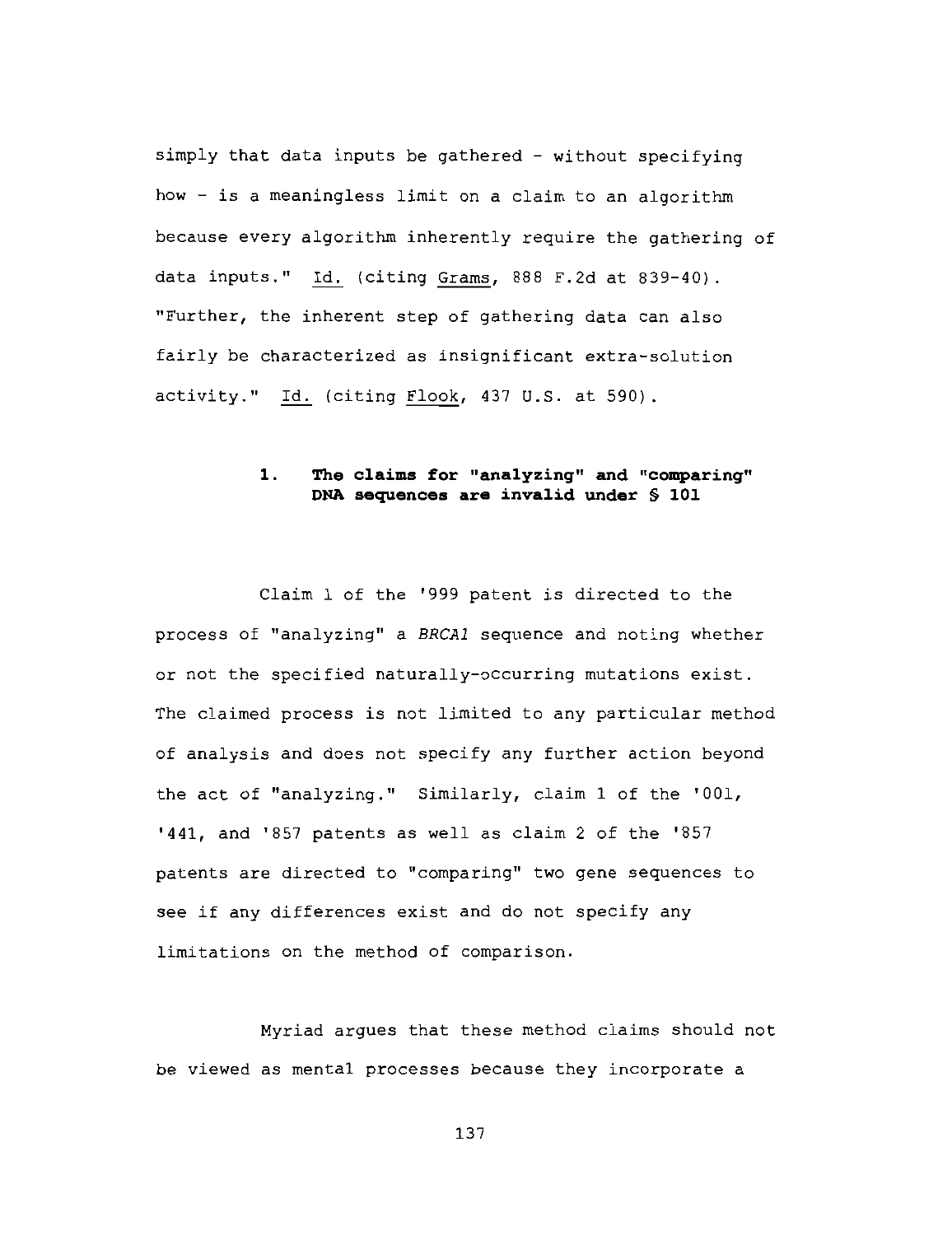transformation step and therefore satisfy the "transformation" prong of the Bilski "machine or transformation" test. In support of its position, Myriad relies primarily on the Federal Circuit's holding in Prometheus, 581 F.3d 1336. There, the Federal Circuit considered a patent containing claims directed to methods for calibrating the proper dosage of thiopurine drugs by measuring metabolites in subjects having gastrointestinal disorders. Id. at 1343-50. The patentees had discovered a correlation between metabolite levels in a patient's blood and the therapeutic efficacy of a dose of the drug. Based on this correlation, the patentees claimed methods to optimize therapeutic efficiency while minimizing side effects by determining metabolite levels and identifying a need to adjust drug dosage upward or downward based on the levels. Id. at 1339-40. A representative claim asserted by the patentee in Prometheus claimed:

- A method of optimizing therapeutic efficacy for treatment of an immune-mediated qastrointestinal disorder, comprising:
- (a) administering a drug providing 6-thioguanine to a subject having said immune-mediated gastrointestinal disorder; and
- (b) determining the level of 6-thioguanine in said subject having said immune-mediated qastrointestinal disorder,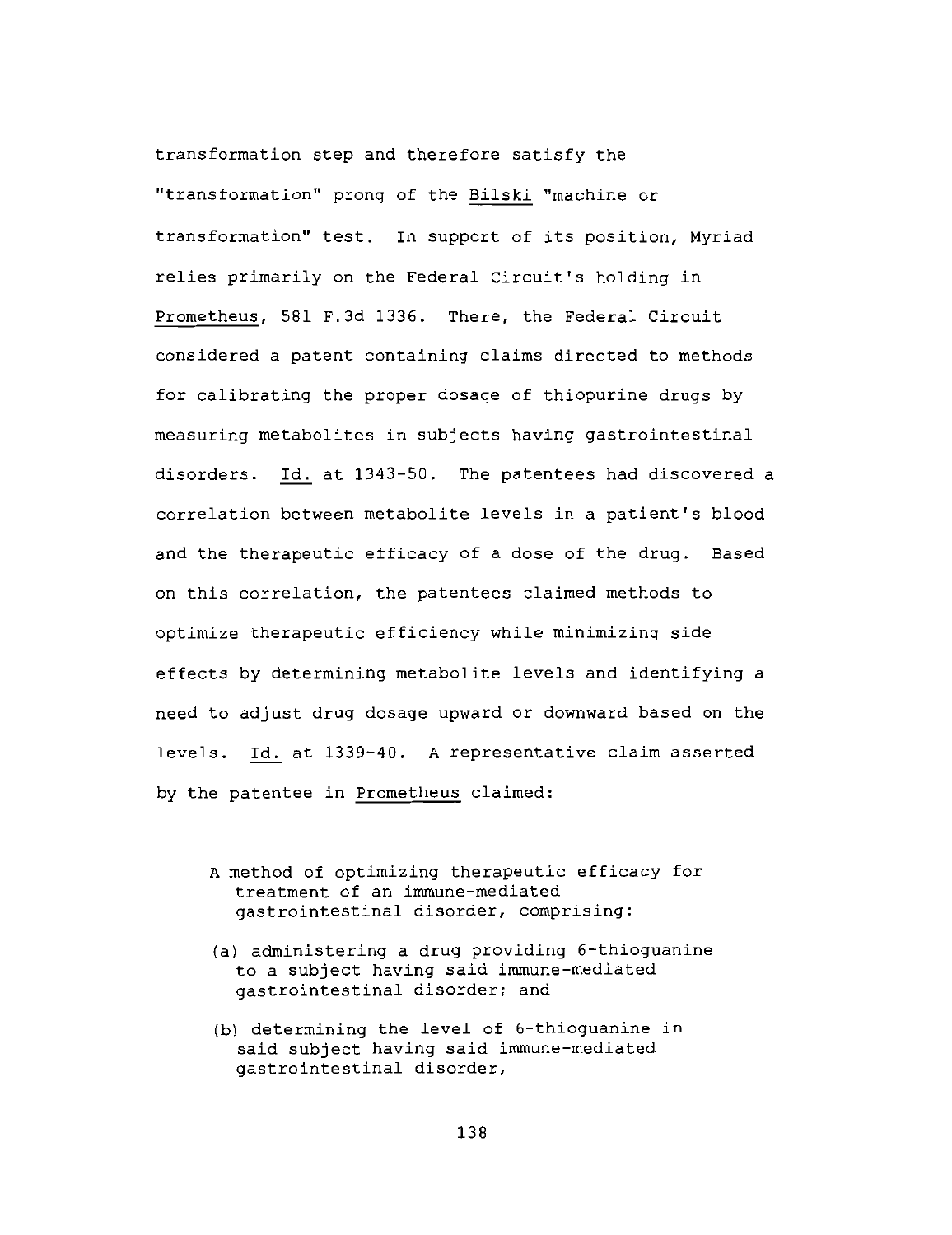- wherein the level of 6-thioquanine less than about 230 pmol per 8x10<sup>8</sup> red blood cells indicates a need to increase the amount of said drug subsequently administered to said subject and
- wherein the level of 6-thioguanine greater than about 400 pmol per 8x10<sup>8</sup> red blood cells indicates a need to decrease the amount of said drug subsequently administered to said subject.

Id. at 1340.

In concluding that the claimed methods satisfied the requirements of \$ 101, the Federal Circuit held that the relevant transformation for purposes of the "machine or transformation" test was the transformation of the human body as well as the chemical and physical changes of the drug's metabolites. Id. at 1346 (stating that "claims to methods of treatment," were "always transformative when a defined group of drugs is administered to the body to ameliorate the effects of an undesired condition"). Because the transformative steps were central to the claimed treatment methods, they satisfied the "machine or transformation" test. Id. at 1346-47. The court went on to hold that the "determining" step alone was transformative and central to the claimed methods since "determining the levels of [the metabolites] 6-TG or 6-MMP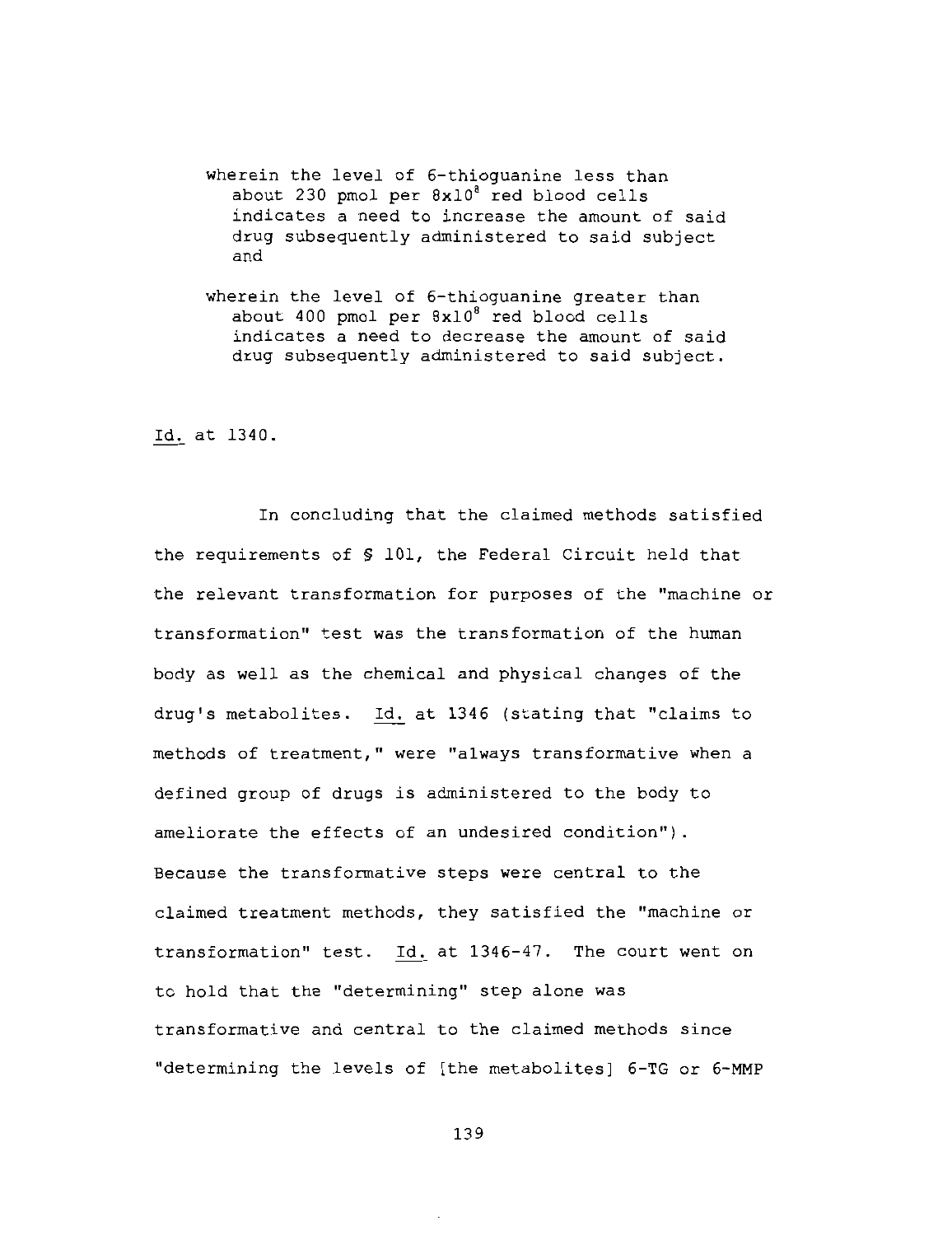in a subject necessarily involves a transformation, for those levels cannot be determined by mere inspection." Id. at 1347.

Myriad arques that just as the act of "determining" metabolite levels in Prometheus was found to involve the transformation of human blood, so too should "analyzing" or "comparing" BRCA1/2 gene sequences be construed to incorporate physically transformative steps  $(i.e. the isolation and sequencing of DNA<sup>56</sup>) that would$ satisfy the Bilski "machine or transformation" test. Myriad further asserts that these transformations are "central to the purpose of the claims," id. at 1347, because "Myriad's method claims each require the transformation of a tissue or blood sample in order to isolate the patient's DNA." Myriad Br. at 35.

The claims in Prometheus, however, are distinguishable from the method claims in dispute here. In Prometheus, "determining metabolite levels in the clinical samples taken from patients" was found to be transformative because the act of "determining metabolite levels" was

<sup>&</sup>lt;sup>56</sup> The challenged method claims are also directed to analyzing and comparing RNA and cDNA sequences, but for purposes of this opinion, the discussion will be framed in terms of analyzing and comparing DNA sequences.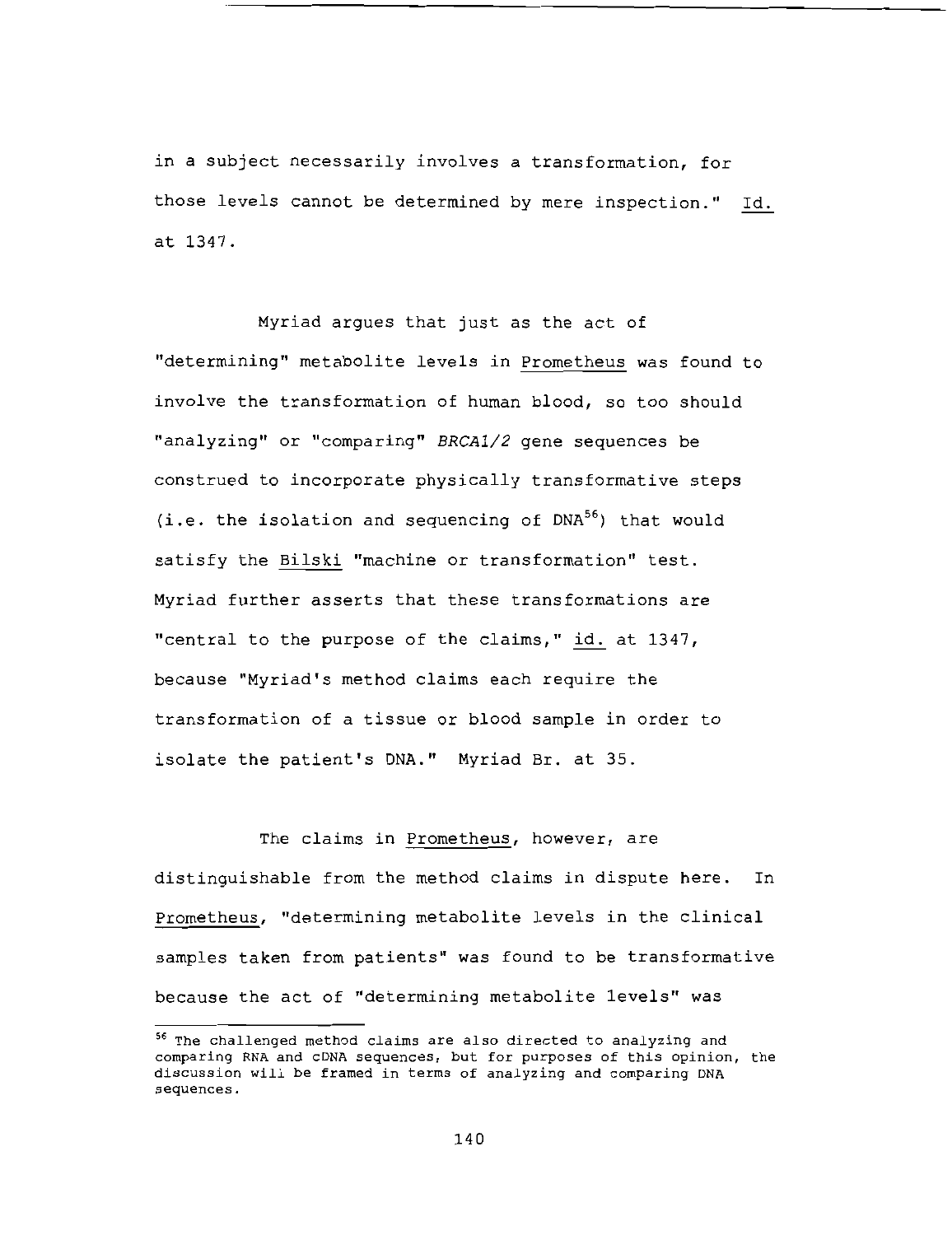itself construed to include the extraction and measurement of metabolite concentrations, such as high pressure liquid chromatography. See Prometheus, 581 F.3d at 1347. Indeed, neither party in Prometheus disputed that "determining" metabolite levels in samples taken from patients was, in and of itself, transformative.<sup>57</sup> Id.

In contrast, the language of the method claimsin-suit and the plain and ordinary meanings of the terms "analyzing" or "comparing" establish that the method claims-in-suit are directed only to the abstract mental processes of "comparing" or "analyzing" gene sequences. Although Myriad asserts that the challenged method claims are directed to comparing DNA molecules rather than DNA sequences, the language of the claims belies such an interpretation. While the purpose of the claimed method is, for example, to "detect a germline alteration in a BRCA1 gene," see '999 patent, col. 161:17-18, the method actually claimed is "analyzing a sequence of a BRCA1 gene." '999 patent, col. 161: 20-21 (emphasis added); see also '001 patent, col. 144:2-17 ("A method . . . which comprises gene comparing a first sequence selected from the group

<sup>57</sup> The issue with respect to the "determining" step was not whether it was transformative, but whether that transformation was central to the claimed invention. Id.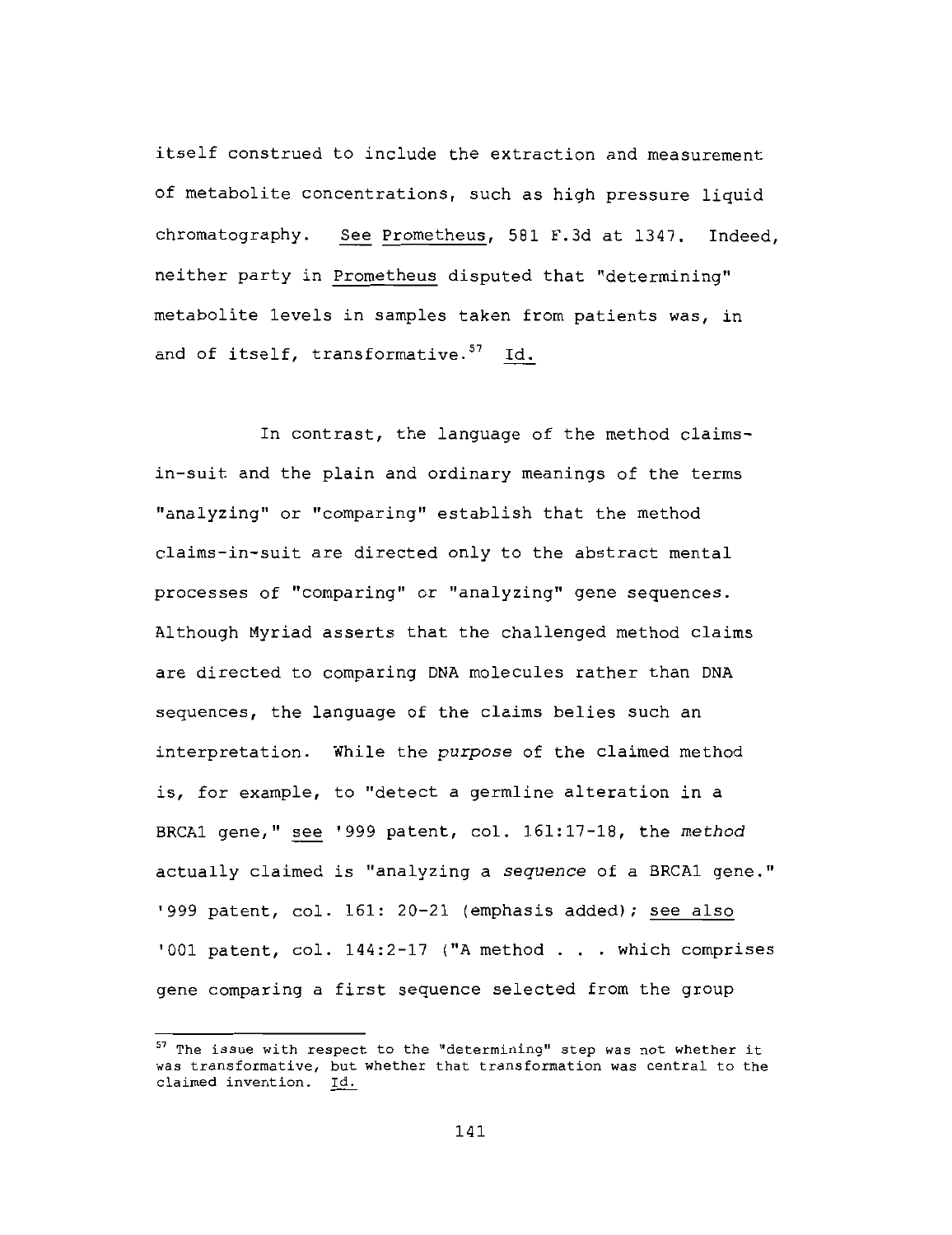consisting of a BRCA1 gene from said tumor sample . . . with a second sequence selected from the group consisting of BRCA1 gene from a nontumor sample . . . wherein a difference in the sequence of the BRCA1 gene . . . indicates a somatic alteration in the BRCA1 gene."); '857 patent, col. 169:40-45 ("A method . . . which comprises comparing the nucleotide sequence of the suspected mutant BRCA2 allele with the wild-type BRCA2 nucleotide sequence.  $\ldots$   $\ldots$   $\ldots$ 

Similarly, the inclusion of the phrases "from a human subject" or "from a nontumor sample" in the claims serve only to specify the identity of the DNA or RNA sequence to be "analyzed" or "compared," i.e., from a human sample as opposed to an animal sample or cell culture, and do not, as Myriad argues, establish that the claims should be read to include the physical transformations associated with obtaining DNA from those sources.<sup>58</sup> In addition, the

<sup>58</sup> Whether acts are "transformative" in the context of the "machine or transformation" test for process claims is distinct from the question of whether those acts would render the resulting product patentable subject matter. See, e.g., Am. Wood-Paper, 90 U.S. (23 Wall.) at 593-94 (noting that a party may be entitled to a patent on a process for purifying a natural product but not the final product itself if the final product is not different "in kind" from the natural product); Merz, 97 F.2d at 601 (same). Therefore the description of DNA purification and sequencing as "transformative acts" in the context of the challenged process claims is not inconsistent with the conclusion that the isolated DNAs claimed in the challenged patents constitute unpatentable subject matter.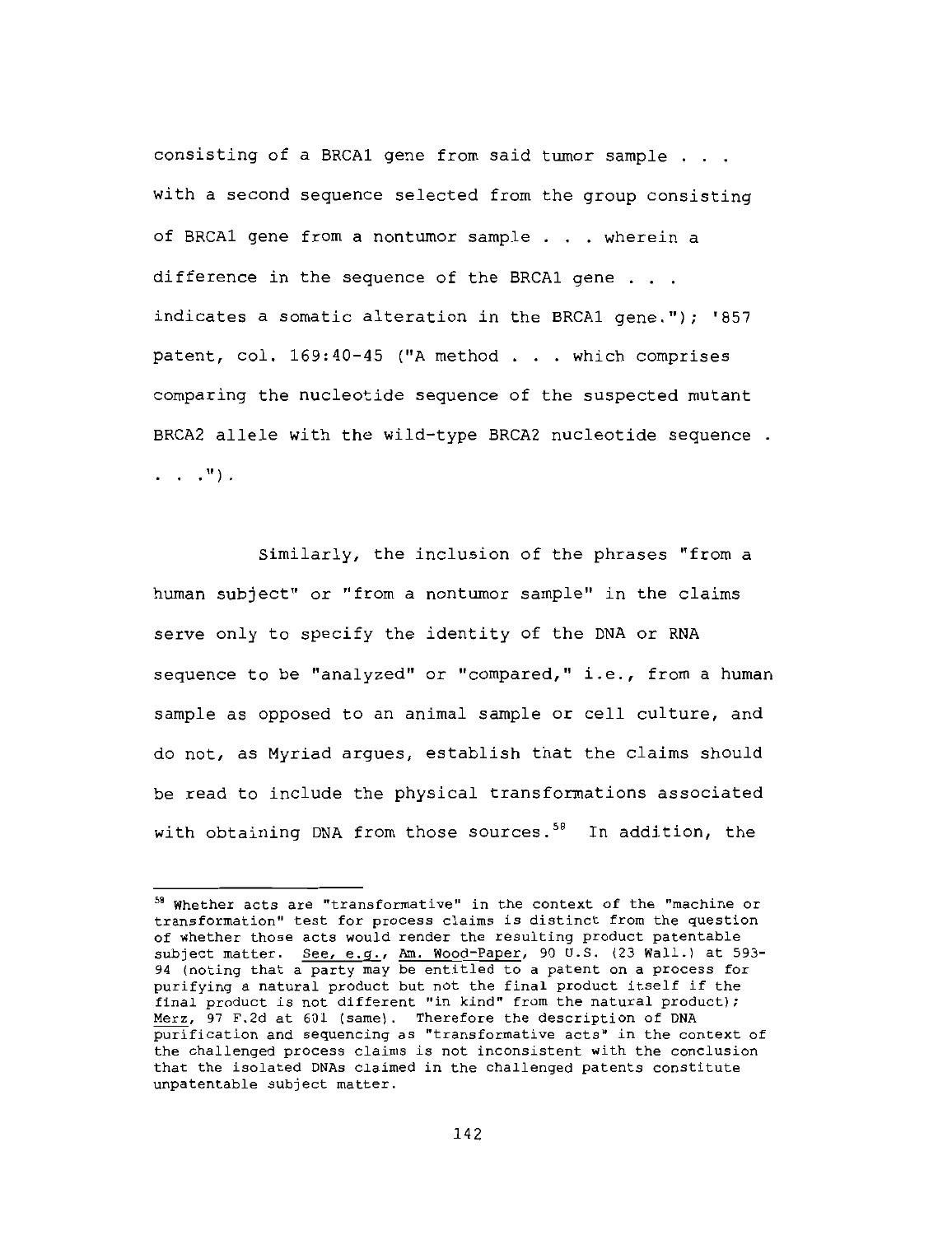passages from the '999 specification cited by Myriad describing the process by which DNA sequences are obtained cannot serve to redefine the scope of the challenged claims without violating the prohibition against importing claim limitations from the specification. See Phillips, 415 F.3d at 1320.

By the same token, the transformative steps associated with isolating and sequencing DNA described in the unchallenged dependent claims cannot be used to establish that the challenged claims include transformative events. To do so would violate the doctrine of claim differentiation, which presumes that "different words or phrases used in separate claims . . . indicate that the claims have different meanings and scope." Karlin Tech., Inc. v. Surgical Dynamics, Inc., 177 F.3d 968, 972 (Fed. Cir. 1999). Because claim differentiation "prevents the narrowing of broad claims by reading into them the limitations of narrower claims," Clearstream Wastewater Sys., Inc. v. Hydro-Action, Inc., 206 F.3d 1440, 1446 (Fed. Cir. 2000), the dependent claims serve only to illustrate the breadth of the challenged claims and reinforce the conclusion that what is claimed are mental processes independent of any physical transformations. See Phillips,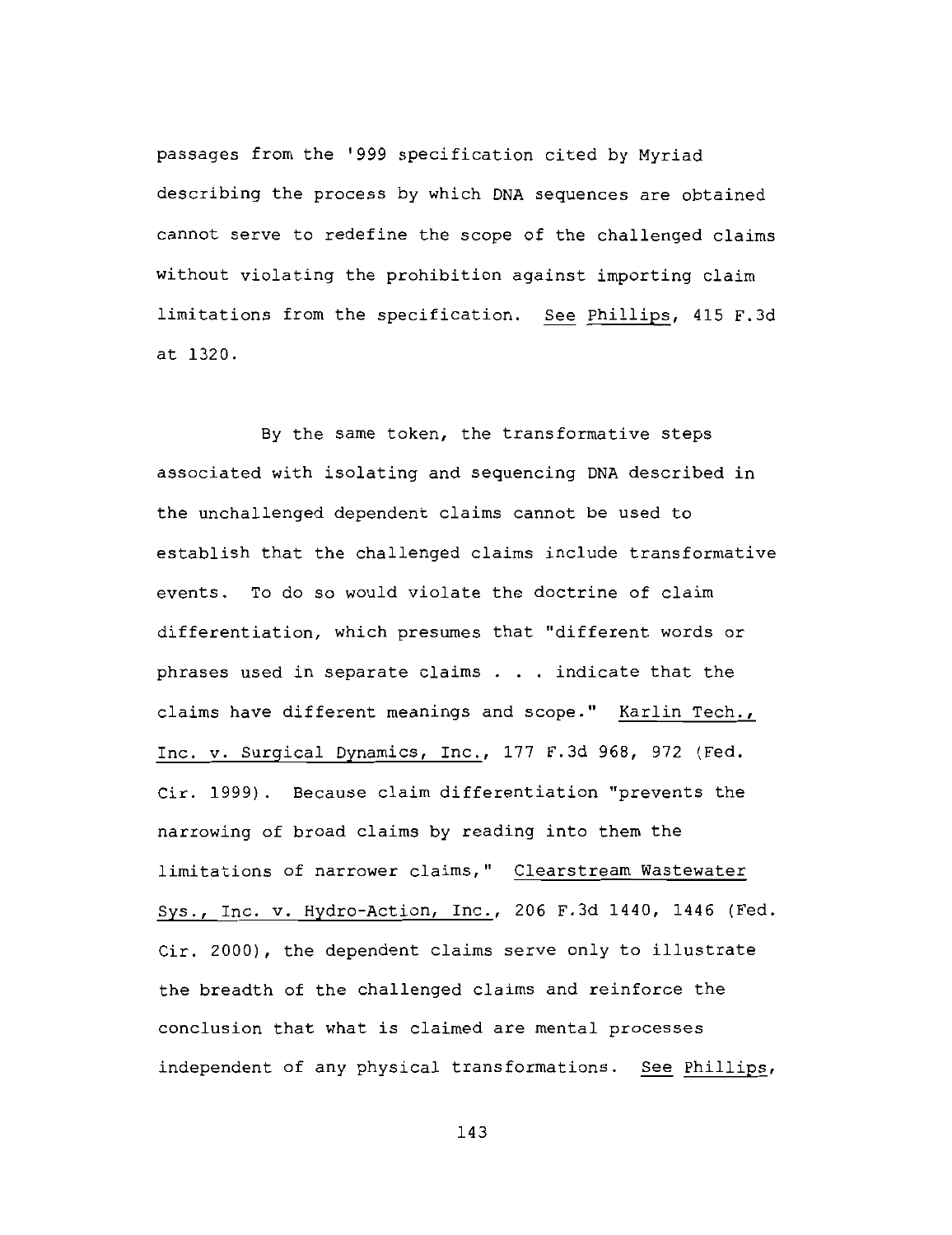415 F.3d at 1314-15 ("[T]he presence of a dependent claim that adds a particular limitation gives rise to a presumption that the limitation in question is not present in the independent claim."). $59$ 

Myriad also arques that because isolating and sequencing DNA are required for "analyzing" or "comparing" DNA sequences, Prometheus allows those transformative acts to be incorporated into the process claims for purposes of the \$ 101 analysis. See Myriad Reply at 12. Myriad thus seeks to rely on transformations not actually claimed by the method claims-in-suit to satisfy the Bilski "machine or transformation" test. Neither Prometheus nor any other authority supports such an expansive approach to the application of this test. Prometheus held only that the term "determining," as used in the claims at issue, referred to acts that included manipulations that satisfied the "machine or transformation" test. Id. Nowhere did Prometheus suggest that preparatory physical transformations required for the performance of, but not included in, claims directed to mental processes should be

<sup>&</sup>lt;sup>59</sup> The patent examiner's reasons for allowance, cited by Myriad, are precisely the legal conclusions concerning the patentability of the claimed methods being challenged by Plaintiffs. Moreover, the examiner's reasons of allowance cannot serve to define the scope of claim terms. See ACCO Brands, Inc. v. Micro Sec. Devices, Inc., 346 F.3d 1075, 1079 (Fed. Cir. 2003).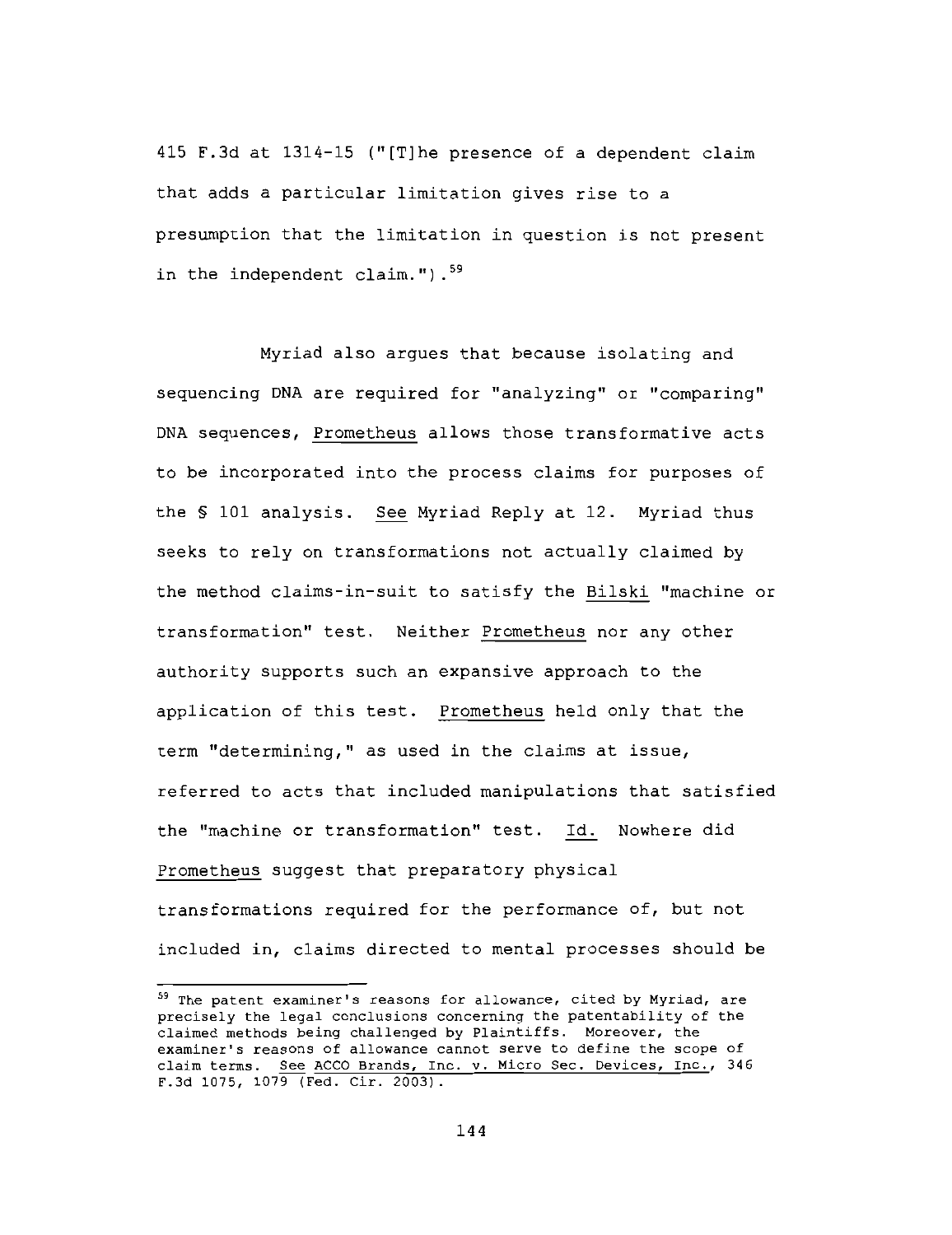incorporated into the claim for purposes of the § 101 analysis. Not only would such an approach be inconsistent with the prohibition on the importation of claim limitations from the specification, it would effectively vitiate the limitations to claiming mental processes provided by the "machine or transformation" test since "to use virtually any natural phenomenon for virtually any useful purpose could well involve the use of empirical information obtained through an unpatented means that might have involved transforming matter." Metabolite Labs., 548 U.S. at 136 (Breyer, J., dissenting). Therefore the preparatory transformations relating to obtaining DNA sequences cannot be relied on to satisfy the requirements of § 101.

Even if the challenged method claims were read to include the transformations associated with isolating and sequencing human DNA, these transformations would constitute no more than "data-gathering step[s]" that are not "central to the purpose of the claimed process." Bilski, 545 F.3d at 962-63. In Grams, the Federal Circuit considered a patent directed to a method of diagnosing an abnormal condition in an individual. The claimed method consisted of two steps: (1) "performance of clinical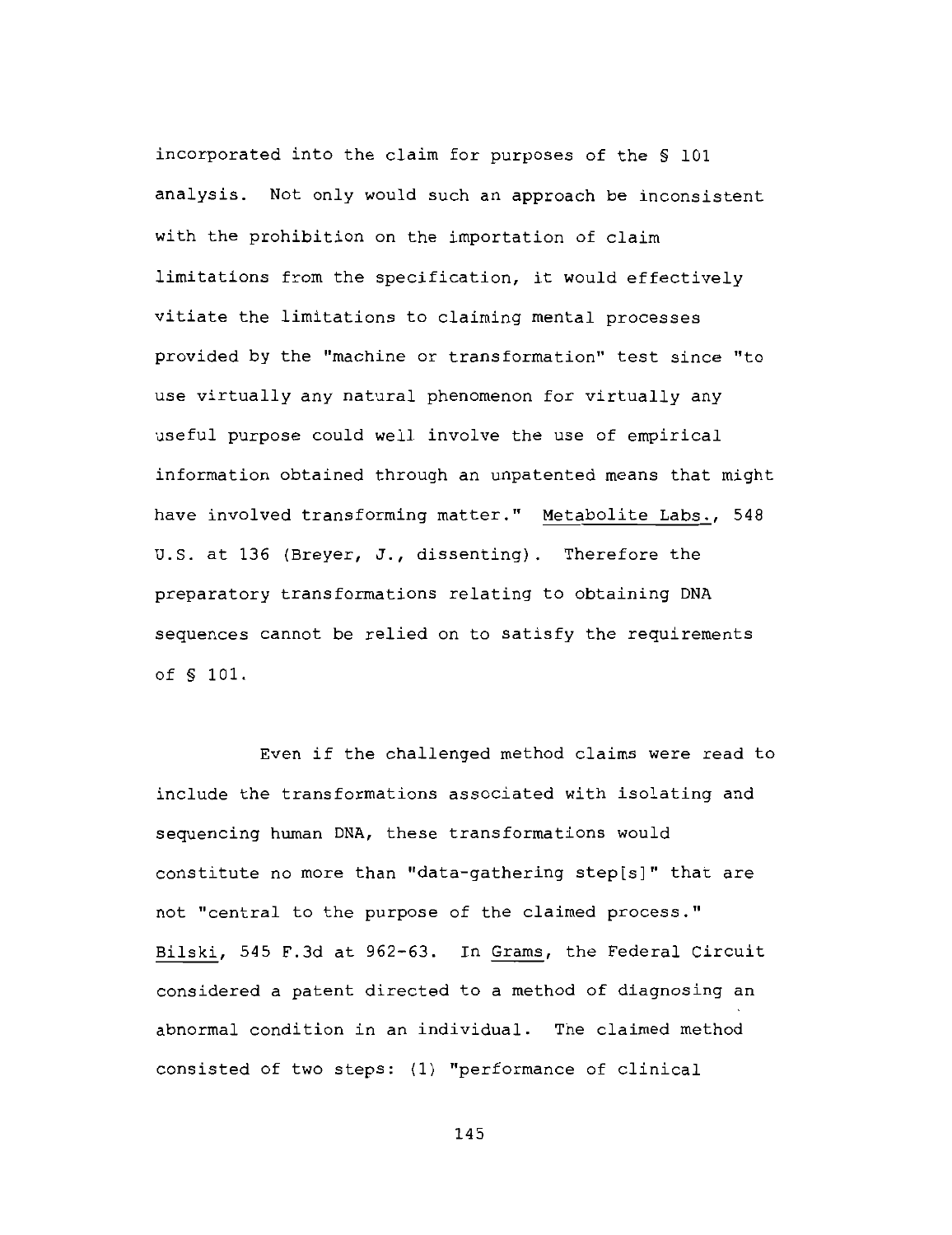laboratory tests on an individual to obtain data for the parameters," and (2) "analyz[ing] that data to ascertain the existence and identity of an abnormality  $\ldots$  . . . " 888 F.2d at 837. Concluding that the essence of what was claimed was the mathematical algorithm for analyzing the clinical data, and that the sole physical process laboratory testing - was merely data-gathering to obtain clinical data, the court held the patent invalid under \$ 101 for claiming a mathematic algorithm. Id. at 840.

The method claims-in-suit present a closely analogous situation. The essence of what is claimed is the identification of a predisposition to breast cancer based on "analyzing" or "comparing" BRCA1/2 gene sequences. See, e.g., '857 patent, claim 2 ("A method for diagnosing a predisposition for breast cancer in a human subject which comprises comparing the [BRCA2 gene sequence] from said subject with the [] sequence of the wild-type BRCA2 gene. . . ."). As in Grams, isolation and sequencing of DNA from a human sample, even if incorporated into the method claims-in-suit, would represent nothing more than datagathering steps to obtain the DNA sequence information on which to perform the claimed comparison or analysis. Moreover, in the absence of a specified method for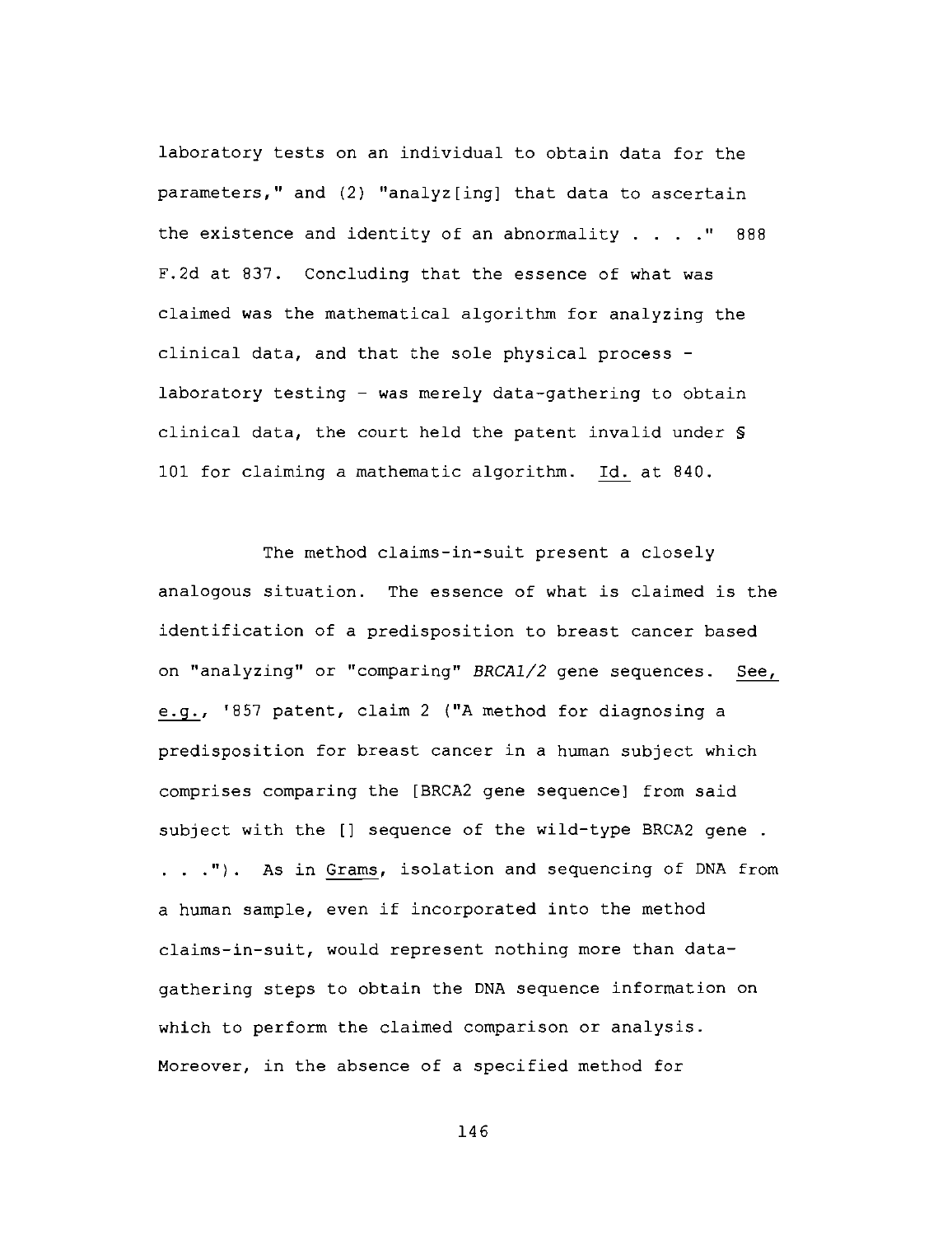isolating and sequencing DNA, "[a] requirement simply that data inputs be gathered - without specifying how - is a meaningless limit on a claim to an algorithm because every algorithm inherently requires the gathering of data inputs." Bilski, 545 F.3d at 963 (citing Grams, 888 F.2d at 839-40). Consequently, even if the method claims-insuit were construed to include the physical transformations associated with isolating and sequencing DNA, they would still fail the "machine or transformation" test under § 101 for subject matter patentability.

## $2.$ The claim for "comparing" the growth rate of cells is invalid under \$ 101.

Claim 20 of the '282 patent is directed to "comparing" the growth rates of cells in the presence or absence of a potential cancer therapeutic. Specifically, the claim recites a method for identifying potential cancer therapeutics by utilizing cells into which an altered BRCA1 gene known to cause cancer has been inserted. Thus modified to mimic cancerous cells in the body, these cells are then grown in either the presence or absence of a potential cancer therapeutic, and the growth rates of the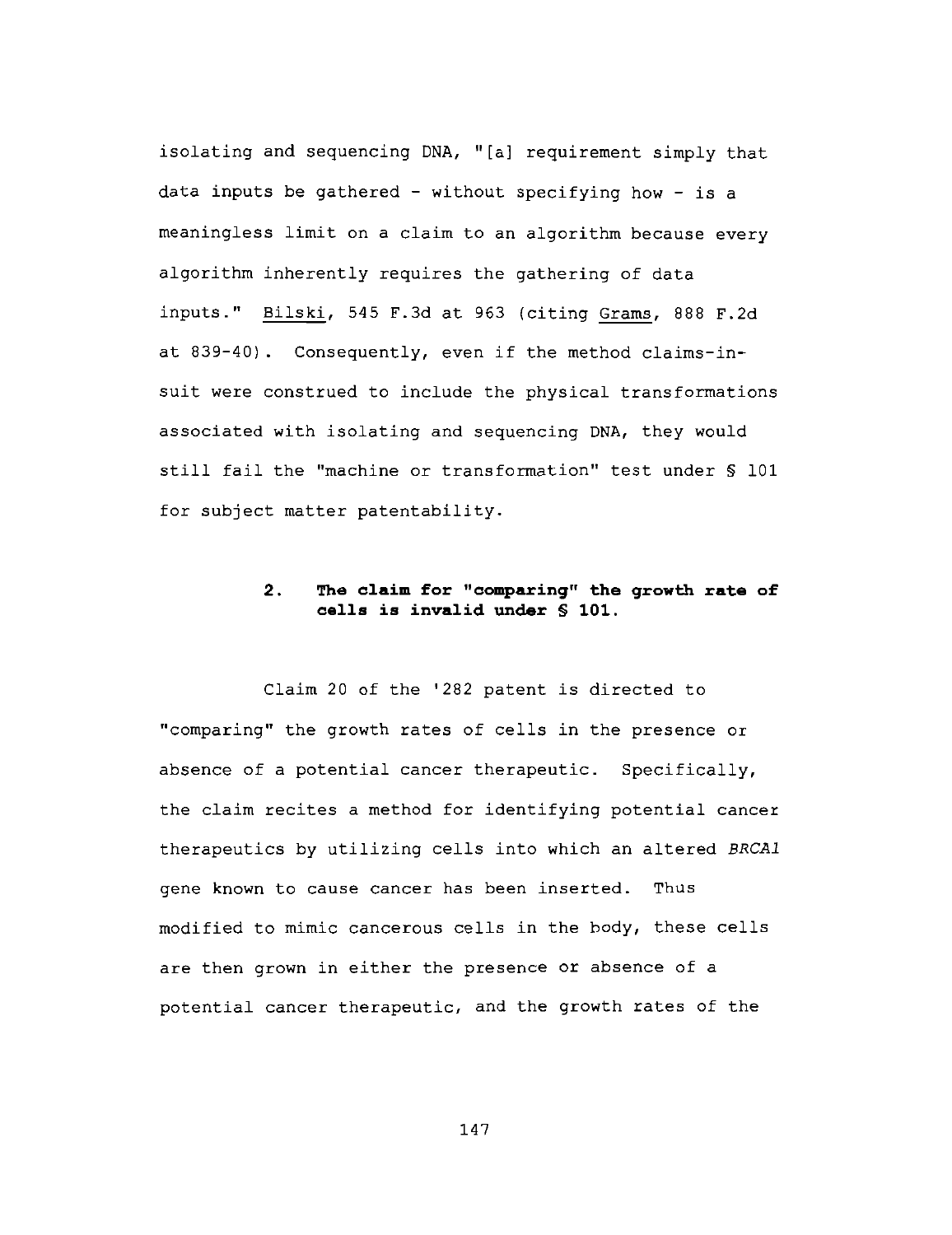cells are compared to determine the effect of the potential therapeutic.

Unlike the method claims directed to "analyzing" or "comparing" DNA sequences, claim 20 arguably recites certain transformative steps, such as the administration of the test compound.<sup>60</sup> However, the essence of the claim, when considered in its entirety, is the act of comparing cell growth rates and concluding that "a slower growth of said host cell in the presence of said compound is indicative of a cancer therapeutic." '282 patent, col.  $156:25 - 27$ .

<sup>&</sup>lt;sup>60</sup> It is questionable whether the two transformations cited by Myriad are relevant transformations for purposes of the \$ 101 inquiry. Under Prometheus, the administration of a test compound is transformative only if it effects a change in cell growth. See Prometheus, 581 F.3d at 1346 (finding "administering" of a drug transformative since it resulted in changes to both the patient and the drug metabolites). If the test compound had no effect on the cells, it is unclear whether there would be any basis to view its administration as working a "transformation" since there would be no transformation with respect to the cells (i.e. there was no change in their growth rate) and there would also presumably be no transformation with respect to the test drug (i.e. it was not metabolized).

The other alleged "transformation" cited by Myriad is the insertion of DNA into cells to create the "transformed eukaryotic cell" for treatment with the test compound. Kay Decl. 1 57. Even more that its expansive interpretation of the method claims for analyzing DNA sequences for \$ 101 purposes, Myriad's attempt to rely on transformations associated with the creation of a starting product for its claimed process is unsupported by the law and demonstrates the limitlessness of Myriad's interpretation of Prometheus and the "machine or transformation" test.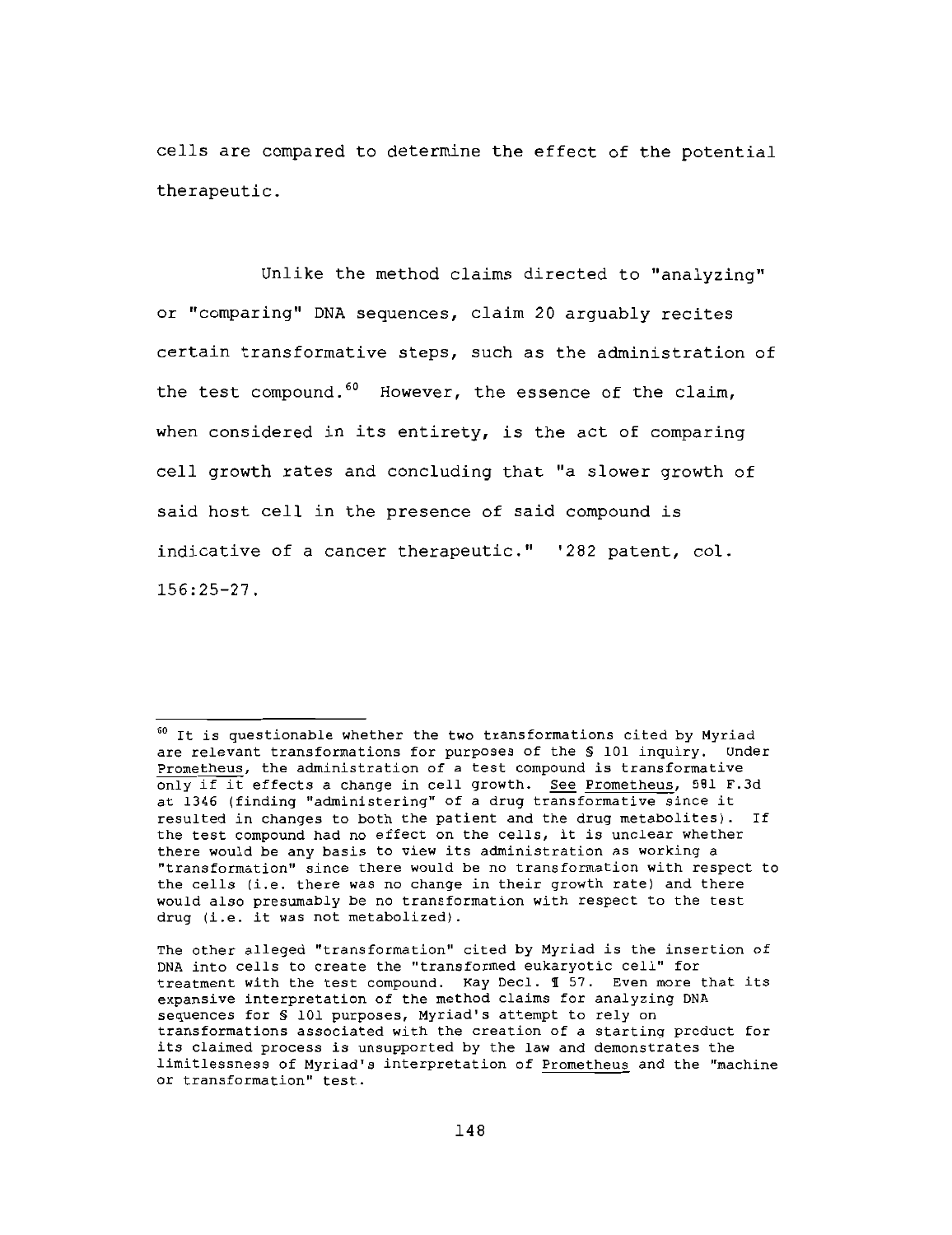This claimed "process" is, in fact, the scientific method itself, and claim 20 seeks to patent a basic scientific principle: that a slower rate of cell growth in the presence of a compound indicates that the compound may be a cancer therapeutic. The recited transformative steps, as in Grams, represent nothing more than preparatory, data-gathering steps to obtain growth rate information and do not render the claimed mental process patentable under § 101. See Grams, 888 F.2d at 840 ("The presence of a physical step in the claim to derive data for the algorithm will not render the claim statutory").  $61$ 

## The Constitutional Claims Against the USPTO Are Ε. Dismissed

As determined above, the patents issued by the USPTO are directed to a law of nature and were therefore improperly granted. The doctrine of constitutional avoidance, which states that courts should not reach unnecessary constitutional questions, thereby becomes applicable. See, e.g., Allstate Ins. Co. v. Serio, 261 F.3d 143, 149-50 (2d Cir. 2001) ("It is axiomatic that the

<sup>61</sup> Because Plaintiffs' motion for summary judgment with respect to its claims against Myriad is granted on the basis of 35 U.S.C. \$ 101, its Constitutional claims need not be addressed.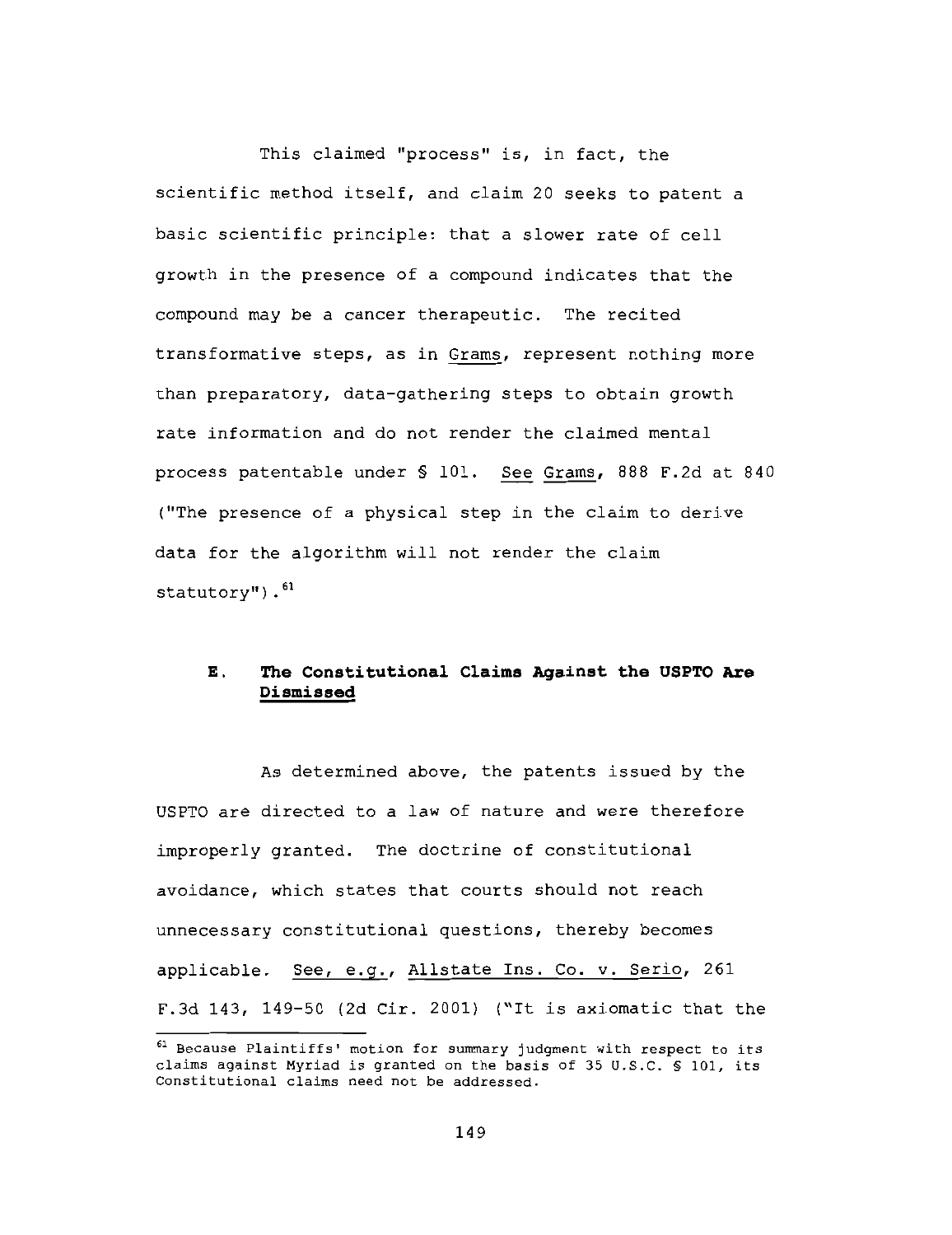federal courts should, where possible, avoid reaching constitutional questions.") (citing Spector Motor Serv., Inc. v. McLaughlin, 323 U.S. 101 (1944) ("If there is one doctrine more deeply rooted than any other in the process of constitutional adjudication, it is that we ought not to pass on questions of constitutionality . . . unless such adjudication is unavoidable")); see also Ashwander v. TVA, 297 U.S. 288, 347 (1936) (Brandeis, J., concurring) ("[I]f a case can be decided on either of two grounds, one involving a constitutional question, the other a question of statutory construction or general law, the Court will decide only the latter."). This doctrine bears on the consideration of Plaintiffs' claims that the USPTO's policy permitting the grant of the Myriad patents violates Article I, Section 8, Clause 8 and the First Amendment of the Constitution.

The Plaintiffs have not addressed these authorities and have contended that "the doctrine of constitutional avoidance is inapplicable" because the invalidation of Myriad's claims pursuant to 35 U.S.C. § 101 "will not necessarily invalidate the USPTO's policy [in granting the patents]." Pl. Reply at 43. However, a decision by the Federal Circuit or the Supreme Court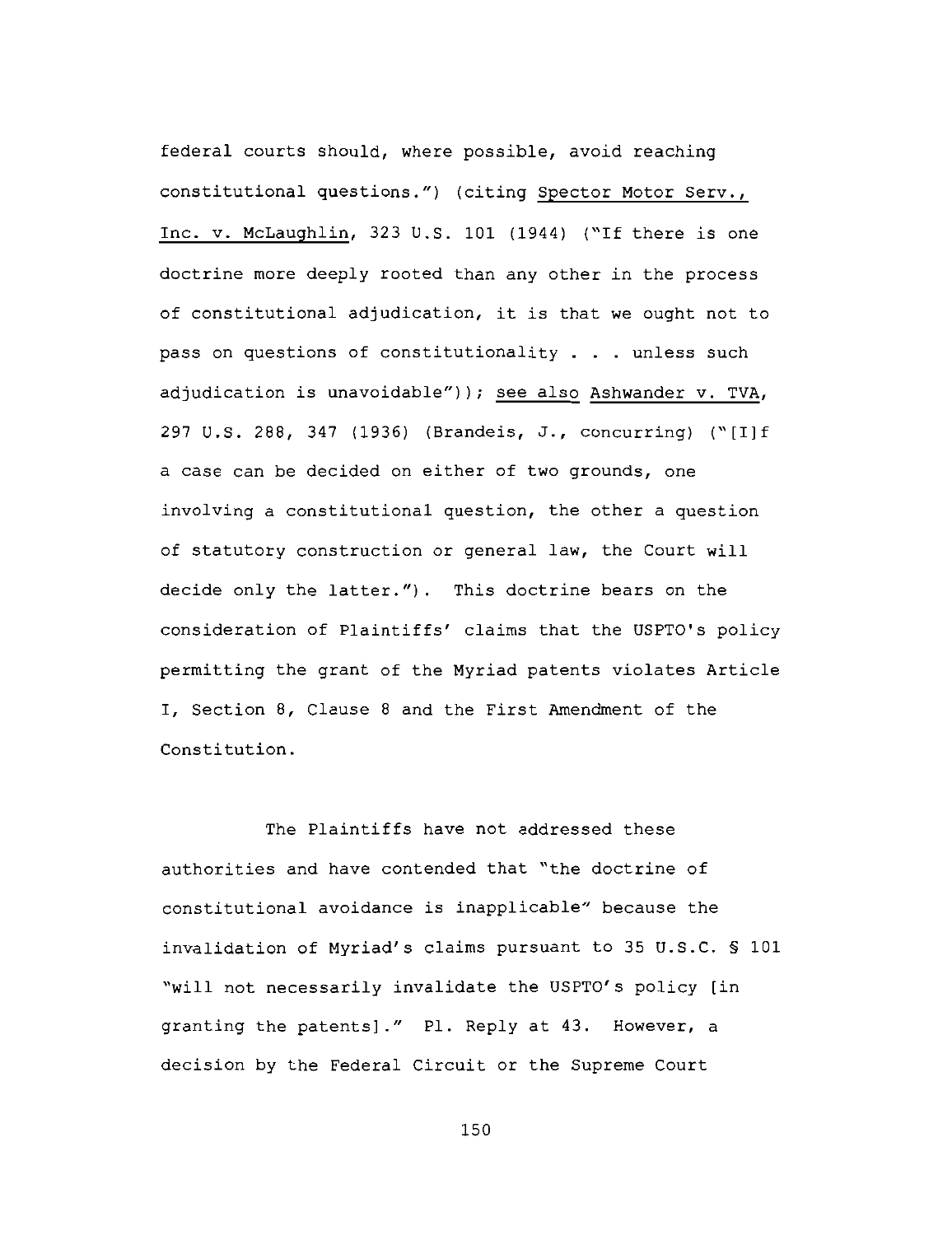affirming the holding set forth above would apply to both the issued patents as well as patent applications and would be binding on all patent holders and applicants, as well as the USPTO. See Koninklijke Philips Electronics N.V. v. Cardiac Science, 590 F.3d 1326, 1337 (Fed. Cir. 2010) ("We remind the district court and the [USPTO] Board that they must follow judicial precedent. . . ."). Thus, to the extent the USPTO examination policies are inconsistent with a final, binding ruling, the USPTO would conform its examination policies to avoid issuing patents directed to isolated DNA or the comparison or analysis of DNA sequences. See USPTO Reply Memo, at 4.

With the holding that the patents are invalid, the Plaintiffs have received the relief sought in the Complaint and the doctrine of constitutional avoidance precludes this Court from reaching the constitutional claims against the USPTO. See Allstate Ins. Co. v. Serio, 261 F.3d 143, 149-50 (2d Cir. 2001); USPTO Br. at 4. Plaintiffs' claims for constitutional violations against the USPTO are therefore dismissed without prejudice.